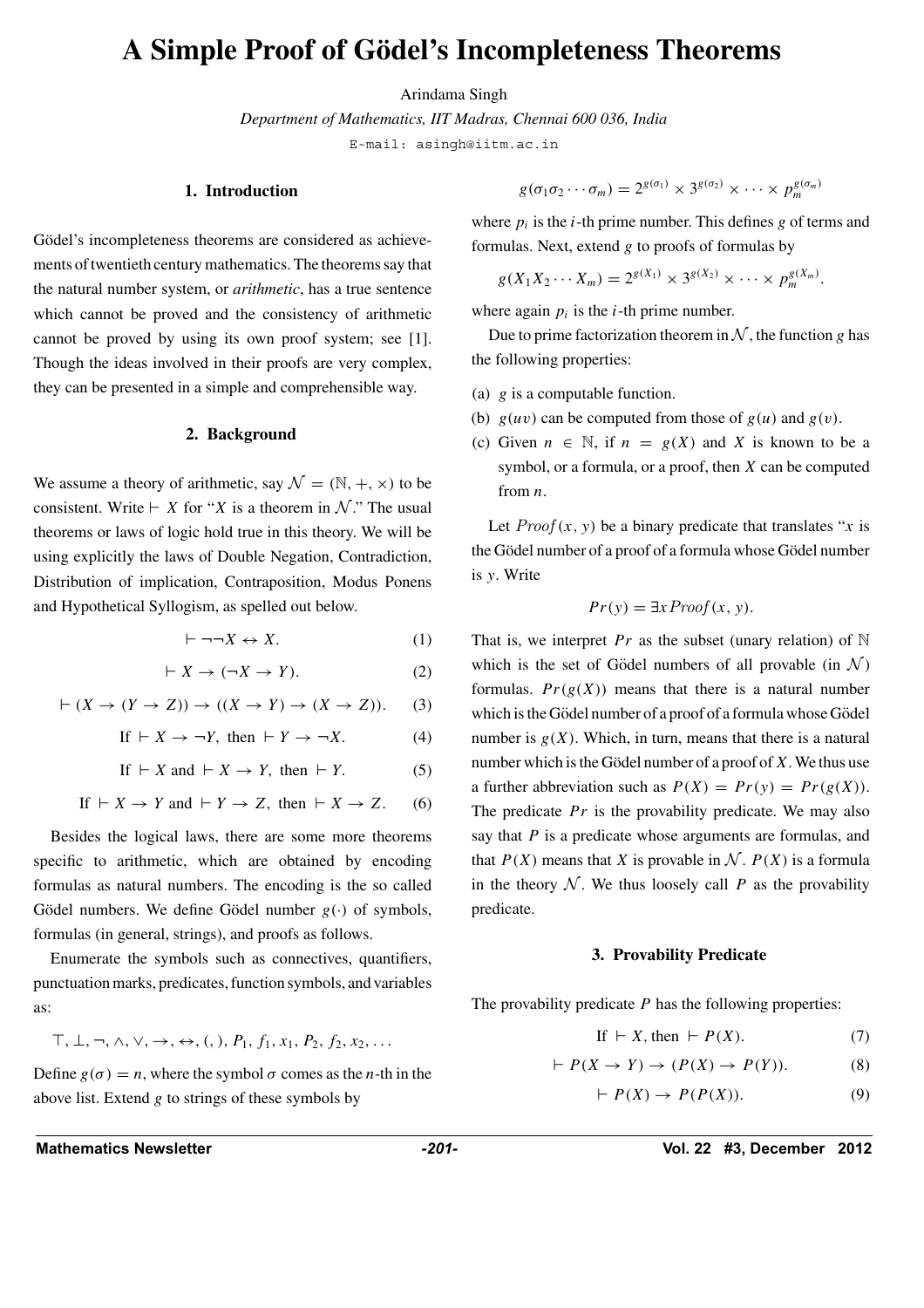Since  $0 \neq 1$  in N,  $P(0 = 1)$  expresses inconsistency of N. Therefore, consistency of  $N$  may be formulated by asserting that the sentence  $P(0 = 1)$  is not a theorem of N. Our assumption of consistency of  $N$  thus gives

$$
\forall P(0=1). \tag{10}
$$

Let  $B_1(n)$ ,  $B_2(n)$ , ... be an enumeration of all formulas in  $N$  having exactly one free variable. Consider the formula  $\neg P(B_n(n))$ . This is one in the above list, say  $B_k(n)$ . Since  $\vdash$  *p*  $\leftrightarrow$  *p*, we have  $\vdash$  *B<sub>k</sub>*(*n*)  $\leftrightarrow$   $\neg P(B_n(n))$ . Then,  $\vdash \forall n(B_k(n) \leftrightarrow \neg P(B_n(n)))$ , by universal generalization and

$$
\vdash B_k(k) \leftrightarrow \neg P(B_k(k)),
$$

by universal specification with [*n/k*]. Abbreviating the sentence  $B_k(k)$  to A, we obtain:

$$
\vdash A \leftrightarrow \neg P(A). \tag{11}
$$

The statement (11) says that the sentence "This sentence is not provable" is expressible and is a theorem in  $N$ ; ingenuity of Gödel.

For a formal proof of (11), start with the formula  $B(x)$ , having exactly one free variable. Let the *diagonalization* of  $B(x)$  be the expression

$$
\exists x (B(x) \land (x = g(B(x)))).
$$

Since *g* a computable function, the relation

 $diag(m, n)$ : *n* is the Gödel number of the diagonalization of the formula having exactly one free variable with Gödel number *m*

is recursive and hence representable in  $N$  by some binary predicate, say, *C(x, y)*. Next, define

the formula  $F(x)$  as  $\exists y(C(x, y) \land B(y))$ the sentence *G* as  $\exists x(\exists y(C(x, y) \land B(y)) \land (x = g(F(x))))$ .

Finally, show that  $\vdash G \leftrightarrow B(g(G))$ .

You have thus proved the Diagonalization Lemma:

*for each formula B(y) with exactly one free variable there exists a sentence G such that*  $\vdash$  *G*  $\Leftrightarrow$  *B*(*g*(*G*))*.* 

Next, take  $B(y)$  as  $\neg Pr(y)$  to obtain (11); see for example, [2]. Here are some more properties of this special sentence *A*.

$$
\vdash P(A) \to P(\neg A) \tag{12}
$$

**Proof.**

$$
\vdash A \leftrightarrow \neg P(A) \tag{11}
$$

$$
\vdash P(A) \to \neg A \tag{4}
$$

$$
\vdash P(P(A) \to \neg A) \tag{7}
$$

$$
\vdash P(P(A) \to \neg A) \to (P(P(A)) \to P(\neg A)) \tag{8}
$$

$$
\vdash P(P(A)) \to P(\neg A) \tag{5}
$$

$$
\vdash P(A) \to P(P(A)) \tag{9}
$$

$$
\vdash P(A) \to P(\neg A) \tag{6}
$$

The sentence *A* is connected to inconsistency as the following property shows:

$$
\vdash P(A) \to P(0=1). \tag{13}
$$

**Proof.**

$$
\vdash A \to (\neg A \to (0 = 1))
$$
\n<sup>(2)</sup>

$$
\vdash P(A \to (\neg A \to (0 = 1))) \tag{7}
$$

$$
\rightarrow (P(A) \rightarrow P(\neg A \rightarrow (0 = 1))) \tag{8}
$$

$$
\vdash P(A) \to P(\neg A \to (0 = 1)))\tag{5}
$$

$$
\vdash P(\neg A \to (0 = 1)) \to (P(\neg A) \to P(0 = 1))
$$
 (8)

$$
\vdash P(A) \to (P(\neg A) \to P(0=1))
$$
\n<sup>(6)</sup>

$$
\vdash (P(A) \to (P(\neg A) \to P(0=1)))
$$

 $\vdash$   $P(A \rightarrow (\neg A \rightarrow (0 = 1)))$ 

$$
\rightarrow ((P(A) \rightarrow P(\neg A)) \rightarrow (P(A) \rightarrow P(0=1))) \quad (3)
$$

$$
\vdash (P(A) \to P(\neg A)) \to (P(A) \to P(0 = 1))
$$
\n<sup>(5)</sup>

$$
\vdash P(A) \to P(\neg A) \tag{12}
$$

$$
\vdash P(A) \to P(0=1) \tag{5}
$$

#### **4. Incompleteness Theorems**

**Theorem 1.** *There exists a sentence C in*  $\mathcal N$  *such that*  $\nvdash C$  $and \forall \neg C$ .

**Proof.** Take  $C = A$ , the sentence used in (11). If  $\vdash A$ , then by (7),  $\vdash$  *P(A)*. But by (11),  $\vdash$  *A* implies that  $\vdash \neg P(A)$ . This is a contradiction. On the other hand, if  $\vdash \neg A$ , then by  $(11)$ ,  $\vdash$  *P(A)*. By (13) and (5),  $\vdash$  *P(0 = 1)*. This contradicts (10). Therefore, neither  $\vdash A$  nor  $\vdash \neg A$ .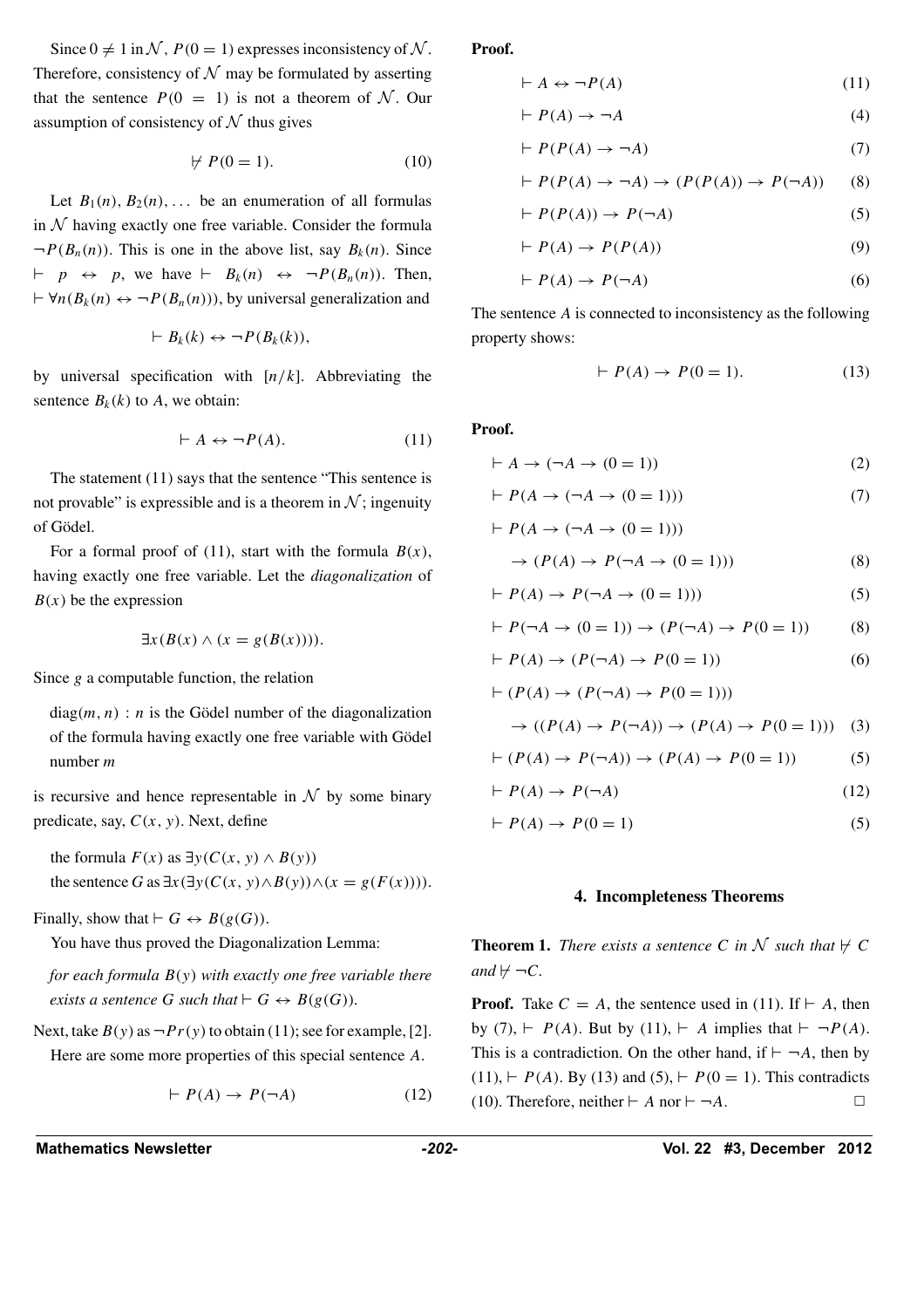**Theorem 2.** *There exists a true sentence in N which is not provable in N .*

**Proof.** Consider the sentence *A* used in (11). Either *A* is true or  $\neg A$  is true. But neither is provable by Theorem 1. Whichever of  $A$  or  $\neg A$  is true serves as the sentence asked in the theorem.  $\Box$ 

#### **Theorem 3.**  $\nvdash \neg P(0 = 1)$ *.*

**Proof.** Suppose  $\vdash \neg P(0 = 1)$ . Due to (1), (4) and (13),  $\vdash \neg P(A)$ . By (11),  $\vdash$  A. By (7),  $\vdash$   $P(A)$ . By (13),  $\vdash P(0=1)$ . This contradicts (10).

Notice that the sentence  $\neg P(0 = 1)$  can also serve the purpose of the sentence asked in Theorems 1–2.

Theorems 1–2 are called as Gödel's First Incompleteness theorem; they are, in fact one theorem. Theorem 1 shows that Arithmetic is negation incomplete. Its other form, Theorem 2 shows that no axiomatic system for Arithmetic can be complete. Since axiomatization of Arithmetic is truly done in second order logic, it shows also that any axiomatic system such as Hilbert's calculus for second order logic will remain incomplete.

In (9–12), we could have used any other inconsistent sentence instead of  $(0 = 1)$ . Since  $\neg P(0 = 1)$  expresses consistency of Arithmetic, its unprovability in Theorem 3 proves that consistency of Arithmetic cannot be proved using the proof mechanism of Arithmetic. It shattered Hilbert's program for proving the consistency of Arithmetic. Herman Wyel thus said:

God exists since mathematics is consistent, and the Devil exists since its consistency cannot be proved.

#### **References**

- [1] K. Gödel, Über formal unentscheidbare Sätze der Principia Mathematica und verwandter Systeme, I, *Monatshefte für Mathematik und Physik* 38 (1931) 173–98. Trans: On formally undecidable propositions of Principia Mathematica and related systems I, In: Solomon Feferman, ed., 1986. Kurt Gdel Collected works, Vol. I. Oxford University Press: 144–195.
- [2] A. Singh and C. Goswami, Fundamentals of Logic, Indian Council of Philosophical Research, New Delhi (1998).

# **Intersection Properties of Balls and Projections of Norm One**

T. S. S. R. K. Rao

*Indian Statistical Institute, Bangalore centre, R. V. College Post, Bangalore 560 059, India* E-mail: tss@isibang.ac.in; srin@fulbrightmail.org

**Abstract.** Let *X* be a real Banach space. An important question in Banach space theory is to find conditions on a closed subspace *Y*  $\subset$  *X* that ensure the existence of a linear projection *P* : *X*  $\to$  *Y* such that  $||P|| = 1$ . In this expository article we consider an intersection property of closed balls, which under some additional conditions on *Y* , ensures the existence of a unique such projection.

The study of intersection properties of balls and existence of linear projections dates back to the seminal work of Lindenstrauss from his 1964 AMS Memoir [9], Extension of compact operators.

In this article we consider an intersection property of balls related to the existence of projections of norm one. After developing the relevant material, we give a new proof of a result from [4] that says that any *M*-ideal with this intersection property is a *M*-summand. We also show that  $Y \subset X$  is a *M*-ideal if and only if the bi-annihilator  $Y^{\perp\perp}$  is a *M*-ideal

in *X*∗∗. We show that, under the canonical embedding of a Banach space *X*, in its bidual, *X*∗∗, a *M*-ideal *Y* of *X* continues to be a *M*-ideal of the bidual *X*∗∗ if and only if *Y* is a *M*-ideal in its bidual.

The author was a Fulbright-Nehru Senior Research Fellow at the Department of Mathematics and Statistics at the Southern Illinois University, Edwardsville, during the writing of this article.

For  $x \in X$  and  $r > 0$ , let  $B(x, r)$  denote the closed ball with center at *x* and radius *r*. For a subspace  $Y \subset X$  and  $y \in Y$ ,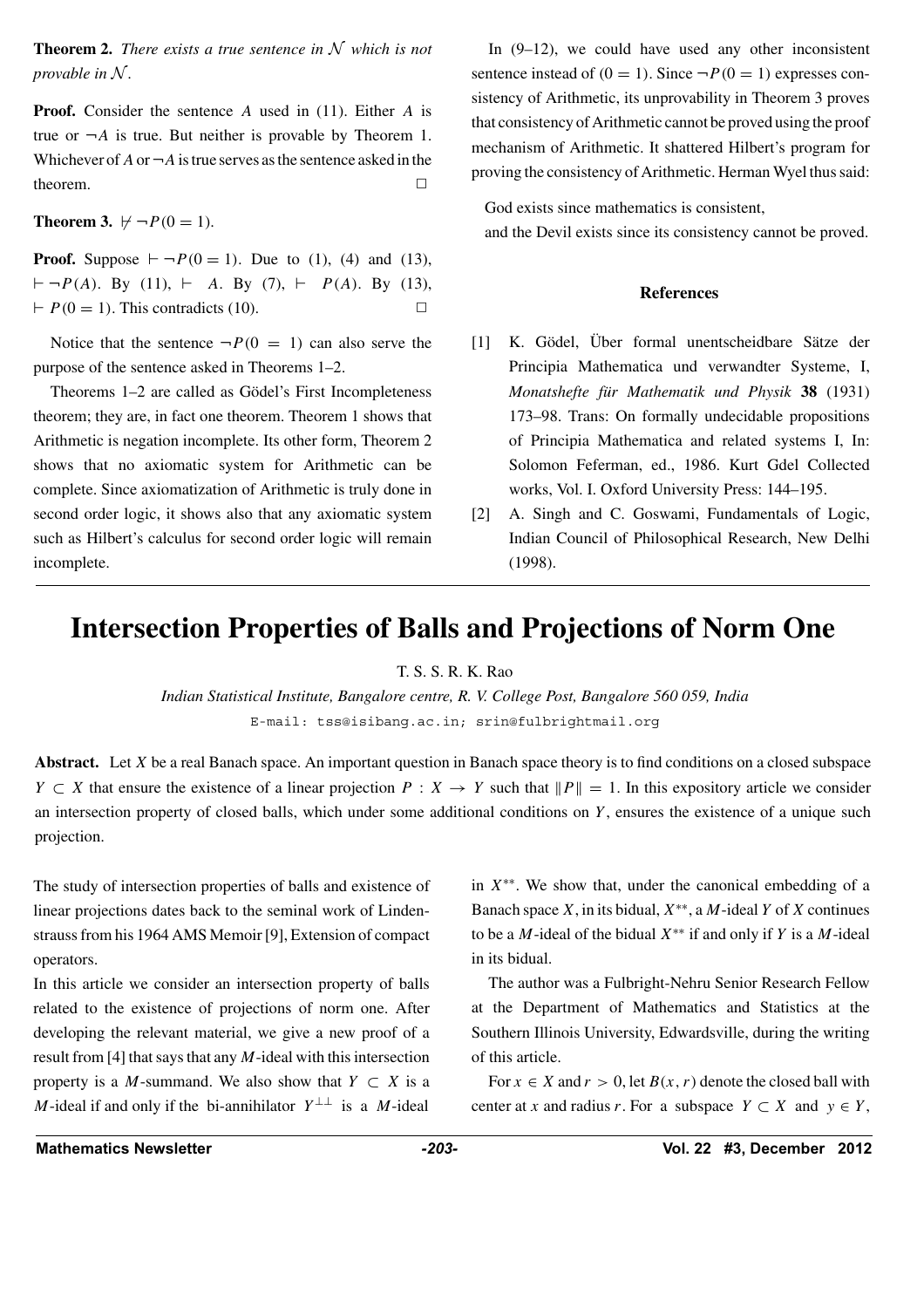we use the same notation  $B(y, r)$ , when it is considered as a closed ball in *X* or in *Y* .

Let us start by recalling a result from [9].

**Theorem 1.** *Let X be a real Banach space and let*  $Y \subset X$ *be a closed subspace. For every*  $x \notin Y$  *there exists a linear projection*  $P : span\{x, Y\} \rightarrow Y$  *with*  $||P|| = 1$  *if and only if for any family of closed balls*  ${B(y_i, r_i)}_{i \in I}$  *of closed balls in X with centers from Y that intersect in X, also intersect in Y .*

**Proof.** Suppose for every  $x \notin Y$  there is projection *P* : span $\{x, Y\} \rightarrow Y$  such that  $\|P\| = 1$ . Let  $\{B(y_i, r_i)\}_{i \in I}$  be a family of closed balls such that  $\|x - y_i\| \le r_i$  for all  $i \in I$ . If  $x \in Y$ , the balls intersect in *Y*, so we are done. So let  $x \notin Y$ . By hypothesis, there is a projection  $P : \text{span}\{x, Y\} \rightarrow Y$  with  $||P|| = 1$ . Let  $y_0 = P(x)$ . Now

$$
||y_i - y_0|| = ||P(y_i) - P(x)||
$$
  
= 
$$
||P(y_i - x)|| \le ||y_i - x|| \le r_i
$$

for all  $i \in I$ .

Conversely suppose that any family of closed balls  ${B(y_i, r_i)}_{i \in I}$  of closed balls in *X* with centers from *Y* that intersect in *X*, also intersect in *Y*. Let  $x \notin Y$ . Consider the family of closed balls,  ${B(y, ||x - y||)}_{y \in Y}$ . Clearly *x* is in all of them. By hypothesis, there exists a  $y_0 \in Y$  such that  $||y-y_0||$  ≤  $||y-x||$  for all  $y \in Y$ . Define *P* : span{*x,Y*} → *Y* by  $P(\alpha x + y) = \alpha y_0 + y$ . It is easy to see that *P* is a linear projection. For  $\alpha \neq 0$ ,

$$
||P(\alpha x + y)|| = |\alpha| ||y_0 + \frac{1}{|\alpha|}y||
$$
  
\n
$$
\leq |\alpha| ||x + \frac{1}{|\alpha|}y|| = ||\alpha x + y||.
$$
  
\nTherefore  $||P|| = 1$ .

Motivated by this Bandyopadhyay and Dutta, [4], call a closed subspace  $Y \subset X$ , almost constrained (*AC*, for short), if every family of closed balls in *X* with centers from *Y* , that intersect in *X*, also intersect in *Y* . It follows from the above arguments, if *Y* is the range of a contractive projection (such a *Y* is also called a constrained subspace), then *Y* is a AC subspace. An interesting question is to find conditions under which if a subspace has AC, then it is the range of a projection of norm one.

**Remak 2.** *Let X be a Banach space. Consider X as canonically embedded in its bidual, X*∗∗*. By the same token X*<sup>∗</sup> *is canonically embedded in its bidual, X*∗∗∗*. An important contractive projection is*  $Q: X^{***} \rightarrow X^*$  *defined by*  $Q(\Lambda) =$  $\Lambda$ |*X. In particular, if M* ⊂ *X*<sup>\*</sup> *is a weak*<sup>\*</sup>-closed subspace. *Then*  $M = (X|N)^*$  *for some closed subspace,*  $N \subset X$  *and hence is a dual space. Now using the canonical identification of M*⊥⊥ *with M*∗∗*, we see that M is the range of a projection of norm one on*  $M^{\perp \perp}$ .

**Example 3.** Consider  $c_0 \text{ }\subset \ell^{\infty}$ . For the constant sequence  $1 \in \ell^{\infty}$ , we have  $c = \text{span}\{1, c_0\}$ . The sequence of closed balls  $\{B(e_n, \frac{1}{2})\}_{n \geq 1}$ , have the constant sequence  $\frac{1}{2}$  in all of them. For  $x \in \ell^{\infty}$ , if  $||x - e_n|| \leq \frac{1}{2}$  for all *n*, then  $|x(n)| \geq \frac{1}{2}$  for all *n*, so that  $x \notin c_0$ .

A famous example of Lindenstrauss, [10] is a Banach space *Y* ⊂ *X* of codimension 2, where for any  $x \notin Y$ , there is a contractive projection  $P$  : span $\{x, Y\} \rightarrow Y$  but there is no contractive projection from *X* onto *Y* .

We next want to consider projections that satisfy stronger geometric properties.

**Definition 4.** *A projection*  $P : X \rightarrow X$  *is said to be a M*  $(L)$  projection, if  $||x|| = max{||P(x)||, ||x - P(x)||}$  ( $||x|| =$ *| <i>P*(*x*)*| + ||x* − *P*(*x*)*||), for all x* ∈ *X. The range of a M*(*L*)*projection is called a M(L)-summand.*

If  $M \subset X$  is a  $M (L)$ -summand, we also write  $X = M \bigoplus_{\infty} N (M \bigoplus_{1} N)$  for some closed subspace *N*. Here the index  $\infty$  (1) stands for the *max* (sum) norm of the components.

It is easy to see that if  $P : X \rightarrow X$  is a *M*-projection then  $P^*$  :  $X^* \to X^*$  is a *L*-projection and vice versa. These concepts are very important from the approximation theoretic point of view, as the next two propositions illustrate. We recall that  $Y \subset X$  is said to be a proximinal subspace, if for every  $x \notin Y$ , there is a  $y_0 \in Y$  such that  $d(x, Y) = ||x - y_0||$ . If for every  $x$  there is a unique  $y_0$  with this property, then we say that *Y* is a Chebyshev subspace. For a  $x \in X$ , the set of best approximations to *x* in *Y* is denoted by,  $P_Y(x) = \{y \in$ *Y* :  $d(x, Y) = ||x - y||$ . Understanding the structure of this closed set is an important question in approximation theory. Here we consider conditions under which it is a closed ball. The contents of the next set of propositions is from Chapters I, II and III of [6].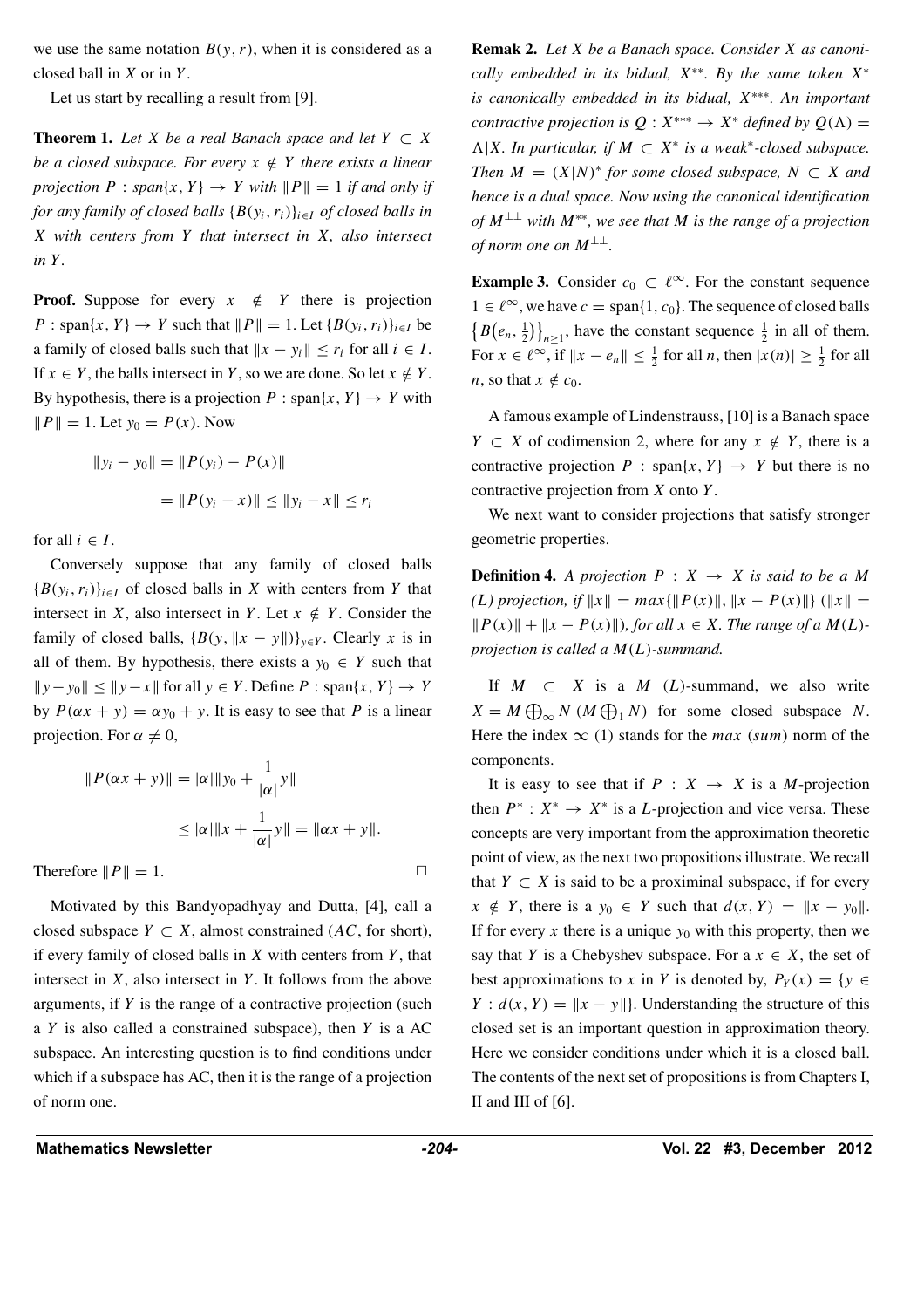**Proposition 5.** *Let*  $Y \subset X$  *be a L*-summand. Then  $Y$  *is a Chebyshev subspace of X.*

**Proof.** Let  $Y \subset X$  be a *L*-summand, with a corresponding *L*-projection *P*. Let  $x \in X$ . For any  $y \in Y$ , since  $||I - P|| = 1$ ,  $||y - x|| \ge ||x - P(x)||$ . So  $P(x) \in Y$  is a best approximation. If  $y_0 \in Y$  is another best approximation to *x*, then

$$
||x|| = ||x - P(x)|| + ||P(x)|| = ||x - y_0|| + ||P(x)||
$$
  
= 
$$
||P(x) - y_0|| + ||x - P(x)|| + ||P(x)||
$$
  
= 
$$
||P(x) - y_0|| + ||x||.
$$

Thus  $P(x) = y_0$  so that *Y* is a Chebyshev subspace.  $\Box$ 

**Proposition 6.** *Let*  $Y \subset X$  *be a M-summand. It is a proximinal subspace and for*  $x \notin Y$ *, the set of best approximation projections,*  $P_Y(x) = \{y \in Y : d(x, Y) = ||x - y||\}$  *is a closed ball with radius,*  $d(x, Y)$ *.* 

**Proof.** Let  $P: X \rightarrow Y$  be the *M*-projection. Since  $I - P$ is a contractive projection, for  $x \notin Y$ ,  $P(x)$  is clearly a best approximation. We claim that  $P_Y(x) = B(P(x), d(x, Y))$ . Suppose  $\|x - y\| = d(x, Y)$ .  $\|y - P(x)\| = \|P(x - y)\|$  $||x - y|| = d(x, Y)$ , thus *y* ∈ *B*(*P*(*x*), *d*(*x*, *Y*)). On the other hand if  $y_0 \in B(P(x), d(x, Y))$ , then

$$
||x - y_0|| = \max{||P(x) - y_0||, ||x - P(x)||}
$$
  

$$
\leq d(x, Y) \leq ||x - y_0||.
$$

Thus  $y_0 \in P_Y(x)$ .

The following simple lemma emphasizes the strength of a *M*-summand.

**Lemma 7.** *Let*  $M, N \subset X$  *be two closed subspaces such that*  $X = M \bigoplus_{\infty} N$ *. Let*  $Z \subset M$  *be a proximinal subspace. Then Z is a proximinal subspace of X.*

**Proof.** Let  $x = m + n \in X$  for  $m \in M$ ,  $n \in N$ . Suppose  $x \notin Z$  and also  $m \notin Z$ . By proximinality of *Z* in *M*, there exists a  $z_0 \in Z$  such that  $d(m, Z) = ||m - z_0||$ . We claim that  $z_0$  is the required best approximation to  $x = m + n$ .

$$
||z - (m + n)|| = \max{||z - m||, ||n||}
$$
  
\n
$$
\geq \max{||z_0 - m||, ||n||} = ||(m + n) - z_0||.
$$

If  $m \in \mathbb{Z}$ , then *m* is a best approximation to  $x = m + n$  in  $\mathbb{Z}$ , as,

$$
||z - (m + n)|| = \max{||z - m||, ||n||}
$$
  

$$
\ge ||n|| = ||m - (m + n)||.
$$

An important notion based on these concepts, due to E M Alfsen and E G Effors, [1], is that of a *M*-ideal. A closed subspace  $Y \subset X$  is said to be a *M*-ideal, if  $Y^{\perp}$  is the kernel of a *L*-projection in *X*<sup>∗</sup>.

It is easy to see that any *M*-summand is a *M*-ideal. Alfsen and Effros ([1]) have also shown that any *M*-ideal  $Y \subset X$  is a proximinal subspace. And in this case  $P_Y(x)$  need not always be a ball, but its weak<sup>∗</sup>-closure in *X*∗∗ is a ball with radius,  $d(x, Y)$ . The monograph by Harmand, Werner and Werner, '*M*-ideals in Banach spaces and Banach algebras' [6] is a good reference for these matters.

**Example 8.** Let *K* be a compact Hausdorff space, let  $E \subset K$ be a closed set. Let  $Y = \{f \in C(K) : f(E) = 0\}.$ Now  $P: \mu \to \mu | K - E$  is a *L* projection in  $C(K)^*$  with  $ker(P) = Y^{\perp}$ , we see that *Y* is a *M*-ideal. *Y* is a *M*-summand precisely when *E* is a clopen set. More generally Alfsen and Effros showed that in any *C*<sup>∗</sup>-algebra, *M*-ideals are precisely closed,two sided ideals.

We are now ready to prove the uniqueness of projections of norm one.

**Proposition 9.** Let  $P: X \rightarrow X$  be a *L*-projection and let  $Q: X \rightarrow X$  *be a projection of norm one such that* ker $(Q)$  =  $ker(P)$ *. Then*  $P = Q$ *. In particular if*  $Y ⊂ X$  *is a M*-*ideal and*  $Q: X \rightarrow Y$  *is an onto projection, then*  $Q^* = P$ *, where P is the L-projection associated with Y . Therefore Q is the unique projection of norm one with range Y . Q is a M-projection and hence Y is a M-summand.*

**Proof.** Let P be a L-projection and suppose  $\text{ker}(P) = \text{ker}(Q)$ for some contractive projection *Q*. Now for  $x \in X$ ,  $x - P(x)$  is the best approximation in ker(P). But as  $||Q|| = 1, x - Q(x)$ is a best approximation to *x*, in  $\text{ker}(Q) = \text{ker}(P)$ . Thus  $x - P(x) = x - Q(x)$  so that  $P = Q$ .

Now suppose *Y* is a *M*-ideal and *Q* is a contractive projection onto *Y* . Let *P* be the *L*-projection in *X*<sup>∗</sup> with  $ker(P) = Y^{\perp}$ . Now  $Q^*$  is a contractive projection with  $\ker(Q^*) = Y^{\perp} = \ker(P)$ . Thus  $Q^* = P$ . So that  $Q^*$  is a *L*-projection and hence  $Q$  is a *M*-projection. Also if  $Q_1$  is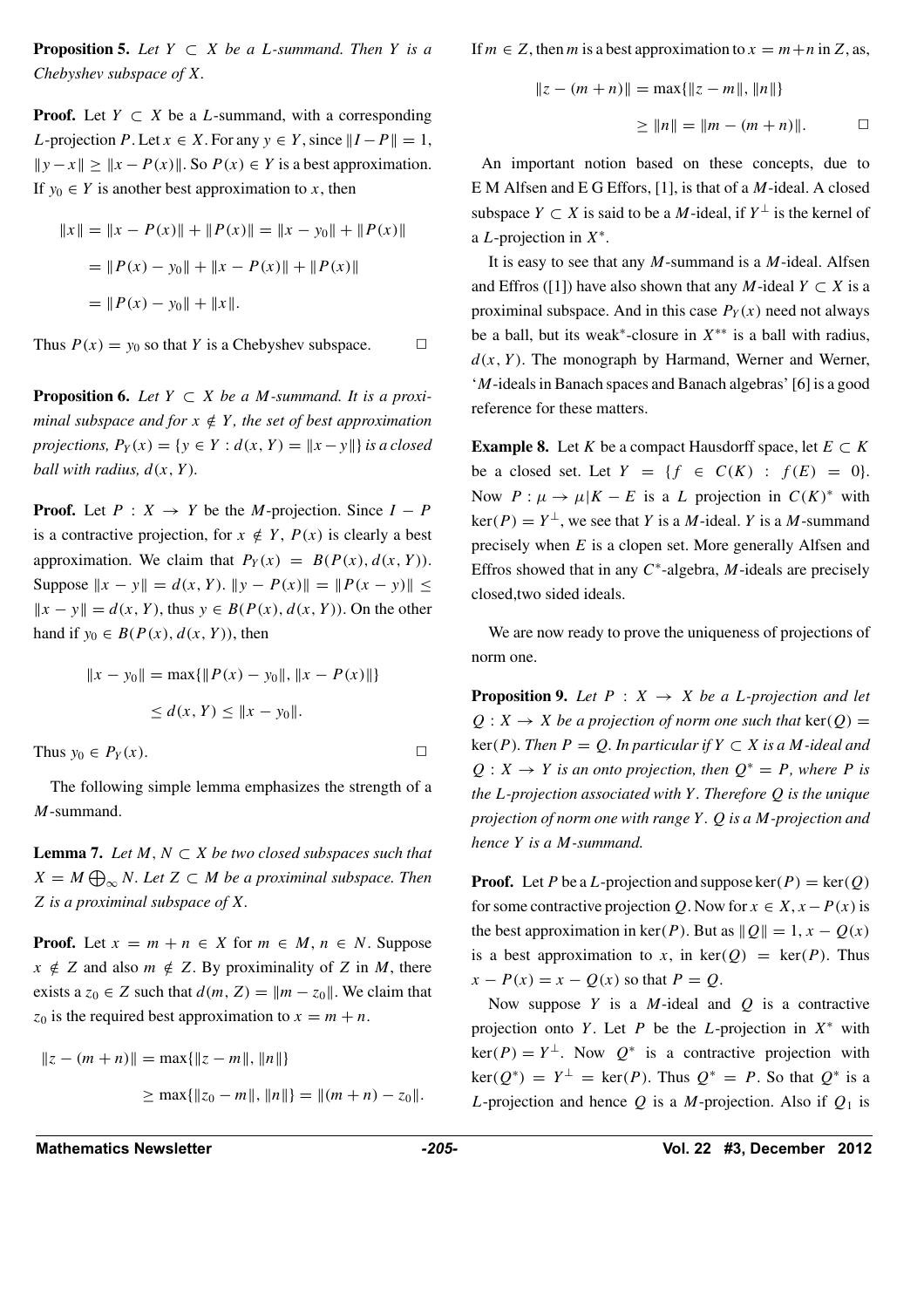another contractive projection onto *Y*, then  $Q_1^* = Q^*$  so that  $Q = Q_1.$ 

**Remak 10.** *An interesting consequence of the above Proposition is that, ifX is aM-ideal inX*∗∗ *under the canonical embedding, then since the canonical projection*  $Q: X^{***} \rightarrow$  $X^{***}$  *is a contractive projection with* ker $(Q) = X^{\perp}$ , we can *conclude that Q is a L-projection.*

An almost immediate consequence is the following interesting result. For a Banach space *X*, its fourth dual is denoted by  $X^{(IV)}$ .

**Proposition 11.** *A closed subspace*  $Y \subset X$  *is a M-ideal if and only if*  $Y^{**} ⊂ X^{**}$  *is a M-ideal.* 

**Proof.** Suppose  $Y \subset X$  is a *M*-ideal. Since  $Y^{\perp\perp}$  is a *M*-summand, it is clearly a *M*-ideal in *X*∗∗.

Conversely suppose that  $Y^{\perp\perp}$  is a *M*-ideal in  $X^{**}$ . Let  $P^*$  :  $X^{(IV)} \rightarrow X^{(IV)}$  be the *M*-projection with range  $Y^{\perp\perp\perp\perp}$ . As  $Y^{\perp\perp}$  is a dual space, by Remark 2 there is an onto contractive projection  $Q: Y^{\perp\perp\perp\perp} \to Y^{\perp\perp}$ . Now  $Q \circ P^* | X^{**} \to Y^{\perp\perp}$ is an onto contractive projection. Therefore by Proposition 9 we have that  $Y^{\perp\perp}$  is a *M*-summand, but this means that *Y* is a *M*-ideal.  $\Box$ 

Turning back to intersection properties again, we have the following internal characterization of *M*-ideals due to Alfsen and Effros, which we state without proof.

**Theorem 12.** *A closed subspace*  $Y ⊂ X$  *is a M-ideal if and only if for any* 3 *closed balls*  $B(x_1, r_1)$ ,  $B(x_2, r_2)$ ,  $B(x_3, r_3)$  $\int \sin X$  *such that*  $\bigcap_{i=1}^{3} B(x_i, r_i) \neq \emptyset$ ,  $Y \cap B(x_i, r_i) \neq \emptyset$  for  $i =$ 1*,* 2*,* 3*, for any*  $\epsilon > 0$ *,*  $Y \cap_1^3 B(x_i, r_i + \epsilon) \neq \emptyset$ *. In this case the conclusion also holds for any finite collection of closed balls in X.*

**Remak 13.** *Contained in the above theorem is the interesting observation that if*  $Z$  *is a closed subspace of*  $X$  *such that*  $Y \subset Z$ *Z* ⊂ *X,* then *Y is a M-ideal in Z. Also for*  $Y ⊂ Z ⊂ X$  *if Y is a M-ideal in Z and Z is a M-ideal in X, then Y is a M-ideal in X.*

Here is an interesting consequence of this remark.

**Proposition 14.** *Let*  $Y \subset X$  *be a M*-ideal. Suppose  $y_0 \in Y$  *is such that span* $\{y_0\}$  *is a M-summand in Y*. Then span $\{y_0\}$  *is a M-summand in X.*

**Proof.** Since any *M*-summand is a *M*-ideal, by the above remark we have that span $\{y_0\}$  is a *M*-ideal in *X*. Now since span $\{y_0\}$  is the range of a contractive projection on *X*, we have by Proposition 9 that, span ${y_0}$  is a *M*-summand in  $X$ .  $\Box$ 

**Remak 15.** *For*  $1 < p < \infty$ *, the space of compact operators, K*( $\ell^p$ ) ⊂  $\mathcal{L}(\ell^p)$  *is a M*-ideal. In this case  $\mathcal{L}(\ell^p)$  *is the bidual of <sup>K</sup>(p). See [6] Chapter VI, for several examples of classical spaces*  $X, Y$  *for which*  $K(X, Y)$  *is a M*-*ideal in*  $L(X, Y)$ *. It is known that*  $K(X)$  *is a M-ideal in*  $L(X)$  *if and only if*  $K(X)$  *is a M*-ideal in span $\{I, \mathcal{K}(X)\}$ .

**Remak 16.** *It is easy to note that any M-summand has this intersection property of balls with*  $\epsilon = 0$ *. Suppose*  $Y \subset X$ *be a M-summand with Q as the corresponding M-projection. Suppose*  $\|x - x_i\| \leq r_i$  *and there exists*  $y_i \in Y$  *with*  $||x_i - y_i||$  ≤  $r_i$ *. Now* 

$$
r_i \ge ||x_i - y_i|| = \max\{||Q(x_i) - y_i||, ||x_i - Q(x_i)||\}
$$
  
\n
$$
\ge ||x_i - Q(x_i)||.
$$

*Thus*

$$
||Q(x) - x_i|| = \max{||Q(x) - Q(x_i)||, ||x_i - Q(x_i)||}
$$
  

$$
\leq \max{||x - x_i||, ||x_i - Q(x_i)||} \leq r_i.
$$

*Here xi's can clearly be a finite or infinite collection. Thus if*  $Y \subset X$  *is a M-summand then for any family*  ${B(x_i, r_i)}_{i \in I}$  *of closed balls having non-empty intersection, each intersecting Y , then all of them intersect Y . An interesting theorem of R. Evans ([5]) is that this ball intersection property characterizes M-summands.*

The following proposition and remarks, illustrates the abstract ideas contained in [11].

**Proposition 17.** *Let*  $Y \subset X$  *be a M*-ideal. *Under the canonical embedding,*  $Y ⊂ X^{**}$  *is a M*-*ideal if and only if*  $Y$  *is a M-ideal in Y* ∗∗

**Proof.** We recall the canonical identification of  $Y^{**}$  with *Y*<sup>⊥⊥</sup> ⊂ *X*<sup>∗∗</sup>. Thus if *Y* is a *M*-ideal in *X*<sup>∗∗</sup>, then by above remarks,  $Y \subset Y^{\perp \perp}$  is a *M*-ideal.

Conversely suppose that  $Y \subset Y^{**}$  is a *M*-ideal. Under the canonical identifications, we have,  $Y \subset Y^{**} = Y^{\perp \perp} \subset X^{**}$ . Now since *Y* is a *M*-ideal in *X*,  $Y^{\perp\perp}$  is a *M*-ideal in  $X^{**}$ .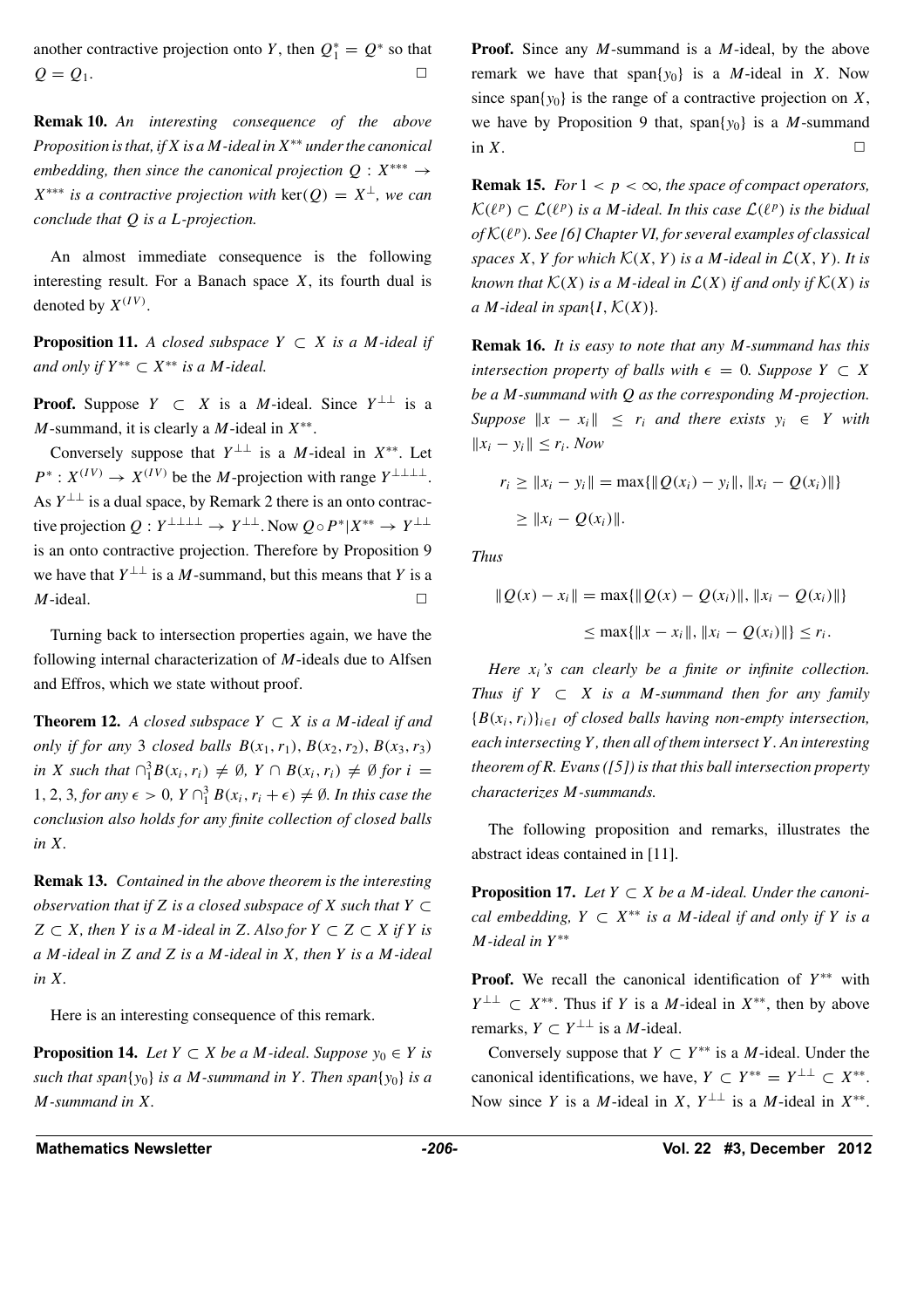Thus by the transitivity of this property, *Y* is a *M*-ideal in  $X^{**}$ .  $\Box$ 

An interesting feature of the above result is the following. Let  $Y \subset Y^{**}$  be a *M*-ideal. Let *X* be a Banach space such that *Y* ⊂ *X*, is a *M*-ideal. Now consider *Y* ⊂ *X* ⊂ *X*<sup>\*\*</sup> ⊂ *X*<sup>*(IV)*</sup>. By above, we have that *Y* is a *M*-ideal in *X*∗∗. Applying this result once more, we have that *Y* is a *M*-ideal in  $X^{(IV)}$ . Hence under the canonical embedding, *Y* is a *M*-ideal of all duals of even order of *X*.

A very remarkable feature of being a *M*-ideal in the bidual is that, it can be described internally. We quote the following result from [8]. For a set  $A \subset X$ , by  $CO(A)$  we denote the convex hull.

**Proposition 18.** *A Banach space Y is a M-ideal in its bidual if and only if for all y and sequences*  $\{y_n\}_{n\geq 1}$  *such that*  $\|y\| \leq 1$ *,*  $||y_n|| \leq 1$  *for all n, and for any*  $\epsilon > 0$ *, there is some positive integer n and*  $a u \in CO\{y_1, \ldots, y_n\}$ ,  $t \in CO\{y_i\}_{i \geq n+1}$  such *that*  $||y + t - u|| \leq 1 + \epsilon$ .

Similar to the question of *M*-ideals, one can also ask, if *Y*  $\subset$  *X* is a proximinal subspace, when is it a proximinal subspace of *X*∗∗? This is a difficult question in approximation theory. We present below a partial positive answer.

**Proposition 19.** *Let*  $Y \subset X$  *be a M*-ideal. Suppose under the *canonical embedding, Y is a proximinal subspace of*  $Y^{**}$  = *Y*  $^{\perp\perp}$ *. Then Y is a proximinal subspace of X*<sup>∗∗</sup>.

**Proof.** Consider  $Y \subset Y^{\perp\perp}$ . Since  $Y \subset X$  is a *M*-ideal, we have,  $Y^{\perp\perp}$  is a *M*-summand of  $X^{**}$ . Thus by Lemma 7, *Y* is a proximinal subspace of  $X^{**}$ .  $\Box$ 

We next need a Lemma that is the converse of Proposition 6 for *M*-ideals.

**Lemma 20.** *Let Y* ⊂ *X, be a M*-*ideal. If*  $P_Y(x)$  *is a ball with radius*  $d(x, Y)$  *for all*  $x \notin Y$ *, then Y is a M*-summand.

**Proof.** Let  $P: X^* \to X^*$  be the *L*-projection with ker $(P)$  = *Y*<sup>⊥</sup>. Then *P*<sup>∗</sup> is a *M*-projection with range  $Y^{\perp\perp}$ . Let  $x \notin Y$ . We ignore the canonical embedding map and consider  $X \subset$ *X*<sup>∗∗</sup>. It is easy to see that *X*  $\cap$  *Y*<sup>⊥⊥</sup> = *Y*. Thus *x* ∉ *Y*<sup>⊥⊥</sup>. Also we recall the canonical identification of the quotient space,  $(X|Y)$ <sup>∗∗</sup> =  $X^{**} | Y^{\perp\perp}$ . Thus  $d(x, Y) = d(x, Y^{\perp\perp})$  which we assume as 1. Thus  $P_Y(x) \subset P_{Y^{\perp \perp}}(x)$ . Now the former set, by hypothesis, is a ball with center say *y*<sup>0</sup> and radius 1. We also note that for a closed ball  $B(x_0, r)$  in *X*, its weak<sup>\*</sup>-closure is the ball  $B(x_0, r)$  now considered in  $X^{**}$ . As  $Y^{\perp\perp}$  is a *M*-summand,  $P_{Y^{\perp\perp}}(x) = B(P^*(x), 1)$ . Thus  $B(y_0, 1) \subset B(P^*(x), 1)$ . Therefore  $B(y_0, 1) = B(P^*(x), 1)$  so that  $P^*(x) = y_0 \in Y$ . Thus  $P^*|X \to Y$  is an onto *M*-projection and hence *Y* is a  $M$ -summand.  $\Box$ 

**Lemma 21.** *Let*  $Y ⊂ X$  *be a M*-*ideal and also a*  $AC$ *subspace. For any*  $x \notin Y$ ,  $Y$  *is a M*-summand *in span* $\{x, Y\}$ *.* 

**Proof.** Suppose  $Y \subset X$  is a *M*-ideal as well as  $AC$ -subspace. Let  $x \notin Y$ . By Theorem 1 there is a contractive projection,  $P: \text{span}\{x, Y\} \rightarrow Y$ . By Remark 13, *Y* is a *M*-ideal in span $\{x, Y\}$ . Therefore by Proposition 9, *P* is a *M*-projection and hence *Y* is a *M*-summand in span $\{x, Y\}$ .

**Corollary 22.** *Let X be an infinite dimensional Banach space. Suppose*  $K(X)$  *is a M-ideal in span* $\{I, K(X)\}$ *. Then*  $K(X)$ *fails to be*  $AC$  *in span* $\{I, \mathcal{K}(X)\}$ .

**Proof.** Suppose  $K(X)$  is a *M*-ideal and is *AC* subspace of span $\{I, \mathcal{K}(X)\}\$ . Then by the above Lemma,  $\mathcal{K}(X)$  is a *M*-summand in span $\{I, \mathcal{K}(X)\}\$ . In particular for any  $T \in \mathcal{K}(X)$ ,  $\|I + T\| = \max\{1, \|T\|\}.$  Let  $x_0 \in X$  and  $x_0^* \in X^*$ be such that  $x_0^*(x_0) = 1 = ||x_0|| = ||x_0^*||$ . Consider the rank one operator  $x_0^* \otimes x_0 \in \mathcal{K}(X)$ . Since  $||x_0^* \otimes x_0|| = 1$ , we have  $||I + x_0^* \otimes x_0|| = 1$ . But  $|| (I + x_0^* \otimes x_0)(x_0) || =$  $||x_0 + x_0^*(x_0)x_0|| = 2$  which is a contradiction. Therefore *K*(*X*) is not a *AC* subspace of span $\{I, \mathcal{K}(X)\}.$ 

We are now ready to prove the main result.

**Theorem 23.** *Let*  $Y \subset X$  *be a M*-ideal such that for any  $x \notin Y$ *Y , Y is a M-summand in span*{*x,Y* }*. Then Y is a M-summand in X.*

**Proof.** It is enough to show that for  $d(x, Y) = 1$ ,  $P_Y(x)$ is a ball of radius 1. By hypothesis  $Y \subset \text{span}\{x, Y\}$  is a *M*-summand with the corresponding *M*-projection, *P*. Thus by Proposition 5,  $P_Y(x) = B(P(x), 1)$ . Therefore *Y* is a *M*-summand in *X*.  $\Box$ 

The following corollary now follows from the above Theorem and Lemma. It was first proved by different methods in [4].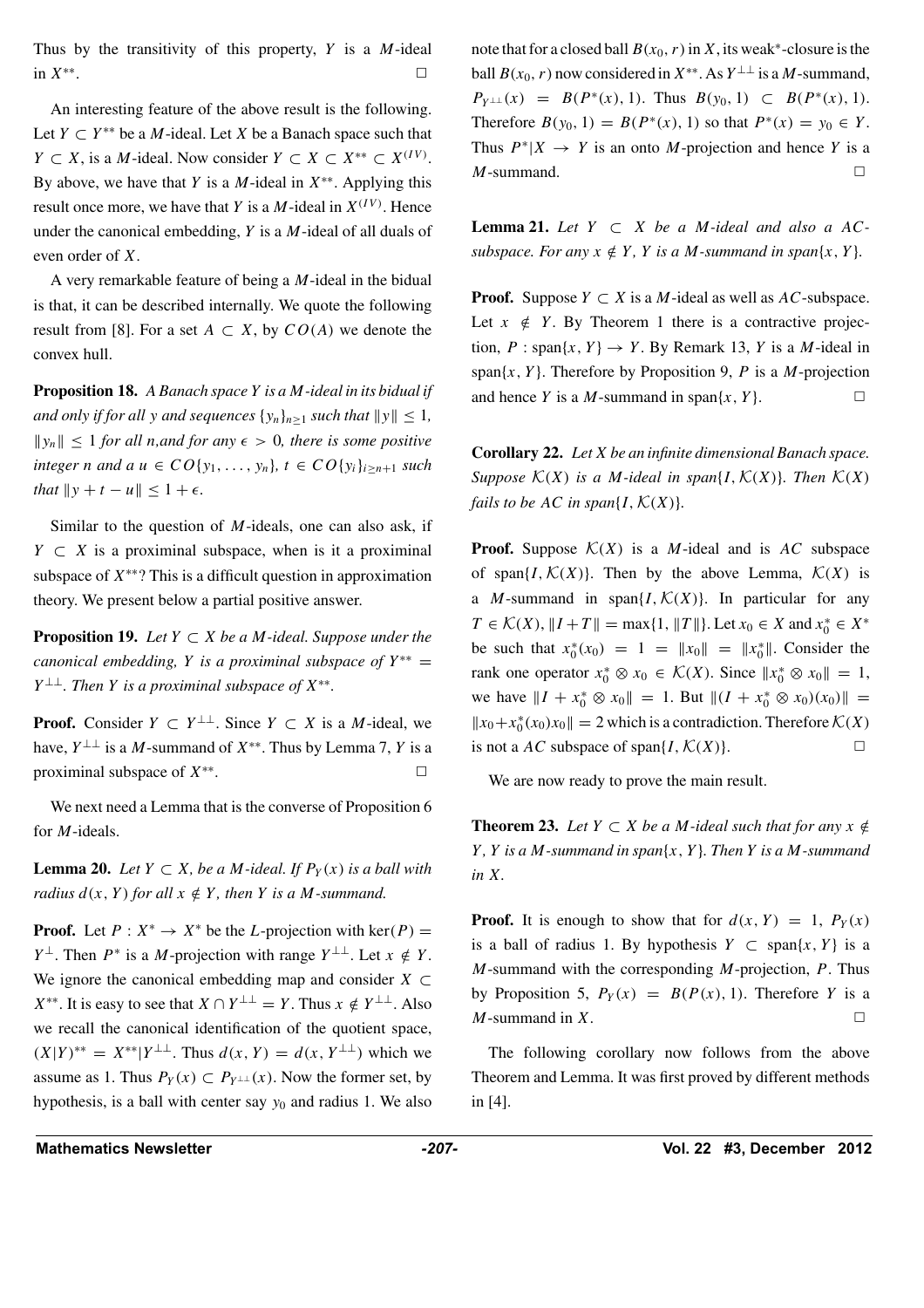**Corollary 24.** *Let*  $Y \subset X$  *be a closed subspace that is a M-ideal and AC-subspace. Then Y is a M-summand and hence is the range of a unique contractive projection.*

See the papers [3] and [12] for more recent information on these topics.

#### **References**

- [1] E. M. Alfsen and E. G. Effros, Structure in Real Banach spaces, I, II, *Ann. of Math.*, **96** (1972) 98–173.
- [2] P. Bandyopadhyay and T. S. S. R. K. Rao, Central subspaces of Banach spaces, *J. Approx. Theory*, **103** (2000) 206–222.
- [3] P. Bandyopadhyay and S. Dutta, Almost constrained subspaces of Banach spaces. II, *Houston J. Math.*, **35** (2009) 945–957.
- [4] P. Bandyopadhyay and S. Dutta, Almost constrained subspaces of Banach spaces, *Proc. Amer. Math. Soc.*, **132** (2004) 107-–115.
- [5] R. Evans, A Characterization of *M*-summands, *Proc. Cambridge. Phil. Soc.*, **76** (1974) 157–159.
- [6] P. Harmand, D. Werner and W. Werner, *M*-ideals in Banach spaces and Banach algebras, *Lecture Notes in Mathematics*, 1547. Springer-Verlag, Berlin, 1993. viii $+387$  pp.
- [7] H. E. Lacey, The isometric theory of classical Banach spaces, Die Grundlehren der mathematischen Wissenschaften, Band 208. Springer-Verlag, New York-Heidelberg, 1974. x+270 pp.
- [8] A. Lima, E. Oja, T. S. S. R. K. Rao and D. Werner, Geometry of operator spaces, *Michigan Math. J.*, **41** (1994) 473–490.
- [9] J. Lindenstrauss, Extension of compact operators, *Mem. Amer. Math. Soc.*, **48** (1964) 112 pp.
- [10] J. Lindenstrauss, On projections wirh norm 1-an example, *Proc. Amer. Math. Soc.*, **15** (1964) 403–406.
- [11] T. S. S. R. K. Rao, On the geometry of higher duals of a Banach space, *Illinois J. Math.*, **45** (2001) 1389–1392.
- [12] T. S. S. R. K. Rao Central and almost constrained subspaces of Banach spaces, *Operators and Matrices*, **6** (2012) 371–383.

# **Geometric Properties of Partial Sums of Univalent Functions**

V. Ravichandran

*Department of Mathematics, University of Delhi, Delhi 110 007, India School of Mathematical Sciences, Universiti Sains Malaysia, 11800 USM, Penang, Malaysia* E-mail: vravi@maths.du.ac.in

**Abstract.** The *n*th partial sum of an analytic function  $f(z) = z + \sum_{k=2}^{\infty} a_k z^k$  is the polynomial  $f_n(z) := z + \sum_{k=2}^n a_k z^k$ . A survey of the univalence and other geometric properties of the *n*th partial sum of univalent functions as well as other related functions including those of starlike, convex and close-to-convex functions are presented.

**Keywords.** Univalent function, starlike function, convex function, sections, partial sums.

**2010 Mathematics Subject Classification. 30C45, 30C80**

#### **1. Introduction**

For  $r > 0$ , let  $\mathbb{D}_r := \{z \in \mathbb{C} : |z| < r\}$  be the open disk of radius *r* centered at  $z = 0$  and  $\mathbb{D} := \mathbb{D}_1$  be the open unit disk. An analytic function  $f$  is *univalent* in the unit disk  $D$  if it maps different points to different points. Denote the class of all (normalized) univalent functions of the form

$$
f(z) = z + \sum_{k=2}^{\infty} a_k z^k
$$
 (1.1)

by *S*. Denote by *A*, the class of all analytic functions of the form (1.1). The Koebe function *k* defined by

$$
k(z) = \frac{z}{(1-z)^2} = z + \sum_{k=2}^{\infty} ka_k \quad (z \in \mathbb{D})
$$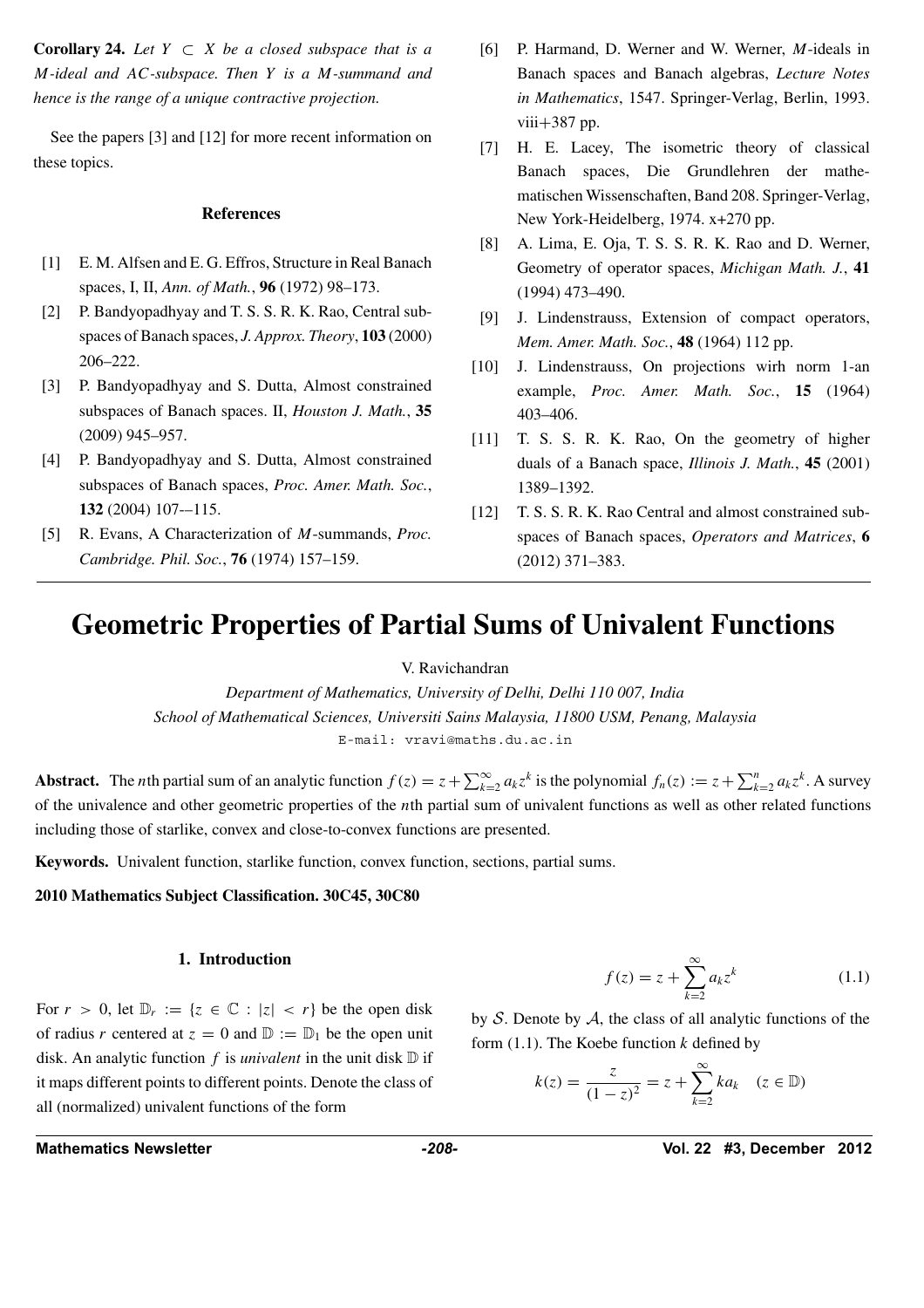is univalent and it is also extremal for many problems in geometric function theory of univalent functions. A domain *D* is starlike with respect to a point  $a \in D$  if every line segment joining the point *a* to any other point in *D* lies completely inside *D*. A domain starlike with respect to the origin is simply called starlike. A domain *D* is convex if every line segment joining any two points in *D* lies completely inside *D*; in other words, the domain *D* is convex if and only if it is starlike with respect to every point in *D*. A function  $f \in S$  is *starlike* if  $f(\mathbb{D})$  is starlike (with respect to the origin) while it is *convex* if  $f(\mathbb{D})$  is convex. The classes of all starlike and convex functions are respectively denoted by *<sup>S</sup>*<sup>∗</sup> and *<sup>C</sup>*. Analytically, these classes are characterized by the equivalence

$$
f\in \mathcal{S}^* \Leftrightarrow \text{Re}\left(\frac{zf'(z)}{f(z)}\right) > 0,
$$

and

$$
f \in C \Leftrightarrow \text{Re}\left(1 + \frac{zf''(z)}{f'(z)}\right) > 0.
$$

More generally, for  $0 \leq \alpha < 1$ , let  $S^*(\alpha)$  and  $C(\alpha)$  be the subclasses of *S* consisting of respectively starlike functions of order  $\alpha$ , and convex functions of order  $\alpha$ . These classes are defined analytically by the equivalence

$$
f \in \mathcal{S}^*(\alpha) \Leftrightarrow \text{Re}\left(\frac{zf'(z)}{f(z)}\right) > \alpha,
$$

and

$$
f \in C(\alpha) \Leftrightarrow \text{Re}\left(1 + \frac{zf''(z)}{f'(z)}\right) > \alpha.
$$

Another related class is the class of close-to-convex functions. A function  $f \in \mathcal{A}$  satisfying the condition

$$
\operatorname{Re}\left(\frac{f'(z)}{g'(z)}\right) > \alpha \quad (0 \le \alpha < 1)
$$

for some (not necessarily normalized) convex univalent function *g*, is called *close-to-convex of order α*. The class of all such functions is denoted by  $K(\alpha)$ . Close-to-convex functions of order 0 are simply called close-to-convex functions. Using the fact that a function  $f \in \mathcal{A}$  with

$$
\operatorname{Re}(f'(z)) > 0
$$

is in  $S$ , close-to-convex functions can be shown to be univalent.



Figure 1. Images of  $\mathbb{D}_{1/8}$  and  $\mathbb{D}_{1/4}$  under the mapping  $w = z + 2z^2$ .

The *n*th *partial sum* (or *n*th *section*) of the function *f* , denoted by  $f_n$ , is the polynomial defined by

$$
f_n(z) := z + \sum_{k=2}^n a_k z^k.
$$

The second partial sum  $f_2$  of the Koebe function  $k$  is given by

$$
f_2(z) = z + 2z^2 \quad (z \in \mathbb{D}).
$$

It is easy to check directly (or by using the fact that  $|f'_2(z) - 1| < 1$  for  $|z| < 1/4$ ) that this function  $f_2$  is univalent in the disk  $\mathbb{D}_{1/4}$  but, as  $f'_{2}(-1/4) = 0$ , not in any larger disk. This simple example shows that the partial sums of univalent functions need not be univalent in D.

The second partial sum of the function  $f(z) = z +$  $\sum_{k=2}^{\infty} a_k z^k$  is the function  $f_2(z) = z + a_2 z^2$ . If  $a_2 = 0$ , then  $f_2(z) = z$  and its properties are clear. Assume that  $a_2 \neq 0$ . Then the function  $f_2$  satisfies, for  $|z| \le r$ , the inequality

$$
\operatorname{Re}\left(\frac{zf_2'(z)}{f_2(z)}\right) = \operatorname{Re}\left(1 + \frac{a_2 z}{1 + a_2 z}\right) \ge 1 - \frac{|a_2|r}{1 - |a_2|r} > 0
$$

provided  $r < 1/(2|a_2|)$ . Thus the radius of starlikeness of  $f_2$ is  $1/(2|a_2|)$ . Since  $f_2$  is convex in  $|z| < r$  if and only if  $zf_2'$ is starlike in  $|z| < r$ , it follows that the radius of convexity of  $f_2$  is  $1/(4|a_2|)$ . If  $f$  is univalent or starlike univalent, then  $|a_2| \leq 2$  and therefore the radius of univalence of  $f_2$  is 1/4 and the radius of convexity of  $f_2$  is  $1/8$ . (See Fig. 4 for the image of  $\mathbb{D}_{1/4}$  and  $\mathbb{D}_{1/8}$  under the function  $z+2z^2$ .) For a convex function *f* as well as for functions *f* whose derivative has positive real part in  $\mathbb{D}, |a_2| \leq 1$  and so the radius of univalence for the second partial sum  $f_2$  of these functions is  $1/2$  and the radius of convexity is 1/4. In [26], the starlikeness and convexity of the initial partial sums of the Koebe function  $k(z) = z/(1-z)^2$ and the function  $l(z) = z/(1 - z)$  are investigated.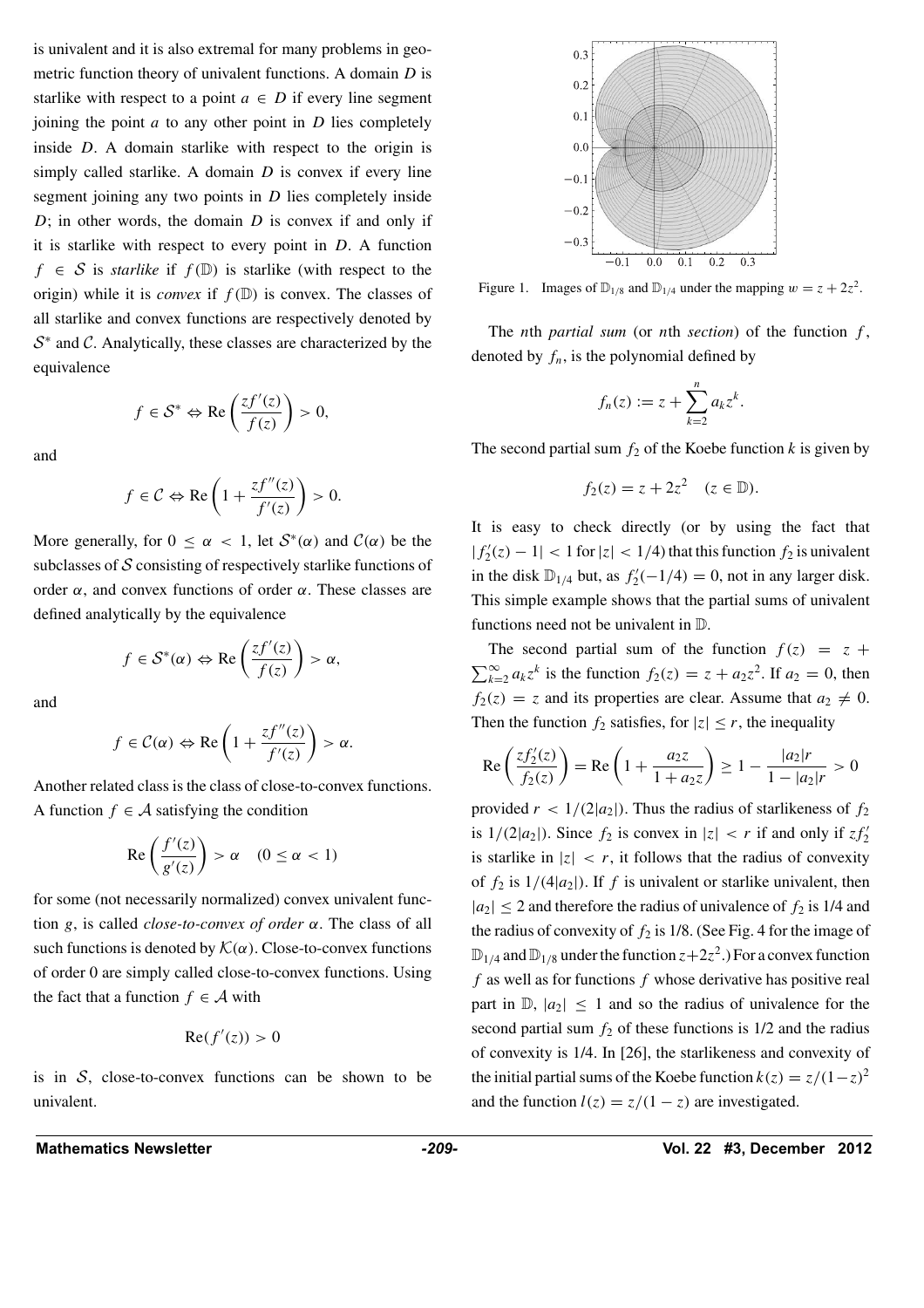It is therefore of interest to determine the largest disk D*<sup>ρ</sup>* in which the partial sums of the univalent functions are univalent. Szegö also wrote a survey [51] on partial sums in 1936. In the present survey, the various results on the partial sums of functions belonging to the subclasses of univalent functions are given. However, Cesàro means and other polynomials approximation of univalent functions are not considered in this survey.

#### **2. Partial Sums of Univalent Functions**

The second partial sum of the Koebe function indicates that the partial sums of univalent functions cannot be univalent in a disk of radius larger than 1/4. Indeed, by making use of Koebe's distortion theorem and Löwner's theory of univalent functions, Szegö [50] in 1928 proved the following theorem.

**Theorem 2.1 (Szegö Theorem).** The partial sums of uni*valent functions*  $f \in S$  *are univalent in the disk*  $\mathbb{D}_{1/4}$  *and the number* 1*/*4 *cannot be replaced by a larger one.*

Using an inequality of Goluzin, Jenkins [14] (as well as Ilieff [12], see Duren [4, §8.2, pp. 241–246]) found a simple proof of this result and also shown that the partial sums of odd univalent functions are univalent in  $\mathbb{D}_{1/\sqrt{3}}$ . The number  $1/\sqrt{3}$  is shown to be the radius of starlikeness of the partial sums of the odd univalent functions by He and Pan [10]. Iliev [13] investigated the radius of univalence for the partial sums  $\sigma_n^{(k)}(z) = z + c_1^{(k)} z^{k+1} + \cdots + c_n^{(k)} z^{nk+1}, n = 1, 2, \ldots$ , of univalent function of the form  $f_k(z) = z + c_1^{(k)} z^{k+1} + \cdots$ . For example, it is shown that  $\sigma_n^{(2)}$  is univalent in  $|z| < 1/\sqrt{3}$ , and  $\sigma_n^{(3)}$  is univalent in  $|z| < \sqrt[3]{3}/2$ , for all  $n = 1, 2, \ldots$ . He has also shown that  $\sigma_n^{(1)}(z)$  is univalent in  $|z| < 1 - 4(\ln n)/n$  for  $n \geq 15$ . Radii of univalence are also determined for  $\sigma_n^{(2)}$  and  $\sigma_n^{(3)}$ , as functions of *n*, and for  $\sigma_1^{(k)}$  as a function of *k*.

Szegö's theorem states that the partial sums of univalent functions are univalent in  $\mathbb{D}_{1/4}$  was strengthened to starlikeness by Hu and Pan [11]. Ye [54] has shown that the partial sums of univalent functions are convex in  $\mathbb{D}_{1/8}$  and that the number 1/8 is sharp. Ye [54] has proved the following result.

**Theorem 2.2.** *Let*  $f \in S$  *and* 

$$
f^{1/k}(z^k) = \sum_{\nu=0}^{\infty} b_{\nu}^{(k)} z^{\nu k+1}, \quad (k = 2, 3, \dots, b_0^{(k)} = 1).
$$

*Then*  $\sum_{\nu=0}^{n} b_{\nu}^{(k)} z^{\nu k+1}$  *are convex in*  $\mathbb{D}_{\frac{k}{\sqrt{k/(2(k+1)^2)}}}$ *. The radii of convexity are sharp.*

Ruscheweyh gave an extension of Szegö's theorem that the *n*th partial sums  $f_n$  are starlike in  $\mathbb{D}_{1/4}$  for functions belonging not only to *S* but also to the closed convex hull of *S*.

Let  $\mathcal{F} = \text{cloc } \left\{ \sum_{k=1}^{n} x^{k-1} z^k : |x| \le 1 \right\}$  where clco stands for the closed convex hull. Convolution of two analytic functions  $f(z) = z + \sum_{k=2}^{\infty} a_k z^k$  and  $g(z) = z + \sum_{k=2}^{\infty} b_k z^k$  is the function  $f * g$  defined by

$$
(f * g)(z) := z + \sum_{k=2}^{\infty} a_k b_k z^k.
$$

Ruscheweyh [34] proved the following theorem.

**Theorem 2.3.** *If*  $f \in \text{cloc } S$  *and*  $g \in \mathcal{F}$ *, then*  $f * g$  *is starlike in*  $\mathbb{D}_{1/4}$ *. The constant 1/4 is best possible.* 

In particular, for  $g(z) = z + z^2 + \cdots + z^n$ , Theorem 2.3 reduces to the following result.

**Corollary 2.1.** *If f belongs to* clco *S or, in particular, to the class of the normalized typically real functions, then the nth partial sum*  $f_n$  *is starlike in*  $\mathbb{D}_{1/4}$ *. The constant 1/4 is best possible.*

The class  $F$  contains the following two subsets:

$$
\mathcal{R}_{1/2} := \{ f \in \mathcal{A} : \text{Re}(f(z)/z) > 1/2, z \in \mathbb{D} \} \subset \mathcal{F}
$$

and

$$
\mathcal{D} := \left\{ \sum_{k=1}^n a_k z^k \in \mathcal{A} : 0 \le a_{k+1} \le a_k \right\} \subset \mathcal{F}.
$$

Since the class *C* of convex functions is a subset of  $\mathcal{R}_{1/2}$ , it is clear that  $C \subset \mathcal{F}$ . For  $g(z) = z/(1-z)^2 \in \mathcal{S}^*$ , Theorem 2.3 reduces to the following:

**Corollary 2.2.** If  $f$  belongs to  $F$ , then the function  $f$  and, *in particular, the nth partial sum*  $f_n$ *, is convex in*  $\mathbb{D}_{1/4}$ *. The constant 1/4 is best possible.*

We remark that Suffridge [49] has shown that the partial sums of the function  $e^{1+z}$  are all convex. More generally, Ruscheweyh and Salinas [36] have shown that the functions of the form  $\sum_{k=0}^{\infty} a_k(1+z)^k/k!$ ,  $a_0 \ge a_1 \ge \cdots \ge 0$  are either constant or convex univalent in the unit disk  $\mathbb{D}$ . Let  $F(z) =$  $z + \sum_{1}^{\infty} a_k z^{-k}$  be analytic  $|z| > 1$ . Reade [28] obtained the radius of univalence for the partial sums  $F_n(z) = z + \sum_1^n a_k z^{-k}$ when *F* is univalent or when  $\text{Re} F'(z) > 0$  in  $|z| > 1$ .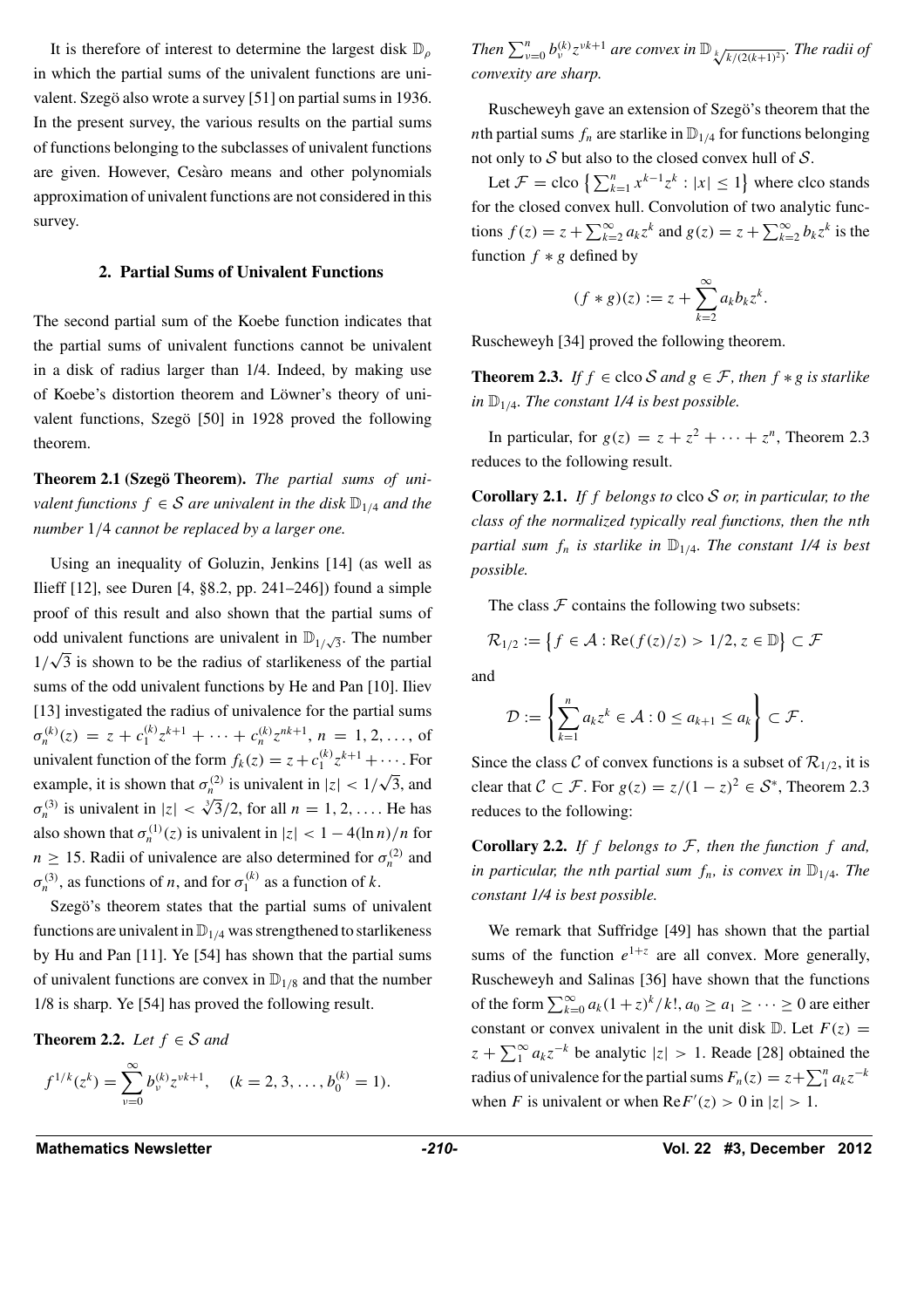#### **3. Partial Sums of Starlike Functions**

Szegö [50] showed that the partial sums of starlike (respectively convex) functions are starlike (respectively convex) in the disk  $\mathbb{D}_{1/4}$  and the number 1/4 cannot be replaced by a larger one. If *n* is fixed, then the radius of starlikeness of  $f_n$ can be shown to depend on *n*. Motivated by a result of Von Victor Levin that the *n*th partial sum of univalent functions is univalent in  $D_\rho$  where  $\rho = 1 - 6(\ln n)/n$  for  $n \geq 17$ , Robertson [29] determined  $R_n$  such that the *n*th partial sum  $f_n$  to have certain property *P* in  $\mathbb{D}_{R_n}$  when the function *f* has the property  $P$  in  $D$ . He considered the function has one of the following properties:  $f$  is starlike,  $f/z$  has positive real part,  $f$ is convex, *f* is typically-real or *f* is convex in the direction of the imaginary axis and is real on the real axis. An error in the expression for  $R_n$  was later corrected in his paper [30] where he has extended his results to multivalent starlike functions.

The radius of starlikeness of the *n*th partial sum of starlike function is given in the following theorem.

**Theorem 3.1 [30]** (see **[39, Theorem 2, p. 1193]**). *If*  $f(z) =$  $z + \sum_{k=2}^{\infty} a_k z^k$  *is either starlike, or convex, or typically-real, or convex in the direction of imaginary axis, then there is*  $n_0$ *such that, for*  $n \ge n_0$ *, the partial sum*  $f_n(z) := z + \sum_{k=2}^n a_k z^k$ *has the same property in*  $\mathbb{D}_{\rho}$  *where*  $\rho \geq 1 - 3 \log n / n$ *.* 

An analytic function  $f(z) = z^p + \sum_{k=1}^{\infty} a_{p+k} z^{p+k}$  is *p*-valently starlike [30, p. 830] if *f* assumes no value more than *p* times, at least one value *p* times and

$$
\text{Re}\left(\frac{zf'(z)}{f(z)}\right) > 0 \quad (z \in \mathbb{D}).
$$

For *p*-valently starlike functions, Robertson [30, Theorem A, p. 830] proved that the radius of *p*-valently starlikeness of the *n*th partial sum  $f_n(z) = z^p + \sum_{k=1}^n a_{p+k} z^{p+k}$  is at least 1 − *(*2*p* + 2*)*log *n/n*. Ruscheweyh [33] has given a simple proof that the partial sums  $f_n$  of  $p$ -valently starlike (or close-toconvex) function is *p*-valently starlike (or respectively closeto-convex) in  $|z|$  <  $1/(2p + 2)$ .

Kobori [16] proved the following theorem and Ogawa [24] gave another proof of this result.

**Theorem 3.2.** *If f is a starlike function, then every partial sum*  $f_n$  *of*  $f$  *is convex in*  $|z| < 1/8$  *and the number 1/8 cannot be increased.*

In view of the above theorem, the *n*th partial sum of Koebe function  $z/(1 - z)^2$  is convex in  $|z| < 1/8$ . A verification of this fact directly can be used to give another proof of this theorem by using the fact [35] that the convolution of two convex function is again convex. It is also known [35] that  $\text{Re}(f(z)/f_n(z)) > 1/2$  for a function f starlike of order 1/2. This result was extended by Singh and Paul [46] in the following theorem.

**Theorem 3.3.** *If*  $f \in S^*(1/2)$ *, then* 

$$
\operatorname{Re}\left(\lambda \frac{zf'(z)}{f(z)} + \mu \frac{f_n(z)}{f(z)}\right) > 0 \quad (z \in \mathbb{D})
$$

*provided that λ and μ are both nonnegative with at least one of them nonzero or provided that μ is a complex number with*  $|\lambda| > 4|\mu|$ *. The result is sharp in the sense that the ranges of λ and μ cannot be increased.*

A locally univalent normalized analytic function *f* satisfying the condition

$$
\operatorname{Re}\left(1+\frac{zf''(z)}{f'(z)}\right)<\frac{3}{2}
$$

is starlike univalent and, for such functions, Obradović and Ponnusamy [23] have shown that each partial sum  $s_n(z)$  is starlike in the disk  $\overline{D}_{1/2}$  for  $n \ge 12$  and also  $\text{Re}(s'_n(z)) > 0$  in  $\overline{\mathbb{D}}_{1/2}$  for  $n \geq 13$ .

#### **4. Partial Sums of Convex Functions**

For a convex function  $f \in C$ , it is well-known that  $Re(f(z)/z) > 1/2$ . Extending this result, Sheil-Small [37] proved the following theorem.

**Theorem 4.1.** *If*  $f \in C$ *, then the nth partial sum*  $f_n$  *of*  $f$ *satisfies*

$$
\left|1 - \frac{f_n(z)}{f(z)}\right| \le |z|^n < 1 \quad (z \in \mathbb{D}, n \ge 1)
$$

*and hence*

$$
\text{Re}\frac{f(z)}{f_n(z)} > \frac{1}{2} \quad (z \in \mathbb{D}, n \ge 1). \tag{4.1}
$$

As a consequence of this theorem, he has shown that the function  $Q_n$  given by  $Q_n(z) = \int_0^z (f_n(\eta)/\eta) d\eta$  is a close-toconvex univalent function. In fact, the inequality (4.1) holds for  $f \in S^*(1/2)$  as shown in [35]. The inequality (4.1) also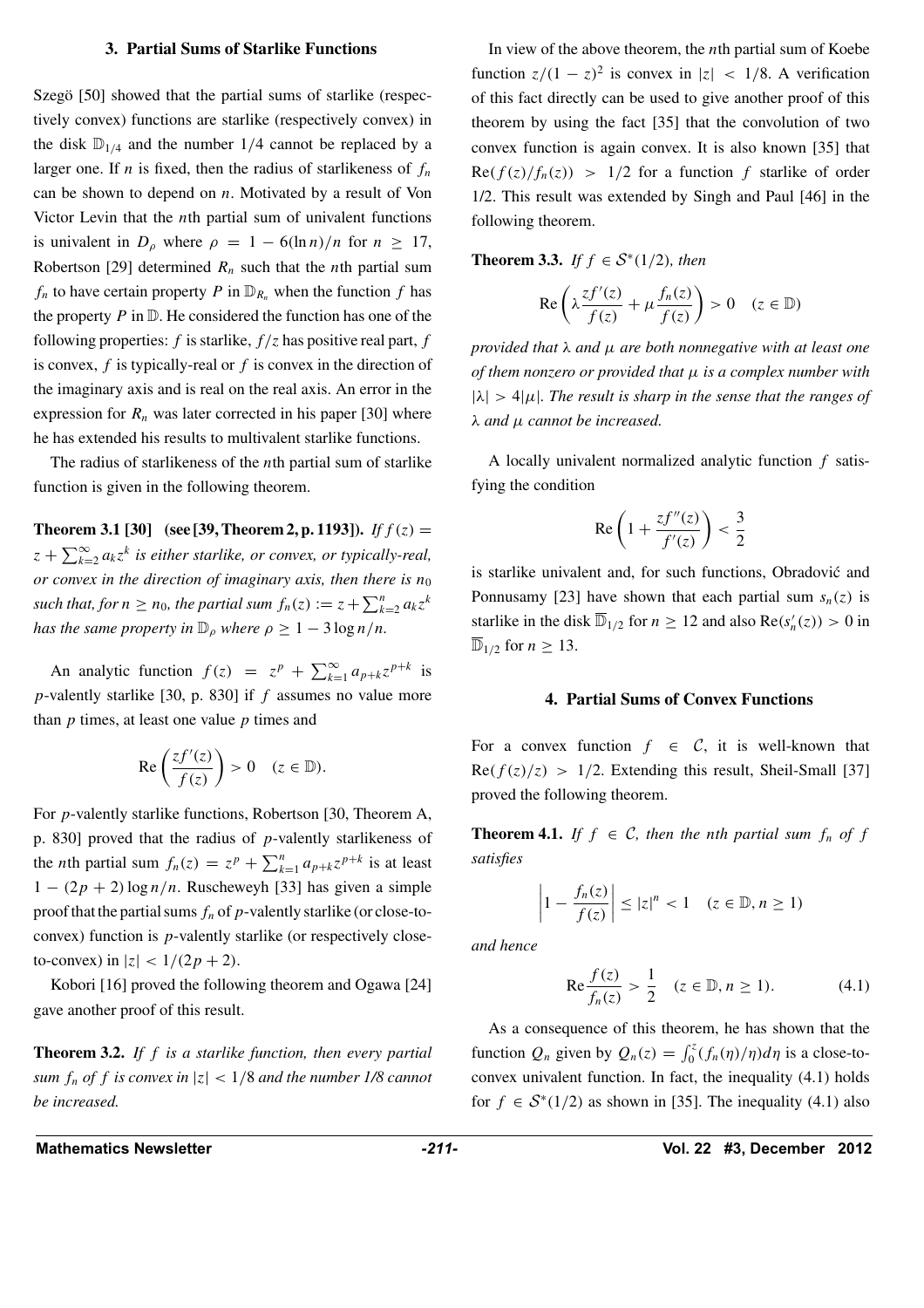holds for odd starlike functions as well as for functions whose derivative has real part greater than 1/2 [47].

Recall once again that [50] the partial sums of convex functions are convex in the disk  $\mathbb{D}_{1/4}$  and the number 1/4 cannot be replaced by a larger one. A different proof of this result can be given by using results about convolutions of convex functions. In 1973, Ruscheweyh and Shiel-Small proved the Polya-Schoenberg conjecture (of 1958) that the convolution of two convex univalent functions is again convex univalent. Using this result, Goodman and Schoenberg gave another proof of the following result of Szegö [50].

**Theorem 4.2.** *If f is convex function, then every partial sum f<sub>n</sub> of f is convex in*  $|z| < 1/4$ *.* 

**Proof.** The convex function  $l(z) = z/(1 - z)$  is extremal for many problems associated with the class of convex functions. By Szegö's result the partial sum  $l_n(z) = z + z^2 + \cdots + z^n$  of *l* is convex in  $\mathbb{D}_{1/4}$  and therefore  $4l_n(z/4)$  is a convex univalent function. If  $f$  is also convex, then its convolution with the convex function  $4l_n(z/4)$  is convex and so  $4(f * l_n)(z/4) =$  $f(z)*(4l_n(z/4))$  is convex. Therefore, the partial sum  $f_n$  of the convex function *f*, as  $f * l_n = f_n$ , is convex in  $\mathbb{D}_{1/4}$ . In view of this discussion, another proof of Szegö result comes if we can directly show that  $l_n(z)$  is convex in  $\mathbb{D}_{1/4}$ . This will be done below.

A calculation shows that

$$
1 + \frac{zI_n''(z)}{I_n'(z)} = \frac{n(n+1)z^n(z-1)}{1 - (n+1)z^n + nz^{n+1}} + \frac{1+z}{1-z}
$$

$$
= \frac{N(z)}{D(z)} + M(z)
$$

where  $N(z) = n(n+1)z^{n}(z-1)$ ,  $D(z) = 1-(n+1)z^{n}+nz^{n+1}$ and  $M(z) = (1 + z)/(1 - z)$ . The bilinear transformation  $w = M(z)$  maps  $|z| < 1/4$  onto the disk  $|w - 17/15| < 8/15$ and hence

$$
Re M(z) > 3/5.
$$

It is therefore enough to show that

$$
\left|\frac{N(z)}{D(z)}\right| < \frac{3}{5}
$$

as this inequality together with  $\text{Re}M(z) > 3/5$  yield

$$
\operatorname{Re}\left(\frac{N(z)}{D(z)} + M(z)\right) \ge \operatorname{Re}M(z) - \left|\frac{N(z)}{D(z)}\right| > \frac{3}{5} - \frac{3}{5} = 0.
$$

Now, for  $|z| < 1/4$ , we have

$$
|N(z)| < \frac{5n(n+1)}{4^{1+n}},
$$

$$
|D(z) - 1| = |(n+1)z^{n} - nz^{n+1}|
$$
  

$$
< \frac{1}{4^n}(n+1+n/4)
$$
  

$$
= \frac{5n+4}{4^{n+1}} < 1
$$

and so

$$
|D(z)| \ge 1 - |D(z) - 1| > 1 - \frac{5n + 1}{4^{n+1}}.
$$

Therefore, it follows that

$$
\left|\frac{N(z)}{D(z)}\right| < \frac{3}{5}
$$

holds if

$$
\frac{5n(n+1)}{4^{n+1}} < \frac{3}{5} \left( 1 - \frac{5n+4}{4^{n+1}} \right)
$$

or equivalently

$$
\frac{25}{12} \le \frac{4^n}{n(n+1)} - \frac{1}{n} - \frac{1}{4(n+1)}.
$$

The last inequality becomes an equality for  $n = 2$  and the right hand side expression is an increasing function of  $n$ .

Let  $P_{\alpha,n}$  denote the class of functions  $p(z) = 1 + c_n z^n + c_n z^n$  $\cdots$  ( $n \geq 1$ ) analytic and satisfying the condition Re $p(z)$  $\alpha$  ( $0 \leq \alpha < 1$ ) for  $z \in \mathbb{D}$ . Bernardi [3] proved that the sharp inequality

$$
\frac{|zp'(z)|}{\text{Re}(p(z)-\alpha)} \le \frac{2nr^n}{1-r^{2n}}
$$

holds for  $p(z) \in P_{\alpha,n}$ ,  $|z| = r < 1$ , and  $n = 1, 2, 3, \ldots$ . He has also shown that, for any complex  $\mu$ , Re $\mu = \beta > 0$ ,

$$
\left|\frac{zp'(z)}{p(z)-\alpha+(1-\alpha)\mu}\right|\leq \frac{2nr^n}{(1-r^n)(1+\beta+(1-\beta)r^n)}.
$$

For a convex function  $f$ , he deduced the sharp inequality

$$
\left|\frac{zf'(z)}{f(z)}-\frac{zf_n'(z)}{f_n(z)}\right|\leq \frac{nr^n}{1-r^n}.
$$

Making use of this inequality, he proved the following theorem.

**Theorem 4.3 [3, Theorem 4, p. 117].** *If f is convex, then the nth partial sum*  $f_n$  *is starlike in*  $|z| < r_n$  *where*  $r_n$  *is the positive root of the equation*  $1 - (n + 1)r^n - nr^{n+1} = 0$ . The result is *sharp for each even n for*  $f(z) = \frac{z}{1-z}$ .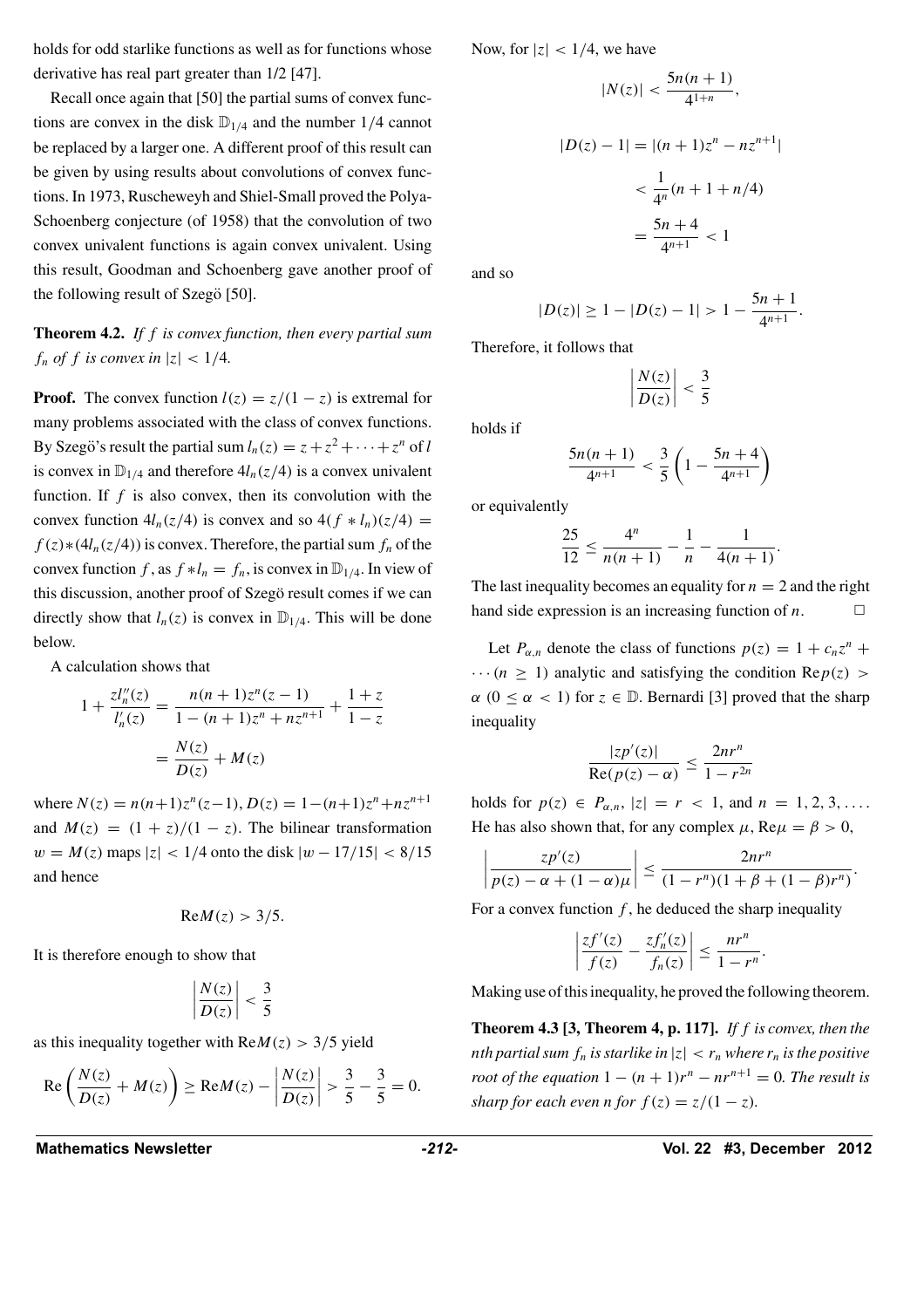The above theorem with a weaker conclusion that  $f_n$  is univalent was obtained earlier by Ruscheweyh [32]. Singh [45] proved that the *n*th partial sum  $f_n$  of a starlike function of order 1/2 is starlike in  $|z| < r_n$  where  $r_n$  is given in Theorem 4.3. He has also shown that the conclusion of Theorem 4.3 can be strengthened to convexity if one assumes that *f* is a convex function of order 1/2. In addition, for a convex function *f* of order 1/2, he has shown that  $\text{Re}(f_n(z)/z) > 1/2$  and 1/2 is sharp. It is also known that all the partial sums of a convex function *f* of order 1/2 are close-to-convex with respect to *f* itself and that there are convex functions of order  $\alpha$  <  $1/2$ whose partial sums are not univalent [31]. Singh and Puri [47] have however shown that each of the partial sums of an odd convex function *f* is close-to-convex with respect to *f* .

Silverman [39] also proved Theorem 4.3 by finding the radius of starlikeness (of order *α*) of the *n*th partial sums of the function  $z/(1 - z)$ . The result then follows from the fact that the classes of convex and starlike functions are closed under convolution with convex functions.

**Lemma 4.1.** *The function*  $g_n(z) = \frac{z(1-z^n)}{1-z}$  *is starlike of order*  $\alpha$  *in*  $|z| < r_n$  *where*  $r_n$  *is the smallest positive root of the equation*

$$
1 - \alpha - \alpha r + (\alpha - 1 - n)r^{n} + (\alpha - n)r^{n+1} = 0.
$$

*The result is sharp for even n.*

**Proof.** The bilinear transformations  $w = 1/(1 - z)$  maps the circular region  $|z| \leq r$  onto the circle

$$
\left|\frac{1}{1-z} - \frac{1}{1-r^2}\right| \le \frac{r}{1-r^2}.
$$

Similarly, the bilinear transformations  $w = z/(1 - z)$  maps the circular region  $|z| \le r$  on to the circle

$$
\left|\frac{z}{1-z}-\frac{r^2}{1-r^2}\right|\leq \frac{r}{1-r^2}.
$$

Since

$$
\frac{zg_n'(z)}{g_n(z)} = \frac{1}{1-z} - \frac{nz^n}{1-z^n},
$$

it follows that, for  $|z| \leq r < 1$ ,

$$
\left|\frac{zg_n'(z)}{g_n(z)}-\frac{1}{1-r^2}+\frac{nr^{2n}}{1-r^{2n}}\right|\leq \frac{r}{1-r^2}+\frac{nr^n}{1-r^{2n}}.
$$

The above inequality shows that

$$
\operatorname{Re}\frac{z g_n'(z)}{g_n(z)} \ge \frac{1}{1+r} - \frac{nr^n}{1-r^n} \ge \alpha
$$

provided

$$
1-\alpha-\alpha r+(\alpha-1-n)r^n+(\alpha-n)r^{n+1}\geq 0.
$$

The sharpness follows easily.  $\Box$ 

**Theorem 4.4 [39, Theorem 1, p. 1192].** *If f is convex, then the nth* partial sum  $f_n$  is starlike in  $|z| < (1/(2n))^{1/n}$  for all *n*. *In particular,*  $f_n$  *is starlike in*  $|z| < 1/2$  *and the radius*  $1/2$  *is sharp.*

**Proof.** In view of the previous lemma, it is enough to show that

$$
1 - (n+1)r^n - nr^{n+1} \ge 0
$$

for  $0 \le r \le (1/(2n))^{1/n}$ . For  $0 \le r \le (1/(2n))^{1/n}$ , the above inequality is equivalent to

$$
\frac{1}{n} + \frac{1}{(2n)^{1/n}} \le 1,
$$

which holds for  $n \geq 2$ .

The second result follows as  $1/(2n)^{1/n}$  is an increasing function of *n* and from the fact that, for  $g_2(z) = z + z^2$ ,  $g'_{2}(-1/2) = 0.$   $\Box$ 

Silverman [39, Corollary 2, pp. 1192] also proved that the *nth* partial sum  $f_n$  of a convex function  $f$  is starlike in  $|z|$  <  $\sqrt{23/71}$  for  $n \geq 3$  and the radius  $\sqrt{23/71}$  is sharp. For a convex function  $f$ , its *n*th partial sum  $f_n$  is shown to be starlike of order  $\alpha$  in  $|z| < (1 - \alpha)/(2 - \alpha)$ , convex of order  $\alpha$  in  $|z| < (1 - \alpha)/(2(2 - \alpha))$  and the radii are sharp.

A function *f* ∈ *S* is *uniformly convex*, written *f* ∈  $UCV$ , if *f* maps every circular arc  $\gamma$  contained in  $\mathbb D$  with center  $\zeta \in \mathbb D$ onto a convex arc. The class  $S_p$  of *parabolic starlike functions* consists of functions  $f \in \mathcal{A}$  satisfying

$$
\operatorname{Re}\left(\frac{zf'(z)}{f(z)}\right) > \left|\frac{zf'(z)}{f(z)} - 1\right|, \quad z \in \mathbb{D}.
$$

In other words, the class  $S_p$  consists of functions  $f = zF'$ where  $F \in \mathcal{UCV}$ . A survey of these classes can be found in [1].

**Lemma 4.2.** *The function*  $g_n(z) = \frac{z(1-z^n)}{1-z}$  *is in*  $S_p$  *for*  $|z| < r_n$ *where rn is the smallest positive root of the equation*

$$
1 - r = (1 + 2n)r^n + (2n - 1)r^{n+1}.
$$

*The result is sharp for even n.*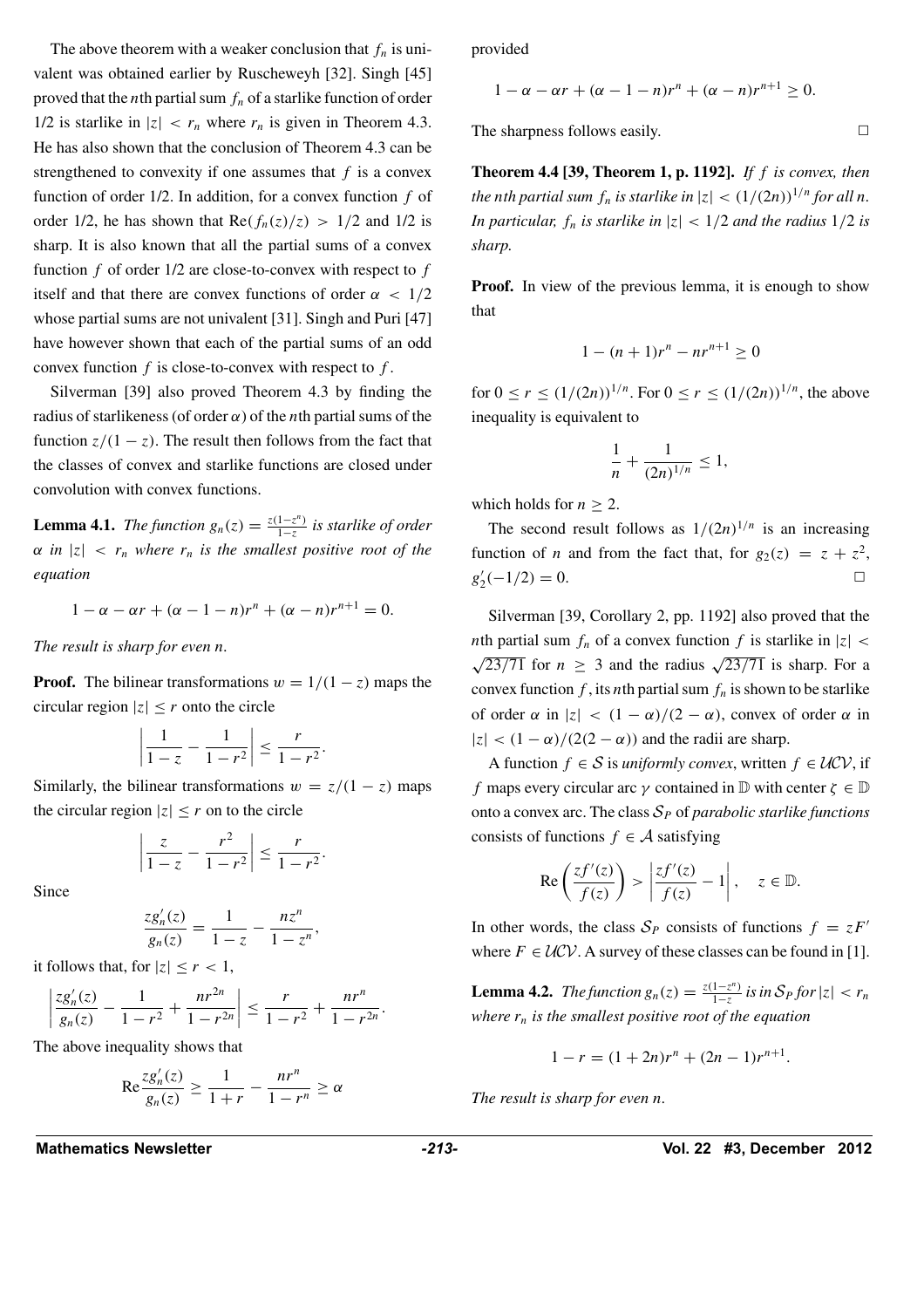**Proof.** By Lemma 4.1, the function  $g_n$  is starlike of order  $1/2$ in  $|z| < r_n$  where  $r_n$  is as given in the Lemma 4.2. From the proof of Lemma 4.1, it follows that, for  $|z| = r$ , the values of  $zg_n'(z)/g_n(z)$  is in the disk with diametric end points at

$$
x_1 = \frac{1}{1+r} - \frac{nr^n}{1-r^n}
$$
 and  $x_2 = \frac{1}{1-r} + \frac{nr^n}{1+r^n}$ .

For  $r = r_n$ , one has  $x_1 = 1/2$  and the disk is completely inside the parabolic region Re $w > |w - 1|$ .

**Theorem 4.5.** *If f (z) is convex of order 1/2, then the partial sums*  $f_n$  *are uniformly convex for*  $|z| < r_n$  *where*  $r_n$  *is the smallest positive root of*

$$
1 - r = (2n + 1)r^n + (2n - 1)r^{n+1}.
$$

**Proof.** For the function  $f(z)$  convex of order 1/2, the function  $zf'(z)$  is starlike of order 1/2. Since  $\int_0^z g_n(t)/t dt$  is uniformly convex in  $|z| < r_n$ ,

$$
f_n(z; f) = f(z) * g_n(z) = zf'(z) * \left( \int_0^z g_n(t)/t dt \right)
$$
  
is uniformly convex in  $|z| < r_n$ .

### **5. Functions whose Derivative is Bounded or has Positive Real Part**

**Theorem 5.1 [21].** *If the analytic function f given by* (1.1) *satisfies the inequality*  $|f'(z)| \leq M$ ,  $M > 1$ , then the radius *of starlikeness of fn is* 1*/M.*

**Proof.** The function  $f$  is starlike in  $D_r$  if

$$
\sum_{k=2}^{\infty} k|a_k|r^{k-1} \le 1.
$$

This sufficient condition is now well-known (Alexandar II) and it was also proved by Noshiro [21]. The Parseval– Gutzmer formula for a function  $f(z) = \sum_{k=0}^{\infty} a_k z^k$  analytic in  $\overline{\mathbb{D}}_r$  is

$$
\int_0^{2\pi} |f(re^{i\vartheta})|^2 d\vartheta = 2\pi \sum_{k=0}^{\infty} |a_k|^2 r^{2k}.
$$

Using this formula for  $f'$  and noting that  $|f'(z)| \leq M$ , it follows that

$$
1+\sum_{k=2}^{\infty}k^2|a_k|^2=\lim_{r\to 1}\frac{1}{2\pi}\int_0^{2\pi}|f'(re^{i\vartheta})|^2d\vartheta\leq M^2.
$$

Now, by using the Cauchy–Schwarz inequality, it readily follows that, for  $r < 1/M$ ,

$$
\sum_{k=2}^{\infty} k |a_k| r^{k-1} \le \sqrt{\sum_{k=2}^{\infty} k^2 |a_k|^2} \sqrt{\sum_{k=2}^{\infty} r^{2k-2}}
$$
  

$$
\le \sqrt{M^2 - 1} \sqrt{\frac{r^2}{1 - r^2}}
$$
  
<1.

The sharpness follows from the function  $f_0$  given by

$$
f_0(z) = M \int_0^z \frac{1 - Mz}{M - z} dz
$$
  
=  $M \left( Mz + (M^2 - 1) \log \left( 1 - \frac{z}{M} \right) \right);$ 

its derivative vanishes at  $z = 1/M$ .

Nabetani [20] noted that Theorem 5.1 holds even if the inequality  $|f'(z)| \leq M$  is replaced by the inequality

$$
\left(\frac{1}{2\pi}\int_0^{2\pi}|f'(re^{i\vartheta})|^2d\vartheta\right)^{1/2}\leq M.
$$

He has shown that the radii of starlikeness and convexity of functions *f* satisfying the inequality

$$
\left(\frac{1}{2\pi}\int_0^{2\pi}|f(re^{i\vartheta})|^2\mathrm{d}\vartheta\right)^{1/2}\leq M
$$

are respectively the positive root of the equations

$$
(M^2 - 1)R^2 = (1 - R^2)^3
$$

and

$$
(M2 - 1)(1 + 11R2 + 11R4 + R6) = M2(1 - R2)5.
$$

For functions whose derivative has positive real part, MacGregor [18] proved the following result.

**Theorem 5.2.** *If the analytic function f given by* (1.1) *satisfies the inequality*  $\text{Re } f'(z) > 0$ *, then*  $f_n$  *is univalent in*  $|z| < 1/2$ .

**Proof.** Since  $\text{Re } f'(z) > 0$ ,  $|a_k| \leq 2/k$ ,  $(k \geq 2)$ , and so, with  $|z| = r$ ,

$$
|f'(z) - f'_n(z)| \le \sum_{k=n+1}^{\infty} |ka_k z^{k-1}| \le \sum_{k=n+1}^{\infty} 2r^{k-1} = \frac{2r^n}{1-r}.
$$

Mathematics Newsletter *Athematics Newsletter Parameter Parameter -214-* **<b>Parameter Vol. 22 #3, December** 2012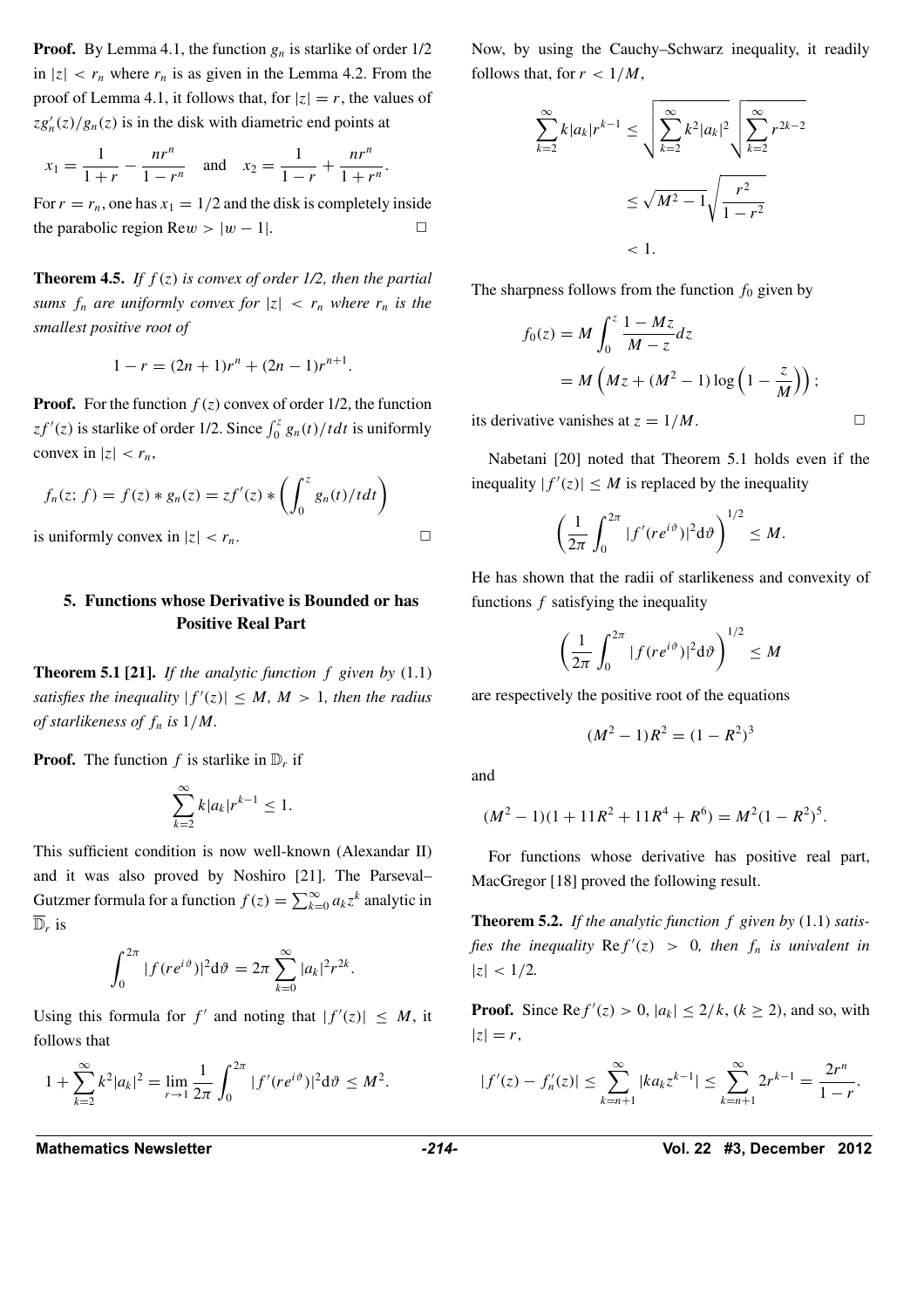This together with the estimate  $\text{Re } f'(z) > (1 - r)/(1 + r)$ shows that

$$
Re f_n'(z) \ge \frac{1-r}{1+r} - \frac{2r^n}{1-r}.
$$

The result follows from this for  $n > 4$ . For  $n = 2, 3$ , a different analysis is needed, see [18]. Compare Theorem 5.3.

**Theorem 5.3 [29].** *If*  $p(z) = 1 + c_1z + c_2z^2 + \cdots$  *is analytic and has positive real part in*  $\mathbb{D}$ *, then, for*  $n \geq 2$ *,*  $p_n(z)$  =  $1 + c_1z + c_2z^2 + \cdots + c_nz^n$  has positive real part in  $\mathbb{D}_{\rho}$  where  $\rho$  *is the root*  $R_n \geq 1 - 2 \log n / n$  *in* (0*,* 1*) of the equation* 

$$
(1 - r)^2 = 2r^{n+1}(1 + r).
$$

Singh [44] investigated the radius of convexity for functions whose derivative has positive real part and proved the following result.

**Theorem 5.4.** *If the analytic function f given by* (1.1)*satisfies the inequality*  $\text{Re } f'(z) > 0$ *, then*  $f_n$  *is convex in*  $|z| < 1/4$ *. The number 1/4 cannot be replaced by a greater one.*

Extending Theorem 5.2 of MacGregor, Silverman [43] has shown that, whenever  $\text{Re } f'(z) > 0$ ,  $f_n$  is univalent in  $\{z : |z| < r_n\}$ , where  $r_n$  is the smallest positive root of the equation  $1 - r - 2r^n = 0$ , and the result is sharp for *n* even. He also shown that  $r_n > (1/2n)^{1/n}$  and  $r_n > 1 - \log n/n$  for  $n \geq 5$ . Also he proved that the sharp radius of univalence of *f*<sub>3</sub> is  $\sqrt{2}/2$ . Yamaguchi [52] has shown that *f<sub>n</sub>* is univalent in  $|z|$  < 1/4 if the analytic function  $f$  given by (1.1) satisfies the inequality Re( $f(z)/z$ ) > 0.

Let  $0 \leq \alpha < 1$  and denote by  $R_{\alpha}$  the class of functions  $f(z) = z + a_2 z^2 + \cdots$  that are regular and univalent in the unit disk and satisfy  $\text{Re } f'(z) > \alpha$ . Let  $f_n(z) = z + a_2 z^2 + \alpha$  $\cdots + a_n z^n$ . Kudelski [17] proved the following results. The corresponding results for  $f \in R_0$  were proved by Aksentev [2].

**Theorem 5.5.** Let  $f \in R_\alpha$ . Then  $\text{Re } f_n'(z) > 0$  in the disk  $|z|$  *< r<sub>n</sub>*( $\alpha$ )*, where*  $r_n(\alpha)$  *is the least positive root of the equation*  $2r^n + r - 1 + 4\alpha r / ((1 - \alpha)(1 + r)) = 0$ *. Also*  $f_n$ *is univalent for*  $|z| < R_n(\alpha)$ *, where*  $R_n(\alpha)$  *is the least positive root* of  $2r^n + r - 1 - \alpha(1 - r)^2/((1 - \alpha)(1 + r)) = 0$ .

#### **6. Close-to-convex Functions**

Recall that a function  $f \in A$  satisfying the condition

$$
\operatorname{Re}\left(\frac{f'(z)}{g'(z)}\right) > 0
$$

for some (not necessarily normalized) convex univalent function *g*, is called *close-to-convex*. In this section, some results related to close-to-convex functions are presented.

**Theorem 6.1 [19].** *Let the analytic function f be given by* (1.1)*. Let*  $g(z) = z + b_2z^2 + \cdots$  *be convex. If*  $\text{Re}(f'(z)/g'(z)) > 0$  *for*  $z \in \mathbb{D}$ *, then*  $\text{Re}(f'_n(z)/g'_n(z)) > 0$ *for*  $|z|$  < 1/4 *and* 1/4 *is the best possible constant.* 

The function *f* satisfying the hypothesis of the above theorem is clearly close-to-convex. This theorem implies that  $f_n$  is also close-to-convex for  $|z| < 1/4$  and therefore it is a generalization of Szegö result. The result applies only to a subclass of the class of close-to-convex functions as *g* is assumed to be normalized. Ogawa [25] proved the following two theorems.

**Theorem 6.2.** *If*  $f(z) = z + \sum_{i=1}^{\infty} a_i z^{\nu}$  *is analytic and satisfy* 

$$
\operatorname{Re}\frac{zf'(z)}{\phi(z)}>0,
$$

*where*  $\phi(z) = z + \sum_{i=1}^{\infty} b_i z^{\nu}$  *is starlike univalent, then, for each n >* 1*,*

$$
\mathrm{Re}\frac{(zf_n'(z))'}{\phi_n'(z)} > 0 \quad \left(|z| < \frac{1}{8}\right),
$$

*and the constant* 1*/*8 *cannot be replaced by any greater one.*

**Theorem 6.3.** Let  $f(z) = z + \sum_{i=1}^{\infty} a_i z^i$ , be analytic and *satisfy*

$$
\operatorname{Re}\frac{(zf'(z))'}{\phi'(z)} > 0,
$$

*where*  $\phi(z) = z + \sum_{i=1}^{\infty} b_i z^{\nu}$  *is schlicht and convex in*  $|z| < 1$ *. Then, for each*  $n > 1$ *,* 

$$
\mathrm{Re}\frac{zf_n'(z)}{\phi_n(z)}>0\quad \left(|z|<\frac{1}{2}\right).
$$

*The constant* 1*/*2 *cannot be replaced by any greater one.*

**Theorem 6.4 [9].** *Let*  $f(z) = z + \sum_{i=1}^{\infty} a_i z^i$ , *be analytic and satisfy*

$$
\mathrm{Re}\frac{(zf'(z))'}{\phi'(z)} > 0,
$$

*where*  $\phi(z) = z + \sum_{\alpha}^{\infty} b_{\nu} z^{\nu}$  *is starlike in*  $|z| < 1$ *. Then, for each*  $n > 1$ ,

$$
\mathrm{Re}\frac{(zf'_n(z))'}{\phi'_n(z)} > 0 \quad \left(|z| < \frac{1}{6}\right).
$$

*The constant* 1*/*6 *cannot be replaced by any greater one.*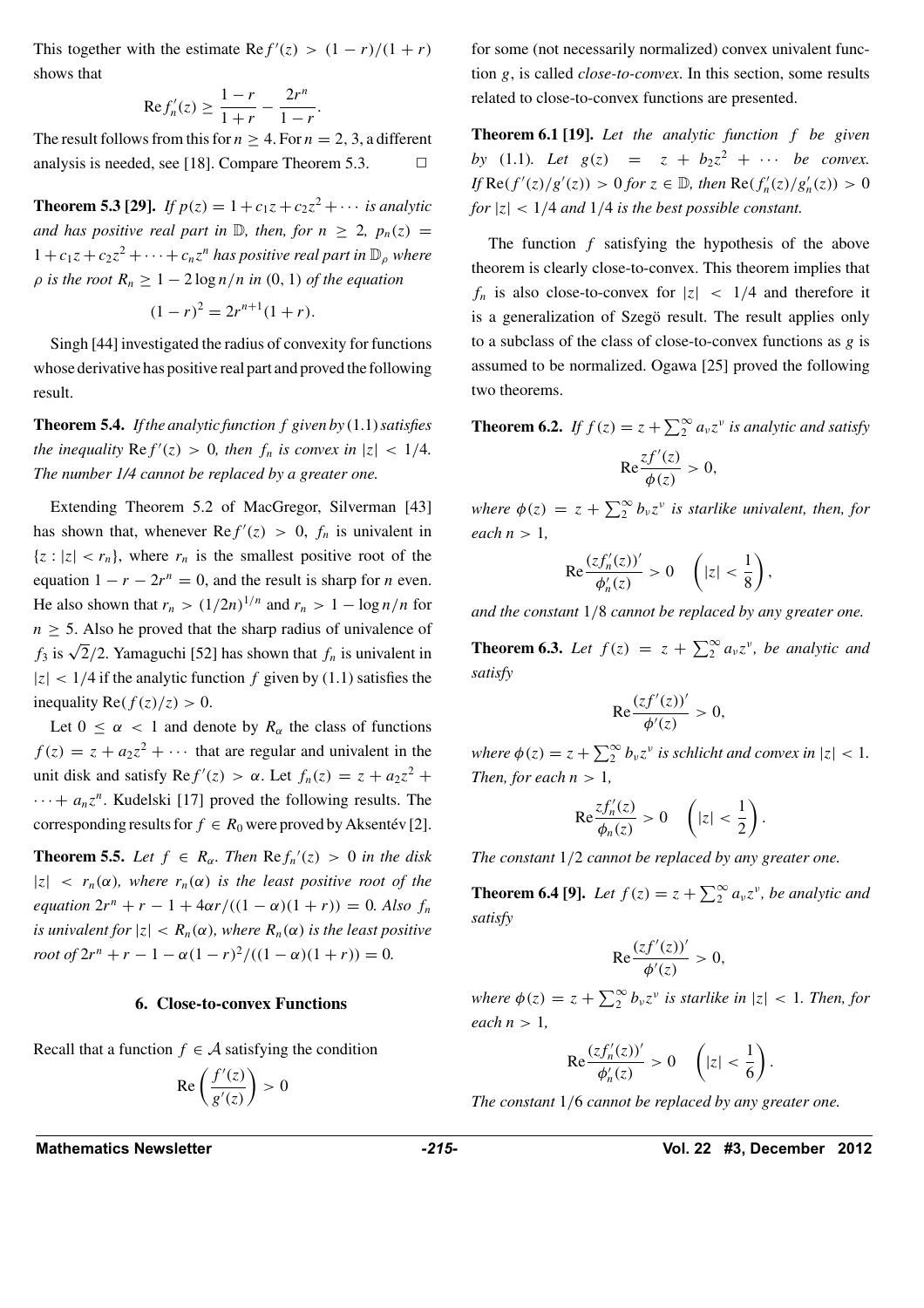A domain *D* is said to be linearly accessible if the complement of *D* can be written as the union of half-lines. Such a domain is simply connected and therefore, if it is not the whole plane, the domain is the image of the unit disk  $D$  under a conformal mapping. Such conformal mappings are called linearly accessible. For linearly accessible functions, Sheil-Small [38] proved the following theorem.

**Theorem 6.5.** *If*  $f(z) = \sum_{k=1}^{\infty} a_k z^k$  *is linearly accessible in* D*, then*

$$
\left|1 - \frac{f_n(z)}{f(z)}\right| \le (2n+1)|z|^n \quad (z \in \mathbb{D}).
$$

### **7. Partial Sums of Functions Satisfying Some Coefficient Inequalities**

Silverman [42] considered functions  $f$  of the form  $f(z) =$  $z + \sum_{k=2}^{\infty} a_k z^k$  satisfying one of the inequalities

$$
\sum_{k=2}^{\infty} (k - \alpha)|a_k| \le (1 - \alpha) \quad \text{or} \quad \sum_{k=2}^{\infty} k(k - \alpha)|a_k| \le (1 - \alpha),
$$

where  $0 \leq \alpha < 1$ . These coefficient conditions are sufficient for *f* to be starlike of order  $\alpha$  and convex of order  $\alpha$ , respectively. If *f* satisfies either of the inequalities above, the partial sums  $f_n$  also satisfy the same inequality.

Silverman [42] obtained the sharp lower bounds on  $Re{f(z)/f_n(z)}$ ,  $Re{f_n(z)/f(z)}$ ,  $Re{f'(z)/s'_n(z)}$ , and  $Re{s'_n(z)}/f'(z)$  for functions f satisfying either one of the inequalities above. In fact, he proved the following theorem.

**Theorem 7.1.** *If the analytic function f satisfies*

$$
\sum_{k=2}^{\infty} (k - \alpha) |a_k| \le (1 - \alpha)
$$

*for some*  $0 \leq \alpha < 1$ *, then* 

$$
\operatorname{Re} \frac{f(z)}{f_n(z)} \ge \frac{n}{n+1-\alpha},
$$
  
\n
$$
\operatorname{Re} \frac{f_n(z)}{f(z)} \ge \frac{n+1-\alpha}{n+2-2\alpha},
$$
  
\n
$$
\operatorname{Re} \frac{f'(z)}{f'_n(z)} \ge \frac{\alpha n}{n+1-\alpha},
$$
  
\n
$$
\operatorname{Re} \frac{f'_n(z)}{f'(z)} \ge \frac{n+1-\alpha}{(n+1)(2-\alpha)-\alpha}.
$$

*The inequalities are sharp for the function*

$$
f(z) = z + \frac{1 - \alpha}{n + 1 - \alpha} z^{n+1}
$$

*.*

Silverman [42] also proved a similar result for function satisfying the inequality  $\sum_{k=2}^{\infty} k(k - \alpha)|a_k| \leq (1 - \alpha)$ . These results were extended in [7] for classes of functions satisfying an inequality of the form  $\sum c_k |a_k| \leq \delta$ .

For functions belonging to the subclass  $S$ , it is well-known that  $|a_n| \leq n$  for  $n \geq 2$ . A function f whose coefficients satisfy the inequality  $|a_n| \leq n$  for  $n \geq 2$  are analytic in  $\mathbb D$  (by the usual comparison test) and hence they are members of *A*. However, they need not be univalent. For example, the function

$$
f(z) = z - 2z2 - 3z3 - 4z4 - \dots = 2z - \frac{z}{(1 - z)2}
$$

satisfies the inequality  $|a_n| \leq n$  but its derivative vanishes inside  $D$  and therefore the function  $f$  is not univalent in  $D$ . For the function *f* satisfying the inequality  $|a_n| \leq n$ , Gavrilov [8] showed that the radius of univalence of *f* and its partial sums *f<sub>n</sub>* is the real root of the equation  $2(1 - r)^3 - (1 + r) = 0$ while, for the functions whose coefficients satisfy  $|a_n| \leq M$ , the radius of univalence is  $1 - \sqrt{M/(1+M)}$ . Later, in 1982, Yamashita [53] showed that the radius of univalence obtained by Gavrilov is also the same as the radius of starlikeness of the corresponding functions. He also found lower bounds for the radii of convexity for these functions. Kalaj, Ponnusamy, and Vuorinen [15] have investigated related problems for harmonic functions. For functions of the form  $f(z) = z + a_2 z^2 +$  $a_3z^3 + \cdots$  whose Taylor coefficients  $a_n$  satisfy the conditions  $|a_2| = 2b, 0 \le b \le 1$ , and  $|a_n| \le n$ , M or  $M/n$  ( $M > 0$ ) for  $n \geq 3$ , the sharp radii of starlikeness and convexity of order  $\alpha$ ,  $0 \leq \alpha < 1$ , are obtained in [27]. Several other related results can also be found.

**Theorem 7.2.** *Let*  $f \in A$ *,*  $|a_2| = 2b$ *,*  $0 \le b \le 1$  *and*  $|a_n| \le n$ *for*  $n \geq 3$ *. Then f satisfies the inequality* 

$$
\left|\frac{zf'(z)}{f(z)}-1\right|\leq 1-\alpha \quad (|z|\leq r_0)
$$

*where*  $r_0 = r_0(\alpha)$  *is the real root in*  $(0, 1)$  *of the equation* 

$$
1 - \alpha + (1 + \alpha)r = 2(1 - \alpha + (2 - \alpha)(1 - b)r)(1 - r)^3.
$$

*The number*  $r_0(\alpha)$  *is also the radius of starlikeness of order*  $\alpha$ *. The number*  $r_0(1/2)$  *is the radius of parabolic starlikeness of the given functions. The results are all sharp.*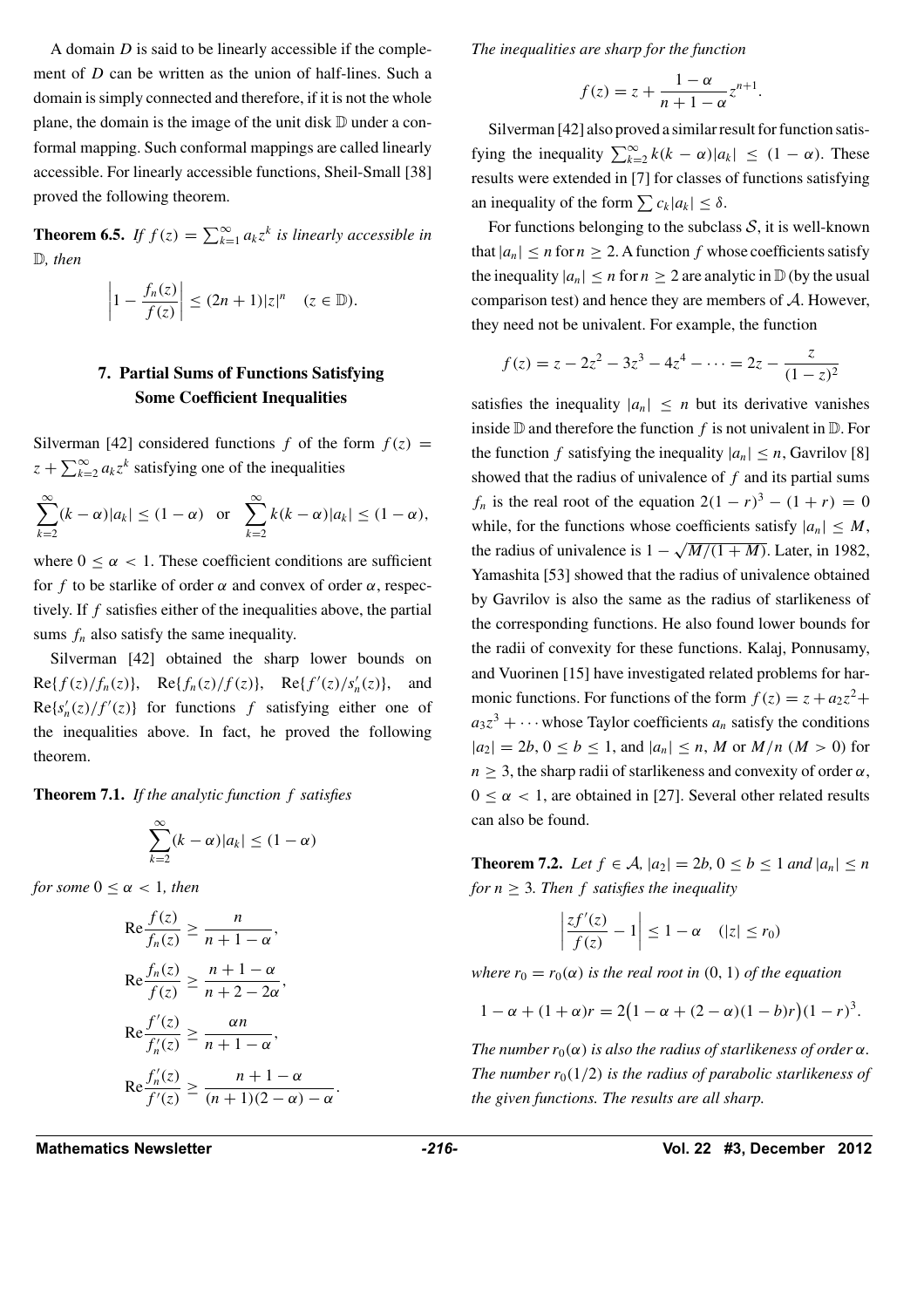#### **8. Partial Sums of Rational Functions**

Define  $U$  to be the class of all analytic functions  $f \in \mathcal{A}$  satisfying the condition

$$
\left|f'(z)\left(\frac{z}{f(z)}\right)^2-1\right|<1\quad(z\in\mathbb{D}).
$$

It is well-known that *U* consists of only univalent functions. In this section, we consider the partial sums of functions belonging to  $U$ . All the results in this section are proved by Obradović and Ponnusamy [22].

**Theorem 8.1.** *If*  $f \in S$  *has the form* 

$$
\frac{z}{f(z)} = 1 + b_1 z + b_2 z^2 + \cdots
$$
 (8.1)

*such that*  $b_k$  *is real and non-negative for each*  $k \geq 2$ *, then for each*  $n \geq 2$ 

$$
\left|\frac{f_n(z)}{f(z)}-1\right|<|z|^n(n+1-n\log(1-|z|))\quad(z\in\mathbb{D})
$$

*In particular,*

$$
\left|\frac{f_n(z)}{f(z)}-1\right|<1
$$

*in the disk*  $|z| < r$ *, where r is the unique positive root of the equation:*

$$
1 - rn(n + 1 - n \log(1 - r)) = 0
$$
 (8.2)

*and, for*  $n \geq 3$ *, we also have*  $r \geq r_n = 1 - \frac{2 \log n}{n}$ *.* 

The values of *r* corresponding to  $n = 2, 3, 4, 5$  from  $(8.2)$  are  $r = 0.481484$ ,  $r = 0.540505$ ,  $r = 0.585302$ ,  $r = 0.620769$  respectively.

**Theorem 8.2.** *If*  $f \in \mathcal{U}$  *has the form* (8.1)*, then* 

$$
\sum_{n=2}^{\infty} (n-1)^2 |b_n|^2 \le 1.
$$
 (8.3)

*In particular, we have*  $|b_1| \leq 2$  *and*  $|b_n| \leq \frac{1}{n-1}$  *for*  $n \geq 2$ *. The results are sharp.*

**Theorem 8.3.** *Suppose that*  $f \in \mathcal{U}$  *and*  $f_n(z)$  *is its partial sum. Then for each*  $n \geq 2$ 

$$
\left|\frac{f_n(z)}{f(z)}-1\right|<|z|^n(n+1)\left(1+\frac{\pi}{\sqrt{6}}\frac{|z|}{1-|z|}\right)\quad(z\in\mathbb{D}).
$$

**Proof.** Let 
$$
f(z) = z + a_2 z^2 + a_3 z^3 + \cdots
$$
 so that

$$
f_n(z) = z + a_2 z^2 + a_3 z^3 + \dots + a_n z^n
$$

is its *n*-th partial sum. Also, let

$$
\frac{z}{f(z)} = 1 + b_1 z + b_2 z^2 + \cdots
$$

Then

$$
\frac{f_n(z)}{f(z)} = 1 + c_n z^n + c_{n+1} z^{n+1} + \cdots
$$

where  $c_n = -a_{n+1}$  and

$$
c_m = b_{m-n+1}a_n + b_{m-n+2}a_{n-1} + \cdots + b_ma_1,
$$

for  $m = n + 1, n + 2, \ldots$  By de Branges theorem,  $|a_n| \le n$ for all  $n \geq 2$ , and therefore, we obtain that

$$
|c_n| = |-a_{n+1}| \le n+1
$$

and that for  $m > n + 1$  (by the Cauchy-Schwarz inequality)

$$
|c_m|^2 \le \left(\sum_{k=1}^n \frac{(n+1-k)^2}{(m-(n+1-k))^2}\right)
$$
  
 
$$
\times \left(\sum_{k=1}^n (m-n+k-1)^2 |b_{m-n+k}|^2\right) := AB \text{ (say)}.
$$

From Theorem 8.2, we deduce that  $B \le 1$ , while for  $m \ge n+1$ we have

$$
A = \sum_{k=1}^{n} \frac{(n+1-k)^2}{(m-(n+1-k))^2}
$$
  
\n
$$
\leq \sum_{k=1}^{n} \frac{(n+1-k)^2}{k^2}
$$
  
\n
$$
= (n+1)^2 \sum_{k=1}^{n} \frac{1}{k^2} - 2(n+1) \sum_{k=1}^{n} \frac{1}{k} + \sum_{k=1}^{n} 1.
$$

in view of the inequalities

$$
\sum_{k=1}^{n} \frac{1}{k} > \log(n+1), \text{ and } \log(n+1) > 1 \text{ for } n \ge 3,
$$

it follows easily that

$$
A < \frac{\pi^2}{6}(n+1)^2 - 2(n+1)\log(n+1) \\
+ n < \frac{\pi^2}{6}(n+1)^2 - (n+2),
$$

which, in particular, implies that

$$
|c_m| < \frac{\pi}{\sqrt{6}}(n+1) \quad \text{for } m \ge n+1 \quad \text{and} \quad n \ge 3.
$$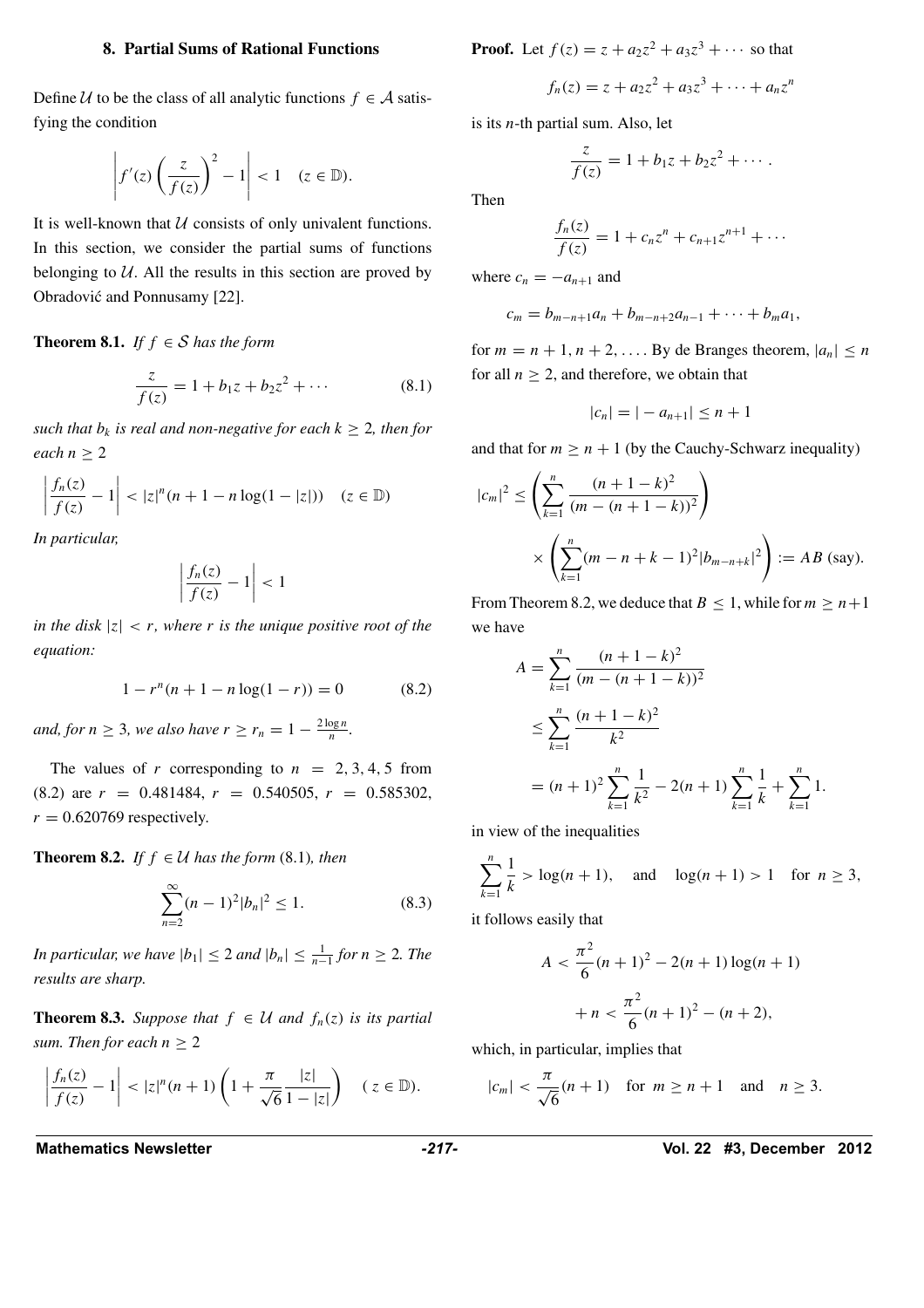This inequality, together with the fact that  $|c_n|=|a_{n+1}|\leq$  $n + 1$ , gives that

$$
\frac{f_n(z)}{f(z)} - 1\Big|
$$
\n
$$
\leq |c_n| |z|^n + |c_{n+1}| |z|^{n+1} + \cdots
$$
\n
$$
\leq (n+1)|z|^n + \frac{\pi}{\sqrt{6}} (n+1) (|z|^{n+1} + |z|^{n+2} + \cdots)
$$
\n
$$
= (n+1)|z|^n \left(1 + \frac{\pi}{\sqrt{6}} \frac{|z|}{1 - |z|}\right)
$$

for  $n > 3$ . The proof is complete.  $\Box$ 

As a corollary, the following result holds.

**Corollary 8.1.** *Suppose that*  $f \in \mathcal{U}$ *. Then for*  $n \geq 3$  *one has*

$$
\left| \frac{f_n(z)}{f(z)} - 1 \right| < \frac{1}{2} \quad \text{for } |z| < r_n := 1 - \frac{2\log n}{n}
$$

*or equivalently*

 $\overline{\phantom{a}}$  $\overline{\phantom{a}}$  $\overline{\phantom{a}}$  $\overline{\phantom{a}}$ 

$$
\left|\frac{f(z)}{f_n(z)}-\frac{4}{3}\right|<\frac{2}{3} \quad \text{for } |z|
$$

In particular, Corollary 8.1 shows that for  $f \in \mathcal{U}$ , we have

$$
\operatorname{Re}\frac{f_n(z)}{f(z)} > \frac{1}{2} \quad \text{for } |z| < r_n \quad \text{and} \quad n \ge 3
$$

and

$$
\operatorname{Re}\frac{f(z)}{f_n(z)} > \frac{2}{3} \quad \text{for } |z| < r_n \quad \text{and} \quad n \ge 3.
$$

When the second Taylor coefficient of the function *f* vanish, the following results hold.

**Theorem 8.4.** *If*  $f(z) = z + \sum_{k=3}^{\infty} a_k z^k$  (*i.e.*  $a_2 = 0$ *) belongs to the class U, then the n-th partial sum*  $f_n$  *is in the class U in the disk*  $|z| < r$ *, where r is the unique positive root of the equation*

$$
(1 - r)3(1 + r)2 - rn(1 + r2)2[5 + r + n(1 - r2)] = 0.
$$

*In particular, for*  $n \geq 5$ *, we have* 

$$
r \ge r_n = 1 - \frac{3\log n - \log(\log n)}{n}.
$$

For  $n = 3, 4, 5$ , one has

$$
r = 0.361697, r = 0.423274, r = 0.470298,
$$

respectively.

**Theorem 8.5.** *Let*  $f(z) = z + \sum_{k=3}^{\infty} a_k z^k$  (*i.e.*  $a_2 = 0$ *) belong to the class U. Then for each integer*  $n \geq 2$ *, we have* 

$$
\operatorname{Re}\left(\frac{f(z)}{f_n(z)}\right) > \frac{1}{2}
$$

*in the disk*  $|z| < \sqrt{\sqrt{5} - 2}$ *.* 

#### **9. Generalized Partial Sum**

By making use of the fact that the convolution of starlike function with a convex function is again a starlike function, Silverman [39] has proved the following result.

**Theorem 9.1.** *If*  $f(z) = z + \sum_{k=2}^{\infty} a_k z^k$  *is convex, then*  $F_k(z) = z + \sum_{j=1}^{\infty} a_{jk+1} z^{jk+1}$ ,  $(k = 2, 3, \ldots)$ *, is starlike in*  $|z| < (1/(k-1))^{1/k}$ *. The bound is sharp for every k.* 

The proof follows from the following inequality satisfied by  $G_k(z) = z/(1 - z^k)$ :

Re 
$$
\frac{zG'_k(z)}{G_k(z)} \ge \frac{1 - (k-2)r^k - (k-1)r^{2k}}{|1 - z^k|^2}
$$
  $(|z| = r < 1).$ 

Since  $(1/(k-1))^{1/k}$  attains its minimum when  $k = 5$ , it follows that, for a convex function  $f$ , the  $F_k$  is starlike in  $|z| < (1/4)^{1/5}$ . Since the radius of convexity of  $G_2$  is  $\sqrt{2} - 1$ , it follows that  $F_2$  is convex in  $|z| < \sqrt{2} - 1$  whenever f is convex.

To an arbitrary increasing sequence (finite or not)  ${n_k}_{k=2}^{\infty}$ of integers with  $n_k \ge k$  and a function  $f(z) = z + \sum_{k=2}^{\infty} a_k z^k$ , the function  $\tilde{f}(z) = z + \sum_{k=2}^{\infty} a_{n_k} z^{n_k} = f(z) * (z + \sum_{k=2}^{\infty} z^{n_k})$ is called the generalized partial sum of the function *f* . For the generalized partial sum of convex mappings, Fournier and Silverman [5] proved the following results.

**Theorem 9.2.** *If f is convex, then the generalized partial sum f*˜ *of the function f is*

(1) *convex univalent in*  $|z| < c$  *where*  $c \approx 0.20936$ *) is the unique root in (*0*,* 1*) of the equation*

$$
x(1+x^2)/(1-x^2)^3 = 1/4.
$$

(2) *starlike univalent in*  $|z| < b$  *where*  $b \approx 0.3715$ *) is the unique root in (*0*,* 1*) of the equation*

$$
x/(1 - x^2)^2 = 1/2.
$$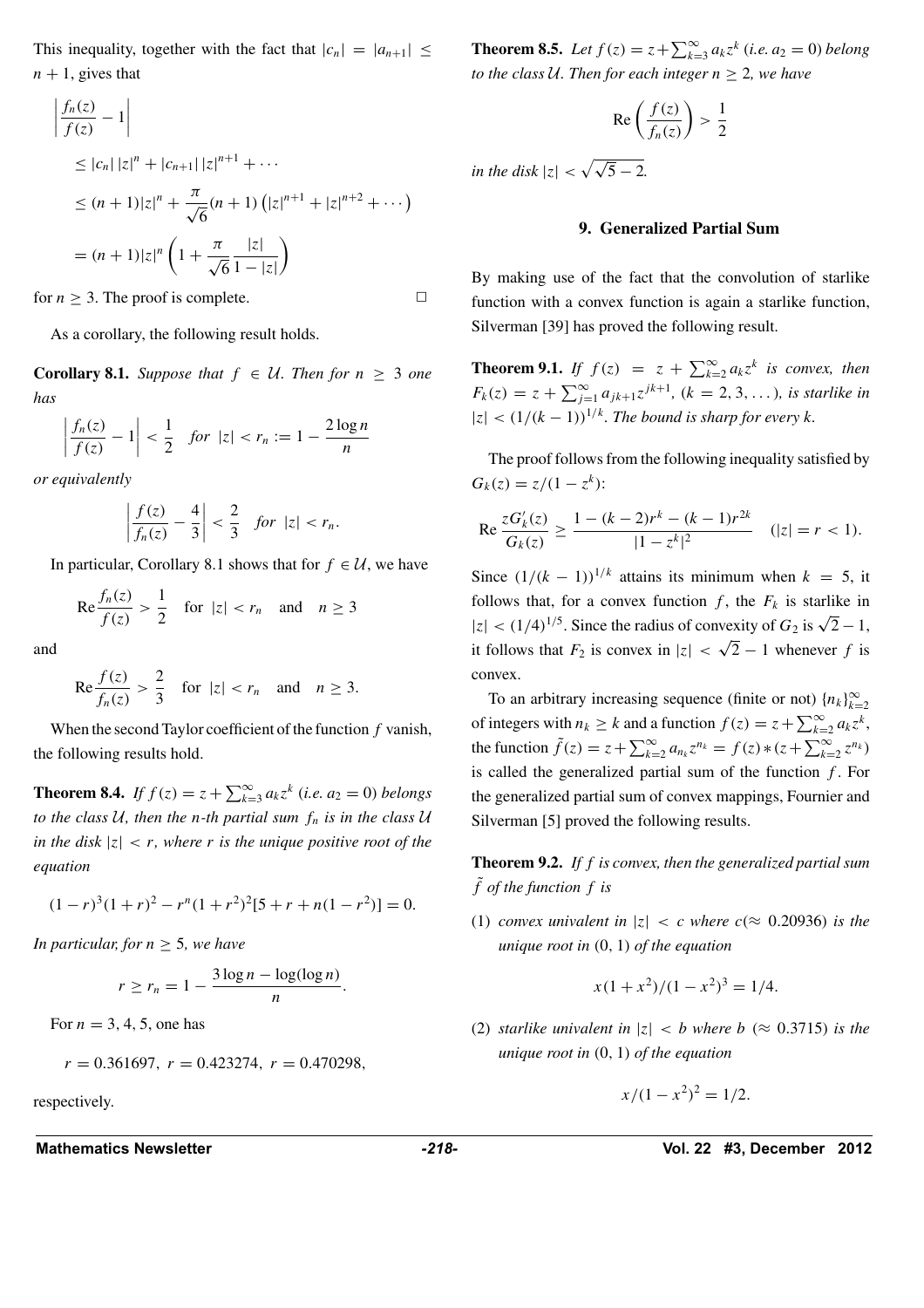*The function*  $z + \sum_{k=1}^{\infty} z^{2k} = z + z^2/(1-z^2)$  *associated with the convex function*  $z + \sum_{k=2}^{\infty} z^k = z/(1-z)$  *is extremal for the radii of convexity and starlikeness.*

These results are proved by using the information about neighborhoods of convex functions. They [5] also proved that, for a starlike function f, the generalized partial sum  $\tilde{f}$  is starlike in  $|z| < c$  where *c* is as above or in other words,

$$
f \in H \Rightarrow \tilde{f}(cz)/c \in H \tag{9.1}
$$

where  $H$  is the class of starlike univalent functions. The above implication in (9.1) is also valid for the classes of convex univalent functions and close-to-convex functions and the class *M* consisting of functions *f* for which  $(f * g)(z)/z \neq 0$  for all starlike univalent functions  $g \in S^*$ . They [6] later showed that the implication in (9.1) is also valid for the class  $S$  of univalent functions by proving the following theorem.

**Theorem 9.3.** *If*  $f \in S$ *, then the generalized partial sum*  $\tilde{f}$ *of the function f satisfies*  $\text{Re} \tilde{f}'(cz) > 0$  *for all*  $z \in \mathbb{D}$ *, where c* is as in Theorem 9.2. The function  $f(z) = z/(1-z)^2$  and  ${n_k}_{k=2}^{\infty}$  = {2*k* − 2} $_{k=2}^{\infty}$  *show that the result is sharp.* 

They [6] have also proved that if *f* is analytic and  $\text{Re}\{f(z)/z\} > \frac{1}{2}$ , then

$$
|z\tilde{f}''(z)| \le \text{Re}\tilde{f}'(z) \quad (|z| < c)
$$

for any choice of  $\{n_k\}_{k=2}^{\infty}$ .

For the class  $\mathcal R$  of functions  $f$  in  $\mathcal A$  for which  $\text{Re}(f'(z) +$  $zf''(z)$  > 0,  $z \in \mathbb{D}$ , Silverman [40] proved the following result and some related results can be found in [41].

**Theorem 9.4.** Let  $r_0$  denote the positive root of the equation *r* + log(1−*r*<sup>2</sup>) = 0*. If*  $f \in \mathcal{R}$ *, then* Re $\tilde{f}'(z) \ge 0$  *for*  $|z| \le r_0 \approx$ 0.71455*. The result is sharp, with extremal function*  $\tilde{f}(z)$  =  $z + 2 \sum_{n=1}^{\infty} z^{2n} / (2n)^2$ .

For functions  $f \in \mathcal{R}$ , it is also known [48] that the *n*th partial sum  $f_n$  of  $f$  satisfies  $\text{Re } f'_n(z) > 0$  and hence  $f_n$  is univalent. Also  $\text{Re}(f_n(z)/z) > 1/3$ .

#### **Acknowledgement**

The author is thankful to Sumit Nagpal for carefully reading this manuscript.

#### **References**

- [1] R. M. Ali and V. Ravichandran, Uniformly convex and uniformly starlike functions, *Ramanujan Math. Newsletter*, **21** no. 1 (2011) 16–30.
- [2] L. A. Aksentév, On the univalence of partial sums of power series, *Izv. Vysš. Učebn. Zaved. Matematika*, no. 5(18) (1960) 12–15. MR0130970 (24 #A824)
- [3] S. D. Bernardi, New distortion theorems for functions of positive real part and applications to the partial sums of univalent convex functions, *Proc. Amer. Math. Soc.*, **45** (1974) 113–118. MR0357755 (50 #10223)
- [4] P. L. Duren, Univalent functions, Grundlehren der Mathematischen Wissenschaften, 259, Springer, New York (1983). MR0708494 (85j:30034)
- [5] R. Fournier and H. Silverman, Radii problems for generalized sections of convex functions, *Proc. Amer. Math. Soc.*, **112** no. 1 (1991) 101–107. MR1047000 (91h:30016)
- [6] R. Fournier and H. Silverman, On generalized sections of univalent functions, *Complex Variables Theory Appl.*, **17** no. 3–4 (1992) 141–147. MR1147044 (93d:30013)
- [7] B. A. Frasin, Generalization of partial sums of certain analytic and univalent functions, *Appl. Math. Lett.*, **21** no. 7 (2008) 735–741. MR2423054 (2009d:30022)
- [8] V. I. Gavrilov, Remarks on the radius of univalence of holomorphic functions, *Mat. Zametki*, **7** (1970) 295–298. MR0260989 (41 #5609)
- [9] R. M. Goel, On the partial sums of a class of univalent functions, *Ann. Univ. Mariae Curie-Sklodowska Sect. A*, **19** (1965) 17–23 (1970). MR0259093 (41 #3735)
- [10] K. He and Y. F. Pan, The sections of odd univalent functions, *Chinese Ann. Math. Ser. B*, **5** no. 4 (1984) 727–730. MR0795480 (86m:30013)
- [11] K. Hu and Y. F. Pan, On a theorem of Szeg<sup>o</sup>, *J. Math. Res. Exposition*, **4** no. 1 (1984) 41–44. MR0767005 (86j:30025)
- [12] L. Ilieff, Über die Abschnitte der schlichten Funktionen, *Acta Math. Acad. Sci. Hungar.*, **2** (1951) 109–112. MR0045819 (13,640d)
- [13] L. Iliev, Classical extremal problems for univalent functions, in *Complex analysis (Warsaw, 1979)*, 89–110,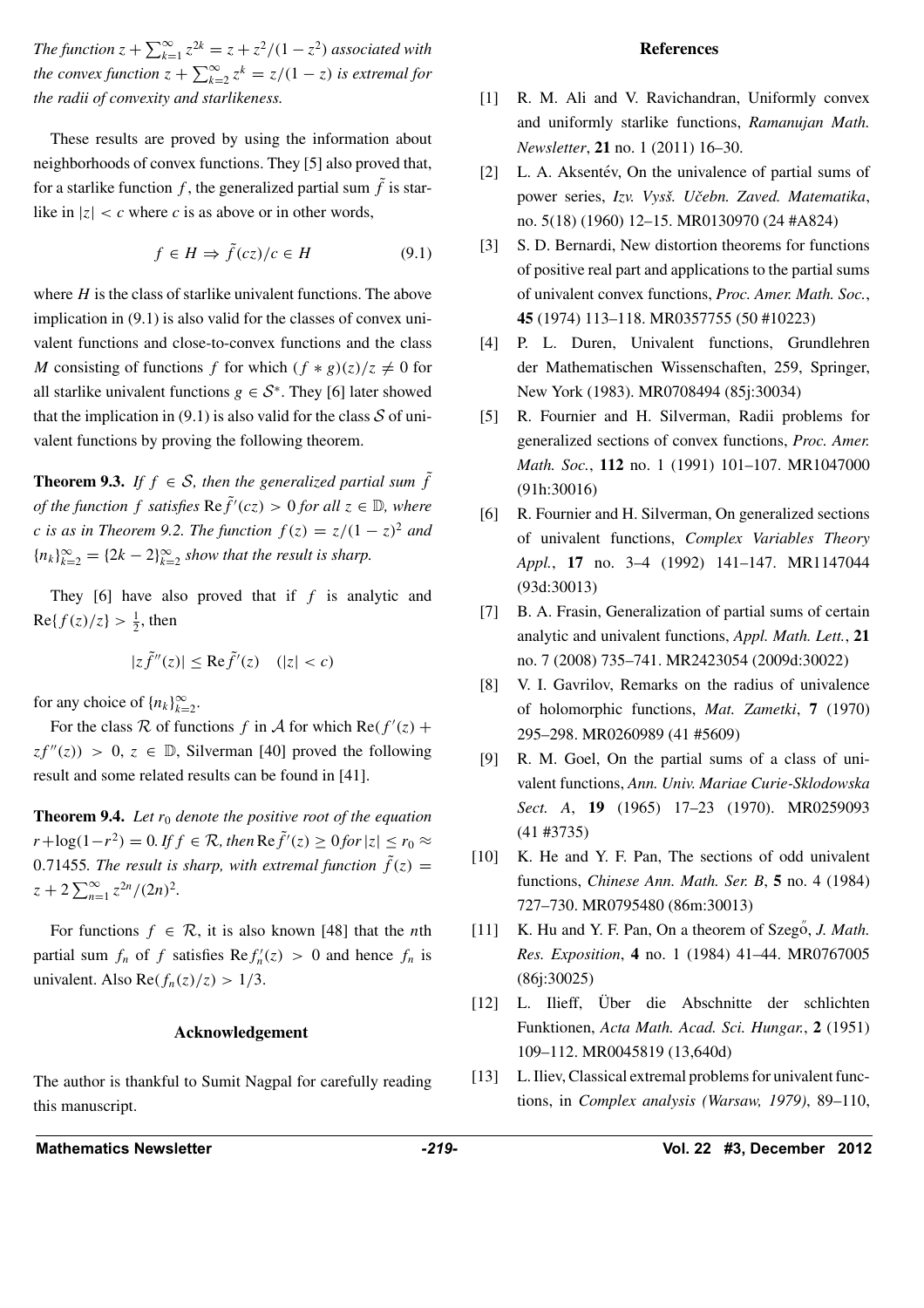Banach Center Publ., 11 PWN, Warsaw. MR0737754 (86b:30012)

- [14] J. A. Jenkins, On an inequality of Golusin, *Amer. J. Math.*, **73** (1951) 181–185. MR0041230 (12,816e)
- [15] D. Kalaj, S. Ponnusamy and M. Vuorinen, Radius of close-to-convexity of harmonic functions, arXiv:1107.0610v1 [math.CV]
- [16] A. Kobori, Zwei sätze über die abschnitte der schlichten potenzreihen, *Mem. Coll. Sci. Kyoto Imp. Univ. Ser. A.*, **17** (1934) 171–186.
- [17] F. Kudelski, On the univalence of Taylor sums for a class of univalent functions, *Ann. Univ. Mariae Curie-Sklodowska Sect. A*, **17** (1963) 65–67 (1965). MR0197701 (33 #5864)
- [18] T. H. MacGregor, Functions whose derivative has a positive real part, *Trans. Amer. Math. Soc.*, **104** (1962) 532–537. MR0140674 (25 #4090)
- [19] Y. Miki, A note on close-to-convex functions, *J. Math. Soc. Japan*, **8** (1956) 256–268. MR0091343 (19,951a)
- [20] K. Nabetani, Some remarks on a theorem concerning star-shaped representation of an analytic function, *Proc. Imp. Acad.*, **10** no. 9 (1934) 537–540. MR1568384
- [21] K. Noshiro, On the starshaped mapping by an analytic function, *Proc. Imp. Acad.*, **8** no. 7 (1932) 275–277. MR1568331
- [22] M. Obradović and S. Ponnusamy, Partial sums and radius problem for certain class of conformal mappings, *Siberian Math. J.*, **52** no. 2 (2011) 291–302.
- [23] M. Obradović and S. Ponnusamy, Injectivity and starlikeness of sections of a class of univalent functions, in: Complex Analysis and Dynamical Systems V, Contemporary Mathematics, Amer. Math. Soc., to appear.
- [24] S. Ogawa, A note on close-to-convex functions. II, *J. Nara Gakugei Univ.*, **8** no. 2 (1959) 11–17. MR0179341 (31 #3589)
- [25] S. Ogawa, A note on close-to-convex functions. III, *J. Nara Gakugei Univ.*, **9** no. 2 (1960) 11–17. MR0138741 (25 #2184)
- [26] S. Owa, H. M. Srivastava and N. Saito, Partial sums of certain classes of analytic functions, *Int. J. Comput. Math.*, **81** no. 10 (2004) 1239–1256. MR2173456 (2006e:30013)
- [27] V. Ravichandran, Radii of starlikeness and convexity of analytic functions satisfying certain coefficient inequalities, preprint.
- [28] M. O. Reade, On the partial sums of certain Laurent expansions, *Colloq. Math.*, **11** (1963/1964) 173–179. MR0164024 (29 #1323)
- [29] M. I. S. Robertson, On the theory of univalent functions, *Ann. of Math. (2)*, **37** no. 2 (1936) 374–408. MR1503286
- [30] M. S. Robertson, The partial sums of multivalently starlike functions, *Ann. of Math. (2)*, **42** (1941) 829–838. MR0004905 (3,79b)
- [31] M. S. Robertson, Univalent functions starlike with respect to a boundary point, *J. Math. Anal. Appl.*, **81** no. 2 (1981) 327–345. MR0622822 (82i:30017)
- [32] S. Ruscheweyh, On the radius of univalence of the partial sums of convex functions, *Bull. London Math. Soc.*, **4** (1972) 367–369. MR0316697 (47 #5244)
- [33] S. Ruscheweyh, On the partial sums of prestarlike and related functions, *Indian J. Pure Appl. Math.*, **11** no. 12 (1980) 1587–1589. MR0617836 (82i:30018)
- [34] S. Ruscheweyh, Extension of Szego's theorem on the sections of univalent functions, *SIAM J. Math. Anal.*, **19** no. 6 (1988) 1442–1449. MR0965264 (89m:30032)
- [35] St. Ruscheweyh and T. Sheil-Small, Hadamard products of Schlicht functions and the Pólya-Schoenberg conjecture, *Comment. Math. Helv.*, **48** (1973) 119–135. MR0328051 (48 #6393)
- [36] S. Ruscheweyh and L. Salinas, On convex univalent functions with convex univalent derivatives, *Rocky Mountain J. Math.*, **35** no. 3 (2005) 1017–1027. MR2150321 (2006a:30017)
- [37] T. Sheil-Small, A note on the partial sums of convex schlicht functions, *Bull. London Math. Soc.*, **2** (1970) 165–168. MR0265576 (42 #485)
- [38] T. Sheil-Small, On linearly accessible univalent functions, *J. London Math. Soc. (2)*, **6** (1973) 385–398. MR0325953 (48 #4299)
- [39] H. Silverman, Radii problems for sections of convex functions, *Proc. Amer. Math. Soc.*, **104** no. 4 (1988) 1191–1196. MR0942638 (89e:30028)
- [40] H. Silverman, Generalized sequences for a subfamily of univalent functions, *J. Math. Anal. Appl.*, **183** no. 2 (1994) 326–334. MR1274143 (95c:30020)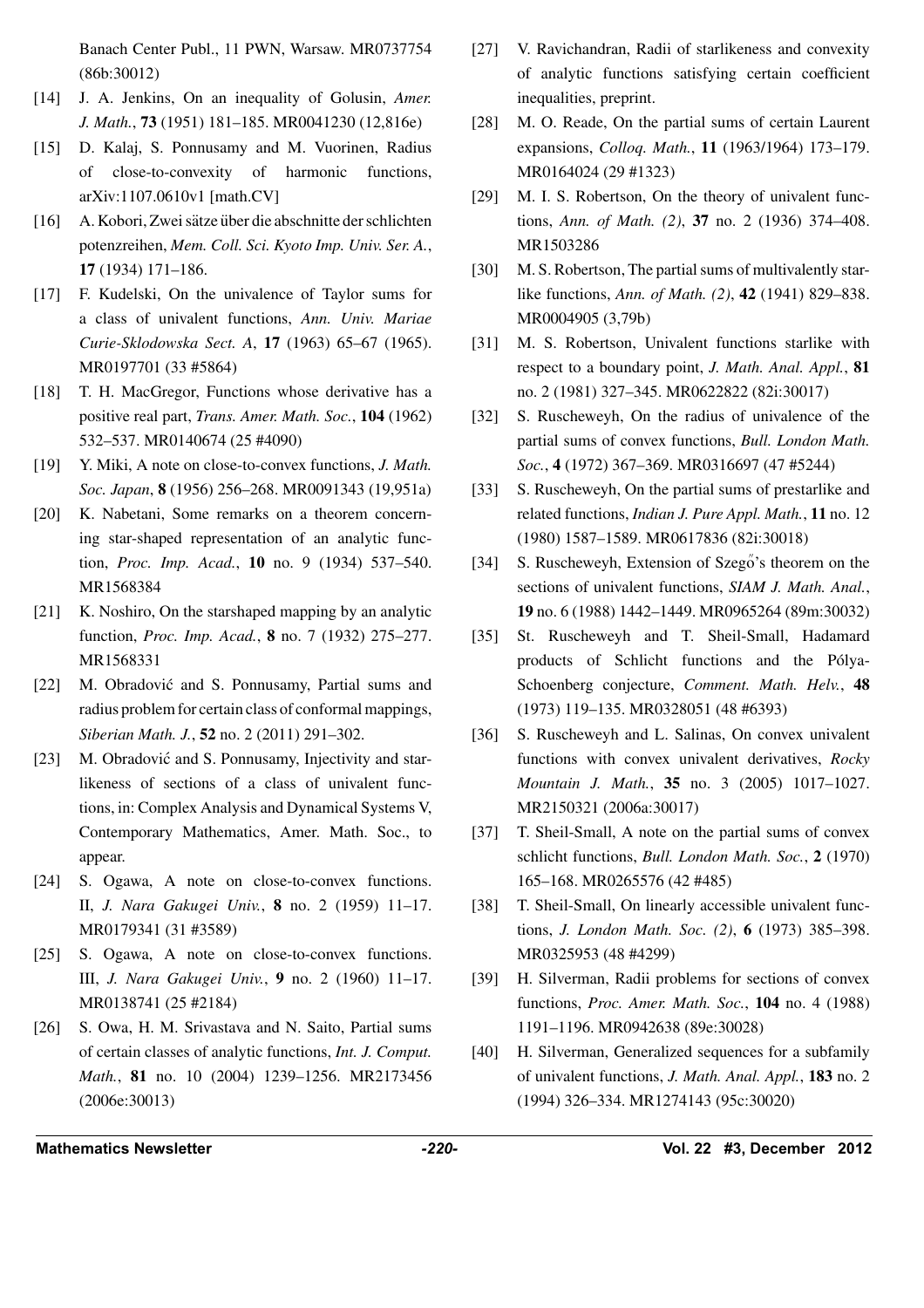- [41] H. Silverman, Convolution properties for generalized partial sums, *J. Korean Math. Soc.*, **33** no. 3 (1996) 601–607. MR1419755 (97m:30015)
- [42] H. Silverman, Partial sums of starlike and convex functions, *J. Math. Anal. Appl.*, **209** no. 1 (1997) 221–227. MR1444523 (98j:30012)
- [43] H. Silverman, Partial sums of a class of univalent functions, *Tamkang J. Math.*, **29** no. 3 (1998) 171–174. MR1651551 (99m:30028)
- [44] R. Singh, Radius of convexity of partial sums of a certain power series, *J. Austral. Math. Soc.*, **11** (1970) 407–410. MR0281902 (43 #7616)
- [45] R. Singh, On the partial sums of convex functions of order 1*/*2, *Proc. Amer. Math. Soc.*, **102** no. 3 (1988) 541–545. MR0928976 (89e:30029)
- [46] R. Singh and S. Paul, Linear sums of certain analytic functions, *Proc. Amer. Math. Soc.*, **99** no. 4 (1987) 719–725. MR0877046 (88b:30023)
- [47] R. Singh and S. Puri, Odd starlike functions, *Proc. Amer. Math. Soc.*, **94** no. 1 (1985) 77–80. MR0781060 (86f:30014)
- [48] R. Singh and S. Singh, Convolution properties of a class of starlike functions, *Proc. Amer. Math. Soc.*, **106** no. 1 (1989) 145–152. MR0994388 (90d:30037)
- [49] T. J. Suffridge, On a family of convex polynomials, *Rocky Mountain J. Math.*, **22** no. 1 (1992) 387–391. MR1159965 (93c:30009)
- [50] G. Szegö, Zur Theorie der schlichten Abbildungen, *Math. Ann.*, **100** no. 1 (1928) 188–211. MR1512482
- [51] G. Szegö, Some recent investigations concerning the sections of power series and related developments, *Bull. Amer. Math. Soc.*, **42** no. 8 (1936) 505–522. MR1563346
- [52] K. Yamaguchi, On functions satisfying  $R\{f(z)/z\}$  > 0, *Proc. Amer. Math. Soc.*, **17** (1966) 588–591. MR0192041 (33 #268)
- [53] S. Yamashita, Radii of univalence, starlikeness, and convexity, *Bull. Austral. Math. Soc.*, **25** no. 3 (1982) 453–457. MR0671491 (84e:30021)
- [54] Z. Ye, The sections of univalent functions, *Bull. Inst. Math. Acad. Sin. (N.S.)*, **2** no. 1 (2007) 83–90. MR2294110 (2008c:30024)

# **Integers without Large Prime Factors: From Ramanujan to de Bruijn**

Pieter Moree

*Max-Planck-Institut fur Mathematik, Vivatsgasse 7, D-53111 Bonn, Germany ¨* E-mail: moree@mpim-bonn.mpg.de

In memoriam: Nicolaas Govert ('Dick') de Bruijn (1918–2012)

**Abstract.** A small survey of work done on estimating the number of integers without large prime factors up to around the year 1950 is provided. Around that time N. G. de Bruijn published results that dramatically advanced the subject and started a new era in this topic.

**Keywords.** Friable integers, Dickman-de Bruijn function.

**2010 Mathematics Subject Classification. Primary 11N25; Secondary 34K25.**

#### **1. Introduction**

Let  $P(n)$  denote the largest prime divisor of *n*. We set  $P(1) = 1$ . A number *n* is said to be *y*-*friable*<sup>1</sup> if  $P(n) \le y$ .

<sup>1</sup> In the older literature one usually finds *y*-smooth. Friable is an adjective meaning easily crumbled or broken.

We let  $S(x, y)$  denote the set of integers  $1 \le n \le x$  such that  $P(n) \leq y$ . The cardinality of *S(x, y)* is denoted by  $\Psi(x, y)$ . We write  $y = x^{1/u}$ , that is  $u = \log x / \log y$ .

Fix *u >* 0. In 1930, Dickman [13] proved that

$$
\lim_{x \to \infty} \frac{\Psi(x, x^{1/u})}{x} = \rho(u),\tag{1}
$$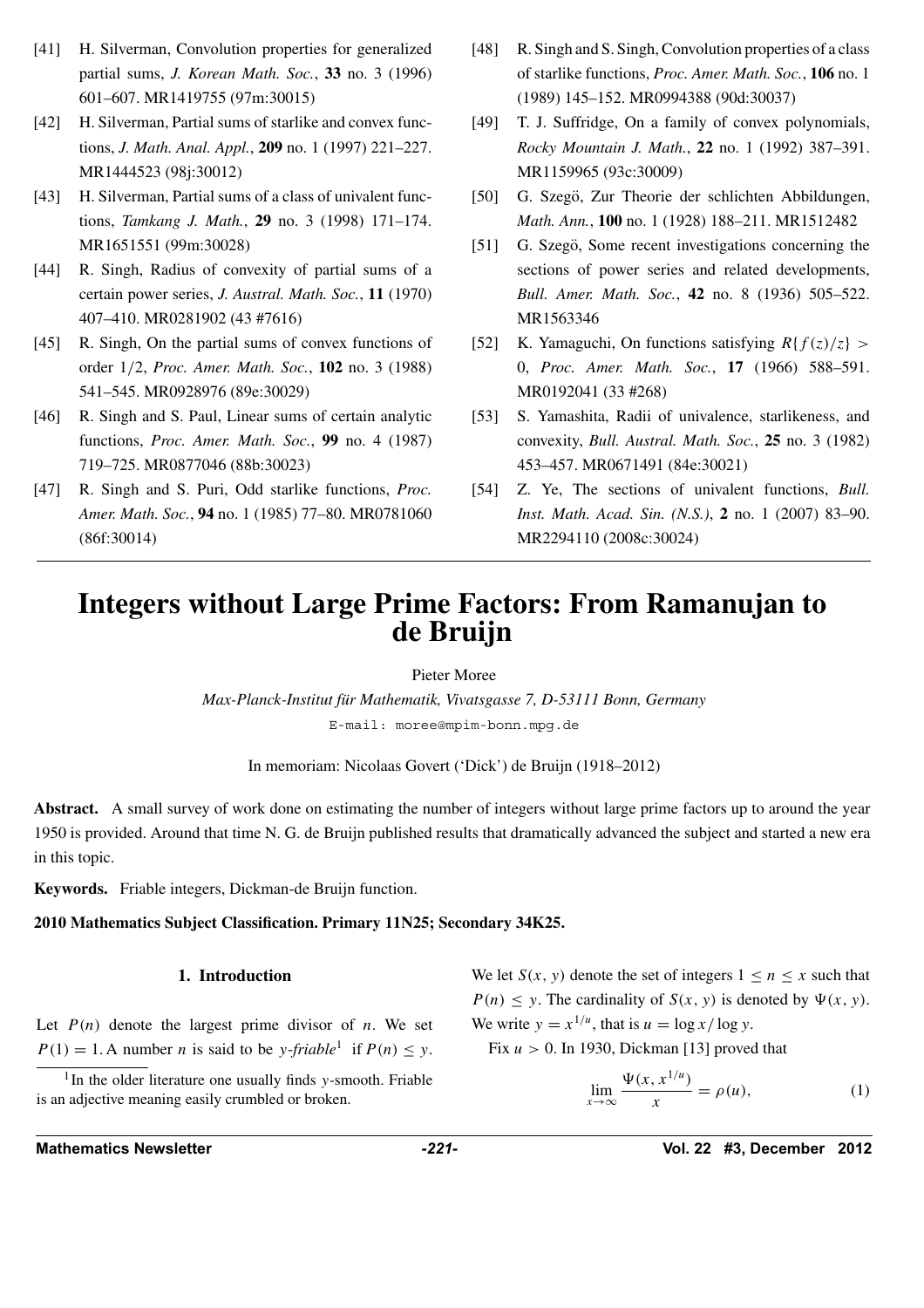

Figure 1. The Dickman-de Bruijn function  $\rho(u)$ .

with

$$
\rho(u) = \rho(N) - \int_{N}^{u} \frac{\rho(v-1)}{v} dv,
$$
  
(N < u \le N + 1, N = 1, 2, 3, ...),

and  $\rho(u) = 1$  for  $0 < u < 1$  (see Figure 1). It is left to the reader to show that we have

$$
\rho(u) = \begin{cases} 1 & \text{for } 0 \le u \le 1; \\ \frac{1}{u} \int_0^1 \rho(u - t) dt & \text{for } u > 1. \end{cases}
$$
 (2)

The function *ρ(u)* in the literature is either called the *Dickman function* or the *Dickman-de Bruijn function*.

In this note I will briefly discuss the work done on friable integers up to the papers of de Bruijn [7,8] that appeared around 1950 and dramatically advanced the subject. A lot of the early work was carried out by number theorists from India.

De Bruijn [7] improved on (1) by establishing a result that together with the best currently known estimate for the prime counting function (due to I. M. Vinogradov and Korobov in 1958) yields the following result.

#### **Theorem 1.** *The estimate*<sup>2</sup>

$$
\Psi(x, y) = x\rho(u) \left\{ 1 + O^2 \left( \frac{\log(u+1)}{\log y} \right) \right\},\tag{3}
$$

*holds for*  $1 \le u \le \log^{3/5-\epsilon} y$ , that is,  $y > \exp(\log^{5/8+\epsilon} x)$ .

De Bruijn's most important tool in his proof of this result is the *Buchstab equation* [9],

$$
\Psi(x, y) = \Psi(x, z) - \sum_{y < p \le z} \Psi\left(\frac{x}{p}, p\right),\tag{4}
$$

where  $1 \leq y < z \leq x$ . The Buchstab equation is easily proved on noting that the number of integers  $n \leq x$  with  $P(n) = p$ equals  $\Psi(x/p, p)$ . Given a good estimate for  $\Psi(x, y)$  for  $u \leq h$ , it allows one to obtain a good estimate for  $u \leq h + 1$ .

De Bruijn [8] complemented Theorem 1 by an asymptotic estimate for  $\rho(u)$ . That result has as a corollary that, for  $u \geq 3$ ,

$$
\rho(u) = \exp\left\{-u\left\{\log u + \log_2 u - 1 + \frac{\log_2 u - 1}{\log u}\right\}\right\} + O\left(\left(\frac{\log_2 u}{\log u}\right)^2\right)\right\},
$$
\n(5)

which will suffice for our purposes. Note that  $(5)$  implies that, as  $u \to \infty$ ,

$$
\rho(u) = \frac{1}{u^{u+o(u)}}, \quad \rho(u) = \left(\frac{e+o(1)}{u\log u}\right)^u,
$$

formulas that suffice for most purposes and are easier to remember. For a more detailed description of this and other work of de Bruijn in analytic number theory, we refer to Moree [20].

#### **2. Results on** *ρ(u)*

Note that  $\rho(u) > 0$ , for if not, then because of the continuity of  $\rho(u)$  there is a smallest zero  $u_0 > 1$  and then substituting  $u_0$ in (2) we easily arrive at a contradiction. Note that for  $u > 1$ we have

$$
\rho'(u) = -\frac{\rho(u-1)}{u} \tag{6}
$$

It follows that  $\rho(u) = 1 - \log u$  for  $1 \le u \le 2$ . For  $2 \le u \le 3$ ,  $\rho(u)$  can be expressed in terms of the dilogarithm. However, with increasing *u* one has to resort to estimating  $\rho(u)$  or finding a numerical approximation.

Since  $\rho(u) > 0$  we see from (6) that  $\rho(u)$  is strictly decreasing for  $u > 1$ . From this and (2) we then find that  $u\rho(u) \leq \rho(u-1)$ , which on using induction leads to  $\rho(u) \leq$  $1/[u]!$  for  $u \ge 0$ . It follows that  $\rho(u)$  quickly tends to zero as *u* tends to infinity.

Ramaswami [29] proved that

$$
\rho(u) > \frac{C}{u4^u \Gamma(u)^2}, u \ge 1,
$$

for a suitable constant  $C$ , with  $\Gamma$  the Gamma function. By Stirling's formula we have  $log \Gamma(u) \sim u log u$  and hence the latter inequality is for *u* large enough improved on by the following inequality due to Buchstab [9]:

$$
\rho(u) > \exp\left\{-u\left\{\log u + \log_2 u + 6\frac{\log_2 u}{\log u}\right\}\right\}, \quad (u \ge 6).
$$
\n(7)

Note that on its turn de Bruijn's result (5) considerably improves on the latter inequality.

<sup>&</sup>lt;sup>2</sup>The reader not familiar with the Landau-Bachmann O-notation we refer to wikipedia or any introductory text on analytic number theory, e.g., Tenenbaum [35]. Instead of log log *x* we sometimes write  $\log_2 x$ , instead of  $(\log x)^A$ ,  $\log^A x$ .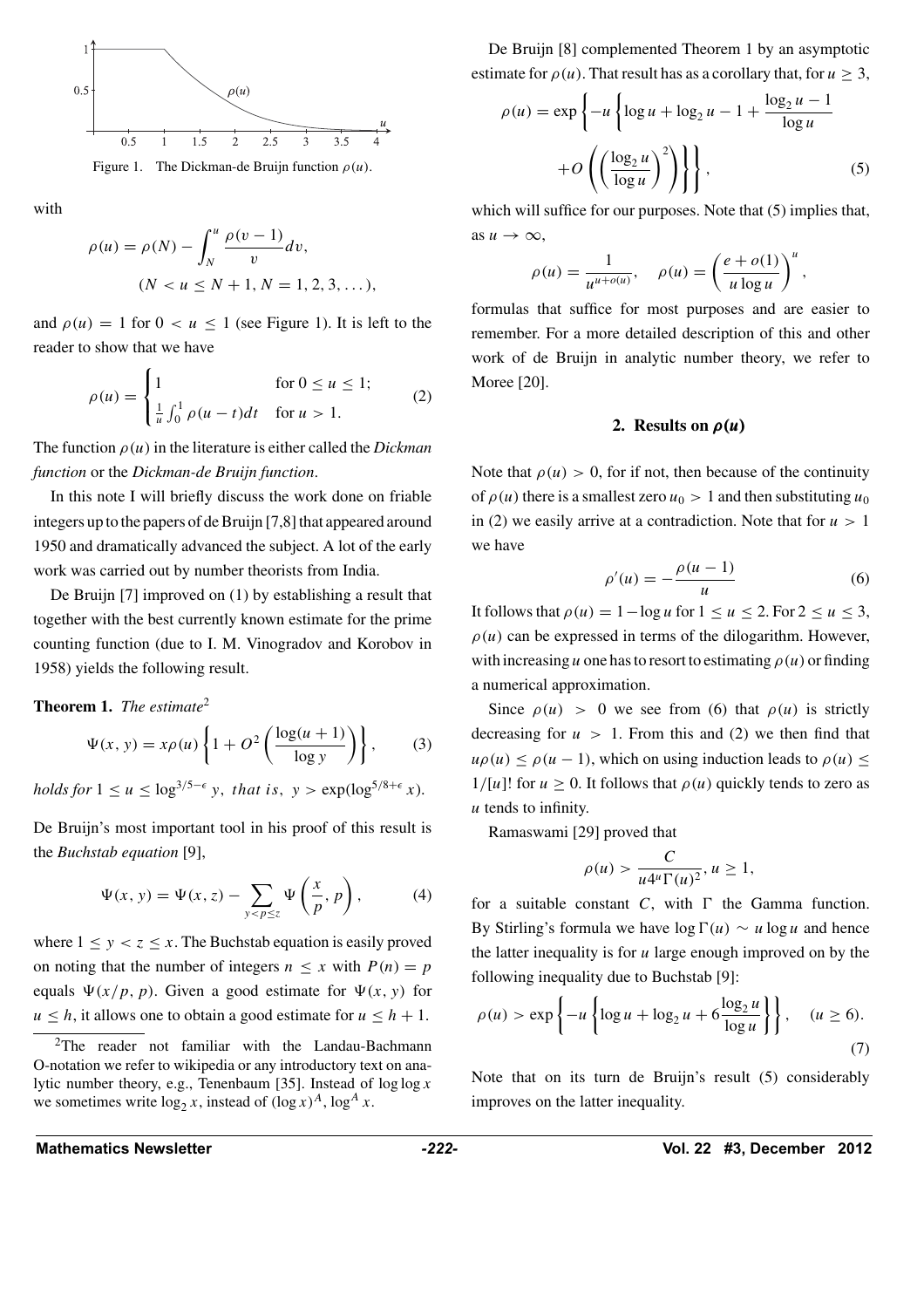#### **3. S. Ramanujan (1887–1920) and the Friables**

In his first letter (January 16th, 1913) to Hardy (see, e.g. [3]), one of the most famous letters in all of mathematics, Ramanujan claims that

$$
\Psi(n,3) = \frac{1}{2} \frac{\log(2n) \log(3n)}{\log 2 \log 3}.
$$
 (8)

The formula is of course intended as an approximation, and there is no evidence to show how accurate Ramanujan supposed it to be. Hardy [17, pp. 69–81] in his lectures on Ramanujan's work gave an account of an interesting analysis that can be made to hang upon the above assertion. I return to this result in the section on the  $\Psi(x, y)$  work of Pillai.

In the so-called Lost Notebook [27] we find at the bottom half of page 337:

*φ(x) is the no. of nos of the form*

$$
2^{a_2} \cdot 3^{a_3} \cdot 5^{a_5} \cdots p^{a_p} \quad p \leq x^{\epsilon}
$$

*not exceeding x.* 1

$$
\frac{1}{2} \leq \epsilon \leq 1,
$$
\n
$$
\phi(x) \sim x \left\{ 1 - \int_{\epsilon}^{1} \frac{d\lambda_{0}}{\lambda_{0}} \right\}
$$
\n
$$
\frac{1}{3} \leq \epsilon \leq \frac{1}{2},
$$
\n
$$
\phi(x) \sim x \left\{ 1 - \int_{\epsilon}^{1} \frac{d\lambda_{0}}{\lambda_{0}} + \int_{\epsilon}^{\frac{1}{2}} \frac{d\lambda_{1}}{\lambda_{1}} \int_{\lambda_{1}}^{1-\lambda_{1}} \frac{d\lambda_{0}}{\lambda_{0}} \right\}
$$
\n
$$
\frac{1}{4} \leq \epsilon \leq \frac{1}{3},
$$
\n
$$
\phi(x) \sim x \left\{ 1 - \int_{\epsilon}^{1} \frac{d\lambda_{0}}{\lambda_{0}} + \int_{\epsilon}^{\frac{1}{2}} \frac{d\lambda_{1}}{\lambda_{1}} \int_{\lambda_{1}}^{1-\lambda_{1}} \frac{d\lambda_{0}}{\lambda_{0}} \right\}
$$
\n
$$
- \int_{\epsilon}^{\frac{1}{3}} \frac{d\lambda_{2}}{\lambda_{2}} \int_{\lambda_{2}}^{\frac{1-\lambda_{2}}{2}} \frac{d\lambda_{1}}{\lambda_{1}} \int_{\lambda_{1}}^{1-\lambda_{1}} \frac{d\lambda_{0}}{\lambda_{0}} \right\}
$$
\n
$$
\frac{1}{5} \leq \epsilon \leq \frac{1}{4},
$$
\n
$$
(x) \sim x \left\{ 1 - \int_{\epsilon}^{1} \frac{d\lambda_{0}}{\lambda_{0}} + \int_{\epsilon}^{\frac{1}{2}} \frac{d\lambda_{1}}{\lambda_{1}} \int_{\lambda_{1}}^{1-\lambda_{1}} \frac{d\lambda_{0}}{\lambda_{0}} \right\}
$$
\n
$$
- \int_{\epsilon}^{\frac{1}{3}} \frac{d\lambda_{2}}{\lambda_{2}} \int_{\lambda_{2}}^{\frac{1-\lambda_{2}}{2}} \frac{d\lambda_{1}}{\lambda_{1}} \int_{\lambda_{1}}^{1-\lambda_{1}} \frac{d\lambda_{0}}{\lambda_{0}} \right\}
$$
\n
$$
+ \int_{\epsilon}^{\frac{1}{4}} \frac{d\lambda_{3}}{\lambda_{3}} \int_{\lambda_{3}}^{\frac{1-\lambda_{3}}{3}} \frac{d\lambda_{2}}
$$

*and so on.*

*φ* 

In the book by Andrews and Berndt [1, §8.2] it is shown that Ramanujan's assertion is equivalent with (1) with

*(*−1*)<sup>k</sup>*

 $\frac{I}{k!}I_k(u)$ ,

*.*

 $\rho(u) = \sum_{n=0}^{\infty}$ 

where

$$
I_k(u) = \int_{\substack{t_1,\ldots,t_k \geq 1\\t_1+\cdots+t_k \leq u}} \frac{dt_1}{t_1} \cdots \frac{dt_k}{t_k}
$$

*k*=0

This is one of many examples where Ramanujan reached with his hand from his grave to snatch a theorem, in this case from Dickman who was at least 10 years later than Ramanujan, cf. Berndt [2]. Chowla and Vijayaragahavan [12] seemed to have been the first to rigorously prove (1) with  $\rho(u)$  expressed as a sum of iterated integrals (cf. the section on Buchstab). The asymptotic behaviour of the integrals  $I_k(u)$  has been studied by Soundararajan [32].

Ramanujan's claim reminds me of the following result of Chamayou [10]: If  $x_1, x_2, x_3, \ldots$  are independent random variables uniformly distributed in  $(0, 1)$ , and  $u_n = x_1 + x_1x_2 +$  $\cdots + x_1 x_2 \cdots x_n$ , then  $u_n$  converges in probability to a limit  $u_{\infty}$  and  $u_{\infty}$  has a probability distribution with density function  $\rho(t)e^{-\gamma}$ , where  $\gamma$  denotes Euler's constant.

#### **4. I. M. Vinogradov (1891–1983) and the Friables**

The first person to have an application for  $\Psi(x, y)$  estimates seems to have been Ivan Matveyevich Vinogradov [36] in 1927. Let  $k \ge 2$  be a prescribed integer and  $p \equiv 1 \pmod{k}$ a prime. The *k*-th powers in  $(\mathbb{Z}/p\mathbb{Z})^*$  form a subgroup of order  $(p-1)/k$  and so the existence follows of  $g_1(p, k)$ , the least *k*-th power non-residue modulo a prime *p*. Suppose that  $y \lt g_1(p, k)$ , then *S(x, y)* consists of *k*-th power residues only. It follows that

 $\Psi(x, y) \leq \frac{\mu}{n} \leq x : n \equiv a^k \pmod{p}$  for some *a*}*.* 

The idea is now to use good estimates for the quantities on both sides of the inequality sign in order to deduce an upper bound for  $g_1(p, k)$ .

Vinogradov [36] showed that  $\Psi(x, x^{1/u}) \ge \delta(u)x$  for  $x \geq 1, u > 0$ , where  $\delta(u)$  depends only on *u* and is positive. He applied this to show that if  $m \geq 8$ ,  $k > m^m$ , and  $p \equiv 1 \pmod{k}$  is sufficiently large, then

$$
g_1(p,k) < p^{1/m}.\tag{9}
$$

See Norton [21] for a historical account of the problem of determining *g*1*(p, k)* and original results.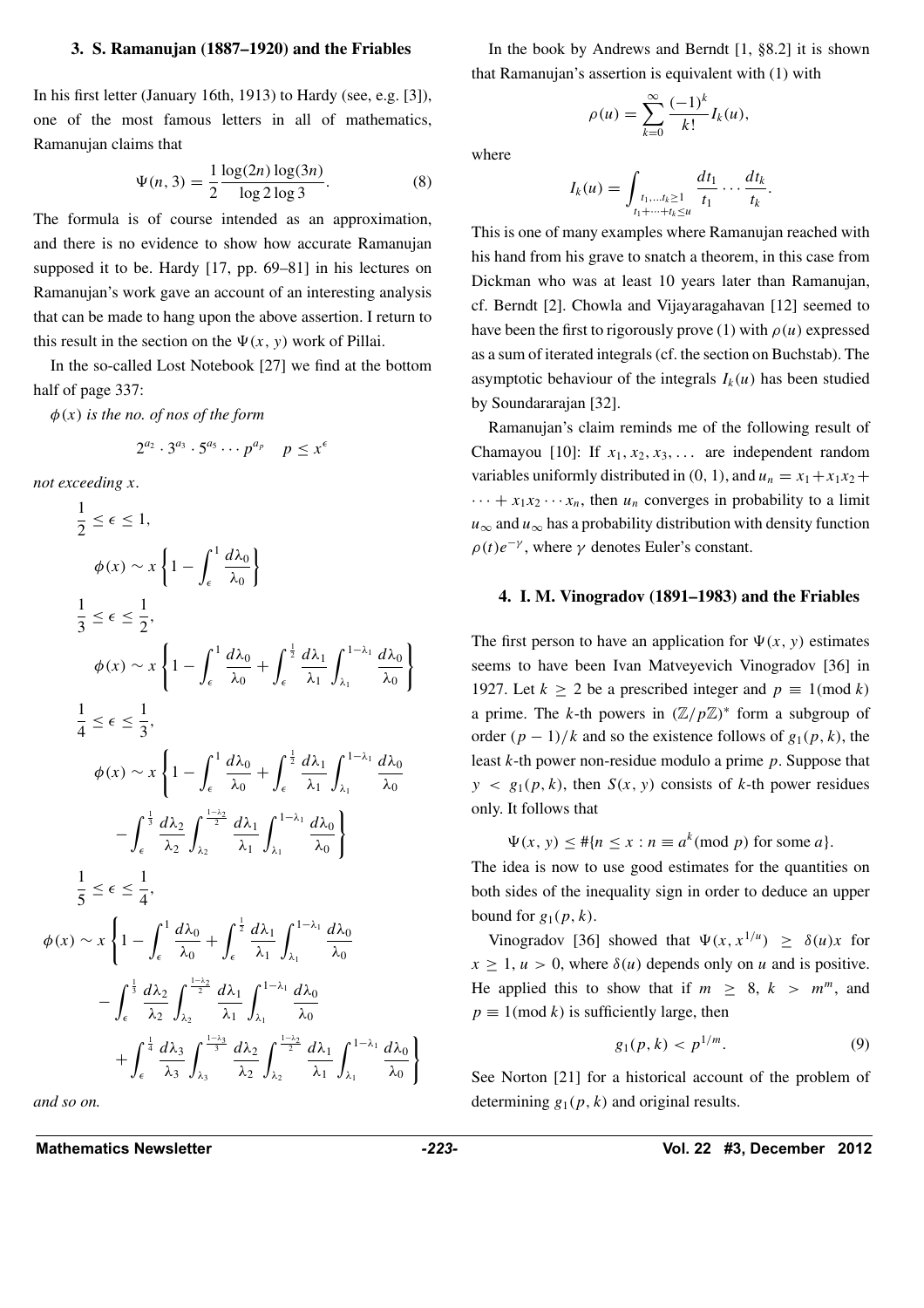#### **5. K. Dickman (1861–1947) and the Friables**

Karl Dickman was active in the Swedish insurance business in the end of the 19th century and the beginning of the 20th century. Probably, he studied mathematics in the 1880's at Stockholm University, where the legendary Mittag-Leffler was professor<sup>3</sup>.

As already mentioned Dickman proved (1) and in the same paper $<sup>4</sup>$  gave an heuristic argument to the effect that</sup>

$$
\lim_{x \to \infty} \frac{1}{x} \sum_{2 \le n \le x} \frac{\log P(n)}{\log n} = \int_0^\infty \frac{\rho(u)}{(1+u)^2} du. \tag{10}
$$

Denote the integral above by *λ*. Dickman argued that  $λ \approx 0.62433$ . Mitchell [19] in 1968 computed that  $λ$  = 0*.*62432998854 *...* . The interpretation of Dickman's heuristic is that for an average integer with *m* digits, its greatest prime factor has about *λm* digits. The constant *λ* is now known as the *Golomb-Dickman constant*, as it arose independently in research of Golomb and others involving the largest cycle in a random permutation.

De Bruijn [7] in 1951 was the first to prove (10). He did this using his  $\Lambda(x, y)$ -function, an approximation of  $\Psi(x, y)$ , that he introduced in the same paper.

#### **6. S.S. Pillai (1901–1950) and the Friables**

Subbayya Sivasankaranarayana Pillai (1901–1950) was a number theorist who worked on problems in classical number theory (Diophantine equations, Waring's problem, etc.). Indeed, he clearly was very much inspired by the work of Ramanujan. He tragically died in a plane crash near Cairo while on his way to the International Congress of Mathematicians (ICM) 1950, which was held at Harvard University.

Pillai wrote two manuscripts on friable integers, [23,24], of which [23] was accepted for publication in the Journal of the London Mathematical Society, but did not appear in print. Also [24] was never published in a journal.

In [23], see also [26, pp. 481–483], Pillai investigates  $\Psi(x, y)$  for *y* fixed. Let  $p_1, p_2, \ldots, p_k$  denote all the different primes  $\leq$  *y*. Notice that  $\Psi(x, y)$  equals the cardinality of the set

$$
\left\{(e_1,\ldots,e_k)\in\mathbb{Z}^k: e_i\geq 0,\sum_{i=1}^k e_i\log p_i\leq x\right\}.
$$

Thus  $\Psi(x, y)$  equals the number of lattice points in a *k*-dimensional tetrahedron with sides of length log *x/* log 2*,...,* log *x/* log *pk*. This tetrahedron has volume

$$
\frac{1}{k!} \prod_{p \le y} \left( \frac{\log x}{\log p} \right).
$$

Pillai shows that

$$
\Psi(x, y) = \frac{1}{k!} \prod_{p \le y} \left( \frac{\log x}{\log p} \right)
$$

$$
\times \left( 1 + (1 + o(1)) \frac{k \log (p_1 p_2 \dots p_k)}{2 \log x} \right).
$$

If  $\rho_1, \ldots, \rho_k$  are positive real numbers and  $\rho_1/\rho_2$  is irrational, then the same estimate with  $\log p_i$  replaced by  $\rho_i$  holds for

$$
\left\{(e_1,\ldots,e_k)\in\mathbb{Z}^k: e_i\geq 0,\sum_{i=1}^k e_i\rho_i\leq x\right\}.
$$

This was proved by Specht [33] (after whom the Specht modules are named), see also Beukers [4]. A much sharper result than that of Pillai/Specht was obtained in 1969 by Ennola [15] (see also Norton [21, pp. 24–26]). In this result Bernoulli numbers make their appearance.

Note that Pillai's result implies that

$$
\Psi(x,3) = \frac{1}{2} \frac{\log(2x) \log(3x)}{\log 2 \log 3} + o(\log x),\tag{11}
$$

and that the estimate

$$
\Psi(x,3) = \frac{\log^2 x}{2\log 2 \log 3} + o(\log x)
$$

is false. Thus Ramanujan's estimate (8) is more precise than the trivial estimate  $\log^2 x/(2 \log 2 \log 3)$ . Hardy [17, §5.13] showed that the error term  $o(\log x)$  in (11) can be replaced by  $o(\log x / \log_2 x)$ . In the proof of this he uses a result of Pillai [22], see also [25, pp. 53–61], saying that given  $0 < \delta < 1$ , one has  $|2^x - 3^y| > 2^{(1-\delta)x}$  for all integers *x* and *y* with  $x > x_0(\delta)$ sufficiently large.

In [24], see also [26, pp. 515–517], Pillai claims that, for  $u \ge 6$ ,  $B/u \le \rho(u) \le A/u$ , with  $0 \le B \le A$ constants. He proves this result by induction assuming a certain estimate for  $\rho(6)$  holds. However, this estimate for  $\rho$ (6) does not hold. Indeed, the claim contradicts (5) and is false.

<sup>3</sup>I have this information from Lars Holst.

<sup>4</sup>Several sources falsely claim that Dickman wrote only one mathematical paper. He also wrote [14].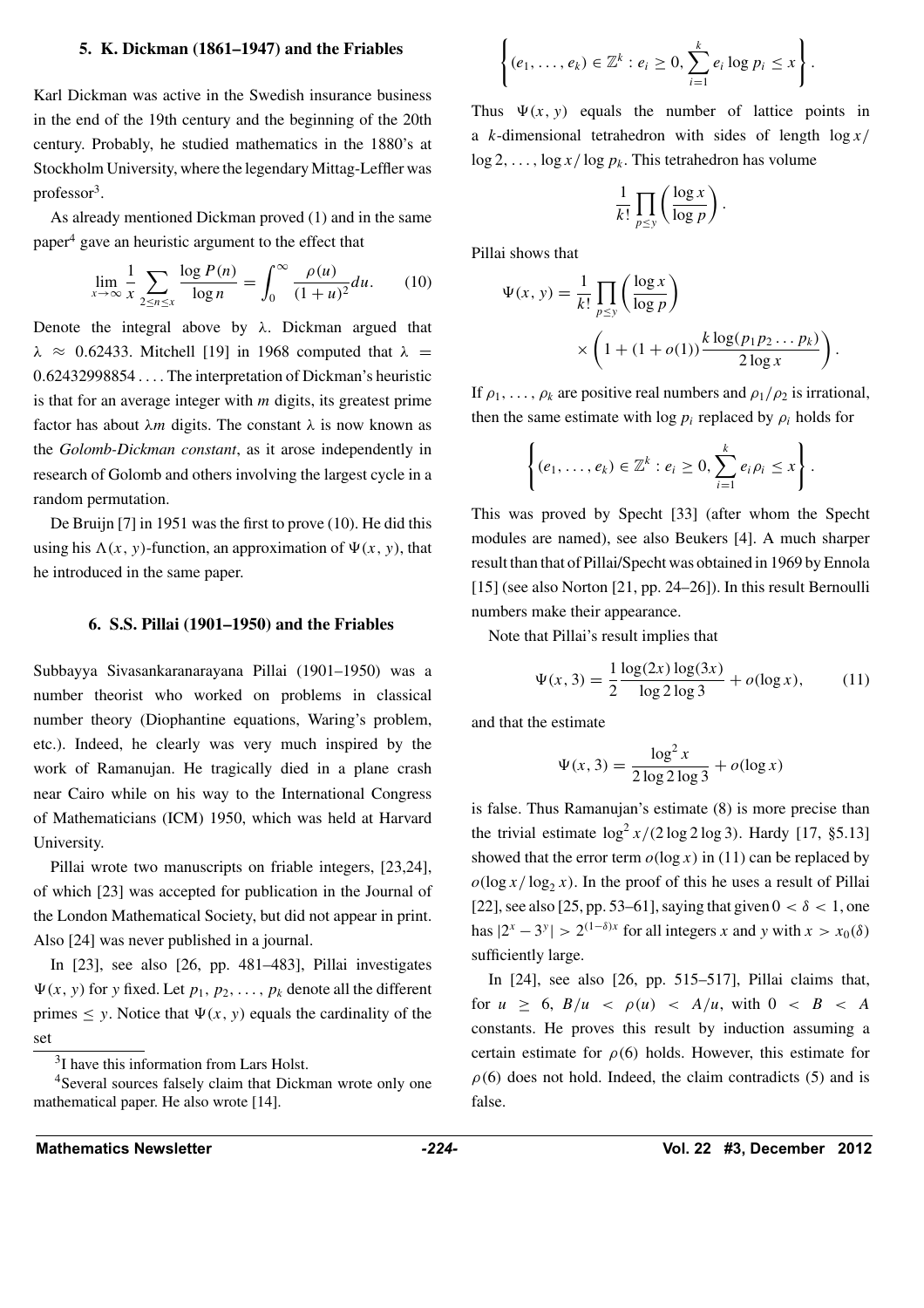Since Pillai reported on his work on the friables at conferences in India and stated open problems there, his influence on the early development of the topic was considerable. E.g., one of the questions he raised was whether  $\Psi(x, x^{1/u})$  =  $O(x^{1/u})$  uniformly for  $u < (\log x)/\log 2$ . This question was answered in the affirmative by Ramaswami [29].

#### **7. R. A. Rankin (1915–2001) and the Friables**

In his work on the size of gaps between consecutive primes Robert Alexander Rankin [31] in 1938 introduced a simple idea to estimate  $\Psi(x, y)$  which turns out to be remarkably effective and can be used in similar situations. This idea is now called 'Rankin's method' or 'Rankin's trick'. Starting point is the observation that for any  $\sigma > 0$ 

$$
\Psi(x, y) \le \sum_{n \in S(x, y)} \left(\frac{x}{n}\right)^{\sigma} \le x^{\sigma} \sum_{P(n) \le y} \frac{1}{n^{\sigma}} = x^{\sigma} \zeta(\sigma, y),\tag{12}
$$

where

$$
\zeta(s, y) = \prod_{p \le y} (1 - p^{-s})^{-1},
$$

is the partial Euler product up to *y* for the Riemann zeta function  $\zeta(s)$ . Recall that, for  $\Re s > 1$ ,

$$
\zeta(s) = \sum_{n=1}^{\infty} \frac{1}{n^s} = \prod_p \frac{1}{1 - p^{-s}}.
$$

By making an appropriate choice for *σ* and estimating  $ζ(σ, γ)$ using analytic prime number theory, a good upper bound for  $\Psi(x, y)$  can be found. E.g., the choice  $\sigma = 1 - 1/(2 \log y)$ leads to

$$
\zeta(\sigma, y) \ll \exp\left\{\sum_{p \le y} \frac{1}{p^{\sigma}}\right\}
$$
  
 
$$
\le \exp\left\{\sum_{p \le y} \frac{1}{p} + O\left((1 - \sigma) \sum_{p \le y} \frac{\log p}{p}\right)\right\} \ll \log y,
$$

which gives rise to

$$
\Psi(x, y) \ll x e^{-u/2} \log y. \tag{13}
$$

#### **8. A. A. Bukhshtab (1905–1990) and the Friables**

Aleksandr Adol'fovich Bukhshtab's<sup>5</sup> most important contribution is the equation (4) now named after him. A generalization of it plays an important role in sieve theory. Buchstab

5Buchstab in the German spelling.

[9] in 1949 proved (1) and gave both Dickman's differentialdifference equation as well as the result

$$
\rho(u) = 1 + \sum_{n=1}^{N} (-1)^n \int_n^u \int_{n-1}^{t_1-1} \times \int_{n-2}^{t_2-1} \cdots \int_1^{t_{n-1}-1} \frac{dt_n dt_{n-1} \cdots dt_1}{t_1 t_2 \cdots t_n},
$$
(14)

for  $N \le u \le N + 1$  and  $N \ge 1$  an integer, simplifying Chowla and Vijayaragahavan's expression (they erroneously omitted the term  $n = N$ ). Further, Buchstab established inequality (7) and applied his results to show that the exponent in Vinogradov's result (9) can be roughly divided by two.

#### **9. V. Ramaswami and the Friables**

V. Ramaswami $<sup>6</sup>$  [28] showed that</sup>

$$
\Psi(x, x^{1/u}) = \rho(u)x + O_U\left(\frac{x}{\log x}\right)
$$

*,*

for  $x > 1$ ,  $1 < u \leq U$ , and remarked that the error term is best possible. He sharpened this result in [29] and showed there that, for  $u > 2$ ,

$$
\Psi(x, x^{1/u}) = \rho(u)x + \sigma(u)\frac{x}{\log x} + O\left(\frac{x}{\log^{3/2} x}\right), \quad (15)
$$

with  $\sigma(u)$  defined similarly to  $\rho(u)$ . Indeed, it turns out that

$$
\sigma(u) = (1 - \gamma)\rho(u - 1),
$$

but this was not noticed by Ramaswami. In [30] Ramaswami generalized his results to  $B_l(m, x, y)$  which counts the number of integers  $n \le x$  with  $P(n) \le y$  and  $n \equiv l \pmod{m}$ <sup>7</sup>. Norton [21, pp. 12–13] points out some deficits of this paper and gives a reproof [21, §4] of Ramaswami's result on  $B_l(m, x, x^{1/u})$ generalizing (15).

From de Bruijn's paper [7, Eqs. (5.3), (4.6)] one easily derives the following generalization of Ramaswami's results $8$ :

**Theorem 2.** Let  $m \geq 0$ ,  $x > 1$ , and suppose  $m + 1 < u <$  $\sqrt{\log x}$ *. Then* 

$$
\Psi(x, y) = x \sum_{r=0}^{m} a_r \frac{\rho^{(r)}(u)}{\log^r y} + O_m\left(\frac{x}{\log^{m+1} y}\right),
$$

<sup>6</sup>He worked at Andhra University until his death in 1961. I will be grateful for further biographical information.

<sup>7</sup>Buchstab [9] was the first to investigate  $B_l(m, x, y)$ .<br><sup>8</sup>The notation  $O_m$  indicates that the implied constant might depend on *m*.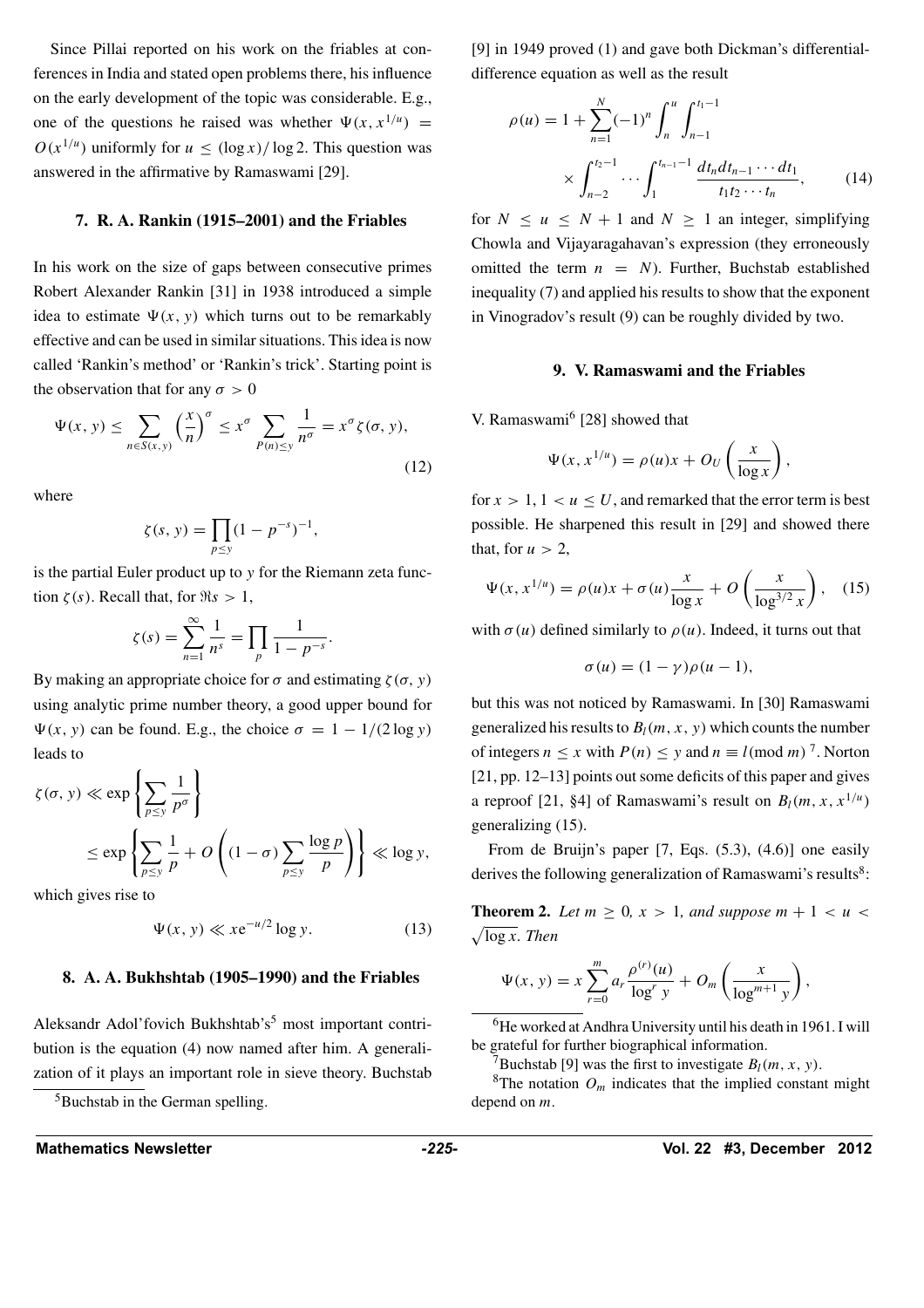*with*  $\rho^{(r)}(u)$  *the r-th derivative of*  $\rho(u)$  *and*  $a_0, a_1, \ldots$  *are the coefficients in the power series expansion*

$$
\frac{z}{1+z}\zeta(1+z) = a_0 + a_1z + a_2z^2 + \cdots,
$$

*with*  $|z| < 1$ *.* 

It is well-known (see, e.g., Briggs and Chowla [5]) that around  $s = 1$  the Riemann zeta function has the Laurent series expansion

$$
\zeta(s) = \frac{1}{s-1} + \sum_{k=0}^{\infty} \frac{(-1)^k}{k!} \gamma_k (s-1)^k,
$$

with  $\gamma_k$  the *k*-th Stieltjes constant and with  $\gamma_0 = \gamma$  Euler's constant. Using this we find that  $a_0 = 1$  and  $a_1 = \gamma - 1$ . Thus Theorem 2 yields (15) with  $\sigma(u) = (1 - \gamma)\rho(u - 1)$  for the range  $2 < u < \sqrt{\log x}$ . For  $u > \sqrt{\log x}$  the estimate (15) in view of (5) reduces to

$$
\Psi(x, x^{1/u}) \ll x \log^{-3/2} x,
$$

which easily follows from (13).

#### **10. S. Chowla (1907–1995) and the Friables**

The two most prominent number theorists in the period following Ramanujan were S. S. Pillai and Sarvadaman Chowla. They kept in contact through an intense correspondence [34]. Chowla in his long career published hundreds of research papers.

Chowla and Vijayaragahavan [12] expressed *ρ(u)* as an iterated integral and gave a formula akin to (14). De Bruijn [6] established some results implying that  $\Psi(x, \log^h x)$  =  $O(x^{1-1/h+\epsilon})$  for  $h > 2$ . An easier reproof of the latter result was given by Chowla and Briggs [11].

#### **11. Summary**

It seems that the first person to look at friable integers was Ramanujan, starting with his first letter to Hardy (1913), also Ramanujan seems to have been the first person to arrive at the Dickman-de Bruijn function  $\rho(u)$ . Pillai generalized some of Ramanujan's work and spoke about it on conferences in India, which likely induced a small group of Indian number theorists to work on friable integers. Elsewhere in the same period (1930–1950) only incidental work was done on the

It should also be said that the work on friable integers up to 1950 seems to contain more mistakes than more recent work. Norton [21] points out and corrects many of these mistakes.

#### **Further Reading**

As a first introduction to friable numbers I can highly recommend Granville's 2008 survey [16]. It has a special emphasis on friable numbers and their role in algorithms in computational number theory. Mathematically more demanding is the 1993 survey by Hildebrand and Tenenbaum [18]. Chapter III. 5 in Tenenbaum's book [35] deals with  $\rho(u)$  and approximations to  $\Psi(x, y)$  by the saddle point method.

#### **Acknowledgement**

I thank R. Thangadurai for helpful correspondence on S. S. Pillai and the friables and providing me with a PDF file of Pillai's collected works. B. C. Berndt kindly sent me a copy of [1]. K. K. Norton provided helpful comments on an earlier version. His research monograph [21], which is the most extensive source available on the early history of friable integer counting, was quite helpful to me. In [21], by the way, new results (at the time) on  $g_1(p, k)$  and  $\Psi_m(x, y)$ , the number of *y*-friable integers  $1 \leq n \leq x$  coprime with *m* are established. Figure 1 was kindly created for me by Jon Sorenson and Alex Weisse (head of the MPIM computer group).

#### **References**

- [1] G. E. Andrews and B. C. Berndt, Ramanujan's Lost Notebook, Part IV, Springer-Verlag, preprint, to appear.
- [2] B. C. Berndt, Ramanujan reaches his hand from his grave to snatch your theorems from you, *Asia Pac. Math. Newsl.*, **1(2)** (2011) 8–13.
- [3] B. C. Berndt and R. A. Rankin, *Ramanujan. Letters and commentary*, AMS, Providence, RI; London Mathematical Society, London, 1995.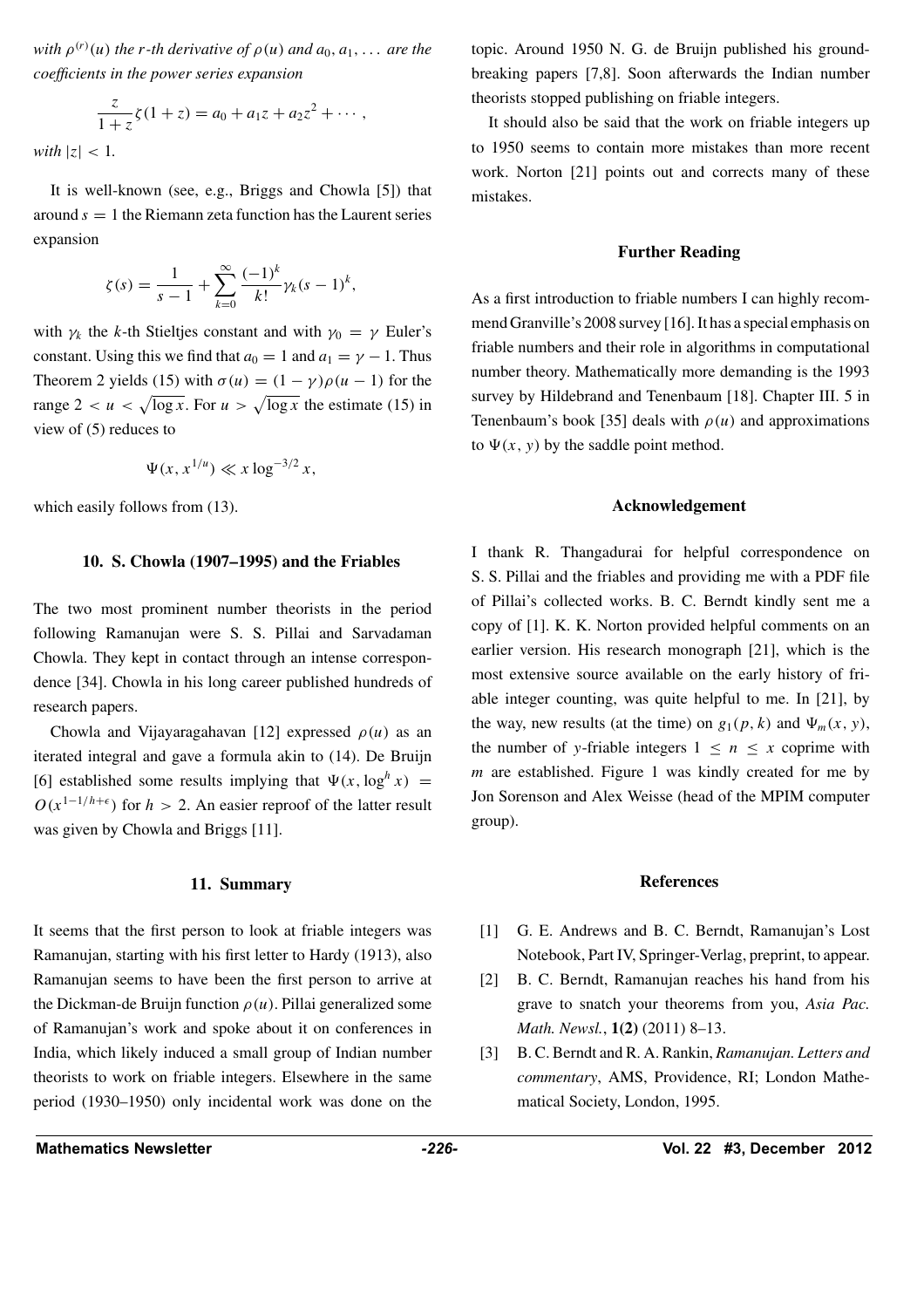- [4] F. Beukers, The lattice-points of *n*-dimensional tetrahedra, *Indag. Math.*, **37** (1975) 365–372.
- [5] W. E. Briggs and S. Chowla, The power series coefficients of *ζ (s)*, *Amer. Math. Monthly*, **62** (1955) 323–325.
- [6] N. G. de Bruijn, On the number of uncancelled elements in the sieve of Eratosthenes, *Indag. Math.*, **12** (1950) 247–256.
- [7] N. G. de Bruijn, On the number of positive integers  $\leq x$ and free of prime factors *> y*, *Indag. Math.*, **13** (1951) 50–60.
- [8] N. G. de Bruijn, The asymptotic behaviour of a function occurring in the theory of primes, *J. Indian Math. Soc. (N.S.)*, **15** (1951). 25–32.
- [9] A. A. Buchstab, On those numbers in arithmetical progression all of whose prime factors are small in order of magnitude (Russian), *Dokl. Akad. Nauk. SSSR*, **67** (1949) 5–8.
- [10] J.-M.-F. Chamayou, A probabilistic approach to a differential-difference equation arising in analytic number theory, *Math. Comp.*, **27** (1973) 197–203.
- [11] S. D. Chowla and W. E. Briggs, On the number of positive integers  $\leq x$  all of whose prime factors are  $\leq y$ , *Proc. Amer. Math. Soc.*, **6** (1955) 558–562.
- [12] S. D. Chowla and T. Vijayaraghavan, On the largest prime divisors of numbers, *J. Indian Math. Soc. (N.S.)*, **11** (1947) 31–37.
- [13] K. Dickman, On the frequency of numbers containing prime factors of a certain relative magnitude, *Ark. Mat. Astr. Fys.*, **22** (1930) 1–14.
- [14] K. Dickman, Om maximiantalet konsekutiva summander till ett helt tal (Swedish), *8. Skand. Mat. Kongr., Stockholm*, (1934) 385–388.
- [15] V. Ennola, On numbers with small prime divisors, *Ann. Acad. Sci. Fenn. Ser.*,AI **440** (1969) 16 pp.
- [16] A. Granville, Smooth numbers: Computational number theory and beyond, Algorithmic number theory: lattices, number fields, curves and cryptography, *Math. Sci. Res. Inst. Publ.*, **44**, Cambridge Univ. Press, Cambridge, (2008) 267–323.
- [17] G. H. Hardy, Ramanujan: twelve lectures on subjects suggested by his life and work, Chelsea Publishing Company, New York, (1959).
- [18] A. Hildebrand and G. Tenenbaum, Integers without large prime factors, *J. Théor. Nombres Bordeaux*, 5 (1993), 411–484.
- [19] W. C. Mitchell, An evaluation of Golomb's constant, *Math. Comp.*, **22** (1968) 411–415.
- [20] P. Moree, Nicolaas Govert de Bruijn, the enchanter of friable integers, preprint, arXiv:1212.1579.
- [21] K. K. Norton, Numbers with small prime factors, and the least *k*th power non-residue, *Memoirs of the American Mathematical Society*, **106**, *American Mathematical Society, Providence, R.I.* (1971).
- [22] S. S. Pillai, On the inequality 0 *< a<sup>x</sup>*−*b<sup>y</sup>* ≤ *n*, *J. Indian Math. Soc.*, **19** (1931) 1–11.
- [23] S. S. Pillai, Concerning a statement of Ramanujan, unpublished manuscript, written around (1931).
- [24] S. S. Pillai, The number of positive integers ≤ *x* and free of prime divisors  $> x^{1/r}$ , unpublished manuscript, written around (1947).
- [25] S.S. Pillai, Collected works of S. Sivasankaranarayana Pillai **I**, (Eds.) R. Balasubramanian and R. Thangadurai, *Ramanujan Mathematical Society Collected Works Series*, **1**, *Ramanujan Mathematical Society*, Mysore (2010).
- [26] S. S. Pillai, Collected works of S. Sivasankaranarayana Pillai **II**, Published/unpublished papers and letters, (Eds.) R. Balasubramanian and R. Thangadurai, *Ramanujan Mathematical Society Collected Works Series*, **1**, *Ramanujan Mathematical Society*, Mysore (2010).
- [27] S. Ramanujan, The lost notebook and other unpublished papers, Narosa, New Delhi, (1988).
- [28] V. Ramaswami, On the number of positive integers less than *x* and free of prime divisors greater than *x<sup>c</sup>*, *Bull. Amer. Math. Soc.*, **55** (1949) 1122–1127.
- [29] V. Ramaswami, The number of positive integers  $\leq x$ and free of prime divisors  $> x^c$  and a problem of S. S. Pillai, *Duke Math. J.* **16** (1949) 99–109.
- [30] V. Ramaswami, Number of integers in an assigned A. P.,  $\leq x$  and prime to primes greater than  $x^c$ , *Proc. Amer. Math. Soc.*, **2** (1951) 318–319.
- [31] R. A. Rankin, The difference between consecutive prime numbers, *J. London Math. Soc.*, **13** (1938) 242–247.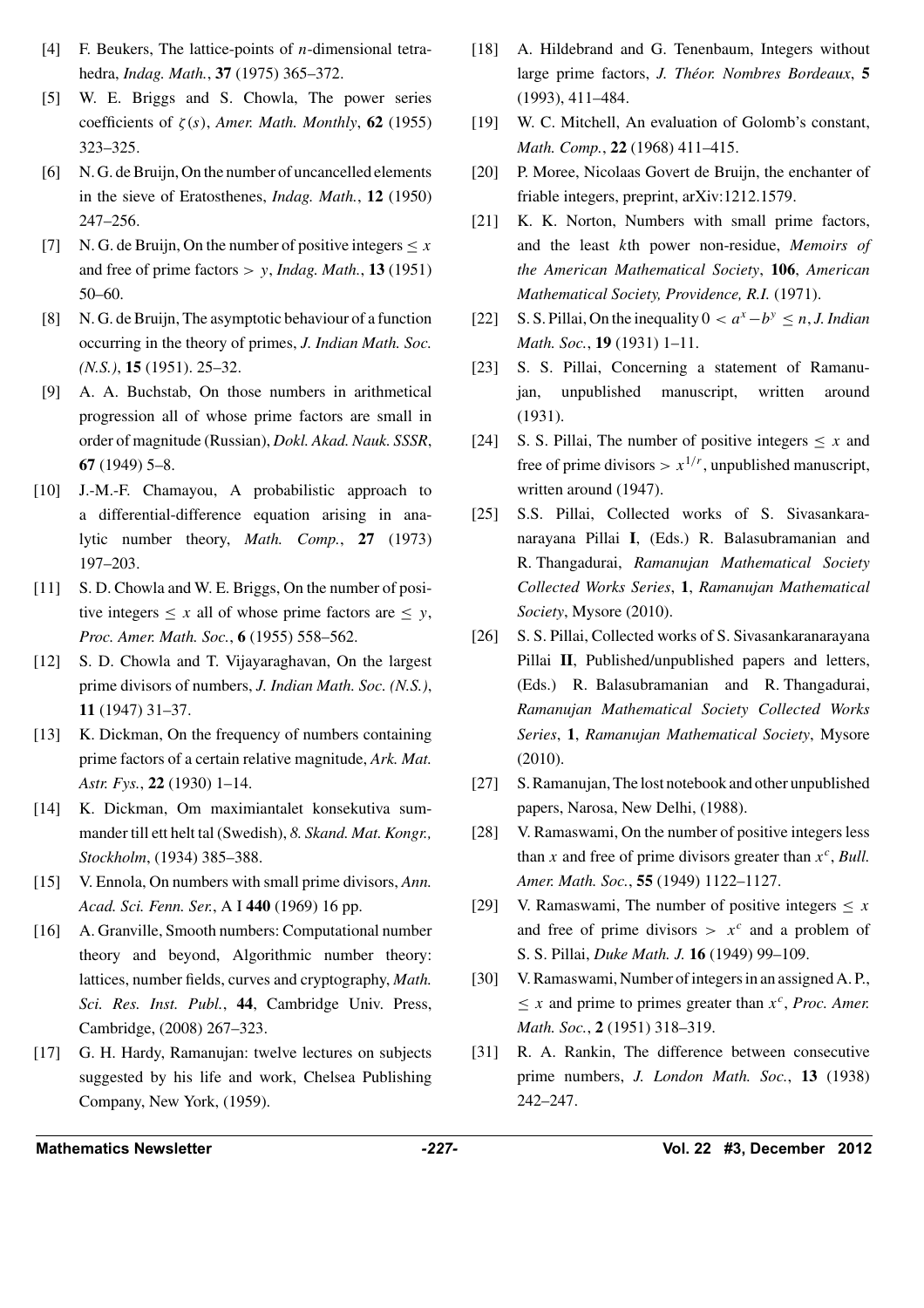- [32] K. Soundararajan, An asymptotic expression related to the Dickman function, *Ramanujan J.* **29** (2012) 25–30.
- [33] W. Specht, Zahlenfolgen mit endliche viele Primteilern, *Bayer. Akad. Wiss. Math.-Natur. Abt. S.-B.*, **1948** (1949) 149–169.
- [34] B. Sury and R. Thangadurai, S. Chowla and S. S. Pillai, *Resonance*, **17(9)** (2012) 855–883.
- [35] G. Tenenbaum, Introduction to analytic and probabilistic number theory, *Cambridge Studies in Advanced Mathematics*, **46**, Cambridge University Press, Cambridge, (1995).
- [36] I. M. Vinogradov, On a bound for the least *n*th power non-residue, *Trans. Amer. Math. Soc.*, **29** (1927) 218–226.

# **Problems and Solutions**

Edited by Amritanshu Prasad

The section of the Newsletter contains problems contributed by the mathematical community. These problems range from mathematical brain-teasers through instructive exercises to challenging mathematical problems. Contributions are welcome from everyone, students, teachers, scientists and other maths enthusiasts. We are open to problems of all types. We only ask that they be reasonably original, and not more advanced than the MSc level. A cash prize of Rs. 500 will be given to those whose contributions are selected for publication. Please send solutions along with the problems. The solutions will be published in the next issue. Please send your contribution to problems@imsc.res.in with the word "**problems**" somewhere in the subject line. Please also send solutions to these problems (with the word "**solutions**" somewhere in the subject line). Selected solutions will be featured in the next issue of this Newsletter.

- 1. **B. Sury, ISI Bangalore**. For each positive integer *n*, the value  $\phi(n)$  of the Euler totient function is the number of integers  $1 < k < n$  that are coprime to *n*. Show that every factorial is a value of the Euler totient function: for every positive integer *m*, there exists a positive integer *n* such that  $\phi(n) = m!$ .
- 2. **B. Sury, ISI Bangalore**. Consider the  $n \times n$  matrix *A* whose  $(i, j)$ th entry is  $a_{ij} = gcd(i, j)$ . Determine det *A*.
- 3. **Amritanshu Prasad, IMSc**. Show that

$$
\frac{q^{3n+3} + q^{3n-1} - q^{2n+2} - q^{2n+1} - q^{2n} - q^{2n-1} + 2q^n}{(q^2 - 1)(q - 1)}
$$

is a polynomial in *q* with non-negative integer coefficients for all positive integers *n*.

- 4. **Priyamvad Srivastav, IMSc**. Let *k* be a positive integer. Suppose that  ${a_n}_{n>1}$  is a sequence of positive integers satisfying  $a_m^k + a_n^k | m^k + n^k$  whenever  $gcd(m, n) = 1$ . Show that  $a_n = n$  for all *n*.
- 5. **S. Viswanath, IMSc**. Let  $P_n(x)$  denote the *n*th Legendre polynomial given by

$$
P_n(x) = \frac{1}{2^n n!} \frac{d^n}{dx^n} [(x^2 - 1)^n].
$$

Evaluate the determinant

  $\overline{\phantom{a}}$  $P_0(x_1)$   $P_1(x_1)$  ···  $P_{n-1}(x_1)$  $P_0(x_2)$   $P_1(x_2)$  ···  $P_{n-1}(x_2)$ *. . . . . . ... . . .*  $P_0(x_n)$   $P_1(x_n)$  ···  $P_{n-1}(x_n)$   $\overline{\phantom{a}}$ 

6. **S. Kesavan, IMSc.** Let  $u_1, u_2, \ldots, u_N$  be a set of *n* linearly independent unit vectors in  $R^N$ . The  $N \times N$  matrix  $G = (g_{ij})$ , where  $g_{ij} = u_i \cdot u_j$  (the usual dot product of vectors) is called the Gram matrix associated to  $u_1, \ldots, u_N$ . Show that  $\lambda_1$ , the smallest eigenvalue of *G* satisfies

$$
\lambda_1 > \frac{\det G}{e}.
$$

7. **S. Kesavan, IMSc.** Let  $\Omega \subset \mathbb{R}^N$  be a bounded and connected open set with continuous boundary *∂*. Let  $u \in C^2(\Omega) \cap C(\overline{\Omega})$  be such that  $u > 0$  in  $\Omega$  and  $u = 0$  in *∂* $Ω$ . If there exists a constant  $λ$  such that, for all  $x ∈ Ω$  and all  $1 \leq i, j \leq N$ ,

$$
\frac{\partial^2 u}{\partial x_i \partial x_j}(x) = \lambda \delta_{ij},
$$

show that  $\Omega$  is a ball.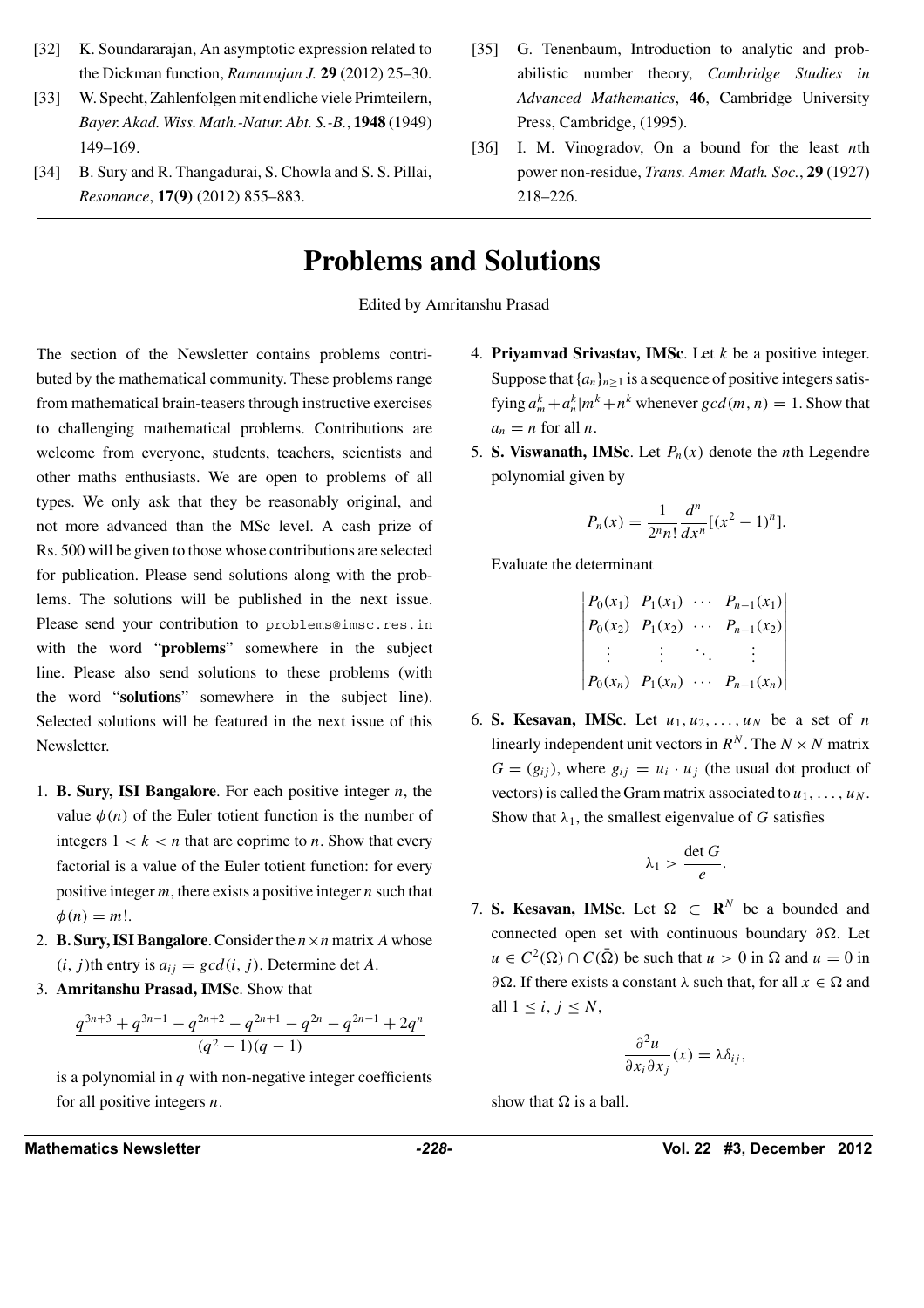#### **Solutions to Problems from the September Issue**

1. **Apoorva Khare, IMSc**. Find the remainder when  $1^{16}$  +  $2^{16} + \cdots + 22^{16}$  is divided by 23.

**Solution.** The non-zero elements of the finite field **Z***/*23**Z** form a cyclic group of order 22 under multiplication<sup>1</sup>. Let  $g$ be a generator for this group. Then  $1, g, g^2, \ldots, g^{21}$  gives all the non-zero elements of this field, and  $g^{22} = 1$ . Thus the desired sum is a geometric series  $1^{16} + g^{16} + (g^2)^{16}$  +  $\cdots$  +  $(g^{21})^{16}$  =  $(1 - (g^{16})^{22})/(1 - g^{16}) = 0$ . Thus the remainder when  $1^{16} + \cdots + 22^{16}$  is divided by 23 is 0.

**Solution received.** A correct solution to this problem was received from Hari Kishan, D. N. College, Meerut, India.

2. **Anuj V.T., IMSc**. Consider a decomposition  $n = a_1 + \cdots + a_n$ *al* of a positive integer as a sum of distinct positive integers  $a_1 < \cdots < a_l$  such that the product  $a_1 \ldots a_l$  is maximized. If  $8n + 25$  is a perfect square then  $a_i - a_{i-1} = 1$  for each  $i \in \{2, \ldots, l\}.$ 

**Solution.** If  $8n + 25$  is a perfect square, then it must be the square of an odd number, say  $2k + 1$ . Thus

$$
8n + 25 = (2k + 1)^{2}
$$
  
=  $4k^{2} + 4k + 1$   
=  $8(k(k + 1)/2) + 1$ .

Therefore,  $n = k(k-1)/2 - 3 = 3 + 4 + \cdots + k$ . We claim that this is the partition of *n* into distinct parts which maximizes the product of the parts.

We begin with a few observations on productmaximizing sequences  $a_1 < \cdots < a_l$  such with sum *n*:

- $a_1 \neq 1$ , for then replacing  $a_1, \ldots, a_l$  by  $a_2, \ldots, a_{l-1}$ ,  $a_l + 1$  would increase the product while preserving the sum.
- $a_1 \leq 5$ , for otherwise, replacing  $a_1, \ldots, a_l$  by 2,  $a_1 2$ ,  $a_2, \ldots, a_l$  would increase the product while preserving the sum.
- If  $a_i > a_{i-1}+1$  for some *i*, then replacing  $a_{i-1}$  by  $a_{i-1}+1$ and replacing  $a_i$  by  $a_i - 1$  increases the product while preserving the sum.

1See, for example, Chapter I, Section 1.2 of *A Course in Arithmetic* by J.-P. Serre, or Chapter I, Section 1 of *Basic Number Theory* by A. Weil.

• If there exist  $i < j$  such that  $a_i - a_{i-1} = 2$  and  $a_j - a_{j-1} = 2$ , then replacing  $a_{i-1}$  by  $a_{i-1} + 1$  and  $a_j$ by  $a_i - 1$  increases the product while preserving the sum.

Thus the sequence  $a_1, \ldots, a_l$  is either consecutive, or of the form

$$
a, a+1, \ldots, m-1, m+1, \ldots, r \qquad (*)
$$

for some  $2 \le a \le 4$  and  $a \le m \le r$ .

Now assume that *n* is also the sum of numbers of the form  $(*)$ .

If  $a = 3$ ,  $n = (3 + \cdots + r) - m = 3 + \cdots + k$ , hence  $r > k$ . Therefore,  $m = (k + 1) + \cdots + r$ , contradicting the assumption that  $m < r$ .

If  $a = 4$ ,  $n = (4 + \cdots + r) - m = 3 + \cdots + k$ , or equivalently,  $(4 + \cdots + r) = (4 + \cdots + k) + (m + 3)$ , so again  $r > k$ . We get  $m = (k + 1) + \cdots + r - 3$ , which, since  $k + 1 > 3$ , contradicts the assumption that  $m < r$ .

Finally, if  $a = 2$ , then  $(2 + \cdots + r) - m = 3 + \cdots + k$ . In other words, *(*3+···+*r)* = *(*3+···+*k)*+*m*−2. Since  $m > 3$ , we still have  $r > k$ . Therefore,  $(k + 1) + \cdots + r =$  $m - 2$ , contradicting the assumption that  $m < r$ .

- 3. **Partha Sarathi Chakraborty, IMSc**. For a maths quiz the teacher forms a random team from a class of 40 as follows:
	- (1) Tickets numbered 1–40 are distributed randomly among the students.
	- (2) A fair coin is tossed 6 times and the number of heads are counted, say k.
	- (3) Those with tickets numbered 1,2, *...* ,k are selected.
	- (4) A random team of extras are selected from those holding tickets numbered 7, *...* ,40.
	- (5) (3) and (4) together constitute the final team (here random means that each subset of students holding tickets numbered 7 to 40 has probability  $2^{-34}$  of being selected).

What is the probability that the final team consists of (a) Judhisthir, Bheema, Arjuna, Nakula and Sahadeva. (b) Duryodhana, Duhshasana and Karna.

Solution. The probability of each possible team (consisting of anything between 0 and 40 members) is  $1/2^{40}$ .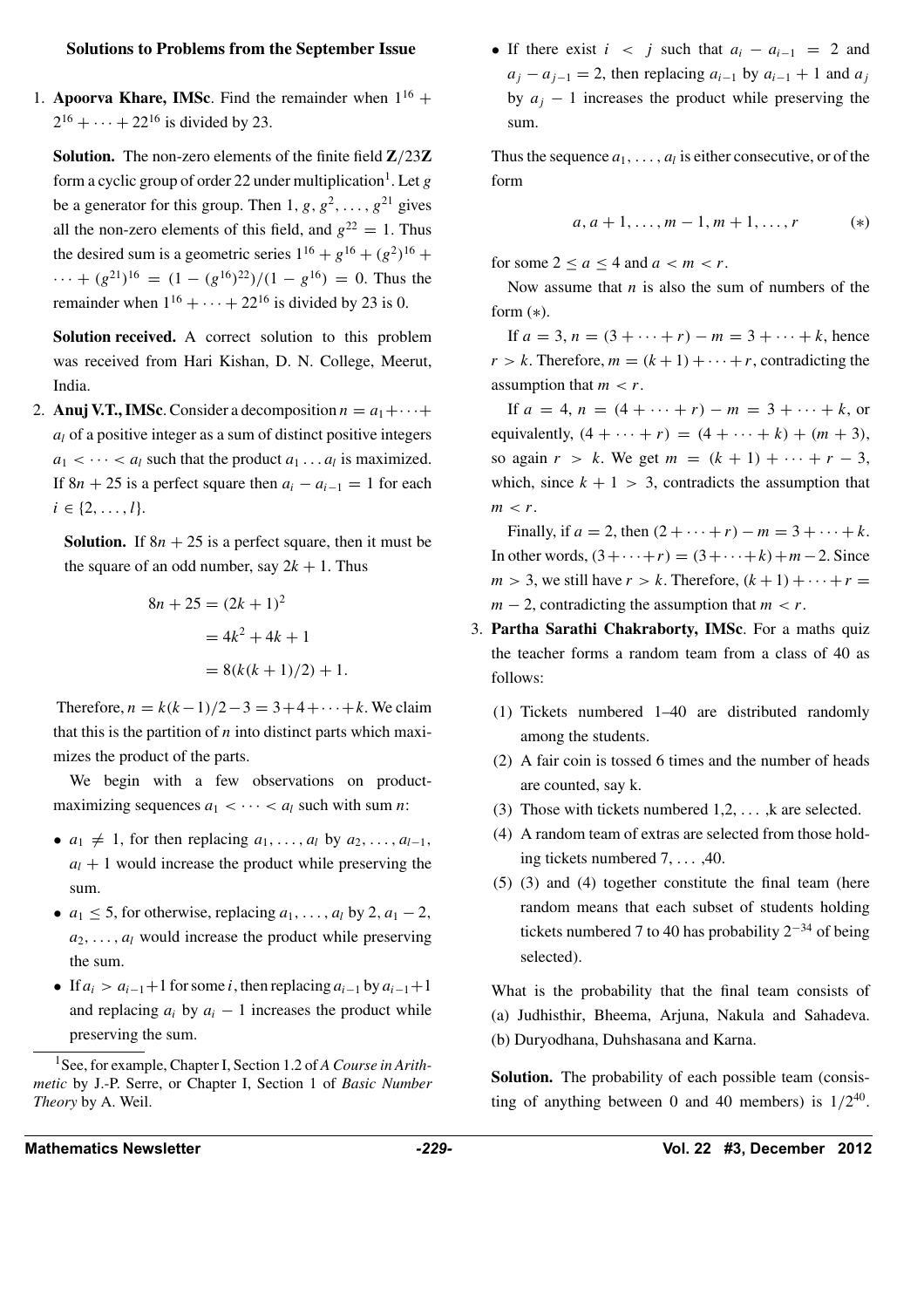In other words, the probability distribution is uniform on the set of all possible teams (the power set of the set of all students). To see this, first observe that the probability that a certain team is selected depends only on its cardinality. This is because the tickets were distributed randomly to all students at the beginning of the selection. Thus, we just have to show that the probability of choosing a team with *n* members is the probably that out of 40 tosses of a fair coin *n* land heads (the binomial distribution *B(*40*,* 1*/*2*)*).

Now observe that for each distribution of tickets, the selection of *k* follows the binomial distribution  $B(6, 1/2)$ (because it is determined by coin tosses) and the number of holders of tickets 7 to 40 follows the binomial distribution *B(*34*,* 1*/*2*)* (because this part of the team is chosen randomly). Therefore the total size of the team follows the binomial distribution  $B(40, 1/2)$  as required.

- 4. **Anilkumar C.P., IMSc**. Given an integer *n*, consider the convex hull *P* of the set of points *(d, n/d)*, where *d* runs over the set  $1 = d_1 < d_2 < \cdots < d_k = n$  of divisors of *n* (*P* is a polygon in the Cartesian plane). In terms of  $d_1, \ldots, d_k$  find an expression for
	- (1) The area of *P*.
	- (2) The number of points on the boundary of *P* with integer coordinates.

**Solution.** (1) The area of *P* is

$$
\frac{n^2-1}{2}-\sum_{i=1}^{k-1}\left(\frac{n}{d_i}-\frac{n}{d_{i+1}}\right)\left(\frac{d_{i+1}+d_i}{2}\right).
$$

(2) The number of points with integer coordinates on the boundary of *P* is

$$
(n-1)+\sum_{i=1}^{k-1}\frac{d_{i+1}-d_i}{d_i d_{i+1}}\gcd(n,d_i d_{i+1}).
$$

5. **B. Sury, ISI Bengaluru**. If we take any quadrilateral and join the midpoints of the sides,we can easily see that we obtain a parallelogram. More generally, take any polygon of 2*n* sides and consider the centroids of the sets of *n* consecutive vertices. Prove that the polygon of 2*n* sides so formed has opposite pairs of sides equal and parallel.

**Solution.** If  $P_1, \ldots, P_{2n}$  are the vertices of the original polygon, then the centroid of  $P_i$ ,  $P_{i+1}$ , ...,  $P_{i+n-1}$  is

Mathematics Newsletter **Mathematics Newsletter 1012** 

*Q<sub>i</sub>* =  $(P_i + \cdots + P_{i+n-1})/n$  for each 1 ≤ *i* ≤ 2*n*. Here, we read the index *j* of  $P_j$  modulo 2*n* (that is,  $P_{2n+j}$  means *P<sub>i</sub>* etc.) and these sums could be thought of as vectors or in terms of co-ordinates. Thus,

$$
Q_{i+1}-Q_i=\frac{P_{i+n}-P_i}{n}.
$$

In the polygon formed by the  $Q_i$  's, the opposite side to the side joining  $Q_i$  and  $Q_{i+1}$  is the one joining  $Q_{n+i}$  and  $Q_{n+i+1}$ . Since

$$
Q_{n+i+1} - Q_{n+i} = \frac{P_{i+2n} - P_{i+n}}{n} = \frac{P_i - P_{i+n}}{n}
$$

the two opposite sides are parallel and equal in length.

6. **B. Sury, ISI Bengaluru**. Evaluate

$$
1 - \frac{1}{7} + \frac{1}{9} - \frac{1}{15} + \frac{1}{17} - \frac{1}{23} + \frac{1}{25} - \cdots
$$

**Solution.**

$$
1 - \frac{1}{7} + \frac{1}{9} - \frac{1}{15} + \frac{1}{17}
$$
  
= 
$$
\int_0^1 (1 - x^6 + x^8 - x^{14} + x^{16} - \cdots) dx
$$
  
= 
$$
\int_0^1 (1 - x^6)(1 + x^8 + x^{16} + \cdots) dx
$$
  
= 
$$
\int_0^1 \frac{1 - x^6}{1 - x^8} dx
$$

Break the integrand into partial fractions as

$$
\int_0^1 \frac{dx}{2(1+x^2)} + \int_0^1 \frac{(1+x^2)dx}{2(1+x^4)} = I_1 + I_2, \text{ say}
$$

So  $I_1 = \pi/8$ .

For *I*<sub>2</sub>, write  $1+x^4 = (x^2+\sqrt{2}x+1)(x^2-\sqrt{2}x+1)$ and break the integrand into partial fractions. We get

$$
I_2 = \frac{1}{4} \int_0^1 \left( \frac{1}{x^2 + \sqrt{2}x + 1} + \frac{1}{x^2 - \sqrt{2}x + 1} \right) dx.
$$

On writing  $x^2 \pm \sqrt{2}x + 1 = (x \pm \frac{1}{4})$  $(\frac{1}{2})^2 + \frac{1}{2}$ , we get

$$
I_2 = \frac{\sqrt{2}}{4}(\arctan(\sqrt{2} + 1) + \arctan(\sqrt{2} - 1)) = \frac{\pi\sqrt{2}}{8}
$$

since arctan  $x + \arctan(1/x) = \pi/2$ . Hence the series has sum  $\frac{\pi(1+\sqrt{2})}{8}$  $\frac{+\sqrt{2}}{8}$ .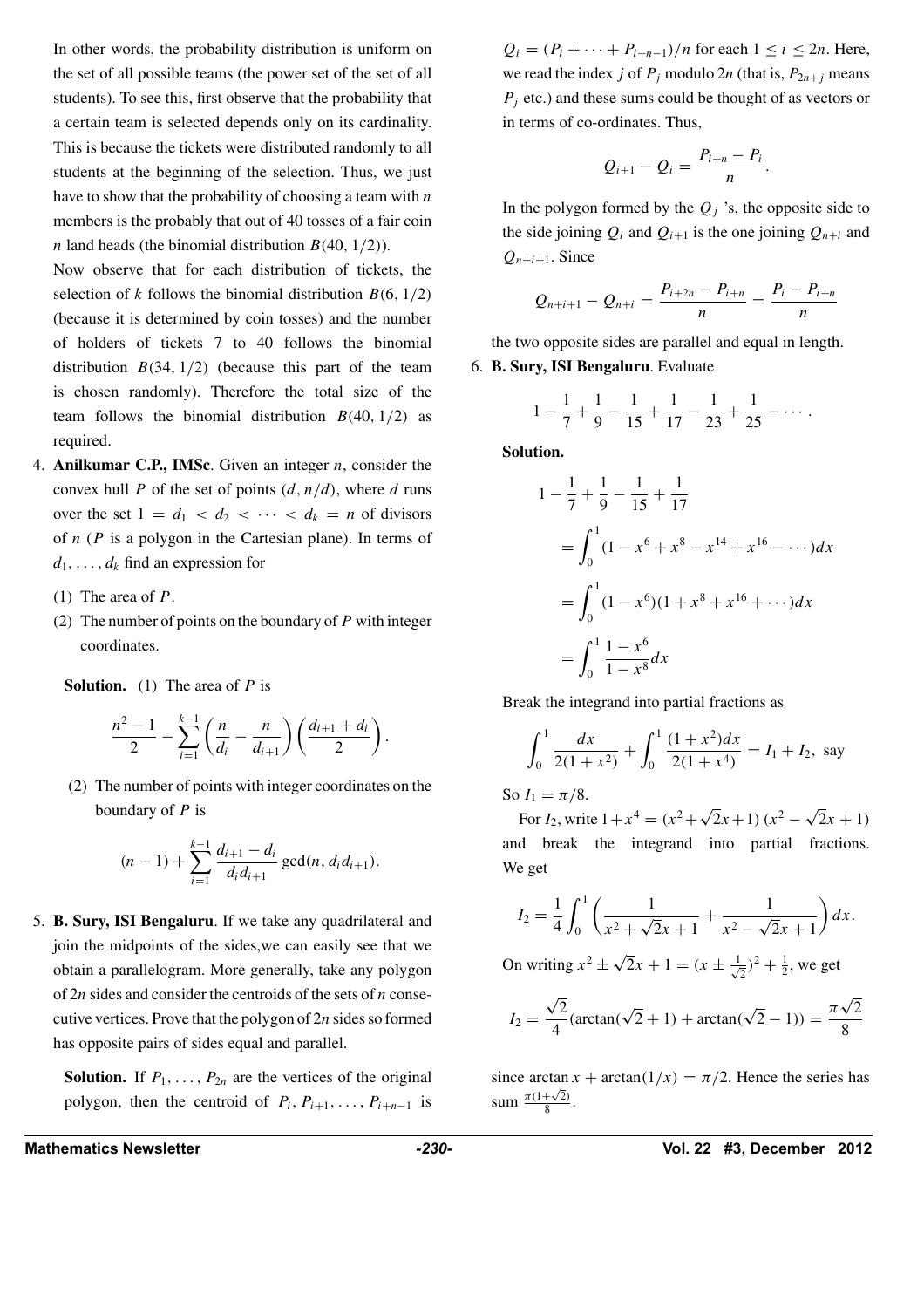# **On Backward Heat Conduction Problem**

M. T. Nair

*Department of Mathematics, I.I.T. Madras, Chennai 600 036, India* E-mail: mtnair@iitm.ac.in

**Abstract.** It is well-known that backward heat conduction problem (BHCP) is a severely ill-posed problem. Hence, stability estimates for determining temperature at a time  $t_0$  from the knowledge of the temperature at time  $\tau > t_0$  is possible only by imposing certain a priori conditions on the unknown temperature. Standard results in this regard shows stability for the case of  $t_0 > 0$ , and such results are not valid for  $t_0 = 0$ . In this paper we analyze the BHCP in a general frame work of an operator equation, derive stability estimate under a general source condition, and deduce results for BHCP as a special case which are valid for any  $t_0$  with  $0 \le t_0 < \tau$ . Also, we consider truncated singular value decomposition as a regularization method for obtaining a stable approximate solution, and derive error bound associated with the general source condition.

**Keywords.** Stability estimates, backward heat conduction problem, severely ill-posed, TSVD-regularization, general source condition.

#### **1. Introduction**

In many of the practical situations when dealing with a heat conducting body one may have to investigate the temperature distribution and heat flux history from the known data at a particular time, say  $t = \tau$ . From this knowledge one would like to know the temperature for  $t < \tau$  as well as for  $t > \tau$ . It is well known that the latter is a well-posed problem. However, the former, the so called *backward heat conduction problem* is an ill-posed problem. Our consideration here is to discuss issues related to the backward heat conduction problem (BHCP).

Recall that one-dimensional heat conduction problem can be described by the equation

$$
\frac{\partial u}{\partial t} = c^2 \frac{\partial^2 u}{\partial x^2}, \quad 0 < x < \ell, \quad t > 0,\tag{1.1}
$$

where  $u(x, t)$  represents the temperature at the point x on a 'thin wire' of length  $\ell$  at time *t*, and  $c^2 = \frac{\kappa}{\sigma \rho}$  where  $\kappa$ is the thermal conductivity,  $\sigma$  the specific heat and  $\rho$  is the density of the material of the wire. For the sake of simplicity, let us assume that the temperature at both ends of the wire are kept zero, i.e.,

$$
u(0, t) = 0 = u(\ell, t). \tag{1.2}
$$

Now the two type of problems mentioned in the last paragraph can be categorised as *direct problem* and *inverse problem*.

**Direct Problem.** From the knowledge of the temperature at a time  $t = t_0$ , that is,  $u(x, t_0)$ , determine the temperature at  $t > t_0$ , that is, to determine  $u(x, t)$  for  $t > t_0$ .

**Inverse Problem.** From the knowledge of the temperature at a time  $t = \tau$ , that is,  $u(x, \tau)$ , determine the temperature at time  $t < \tau$ , that is, to determine  $u(x, t)$  for  $t < \tau$ .

In the early 1920's Hadamard (c.f. [3]) prescribed certain criteria for well-posedness of problems that occur in applications. According to Hadamard, a problem is *well-posed* if it satisfies all the following three requirements:

- A solution must exist.
- Solution must be unique.
- The solution must depend continuously on the data.

A problem is *ill-posed* if it violates atleast one of the above three criteria for well-posedness.

We shall see that, for the heat condtion problem, the direct problem is well-posed, where as the inverse problem above is ill-posed. In fact, the ill-posedness of the inverse problem above is too severe that a solution need not exist unless the data  $g := u(x, \tau)$  is too smooth, and even in such case, the solution does not depend continuously on the data. So, in order to obtain a *stable approximate solution* for the BHCP, some regularization method has to be applied.

A *regularization method* involves a family of wellposed problems, say *Pα*, depending on certain parameters *α* belonging to certain parameter set  $\Lambda$ , which is either  $\mathbb{R}^+$ ,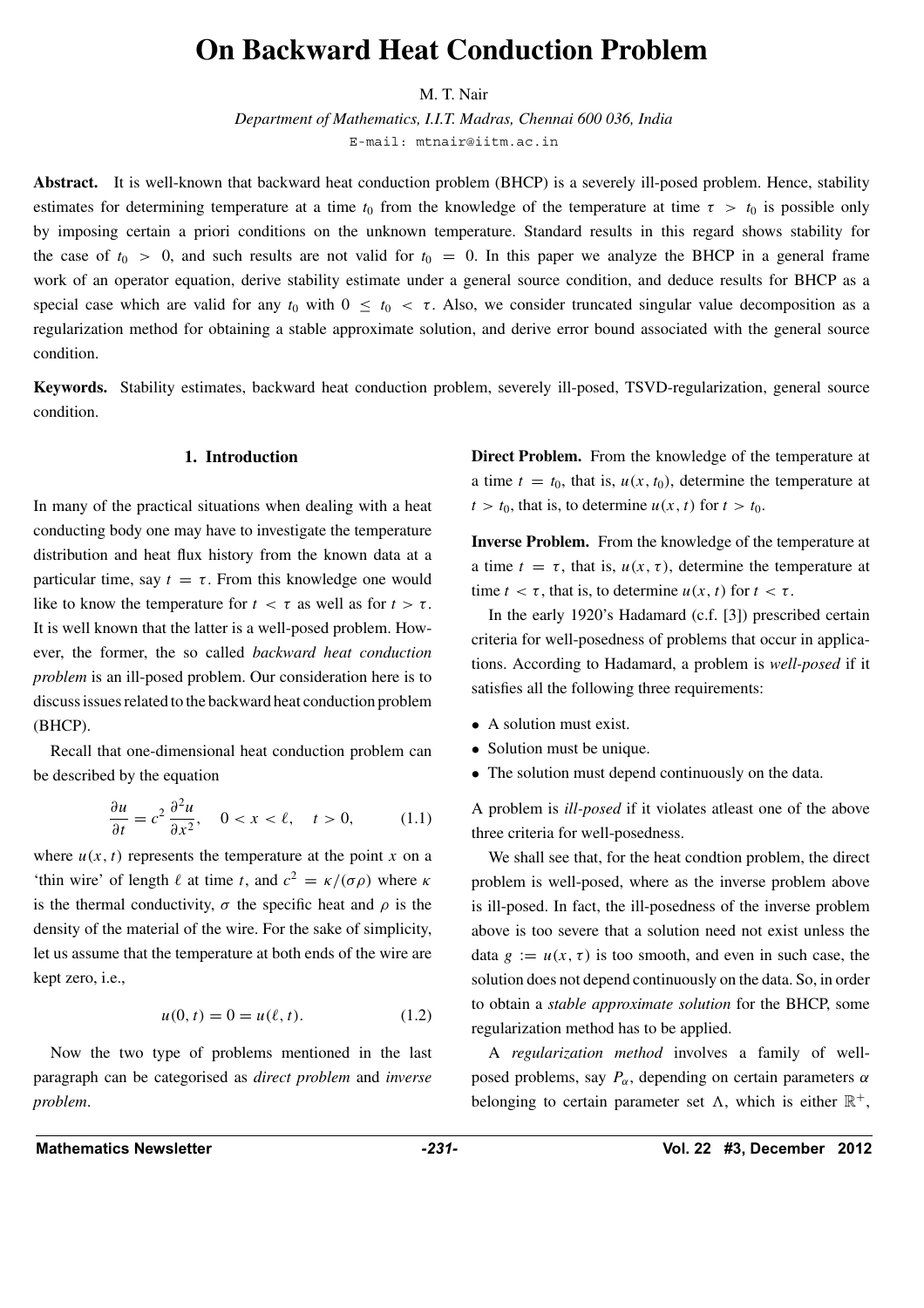the set of all positive real numbers, or  $\{\alpha_n : n \in \mathbb{N}\}\$  where  $(\alpha_n)$  is a strictly decreasing sequence of positive real numbers. A primary requirement on the regularization method, apart from the well-posedness, is that if the exact data, say *g*, is known then the corresponding solution  $f_\alpha$  must converge to the exact solution *f* as  $\alpha \rightarrow \alpha_0$ , where  $\alpha_0$  is a limit point of . This requirement may not guarantee the convergence when one has only a noisy data. This points to the requirement that if the data is noisy, say  $\tilde{g}$  with

$$
\|g - \tilde{g}\| \le \delta
$$

for some nose level *δ >* 0, then the *regularization parameter*  $\alpha$  has to be chosen appropriately, say  $\alpha := \alpha_{\delta}$  such that

$$
||f - f_{\alpha_{\delta}}|| \to 0 \quad \text{as} \quad \delta \to 0.
$$

In applications, convergence of the approximation methods is not enough. One has to know the *rate of convergence* as well. Further, one must get a *best possible rate* of convergence under certain specified *source conditions* on the unknown solution. To satisfy these requirements, error estimates have to be derived and these error estimates have to the tested for their *optimality* (cf. [7]). Standard results in this regard for BHCP shows stability of  $u(\cdot, t_0)$  for  $t_0 > 0$ , and such results are not valid for  $t_0 = 0$  (See, e.g., Kirsch [5], Ames et al. [1]). In this paper we deduce stability results under a general source condition in a general frame work of an operator equation suitable for BHCP which are valid for any  $t_0$  with  $0 \le t_0 < \tau$ .

For obtaining stable approximations for ill-posed problems, many regularization methods are available in the literature (See, e.g. Engl, Hanke and Neubauer [2]). But, in the case of backward heat conduction problem, we have full knowledge of the singular values and singular vectors of the associated forward operator. Therefore, truncated singular value decomposition (TSVD) would be an easy to apply regularization method for this case. In this regard, we show that TSVD does provide order optimal error estimate under a general source condition, by an appropriate a priori choice of the level of truncation.

#### **2. Ill-Posedness of the BHCP**

For  $t \geq 0$ , we shall denote by  $\tilde{u}(t)$  the function  $u(\cdot, t)$ which is the solution of (1.1) satisfying the boundary

conditions in (1.2). Also, unless it is specified otherwise, it is assumed that the variable x belongs to  $[0, \ell]$  and  $t > 0$ .

Now, given  $u(\cdot, t_0) \in L^2[0, \ell]$ , by using the method of separation of variables, we have

$$
u(x,t) := \sum_{n=1}^{\infty} a_n e^{-\lambda_n^2 t} \sin\left(\frac{n\pi x}{\ell}\right),\tag{2.1}
$$

where

$$
\lambda_n := \frac{cn\pi}{\ell} \quad \text{and} \quad a_n = \sqrt{\frac{2}{\ell}} e^{\lambda_n^2 t_0} \langle \tilde{u}(t_0), \varphi_n \rangle \quad \forall n \in \mathbb{N},
$$
\n(2.2)

with

$$
\varphi_n(x) := \sqrt{2/\ell} \sin(n\pi x/\ell), \quad n \in \mathbb{N}.
$$
 (2.3)

It is seen that  $\{\varphi_n : n \in \mathbb{N}\}\)$  with

$$
\varphi_n(x) := \sqrt{2/\ell} \, \sin(n\pi x/\ell), \quad x \in [0, \ell], \quad n \in \mathbb{N}, \quad (2.4)
$$

is an orthonormal basis of  $L^2[0, \ell]$ . Thus,

$$
\tilde{u}(t) = \sum_{n=1}^{\infty} e^{-\lambda_n^2(t-t_0)} \langle \tilde{u}(t_0), \varphi_n \rangle \varphi_n.
$$
 (2.5)

From this it is clear that the temperature at any time  $t > t_0$  can be determined from the knowledge of the temperature at time  $t = t_0$ . In particular, for  $\tau > t_0$ ,

$$
\tilde{u}(\tau) = \sum_{n=1}^{\infty} e^{-\lambda_n^2(\tau - t_0)} \langle \tilde{u}(t_0), \varphi_n \rangle \varphi_n.
$$
 (2.6)

This also implies that  $\langle \tilde{u}(\tau), \varphi_n \rangle = e^{-\lambda_n^2(\tau - t_0)} \langle \tilde{u}(t_0), \varphi_n \rangle$  for all  $n \in \mathbb{N}$  so that from (2.5)

$$
\tilde{u}(t_0) = \sum_{n=1}^{\infty} e^{\lambda_n^2(\tau - t_0)} \langle \tilde{u}(\tau), \varphi_n \rangle \varphi_n.
$$
 (2.7)

Expressions (2.6) and (2.7) convey the following.

• The problem of finding  $\tilde{u}(\tau) := u(\cdot, \tau)$  from the knowledge of  $\tilde{u}(t_0) := u(\cdot, t_0)$  for  $t_0 < \tau$  is a well posed problem. Indeed, if *g* is the approximation of  $\tilde{u}(\tau)$  obtained by replacing  $\tilde{u}(t_0)$  in the right hand side of (2.6) by an approximate data  $f$ , then we have

$$
\|\tilde{u}(\tau) - g\|^2 = \sum_{n=1}^{\infty} e^{-2\lambda_n^2(\tau - t_0)} |\langle \tilde{u}(t_0) - f, \varphi_n \rangle|^2
$$

so that  $\tilde{u}(\tau)$  depends continuously on  $\tilde{u}(t_0)$ .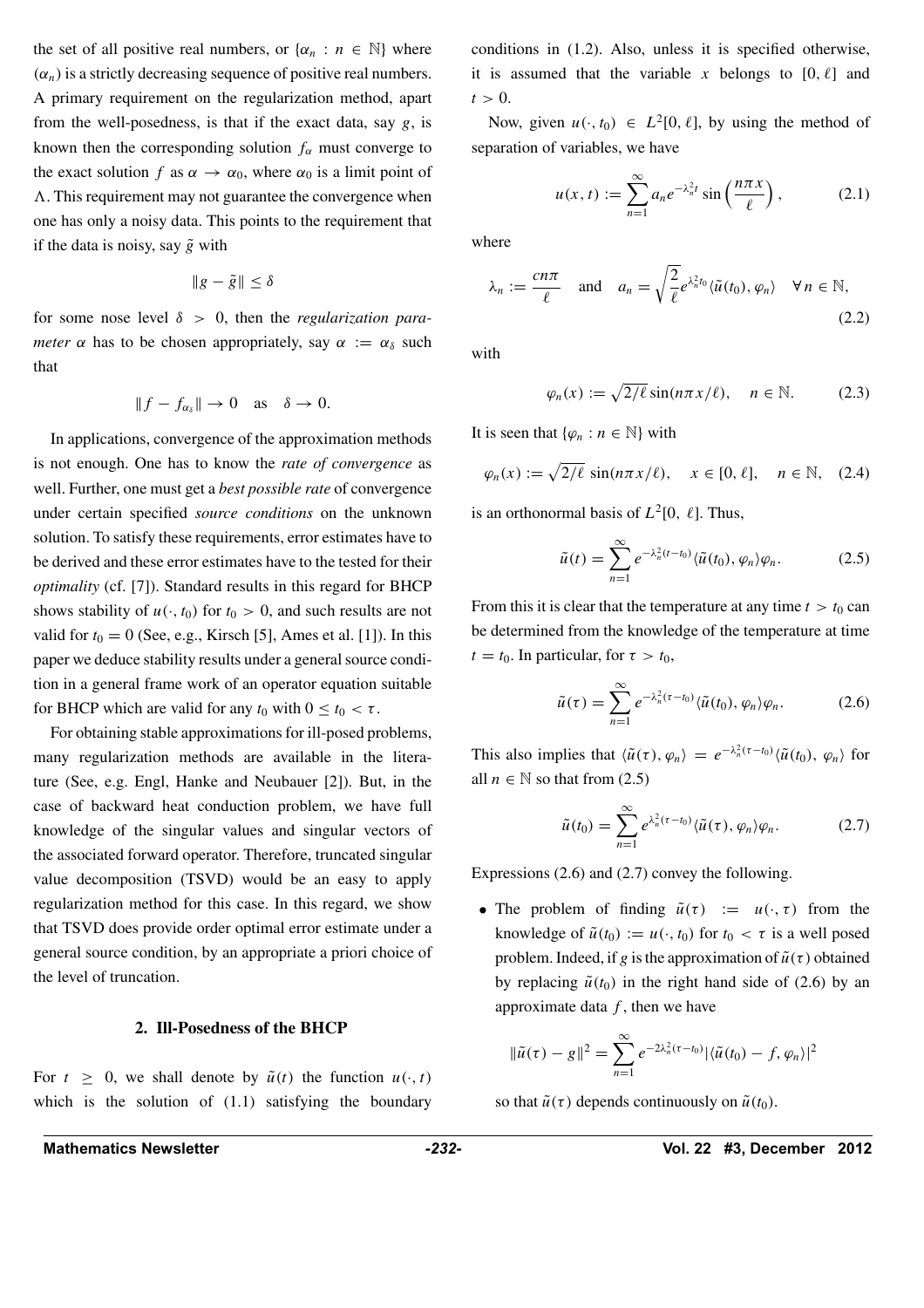- The BHCP of determining  $\tilde{u}(t_0) := u(\cdot, t_0)$  from the knowledge of  $\tilde{u}(\tau) := u(\cdot, \tau)$ ,  $\tau > t_0$  is an ill-posed problem:
	- (i) The problem has *no solution unless*  $\tilde{u}(\tau)$  satisfies the *Piccard condition*

$$
\sum_{n=1}^{\infty} e^{2\lambda_n^2(\tau-t_0)} |\langle \tilde{u}(\tau), \varphi_n \rangle|^2 < \infty.
$$
 (2.8)

(ii) If  $\tilde{u}_k^{\delta}(\tau) := \tilde{u}(\tau) + \delta \varphi_k$  for some  $k \in \mathbb{N}$  and  $\delta > 0$ , and define

$$
\tilde{u}_{k}^{\delta}(t_0)=\sum_{n=1}^{\infty}e^{\lambda_n^2(\tau-t_0)}\langle\tilde{u}_{k}^{\delta}(\tau),\varphi_n\rangle\varphi_n,
$$

then (2.7) gives

$$
\tilde{u}_{k}^{\delta}(t_0)-\tilde{u}(t_0)=\delta e^{\lambda_k^2(\tau-t_0)}\varphi_k.
$$

Since  $\lambda_n \to \infty$  as  $n \to \infty$ , the above observation shows that closeness of  $\tilde{u}_{k}^{\delta}(\tau)$  to  $\tilde{u}(\tau)$  *does not imply* closeness of  $\tilde{u}_k^{\delta}(t_0)$  to  $\tilde{u}(t_0)$ .

#### **3. BHCP as a Compact Operator Equation**

For  $t \in [0, \tau]$ , let

$$
A(t)\varphi := \sum_{n=1}^{\infty} e^{-\lambda_n^2(\tau - t)} \langle \varphi, \varphi_n \rangle \varphi_n, \quad \varphi \in L^2[0, \ell]. \tag{3.1}
$$

Then it follows from (2.6) that  $\tilde{u}(t_0) := u(\cdot, t_0)$  is a solution of the operator equation

$$
A(t)\tilde{u}(t_0) = \tilde{u}(\tau), \quad f_\tau := u(\cdot, \tau), \tag{3.2}
$$

whenever  $\tilde{u}(\tau)$  satisfies (2.8). Note that  $e^{-\lambda_n^2(\tau-t_0)} \rightarrow 0$  as  $n \to \infty$ . Thus, BHCP is a special case of the problem of solving an operator equation

$$
Af = g,\tag{3.3}
$$

with the operator  $A : H \to H$  is defined on a Hilbert space *H* by

$$
Af = \sum_{n=1}^{\infty} \sigma_n \langle f, v_n \rangle v_n, \quad f \in H,
$$
 (3.4)

where  $(\sigma_n)$  is a sequence of positive real numbers that converges to 0 and  $\{v_n : n \in \mathbb{N}\}\$ is an orthonormal basis of *H*. It can be easily seen that the operator *A* defined above is a bounded linear operator which is positive and self adjoint, and

$$
||A||=\max_{n\in\mathbb{N}}\sigma_n.
$$

Since  $\sigma_n \to 0$  as  $n \to \infty$ , *A* is also a compact linear operator on *H* and (3.4) is its spectral representation (cf. [6]).

Note that for  $f, g \in H$ ,

$$
Af = g \iff \langle f, v_n \rangle = \frac{\langle g, v_n \rangle}{\sigma_n} \quad \forall n \in \mathbb{N}
$$

so that (3.3) has a solution for  $g \in H$  if and only if it satisfies the *Piccard condition*

$$
\sum_{n=1}^{\infty} \frac{|\langle g, v_n \rangle|^2}{\sigma_n^2} < \infty,\tag{3.5}
$$

and in that case the solution  $f$  of (3.3) is given by

$$
f=\sum_{n=1}^{\infty}\frac{\langle g,v_n\rangle}{\sigma_n}v_n.
$$

From the above observation we deduce the following.

**Theorem 3.1.** *Suppose*  $g \in H$  *satisfies* (3.5)*. For*  $\delta > 0$ *, let* 

$$
g_k = g + \delta v_k
$$
 and  $f_k := \sum_{n=1}^{\infty} \frac{\langle g_k, v_n \rangle}{\sigma_n} v_n$ ,  $k \in \mathbb{N}$ .

*Then,*

$$
Af_k = g_k \quad and \quad \|f - f_k\| \le \frac{\delta}{\sigma_k} \quad \forall k \in \mathbb{N}.
$$

Since  $\sigma_n \to 0$  as  $n \to \infty$ , the above theorem shows that even a small error in the data can result in large deviation in the solution.

**Remark 3.2.** Often, an operator equation of the form  $(3.3)$ is said to be *mildly ill-posed* or polynomially ill-posed if the sequence  $(\sigma_n)$  decays as in  $(1/n^p)$  for some  $p > 0$ ; otherwise, we say that (3.3) is *severely ill-posed*. The equation (3.3) is said to be *exponentially ill-posed* if  $(\sigma_n)$  decays as in  $(1/\exp(\beta n^p))$  for some  $\beta > 0$  and  $p > 0$ . Thus, we can infer that BHCP is an exponentially ill-posed problem, and hence it is severely ill-posed as well. For other examples of severely ill-posed problems one may refer Hohag [4] and Pereverzev and Schock [9].

#### **4. A Stability Estimate**

Now, the question is whether stability can be achieved by imposing some a priori conditions on certain unknown entities. Recall from (2.5) that for any  $t \geq 0$ ,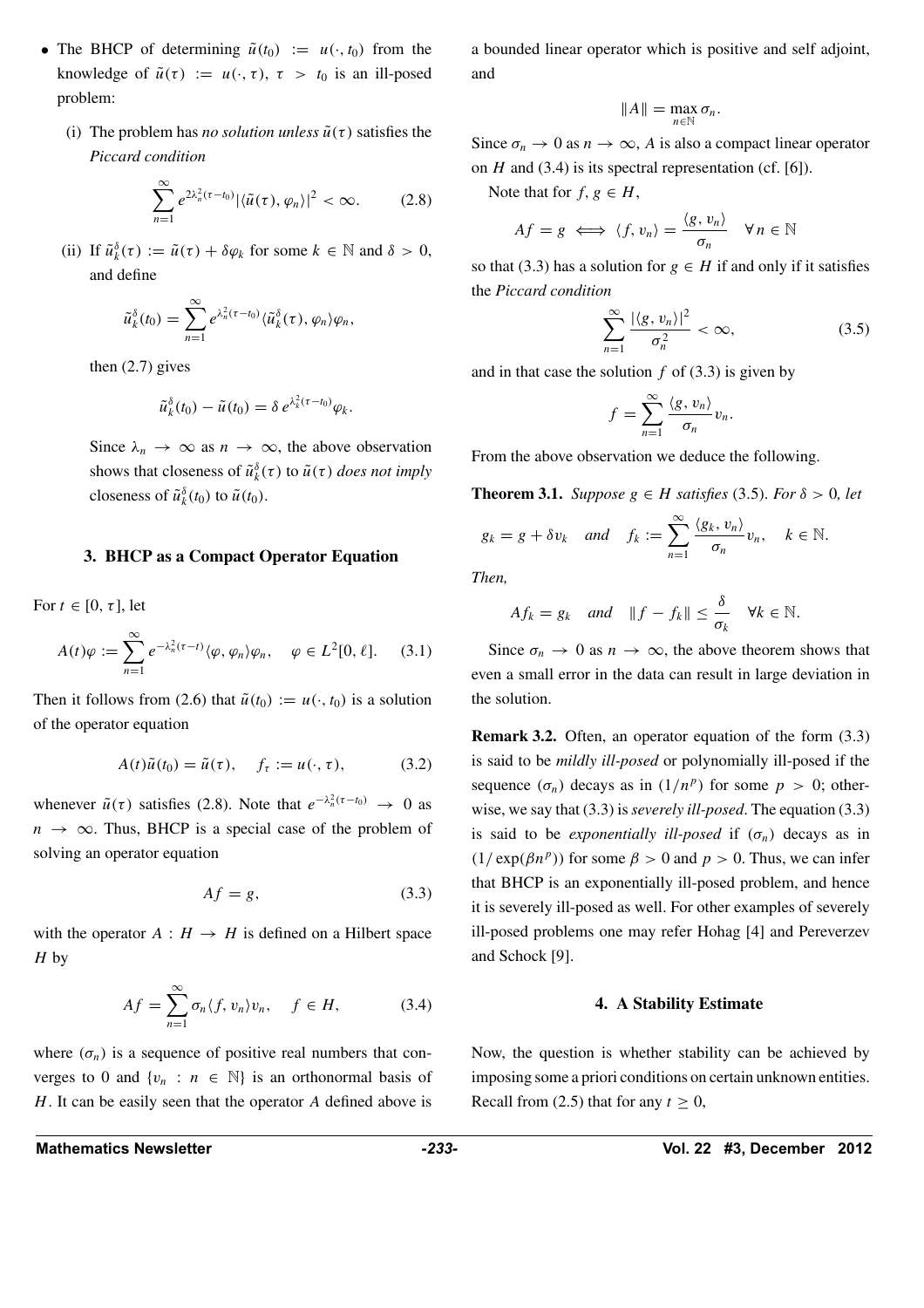$$
\tilde{u}(t) = \sum_{n=1}^{\infty} e^{-\lambda_n^2 t} \langle u_0, \varphi_n \rangle \varphi_n, \quad u_0 := \tilde{u}(0).
$$

In particular, we have

$$
\tilde{u}(\tau)=\sum_{n=1}^{\infty}e^{-\lambda_n^2\tau}\langle u_0,\varphi_n\rangle\varphi_n.
$$

Hence, for  $0 < t_0 < \tau$  and for  $p > 1$ , and  $q = p/(p-1)$ , the use of Hölder's inequality gives

$$
\|\tilde{u}(t_0)\|^2 = \sum_{n=1}^{\infty} e^{-2\lambda_n^2 t_0} |\langle u_0, \varphi_n \rangle|^2
$$
  
= 
$$
\sum_{n=1}^{\infty} e^{-2\lambda_n^2 t_0} |\langle u_0, \varphi_n \rangle|^{2/p} |\langle u_0, \varphi_n \rangle|^{2/q}
$$
  
= 
$$
\left( \sum_{n=1}^{\infty} e^{-2p\lambda_n^2 t_0} |\langle u_0, \varphi_n \rangle|^2 \right)^{1/p} \left( \sum_{n=1}^{\infty} |\langle u_0, \varphi_n \rangle|^2 \right)^{1/q}
$$
  
= 
$$
\left( \sum_{n=1}^{\infty} e^{-2p\lambda_n^2 t_0} |\langle u_0, \varphi_n \rangle|^2 \right)^{1/p} ||u_0||^{2/q}
$$

Since  $\tilde{u}(\tau) = \sum_{n=1}^{\infty} e^{-\lambda_n^2 \tau} \langle u_0, \varphi_n \rangle \varphi_n$ , taking  $p = \tau/t_0$  we get

$$
\|\tilde{u}(t_0)\| \le \|\tilde{u}(\tau)\|^{t_0/\tau} \|u_0\|^{1-t_0/\tau}.
$$
 (4.1)

Thus, if  $||u_0|| \leq \rho$ , then

$$
\|\tilde{u}(t_0)\| \le \rho^{1-t_0/\tau} \|\tilde{u}(\tau)\|^{t_0/\tau} = \rho \left(\frac{\|\tilde{u}(\tau)\|}{\rho}\right)^{t_0/\tau}.
$$
 (4.2)

Recall from (2.5) that

$$
u_0=\sum_{n=1}^\infty e^{\lambda_n^2 t_0}\langle \tilde{u}(t_0),\varphi_n\rangle\varphi_n.
$$

Therefore,

$$
||u_0|| \leq \rho \iff \sum_{n=1}^{\infty} e^{2\lambda_n^2 t_0} |\langle \tilde{u}(t_0), \varphi_n \rangle|^2 \leq \rho^2.
$$

Thus, the requirement on  $u_0$  that  $||u_0|| \le \rho$  is same as requiring the unknown solution  $\tilde{u}(t_0)$  to belong to the source set

$$
M_{\rho} := \left\{ f \in L^{2}[0,\ell] : \sum_{n=1}^{\infty} e^{2\lambda_{n}^{2}t_{0}} |\langle f, \varphi_{n} \rangle|^{2} \leq \rho^{2} \right\}.
$$
 (4.3)

Writing

$$
B_0 \varphi := \sum_{n=1}^{\infty} e^{-\lambda_n^2 t_0} \langle \varphi, \varphi_n \rangle \varphi_n, \quad \varphi \in L^2[0, \ell], \qquad (4.4)
$$

it follows that  $B_0$  is a compact operator on  $L^2[0, \ell]$ , and  $\tilde{u}(t_0)$ is in the range of  $B_0$ . Note that

$$
f = B_0 \varphi \iff \varphi = \sum_{n=1}^{\infty} e^{\lambda_n^2 t_0} \langle f, \varphi_n \rangle \varphi_n
$$

so that the source set  $M_\rho$  takes the form

$$
M_{\rho} = \{f := B_0\varphi : \|\varphi\| \le \rho\}.
$$

In order to have stability of the solution  $\tilde{u}(t_0)$  under perturbation in the data, let us look at the situation when we restrict the operator  $A_0 := A(0)$  to the source set  $M_\rho$ .

**Theorem 4.1.** *Suppose g is a noisy data available in place of*  $\tilde{u}(\tau)$ *. Let us assume that both*  $\tilde{u}(\tau)$  *and g are in the image of*  $M_{\rho}$  *under*  $A_0 := A(0)$ *. Then* 

$$
\|\tilde{u}(t_0)-f\|\leq 2\rho\left(\frac{\|\tilde{u}(\tau)-g\|}{2\rho}\right)^{t_0/\tau},\,
$$

*where*  $f$  *satisfies*  $A_0 f = g$ .

**Proof.** By hypothesis, there exist  $\varphi$ ,  $\tilde{\varphi}$  satisfying  $\|\varphi\| \leq \rho$ ,  $\|\tilde{\varphi}\| \leq \rho$  such that

$$
\tilde{u}(t_0) = B_0 \varphi, \quad f = B_0 \tilde{\varphi},
$$

where  $B_0$  is as in (4.4). Thus,

$$
\tilde{u}(t_0)-f=B_0(\varphi-\tilde{\varphi})=\sum_{n=1}^{\infty}e^{-\lambda_n^2t_0}\langle\varphi-\tilde{\varphi},\varphi_n\rangle\varphi_n.
$$

Now, following the computations involved in arriving at (4.1), we obtain

$$
\|\tilde{u}(t_0) - f\| \le \|\tilde{u}(\tau) - g\|^{t_0/\tau} \|\varphi - \tilde{\varphi}\|^{1-t_0/\tau}
$$
  

$$
\le \|\tilde{u}(\tau) - g\|^{t_0/\tau} (2\rho)^{1-t_0/\tau}
$$
  

$$
= 2\rho \left(\frac{\|\tilde{u}(\tau) - g\|}{2\rho}\right)^{t_0/\tau}.
$$

This completes the proof.  $\Box$ 

The above theorem shows that if the solutions are allowed to vary only in the source set  $M_{\rho}$ , then small error in the data  $\tilde{u}(\tau) := u(\cdot, \tau)$  does not lead to large deviation in the solution  $\tilde{u}(t_0) := u(\cdot, t_0)$  for  $t_0 < \tau$ . However, in order to obtain the above stability estimate, it is assumed that the unknown solution satisfies a too severe restriction. Moreover, the stability estimate (4.2) does not help us for the case  $t_0 = 0$ . We consider this issue in the next section.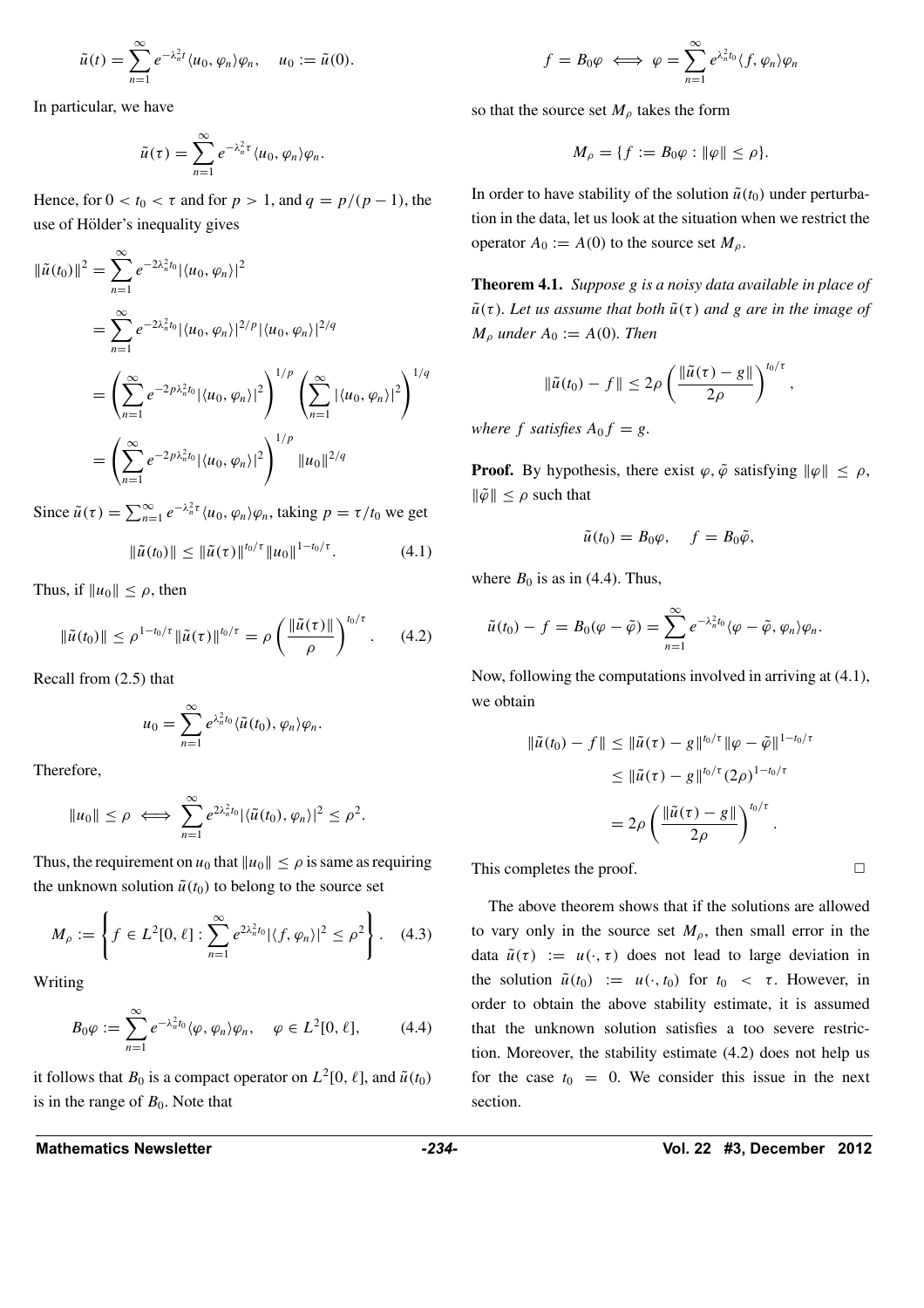### **5. Stability Estimates Under General Source Conditions**

Recall that in the case of BHCP, the assumption that an unknown function is to belongs to the source set

$$
M_{\rho} := \left\{ \varphi \in L^{2}[0,\ell] : \sum_{n=1}^{\infty} e^{2\lambda_n^2 t_0} |\langle \varphi, \varphi_n \rangle|^2 \leq \rho^2 \right\}
$$

in (4.3) is a severe restriction on the solution. More over, this source set is not suitable for obtaining stability estimate for the problem of determining temperature at time  $t = 0$  from the knowledge of the temperature at time  $t = \tau > 0$ . A less restrictive assumption on the unknown solution would be that it belongs to the set

$$
\tilde{M}_{\rho} := \left\{ \varphi \in L^{2}[0,\ell] : \sum_{n=1}^{\infty} \lambda_{n}^{2} |\langle \varphi, \varphi_{n} \rangle|^{2} \leq \rho^{2} \right\}.
$$
 (5.1)

Now the question is whether it is possible to get a stability estimate for  $\tilde{u}(t_0)$  for  $0 \le t_0 < \tau$  by assuming that it belongs to  $\tilde{M}_{\rho}$ . Taking

$$
\sigma_n := e^{-\lambda_n^2(\tau - t_0)}, \quad n \in \mathbb{N},
$$

the set  $M_\rho$  takes the form

$$
M_{\rho} = \left\{ \varphi \in L^{2}[0,\ell] : \sum_{n=1}^{\infty} \frac{|\langle \varphi, \varphi_{n} \rangle|^{2}}{\sigma_{n}^{2\mu}} \leq \rho^{2} \right\}, \ \mu := \frac{t_{0}}{\tau - t_{0}}.
$$

We may also observe that  $\lambda_n$  can be written in terms of  $\sigma_n$  as

$$
\lambda_n = \left[\frac{1}{\tau - t_0} \ln \left(\frac{1}{\sigma_n}\right)\right]^{1/2}, \quad n \in \mathbb{N}.
$$

Thus the set  $\tilde{M}_{\rho}$  in (5.1) takes the form

$$
\tilde{M}_{\rho} = \left\{ \varphi \in L^{2}[0,\ell] : \sum_{n=1}^{\infty} \frac{|\langle \varphi, \varphi_{n} \rangle|^{2}}{h(\sigma_{n})^{2}} \leq \rho^{2} \right\}
$$

with

$$
h(\sigma_n) := \left[\frac{1}{\tau - t_0} \ln\left(\frac{1}{\sigma_n}\right)\right]^{-1/2}, \quad n \in \mathbb{N}.
$$

Note that  $(h(\sigma_n))$  converges to 0 more slowly than  $(\sigma_n^{\mu})$ .

Now, let us consider the situation in the general context of the operator *A* considered in Section 3. Corresponding to the spectral representation (3.4) of *A*, let

$$
M_{h,\rho} := \left\{ f \in H : \sum_{n=1}^{\infty} \frac{|\langle f, v_n \rangle|^2}{h(\sigma_n)^2} \le \rho^2 \right\},\tag{5.2}
$$

where  $h(\sigma_n) > 0$  for all  $n \in \mathbb{N}$  and  $h(\sigma_n) \to 0$  as  $n \to \infty$ . It can be seen that

$$
X_h := \left\{ \varphi \in H : \sum_{n=1}^{\infty} \frac{|\langle \varphi, v_n \rangle|^2}{h(\sigma_n)^2} < \infty \right\}
$$

is a Hilbert space with respect to the inner product

$$
\langle \varphi, \psi \rangle_h := \sum_{n=1}^{\infty} \frac{\langle \varphi, v_n \rangle \langle v_n, \psi \rangle}{h(\sigma_n)^2}, \quad \varphi, \phi \in H,
$$

so that the set  $M_{h,\rho}$  in (5.2) is the closed ball in  $X_h$  with centre 0 and radius *ρ*.

5.1 *A special case*

We observe that  $\sigma_n$  can be written in the form

$$
\sigma_n=e^{-\beta\mu_n},\quad n\in\mathbb{N},
$$

with  $\beta > 0$  and

$$
\mu_n := \frac{1}{\beta} \ln \left( \frac{1}{\sigma_n} \right), \quad n \in \mathbb{N}.
$$

Then, taking

$$
h(\sigma_n) := \left[\frac{1}{\beta}\ln\left(\frac{1}{\sigma_n}\right)\right]^{-p}, \quad n \in \mathbb{N},
$$

for some  $p > 0$ , the set  $M_{h,\rho}$  take the form

$$
M_{h,\rho}:=\left\{f\in H:\sum_{n=1}^{\infty}\mu_n^{2p}|\langle f,v_n\rangle|^2\leq\rho^2\right\}.
$$

The following theorem is proved in [8] in a more general context. We give its proof here, as in the present context, the proof involves less use of advanced topics in operator theory.

**Theorem 5.1.** *Suppose h* :  $(0, a] \rightarrow (0, \infty)$  *with*  $a \ge$ *A is continuous, strictly monotonically increasing and*  $\lim_{\lambda \to 0} \varphi(\lambda) = 0$  *such that the function*  $\lambda \mapsto \lambda [h^{-1}(\sqrt{\lambda})]^2$  *is convex. Then, for every*  $f \in M_{h,\rho}$ *,* 

$$
||f|| \le \rho \psi^{-1} \left( \frac{||Af||}{\rho} \right),\,
$$

*where*  $\psi(\lambda) := \lambda h^{-1}(\lambda)$  *for*  $0 < \lambda \leq a$ *. In particular, the quantity*

$$
\omega(M_{h,\rho},\delta) := \sup\{\|f\| : f \in M_{h,\rho}, \|Af\| \le \delta\}
$$

*satisfies*

$$
\omega(M_{h,\rho},\delta) \leq \rho \psi^{-1}\left(\frac{\delta}{\rho}\right). \tag{5.3}
$$

**Mathematics Newsletter** *-235-* **Vol. 22 #3, December 2012**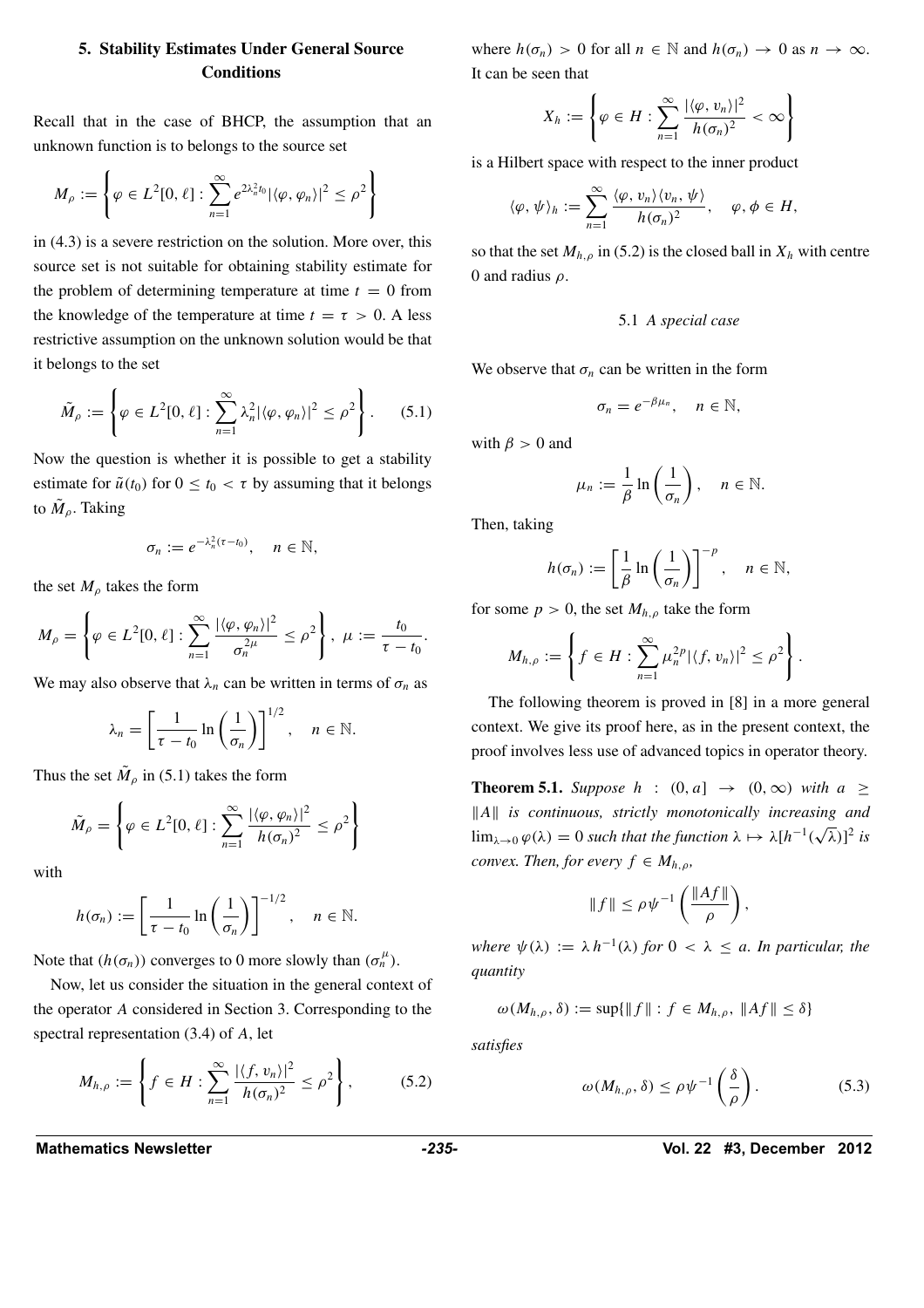**Proof.** We observe that  $f \in M_{h,\rho}$  if and only if there exists  $w \in H$  such that

$$
f=\sum_{n=1}^{\infty}h(\sigma_n)\langle w,v_n\rangle v_n, \quad ||w||\leq \rho.
$$

Now, suppose that  $f \in M_{h,\rho}$  and  $w \in H$  is such that  $f =$  $\sum_{n=1}^{\infty} h(\sigma_n) \langle w, v_n \rangle v_n$  with  $||w|| \le \rho$ . Note that

$$
\frac{\|f\|^2}{\|w\|^2} = \sum_{n=1}^{\infty} [h(\sigma_n)]^2 \omega_n, \quad \frac{\|Af\|^2}{\|w\|^2} = \sum_{n=1}^{\infty} [\sigma_n h(\sigma_n)]^2 \omega_n
$$

where  $\omega_n := |\langle w, v_n \rangle|^2 / ||w||^2$ . Since  $\sum_{n=1}^{\infty} \omega_n = 1$  and  $\tilde{\psi}: \lambda \mapsto \lambda[h^{-1}(\sqrt{\lambda})]^2$  is convex, Jensen's inequality implies that

$$
\tilde{\psi}\left(\frac{\|f\|^2}{\|w\|^2}\right) = \tilde{\psi}\left(\sum_{n=1}^{\infty} [h(\sigma_n)]^2 \omega_n\right) \le \sum_{n=1}^{\infty} \tilde{\psi}([h(\sigma_n)]^2) \omega_n.
$$

Since  $\tilde{\psi}(\xi^2) = [\psi(\xi)]^2$ , it follows that

$$
\[\psi\left(\frac{\|f\|}{\|w\|}\right)\]^{2} \leq \sum_{n=1}^{\infty} {\{\psi[h(\sigma_{n})]\}^{2}\omega_{n}}
$$

$$
= \sum_{n=1}^{\infty} \sigma_{n}^{2}[h(\sigma_{n})]^{2}\omega_{n} = \frac{\|Af\|^{2}}{\|w\|^{2}}.
$$

Thus,

$$
\frac{\|f\|}{\|w\|} h^{-1} \left( \frac{\|f\|}{\|w\|} \right) = \psi \left( \frac{\|f\|}{\|w\|} \right) \le \frac{\|Af\|}{\|w\|}
$$

so that

$$
h^{-1}\left(\frac{\|f\|}{\|w\|}\right)\leq \frac{\|Af\|}{\|f\|}.
$$

Since  $h^{-1}$  is monotonically increasing, we have

$$
\psi\left(\frac{\|f\|}{\rho}\right) = \frac{\|f\|}{\rho} h^{-1}\left(\frac{\|f\|}{\rho}\right) \le \frac{\|f\|}{\rho} h^{-1}\left(\frac{\|f\|}{\|w\|}\right)
$$

$$
\le \frac{\|Af\|}{\rho}.
$$

Thus,  $|| f || \le \rho \psi^{-1} (||Af||/\rho)$ . Proof of the particular case is  $\Box$ 

**Corollary 5.2.** *Suppose*  $f, \tilde{f} \in M_{h,\rho}$  *are such that*  $||Af \|\tilde{f}\| \leq \delta$ *. Then* 

$$
||f - \tilde{f}|| \le 2\rho\psi^{-1}\left(\frac{\delta}{2\rho}\right).
$$

**Proof.** By hypothesis, we have

$$
\frac{f-\tilde{f}}{2}\in M_{h,\rho}, \quad \|A\left(\frac{f-\tilde{f}}{2}\right)\| \leq \frac{\delta}{2}.
$$

Hence, in view of the estimate (5.3), we have

$$
\|f - \tilde{f}\| \le 2\omega \left(M_{h,\rho}, \frac{\delta}{2}\right) \le 2\rho \psi^{-1}\left(\frac{\delta}{2\rho}\right)
$$

completing the proof.  $\Box$ 

**Remark 5.3.** It is known that the estimate given in (5.3) for the quantity  $\omega(M_{h,\rho}, \delta)$  is order optimal for the source set (See, Tautenhahn [10]).

#### 5.2 *Recourse to BHCP*

In the case of BHCP, we have

$$
\sigma_n=e^{-\lambda_n^2(\tau-t_0)},\quad \lambda_n:=\frac{cn\pi}{\ell}
$$

so that we may take

$$
\beta := \frac{(\tau - t_0)\pi^2 c^2}{\ell^2}, \quad \mu_n := n^2.
$$

With these choices, and taking

$$
h(\sigma_n) := \left[\frac{1}{\beta}\ln\left(\frac{1}{\sigma_n}\right)\right]^{-p}, \quad n \in \mathbb{N},
$$

for  $p > 0$ , we have

$$
X_h := \left\{ f \in H : \sum_{n=1}^{\infty} n^{4p} |\langle f, v_n \rangle|^2 < \infty \right\}
$$

and

$$
M_{h,\rho} := \left\{ f \in H : \sum_{n=1}^{\infty} n^{4p} |\langle f, v_n \rangle|^2 \leq \rho^2 \right\}.
$$

Note that *Xh* is a *periodic Sobolev space*.

Thus, in this case we have

$$
h(\lambda) = \left(\frac{1}{\beta} \ln \frac{1}{\lambda}\right)^{-p}, \quad 0 < \lambda \leq \|A\|.
$$

We observe that

$$
h(\lambda) = s \iff \lambda = e^{-\beta/s^{1/p}}.
$$

Hence,

$$
\psi(s) = sh^{-1}(s) = se^{-\beta/s^{1/p}}.
$$

Mathematics Newsletter **Mathematics Newsletter 1012**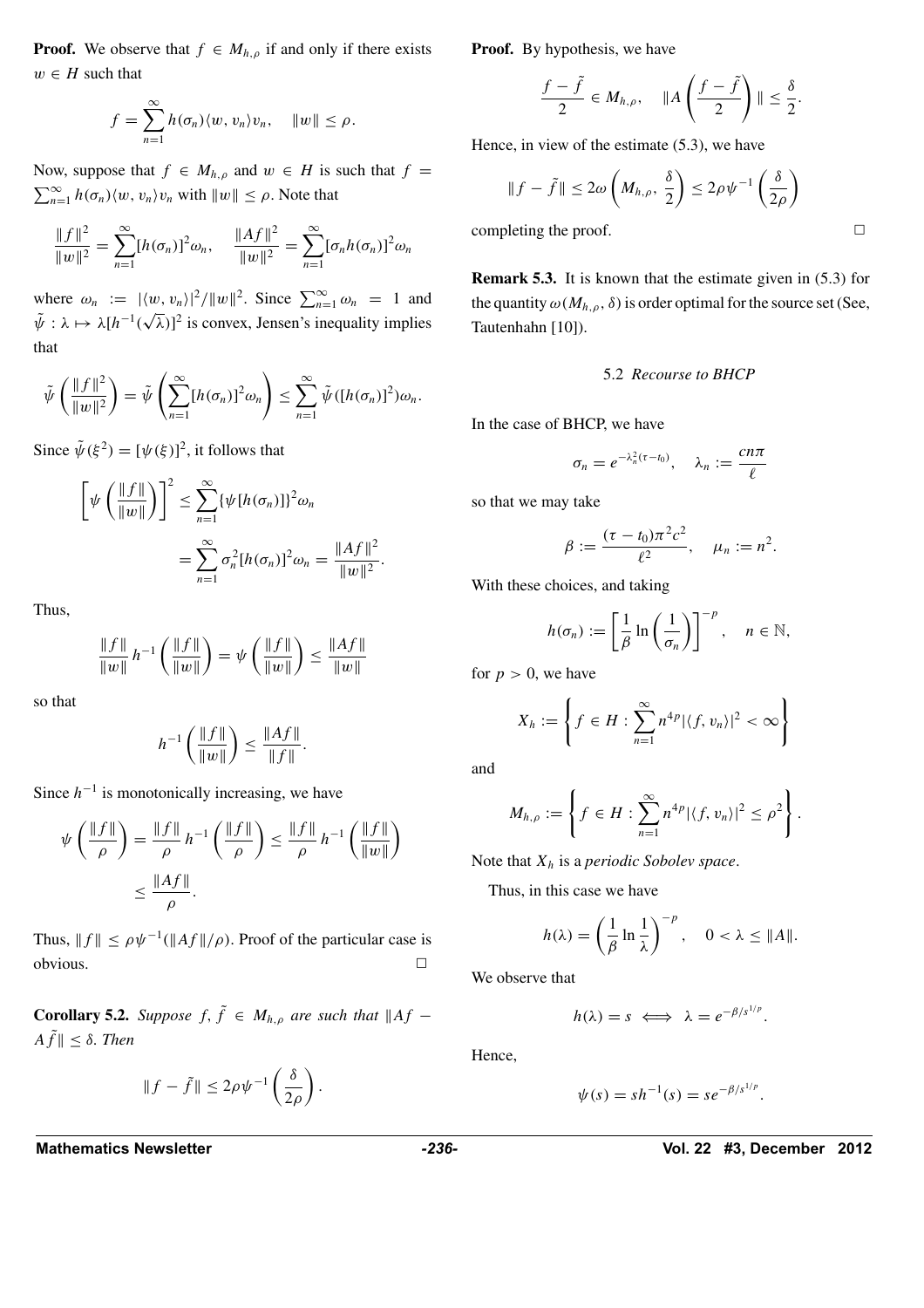Now,

$$
\psi(s) = \lambda \iff \frac{1}{\lambda} = \frac{1}{s} e^{\beta/s^{1/p}} \iff \ln \frac{1}{\lambda} = \ln \frac{1}{s} + \frac{\beta}{s^{1/p}}.
$$

Hence,

$$
s = \left[\frac{\beta}{\ln\frac{1}{\lambda} - \ln\frac{1}{s}}\right]^p = \left(\frac{\beta}{\ln\frac{1}{\lambda}}\right)^p \left[1 - \frac{\ln\frac{1}{s}}{\ln\frac{1}{\lambda}}\right]^{-p}.
$$

Note that

$$
\frac{\ln \frac{1}{s}}{\ln \frac{1}{\lambda}} = \frac{\ln \frac{1}{s}}{\ln \frac{1}{s} + \beta / s^{1/p}} \to 0 \text{ as } s \to 0.
$$

Hence

Thus,

 $\psi^{-1}(\lambda) = \beta^p \ln \frac{1}{\lambda}$ *λ*  $\int_{0}^{-p} [1 + o(1)].$ 

$$
\omega(\delta, M_{h,\rho}) \le \rho \psi^{-1}(\delta/\rho) = \rho \beta^p \left[ \ln \left( \frac{\rho}{\delta} \right) \right]^{-p} [1 + o(1)].
$$
\n(5.4)

#### **6. A Regularization**

From the last sections, it is clear that if we are having only a noisy data  $\tilde{g}$  in place of *g* with  $||g - \tilde{g}|| \leq \delta$ , then it is not advisable to take  $\tilde{f} = \sum_{n=1}^{\infty} (\langle \tilde{g}, v_n \rangle / \sigma_n) v_n$  as an approximation for the solution  $f = \sum_{n=1}^{\infty} (\langle g, v_n \rangle / \sigma_n) v_n$ for the operator equation (3.3), unless both  $g$  and  $\tilde{g}$  satisfy certain additional smoothness assumptions. Thus, if one does not have a priori knowledge on the perturbed data, then one should have some ways of computing approximate solutions. A regularization procedure is used for such situations. There are many regularization methods available for ill-posed equations (See, e.g. Engl, Hanke and Neubauer [2] and the references therein). But, in the case of backward heat conduction problem, we have full knowledge of the singular values and singular vectors of the associated forward operator. Therefore, truncated singular value decomposition (TSVD) would be an easy to apply regularization method for this case. So, we consider TSVD in the following.

Suppose  $\tilde{g}$  is the noisy data available in place of  $g \in R(A)$ with  $\|g - \tilde{g}\| \le \delta$ . Then  $f = \sum_{n=1}^{\infty} (\langle g, v_n \rangle / \sigma_n) v_n$  satisfies the equation  $Af = g$ . For  $k \in \mathbb{N}$ , let

$$
f_k := \sum_{n=1}^k \frac{\langle g, v_n \rangle}{\sigma_n} v_n, \quad \tilde{f}_k := \sum_{n=1}^k \frac{\langle \tilde{g}, v_n \rangle}{\sigma_n} v_n.
$$

**Theorem 6.1.** *We assume that*  $\sigma_{n+1} \leq \sigma_n$  *for all*  $n \in \mathbb{N}$ *. Then* 

$$
||f - \tilde{f}_k|| \le \sqrt{\varepsilon_k^2 + \frac{\delta^2}{\sigma_k^2}},
$$
\n(6.1)

*where*

$$
\varepsilon_k^2 := \sum_{n=k+1}^{\infty} \frac{|\langle g, v_n \rangle|^2}{\sigma_n^2} \to 0 \quad \text{as} \quad k \to \infty.
$$

*Further, if*

$$
\ell_1 := \min\left\{k : \varepsilon_k \leq \frac{\delta}{\sigma_k}\right\}, \quad \ell_2 := \max\left\{k : \frac{\delta}{\sigma_k} \leq \varepsilon_k\right\},\
$$

*and*  $\ell := \min\{\ell_1, \ell_2\}$ *, then* 

$$
\|f - \tilde{f}_{\ell}\| \le \sqrt{\varepsilon_{\ell}^2 + \frac{\delta^2}{\sigma_{\ell}^2}} \le \sqrt{\varepsilon_{k}^2 + \frac{\delta^2}{\sigma_{k}^2}} \quad \forall \, k \in \mathbb{N}.
$$
 (6.2)

**Proof.** Note that

$$
|| f_k - \tilde{f}_k ||^2 = \sum_{n=1}^k \frac{|\langle g - \tilde{g}, v_n \rangle|^2}{\sigma_n^2} \le \frac{1}{\sigma_k^2} \sum_{n=1}^k |\langle g - \tilde{g}, v_n \rangle|^2
$$
  

$$
\le \frac{||g - \tilde{g}||^2}{\sigma_k^2}.
$$

Hence, if  $\tilde{g}$  is close to *g*, then  $\tilde{f}_k$  is close to  $f_k$ . Thus,  $\tilde{f}_k$  can be thought of as a *regularized solution* of (3.3). We may also observe that

$$
f - \tilde{f}_k = \sum_{n=1}^{\infty} \frac{\langle g, v_n \rangle}{\sigma_n} v_n - \sum_{n=1}^k \frac{\langle \tilde{g}, v_n \rangle}{\sigma_n} v_n
$$
  
= 
$$
\sum_{n=k+1}^{\infty} \frac{\langle g, v_n \rangle}{\sigma_n} v_n + \sum_{n=1}^k \frac{\langle g - \tilde{g}, v_n \rangle}{\sigma_n} v_n.
$$

Hence,

$$
||f - \tilde{f}_k||^2 = \sum_{n=k+1}^{\infty} \frac{|\langle g, v_n \rangle|^2}{\sigma_n^2} + \sum_{n=1}^k \frac{|\langle g - \tilde{g}, v_n \rangle|^2}{\sigma_n^2} \le \varepsilon_k^2 + \frac{\delta^2}{\sigma_k^2},
$$

where

$$
\varepsilon_k^2 := \sum_{n=k+1}^{\infty} \frac{|\langle g, v_n \rangle|^2}{\sigma_n^2} \to 0 \quad \text{as} \quad k \to \infty.
$$

Thus,

$$
||f - \tilde{f}_k|| \le \sqrt{\varepsilon_k^2 + \frac{\delta^2}{\sigma_k^2}}.
$$

**Mathematics Newsletter** *-237-* **Vol. 22 #3, December 2012**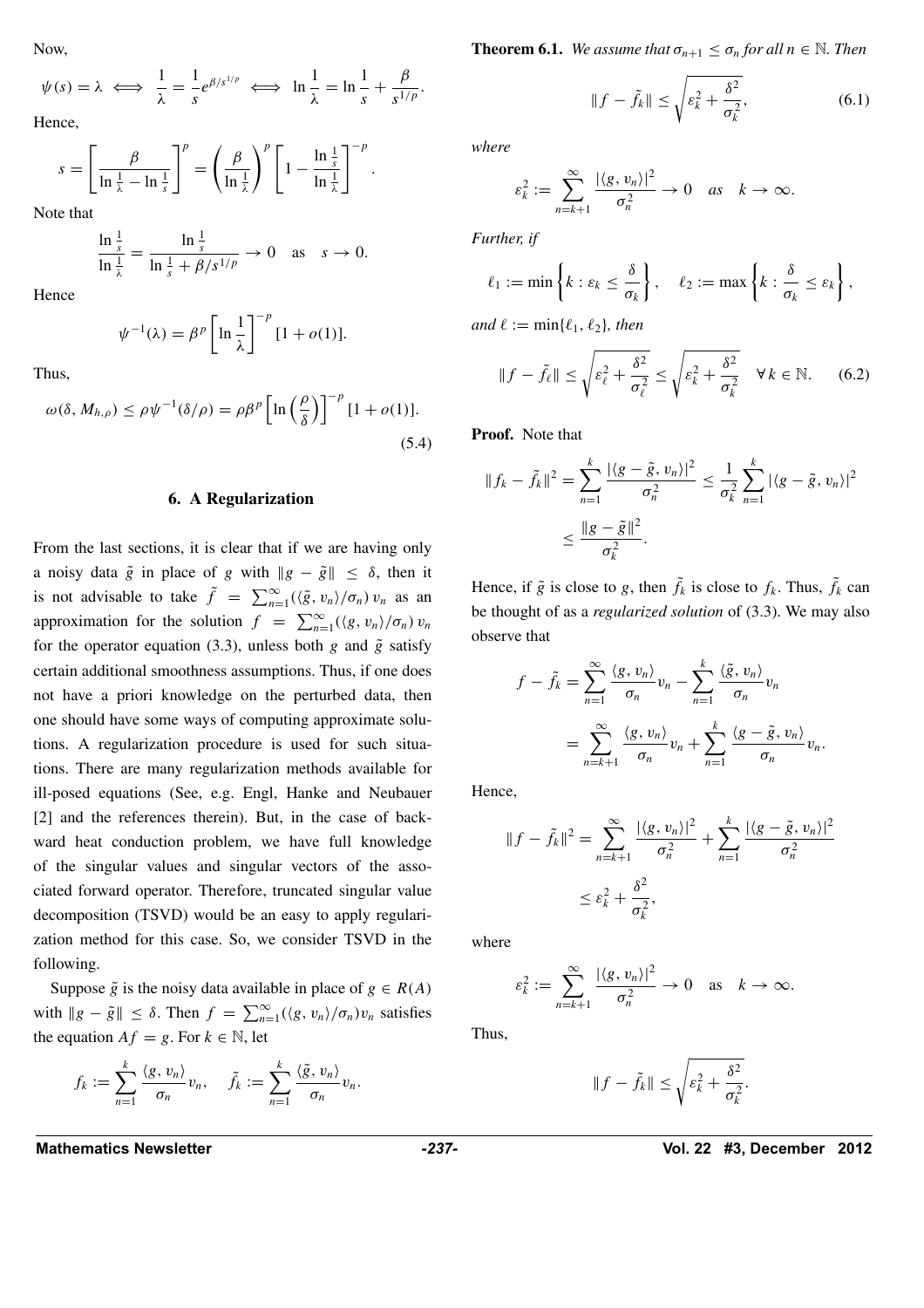To obtain (6.2), first we note that  $(\delta/\sigma_k)$  is an increasing sequence and  $(\varepsilon_k)$  is a decreasing sequence. Thus,  $\varepsilon_k \leq \delta/\sigma_k$ for all large enough *k*. Assuming  $\delta/\sigma_1 < \varepsilon_1$ , which is true for small enough  $\delta$ , it follows that there exists  $\ell \in \mathbb{N}$  such that

$$
\varepsilon_{\ell}^2 + \frac{\delta^2}{\sigma_{\ell}^2} \leq \varepsilon_k^2 + \frac{\delta^2}{\sigma_k^2} \quad \forall \, k \neq \ell.
$$

In fact, it can be easily seen that

$$
\ell := \min\{\ell_1, \ell_2\},\
$$

where

$$
\ell_1 := \min\left\{k : \varepsilon_k \leq \frac{\delta}{\sigma_k}\right\}, \quad \ell_2 := \max\left\{k : \frac{\delta}{\sigma_k} \leq \varepsilon_k\right\}.
$$

Thus, we obtain the estimate

$$
||f - \tilde{f}_{\ell}|| \le \sqrt{\varepsilon_{\ell}^2 + \frac{\delta^2}{\sigma_{\ell}^2}} \le \sqrt{\varepsilon_{k}^2 + \frac{\delta^2}{\sigma_{k}^2}} \quad \forall k \in \mathbb{N}.
$$

**Remark 6.2.** The estimate (6.2) is best possible by the above approach. This can be seen by taking  $\tilde{g} := f + \delta v_k$ , for in this case, (6.1) takes the form

$$
||f - \tilde{f}_k||^2 = \varepsilon_k^2 + \frac{\delta^2}{\sigma_k^2}.
$$

Thus, the TSVD-regularized solution  $\tilde{f}_\ell$  can be taken as a stable approximate solution of the given operator equation.

Note that,  $\varepsilon_{\ell}$  in the estimate (6.2) is, in general, unknown. However, if we know additional smoothness of  $f$ , then it is possible to determine the value of  $\ell$  from the knowledge of speed of convergence of the sequence  $(\sigma_n)$  of singular values. For instance, suppose that the solution *f* belongs to the source set  $M_{h,\rho}$  in (5.2), that is,

$$
M_{h,\rho} := \left\{ f \in H : \sum_{n=1}^{\infty} \frac{|\langle f, v_n \rangle|^2}{h(\sigma_n)^2} \le \rho^2 \right\}
$$

where  $h : (0, a] \rightarrow (0, \infty)$  with  $a \ge ||A||$  is continuous, strictly monotonically increasing and  $\lim_{\lambda \to 0} h(\lambda) = 0$ . Then there exists  $w \in H$  be such that  $f = \sum_{n=1}^{\infty} h(\sigma_n) \langle w, v_n \rangle v_n$ with  $\|w\| \leq \rho$ . Therefore,

$$
\langle g, v_n \rangle = \langle Af, v_n \rangle = \langle f, Av_n \rangle = \sigma_n \langle h(\sigma_n)w, v_n \rangle.
$$

Hence, using the fact that  $\sigma_{n+1} \leq \sigma_n$  for all  $n \in \mathbb{N}$ , we have

$$
\varepsilon_k^2 = \sum_{n=k+1}^{\infty} [h(\sigma_n)]^2 |\langle w, v_n \rangle|^2 \leq \rho^2 [h(\sigma_{k+1})]^2.
$$

and  $(6.1)$  gives

$$
||f - \tilde{f}_k|| \le \sqrt{\rho^2 [h(\sigma_{k+1})]^2 + \frac{\delta^2}{\sigma_k^2}}
$$
 (6.3)

for all  $k \in \mathbb{N}$ .

**Proposition 6.3.** *For*  $k \in \mathbb{N}$  *and*  $\delta > 0$ *, let* 

$$
E(\delta,k) := \sqrt{\rho^2[h(\sigma_{k+1})]^2 + \delta^2/\sigma_k^2}.
$$

*For*  $\delta > 0$ *, if*  $k \in \mathbb{N}$  *satisfies* 

$$
\sigma_{k+1} \leq h^{-1}[\psi^{-1}(\delta/\rho)] \leq \sigma_k,
$$

*then*

$$
E(\delta, k) \le \sqrt{2}\rho \psi^{-1}(\delta/\rho).
$$

*If*  $\delta := \rho \sigma_k h(\sigma_k)$ *, then we also have* 

$$
E(\delta, k) \ge \rho \psi^{-1}(\delta/\rho).
$$

**Proof.** Since  $\psi(\lambda) := \lambda h^{-1}(\lambda)$  and  $h(\cdot)$  is monotonically increasing, the condition

$$
\sigma_{k+1} \leq h^{-1}[\psi^{-1}(\delta/\rho)] \leq \sigma_k
$$

implies that

$$
\rho h(\sigma_{k+1}) \leq \rho \psi^{-1}(\delta/\rho)
$$

and

$$
\frac{\delta}{\sigma_k} \leq \frac{\delta}{h^{-1}[\psi^{-1}(\delta/\rho)]} = \rho \psi^{-1}(\delta/\rho).
$$

Thus,

$$
E(\delta, k) \le \sqrt{2} \,\rho \psi^{-1}(\delta/\rho).
$$

To see the last part of the proposition, we observe that

$$
\delta = \rho \sigma_k h(\sigma_k) \iff \delta = \rho \psi(h(\sigma_k)) \iff h(\sigma_k)
$$
  
=  $\psi^{-1}(\delta/\rho)$ .

Hence, if  $\delta := \rho \sigma_k h(\sigma_k)$ , then

$$
\rho\psi^{-1}(\delta/\rho) = \rho h(\sigma_k) = \frac{\delta}{\sigma_k} \le E(\delta, k).
$$

This completes the proof.  $\Box$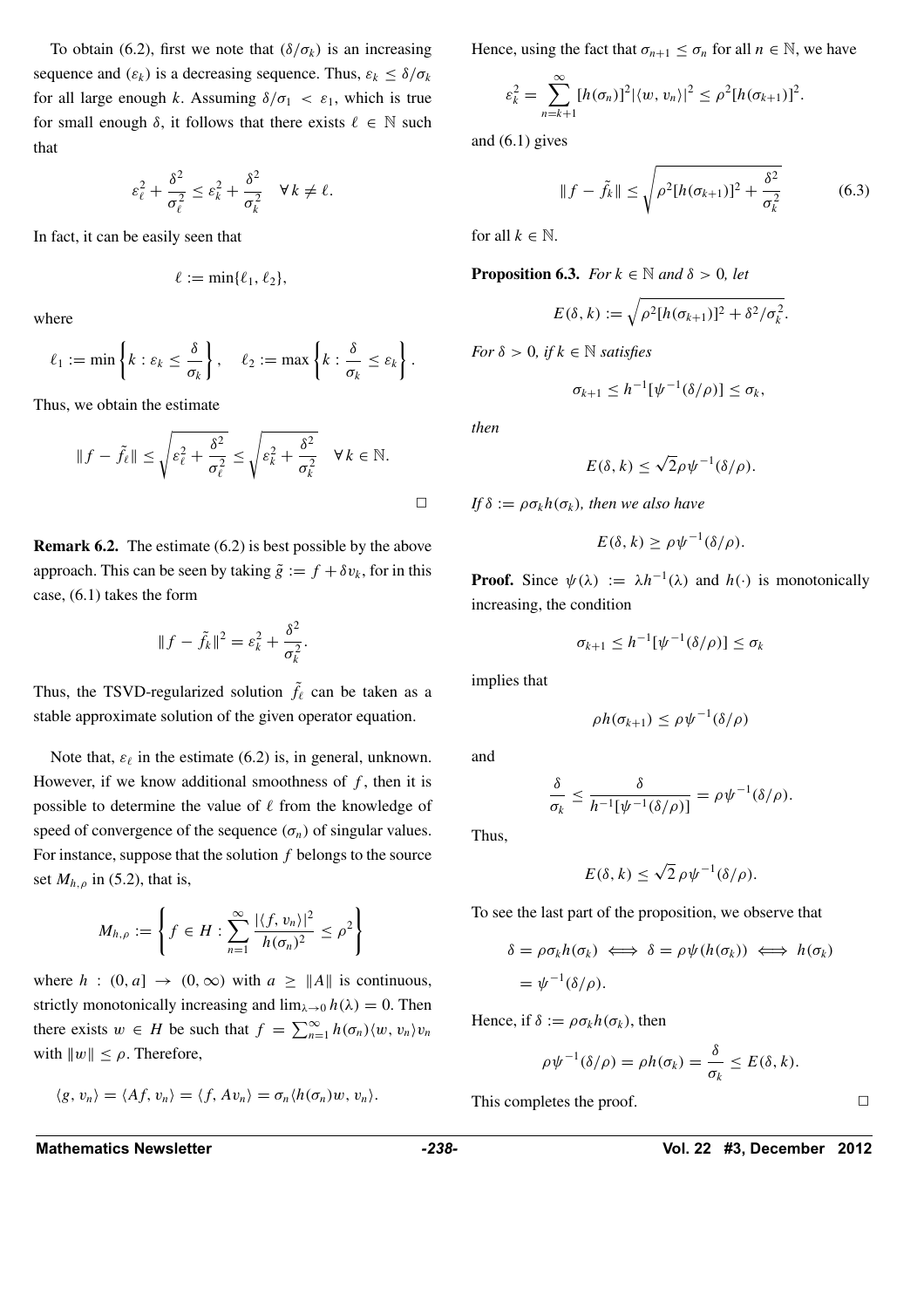**Theorem 6.4.** *Suppose*  $f \in M_{h,\rho}$ *. Let*  $k \in \mathbb{N}$  *be such that* 

$$
\sigma_{k+1} \leq h^{-1}[\psi^{-1}(\delta/\rho)] \leq \sigma_k.
$$

*Then*

$$
||f - \tilde{f}_k|| \le \sqrt{2}\rho \psi^{-1}(\delta/\rho). \tag{6.4}
$$

*Further, the above estimate is order optimal for the error bound in (*6*.*3*).*

**Proof.** In view of the relation  $(6.3)$  and Proposition 6.3, we obtain the estimate in (6.4). To see this estimate is order optimal, consider  $\tilde{g} := g + \delta v_k$ . Then we have

$$
||f - \tilde{f}_k|| = \sqrt{\varepsilon_k^2 + \frac{\delta^2}{\sigma_k^2}} = E(\delta, k).
$$

so that for the data  $\tilde{g} := g + \delta v_k$  with  $\delta = \rho \sigma_k h(\sigma_k)$ , Proposition 6.3 shows that

$$
\rho \psi^{-1}(\delta/\rho) \leq \|f - \tilde{f}_k\| \leq \sqrt{2} \rho \psi^{-1}(\delta/\rho).
$$

This completes the proof of the theorem.  $\Box$ 

#### **7. Concluding Remarks**

Stability estimate for BHCP has been derived under a general source condition which is applicable to recover from the temperature at time  $t = \tau > t_0$ , not only the temperature at time  $t_0 > 0$ , but also the temperature at time  $t_0 = 0$ . For obtaining stable approximate solutions, truncated singular value decomposition (TSVD) is suggested as a regularization method. It is shown that the derived error estimate for TSVD is order optimal under the general source condition.

#### **References**

- [1] K. A. Ames, G. W. Clark, J. F. Epperson and S. F. Oppenheimer, A comparison of regularizations for an ill-posed problem, *Math. Comp.*, **67** No. 224 (1998) 1451–1471.
- [2] H. W. Engl, M. Hanke and A. Nuebauer, Regularization of inverse problems, Kluwer, Dordrect (1996).
- [3] J. Hadamard, Lectures on Cauchy's problem in linear partial differential equations, *Yale Univ. Press*, New Haven (1923).
- [4] T. Hohage, Regularization of exponentially ill-posed problems, *Numer. Funct. Anal. and Optimiz.*, **21** (2000) 439–464.
- [5] A. Kirsch, An introduction to the mathematical theory of inverse problems, Springer-Verlag (1996).
- [6] M. T. Nair, Functional analysis: A first course, Prentice-Hall of India, New Delhi (2002).
- [7] M. T. Nair, Linear operator equations: Approximation and regularization, World Scientific, Singapore (2009).
- [8] M. T. Nair, E. Schock and U. Tautenhahn, Morozov's discrepancy principle under general source conditions, *Zeit. Anal. und ihre Anwen.*, **22** (2003) 199–214.
- [9] S. Pereverzev and E. Schock, Morozov's discrepancy principle for Tikhonov regularization of severely illposed problems, *Numer. Funct. Anal. and Optimiz.*, **21** (2000) 901–920.
- [10] U. Tautenhahn, Optimality for ill-posed problems under general source conditions, *Numer. Funct. Anal. and Optimiz.*, **19** (1998) 377–398.

# **A 125th-Birthday Gift for Srinivasa Ramanujan**

(Aziz S. Inan, Ph.D., Electrical Engineering, University of Portland, Portland, Oregon) (22 December 2012; updated 29 December 2012)

Indian mathematician and genius Srinivasa Ramanujan was born on 22 December 1887 (expressed as 22-12-1887 or simply, 22121887) in Erode, Madras, India and died on 26 April 1920 (26041920) at 32 in Kumbakonam, Madras, India [1]. Saturday, 22 December 2012 marks his 125th birthday. On this special occasion, I constructed the following numerical brainteasers involving some numbers connected to his life as a birthday gift for him:

1. Ramanujan's single full birth date expressed as 22121887 is very special. How? 22121887 is the 1396426th prime number [2] where  $1396426 = 2 \times 31 \times 101 \times 223$ .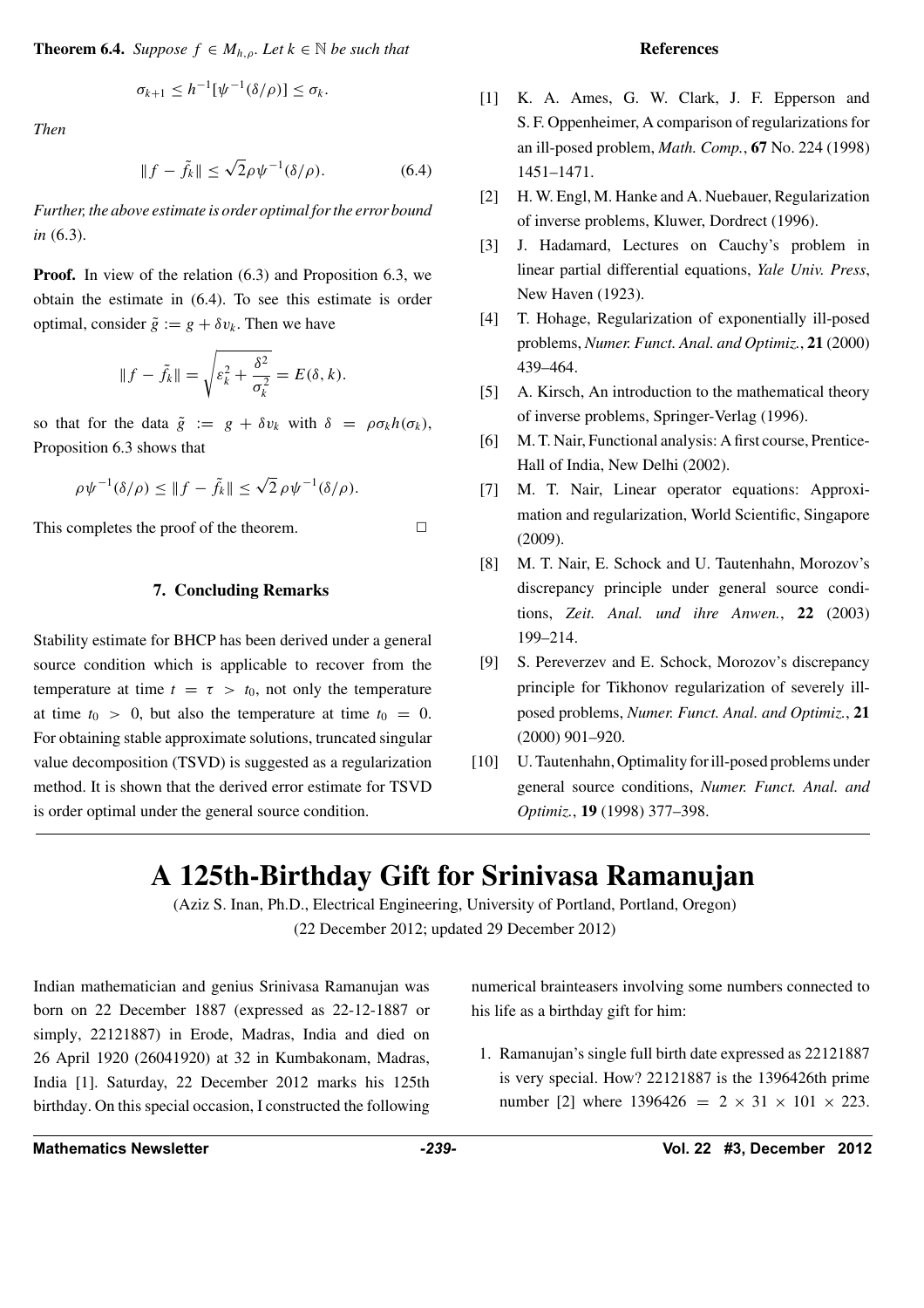These four prime factors add up to 357 and coincidentally, Ramanujan's birthday (22 December) corresponds to the 357th day of 2012 (and every other leap year)! Wow!

- 2. Ramanujan's birthday 22121887 can be constructed from the first ten digits of Euler's number e without using any arithmetic. (Note that the first ten digits of Euler's number are  $e = 2.718281828$ .) Can you figure out how? (Hint: Since you need only two 8 digits, place each pair of the four 8 digits on the top of each other.)
- 3. Ramanujan's birthday 22 December is also connected to the first three digits of pi. How? Add the squares of numbers 22 and 12 (which represent 22 December) and take half of the result. What comes out? (314!).
- 4. There is a numerical connection between Ramanujan's full name and his death day. How? If numbers 1 to 26 are assigned to the letters of the English alphabet as  $A = 1$ ,  $B = 2, C = 3$ , etc., the numbers assigned to the letters of Srinivasa and Ramanujan each add up to 112 and 93. Interestingly enough, one fourth of the product of numbers 112 and 93 (representing Srinivasa Ramanujan) yield 2604 representing 26 April!
- 5. Interestingly enough, the first 21 and 22 digits of Euler's number e each add up to 93 corresponding to the sum of the numbers assigned to the letters of "Ramanujan" where 22 and reverse of 21 put side by side as 2212 represent Ramanujan's birthday, 22 December! In addition, note that twice the sum of the first twelve digits of *e* yields 112, corresponding to "Srinivasa."
- 6. Numbers 112 and 93 (representing Srinivasa Ramanujan) also mutually share an interesting numerical property: The sum of their squares is 21193 where the reverse of the leftmost three digits is 112 and the rightmost two digits equals 93!
- 7. Ramanujan's name is also "cryptically" connected to the Hardy-Ramanujan number 1729 [3, 4]. How? The prime factors of 1729 are 7, 13 and 19 and interestingly enough, these three prime factors add up to 39, the reverse of which is 93, corresponding to Ramanujan.
- 8. In addition, Ramanujan's death year can simply be produced using the prime factors of 1729. How? Primes 7 and 13 add up to 20, and 19 and 20 put side by side yield 1920, the year Ramanujan died.
- 9. Also, if the rightmost two digits of 1729 are switched, twice 1792 equals to the product of the digits of 22121887.

In addition, 1792 times the special number 12345 yields one of Ramanujan's future birthdays 22122240 that is divisible by his death year 1920!

- 10. Ramanujan's 125th birthday is special not only because 125 years represent one eighth of a millennium but also for other reasons. Why? First, 22 December 2012 is Ramanujan's 125th birthday and coincidentally, the 93rd anniversary of Ramanujan's death day is to occur exactly 125 days after this day! Amazing!
- 11. Second, the 125th prime number 691 and its reverse 196 add up to 887 which coincide with the rightmost three digits of Ramanujan's birth year, 1887.
- 12. Next, using basic arithmetic, Ramanujan's birthday number 125 can be produced from the digits of the Hardy-Ramanujan number 1729 as  $7 \times 2 \times 9 - 1 = 125!$
- 13. Also, half of the sum of the reverses of numbers 112 and 93 (representing Srinivasa Ramanujan) yields 125!
- 14. In addition, the sum of the digits of Ramanujan's 125th birthday expressed as 22122012 is 12 (the month number of his birthday), the sum of the squares of the digits is 22 (the day number of his birthday), and the product of its nonzero digits is 32 (signifying his death age).
- 15. Ramanujan's last birthday in this (21st) century (his 213th) expressed as 22122100 is unique because it is divisible by the first seven prime numbers except 3, since  $22122100 =$  $2 \times 2 \times 5 \times 5 \times 7 \times 11 \times 13 \times 13 \times 17$ . Additionally, if 22122100 is split as 22, 12, 21, and 00, the sum of these numbers yield 55, which also equals to the sum of the prime factors of 22122100.
- 16. Lastly, Ramanujan's palindrome birthday 22 December is to occur in the 22nd century on 22122122!

Thanks for your love for numbers and unprecedented contributions to mathematics Ramanujan, and have a happy 125th birthday!

- [1] http://en.wikipedia.org/wiki/Srinivasa−Ramanujan
- [2] http://www.bigprimes.net/ (http://www.bigprimes.net/cruncher/22121887/)
- [3] http://en.wikipedia.org/wiki/1729−%28number%29
- [4] A. Inan, "Mystery number," + *Plus Magazine* puzzles, December 6, 2012

http://plus.maths.org/content/mystery-number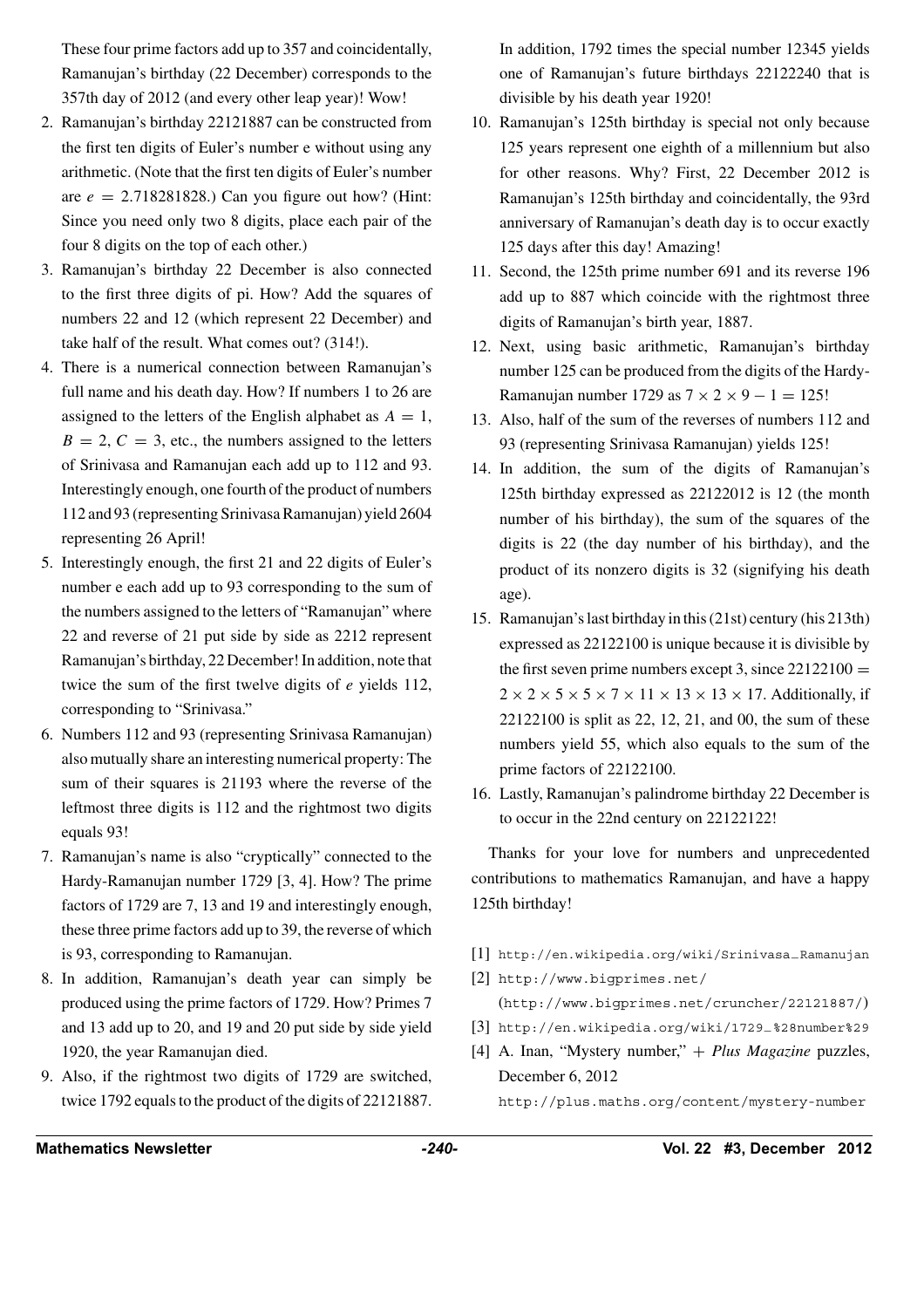# 21st Mathematics Training and Talent Search Programme

### **(Funded by National Board for Higher Mathematics)**

### **Website:** http://www.mtts.org.in/ **MTTS 2013**

**Aims:** The aim of the programme is to expose bright young students to the excitement of doing mathematics, to promote independent mathematical thinking and to prepare them for higher aspects of mathematics.

**Academic Programmes:** The programme will be at three levels: Level O, Level I and Level II. In Level O there will be courses in Linear Algebra, Analysis and Number Theory/Combinatorics. In Levels I and II there will be courses on Algebra, Analysis and Topology. There will be seminars by students at all Levels.

The faculty will be active mathematicians with a commitment to teaching and from various leading institutions. The aim of the instructions is not to give routine lectures and presentation of theorem-proofs but to stimulate the participants to think and discover mathematical results.

### **Eligibility:**

- **Level O:** Second year undergraduate students with Mathematics as one of their subjects.
- **Level I:** Final year undergraduate students with Mathematics as one of their subjects.
- **Level II:** First year postgraduate students with Mathematics as one of their subjects. Participants of the previous year Level I Programme.

**Venues & Duration:**MTTS 2013 will be held at three different places:

- Sardar Vallabhbhai National Institute of Technology (SVNIT), Surat. (Main centre) Duration: May 20 – June 15, 2013.
- Regional Institute of Education (RIE), Mysore. Duration: May 20 -– June 15, 2013.
- Panjab University, Chandigarh. Duration: May 27 June 22, 2013.

**How to Apply:** Details and application forms can be had from the Head, Department of Mathematics of your Institution. The application forms can also be downloaded from the MTTS website:

### **http://www.mtts.org.in/**

Students can also apply online by logging in to this site from **December 7, 2012**.

The completed application form should reach the programme director latest by **January 23, 2013**. Please go through the MTTS-FAQ at the website before sending any queries.

### **Programme Director:**

Prof. S. Kumaresan Director, MTTS Programme Department of Mathematics and Statistics University of Hyderabad P.O. Central University Hyderabad 500 046

Tel: (040) 6679 4059 (O) E-mail: kumaresa@gmail.com mttsprogramme@gmail.com

**Selection:** The selection will be purely on merit, based on consistently good academic record and the recommendation letter from a mathematics professor closely acquainted with the candidate.

Only selected candidates will be informed of their selection by the 2nd week of February 2013. The list of selected candidates will be posted on the MTTS website in the 2nd week of February 2013.

Candidates selected for the programme will be paid sleeper class return train fare by the shortest route and will be provided free boarding and lodging for the duration of the course.

# Mathematics Year – 2012

# **Celebrating Mathmatics**

### *Proceedings of Events Organized at Sri Pratap College*

### *Dr. Nazir Ahmad Gilkar*

The year 2012 has been declared the National Year of Mathematics by the Government of India, as a tribute to Mathematics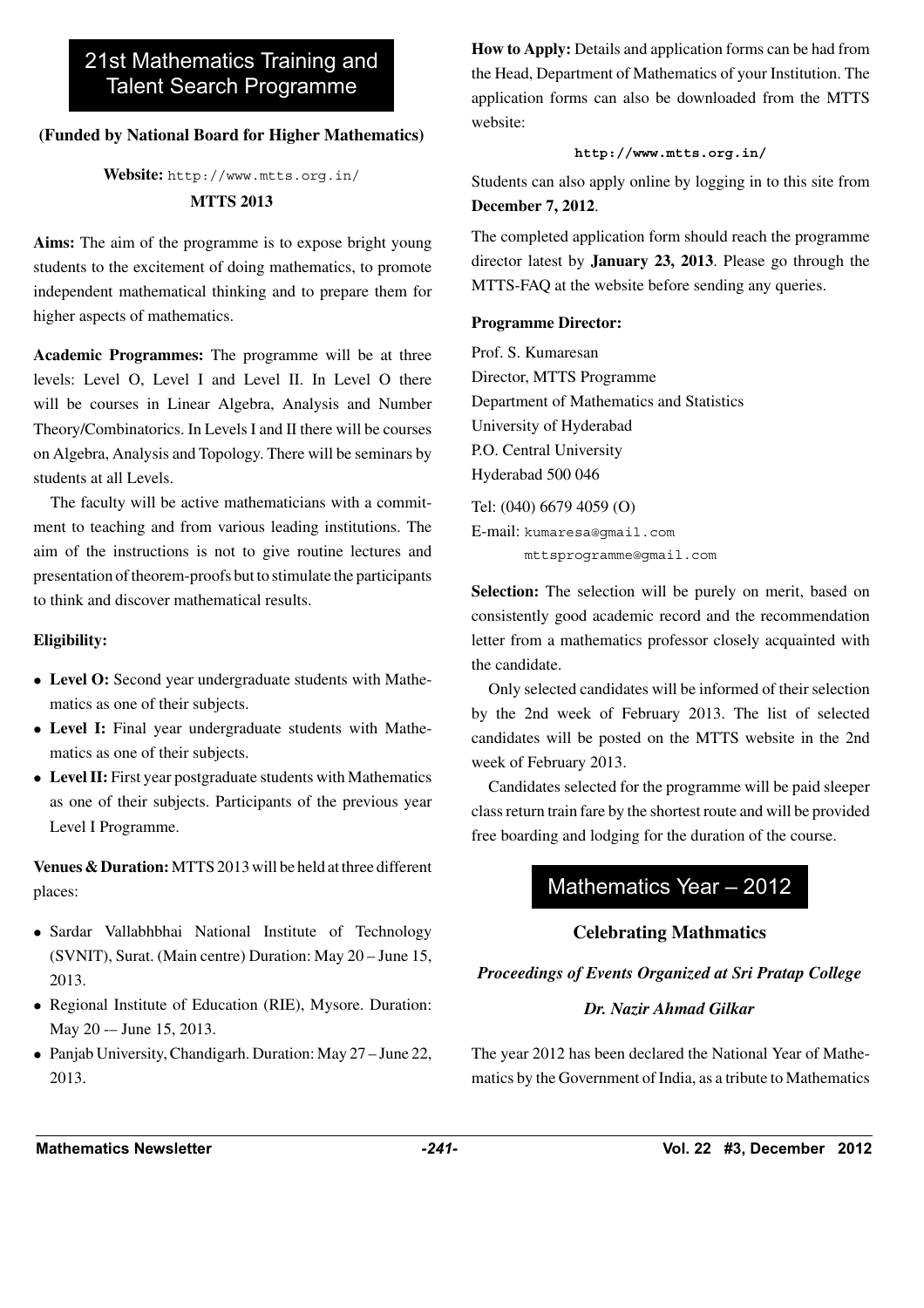wizard, Srinivasa Ramanujan. A variety of activities were organized during the year on the campus as detailed thus: (i) Extension Lecture (ii) Mathematics Quiz (iii) Memorial Lecture (iv) Regional Seminar.

The Department of Mathematics organized an Extension Lecture on the topic, "Towards Understanding Culture of Mathematics" delivered by Prof. Mohammad Amin Sofi, Department of Mathematics, University of Kashmir, on 26th April, 2012. At the end of the presentation an interactive session proved highly productive as a number of students raised a variety of pertinent issues.

A mathematics quiz, titled "Quality Mathematical Sciences" was held on 31 May, 2012. The special feature of the quiz contest was its transaction with due support of I.T. based power point presentation.

A memorial lecture was organized to pay tributes to Prof. Noor-ud-Din (former Principal Sri Pratap College and former V.C. University of Kashmir) – a celebrated mathematician. An eminent SPCian and special guest on the occasion Prof. Nisar Ali, a well-known economist of the state in his lecture illuminated the audience with the professional knowledge of mathematics in relation to economics, statistics and physics.

The role played by Prof. Noor-ud-bin in the upliftment of educational standards in the Valley was highlighted. A well known SPCian (chief guest) Prof. Satish Raina (former Principal of the college) was praised for his constructive role in the development of the college. Prof. Satish Raina in his presidential address narrated several anecdotes and shared his experiences with the audience. On this occasion, Dr. Ashrafa Jeelani made an announcement to create a corpus of Rs. 5.00 lakhs for Prof. Noor-ud-Din scholarship to be awarded to orphans and best students in mathematics every year. This humble gesture was acknowledged by all and sundry. The funds have been deposited in the J  $&$  K Bank Ltd.

The theme of the seminar "Role of Mathematics in Developing Creative Thinking", was deliberated upon in two

technical sessions, wherein more than 18 papers were presented. The seminar was sponsored by Department of Science and Technology. Dr. Naseer Ahmad Shah represented Department of Science and Technology and made a significant contribution in the academic input of the seminar.

The year long proceedings culminated in several recommendations, some of which are:

- To explore ways and means for executing new course combinations with a blending of Mathematics viz;
	- (i) Physics Economics Mathematics
	- (ii) Forensic Chemistry Forensic Mathematics Forensic Accounting
	- (iii) Actuarial Sciences Quantitative Techniques Mathematics
- To establish an advanced Institute of studies and Research in Mathematics;
- To avail of facilities of research projects from different funding agencies;
- To enrich the process of teaching learning evaluation through creative curriculum design, and innovative delivery methodology;
- To forge a sustained connectivity in mathematics curriculum at school, college and university level;
- To promote an academic culture for guest lectures, faculty exchange, and student mobility in a cluster of institutions. Dr. Nazir Ahmad Gilkar is Principal Sri Pratap College and can be visited at

gilkarna@rediffmail.com

The faculty of Mathematics of the college including Prof. Asia Siddiqui (Head), Prof. Khursheed Ahmad Thakur, Prof. Tariq A. Shikari, Dr. Kanwal Jeet Singh deserve all appreciation and encouragement for their sincere efforts towards making all the events very successful and results orientated.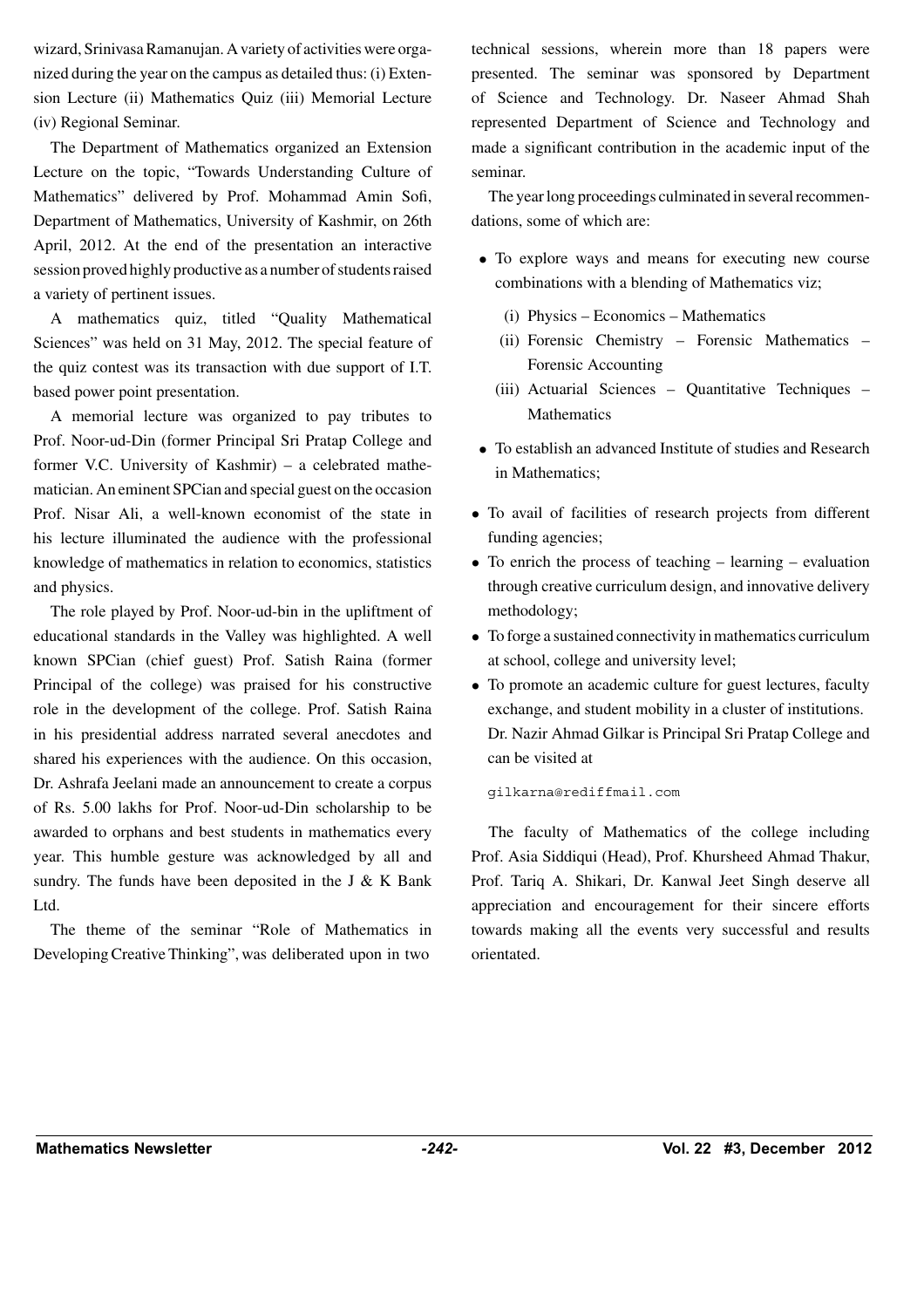# **Details of Workshop/Conferences in India**

For details regarding Advanced Training in Mathematics Schools **Visit:** http://www.atmschools.org/

**Name:** National Workshop on Graph Colorings **Location:** Indian Statistical Institute, Chennai Centre **Date:** January 25–27, 2013 **Visit:** http://www.isichennai.res.in/∼nwgc2013/

**Name:** 3rd IIMA International Conference on Advanced Data Analysis, Business Analytics and Intelligence **Location:** Indian Institute of Management, Ahmedabad, India. **Date:** April 13–14, 2013 **Visit:** http://www.iimahd.ernet.in/icadabai2013/

**Name:** International Conference on Mathematics (ICM-2013) **Location:** Kochi, Kerala, India (Venue of the Commencement of Conference will be announced soon) **Date:** August 09–10, 2013 **Visit:** http://www.imrf.in/icm2013.html

**Name:** International Conference on Mathematics, Statistics and Computer Engineering (ICMSCE) **Location:** Kochi, Kerala, India (Venue of the Commencement of Conference will be announced soon) **Date:** August 09–10, 2013 **Visit:** http://www.imrf.in/icmsce2013.html

**Name:** National Conference on Mathematical Sciences and Applications 2013 (NCMSA 2013) **Location:** Karunya University, Coimbatore **Date:** March 14–15, 2013 **Visit:** http://www.karunya.edu/sh/maths/NCMSA-2013/index.html

**Name:** MACKIE 2013 **Location:** IIT Madras, Chennai **Date:** February 04–06, 2013 **Visit:** http://www.mackie2013.iitm.ac.in/

**Name:** Indo-Slovenia Conference on Graph Theory and Applications (Indo-Slov-2013) **Location:** Thiruvananthapuram, India **Date:** February 22–24, 2013 **Visit:** http://indoslov2013.wordpress.com/

**Name:** 15th Annual Conference of the Society of Statistics, Computer and Application **Location:** Apaji Institute of Mathematics and Applied Computer Technology, Banasthali Vidyapith, Rajasthan **Date:** February 24–26, 2013 **Visit:** http://www.banasthali.org/banasthali/wcms/en/home/lower-menu/FinalBrochure.pdf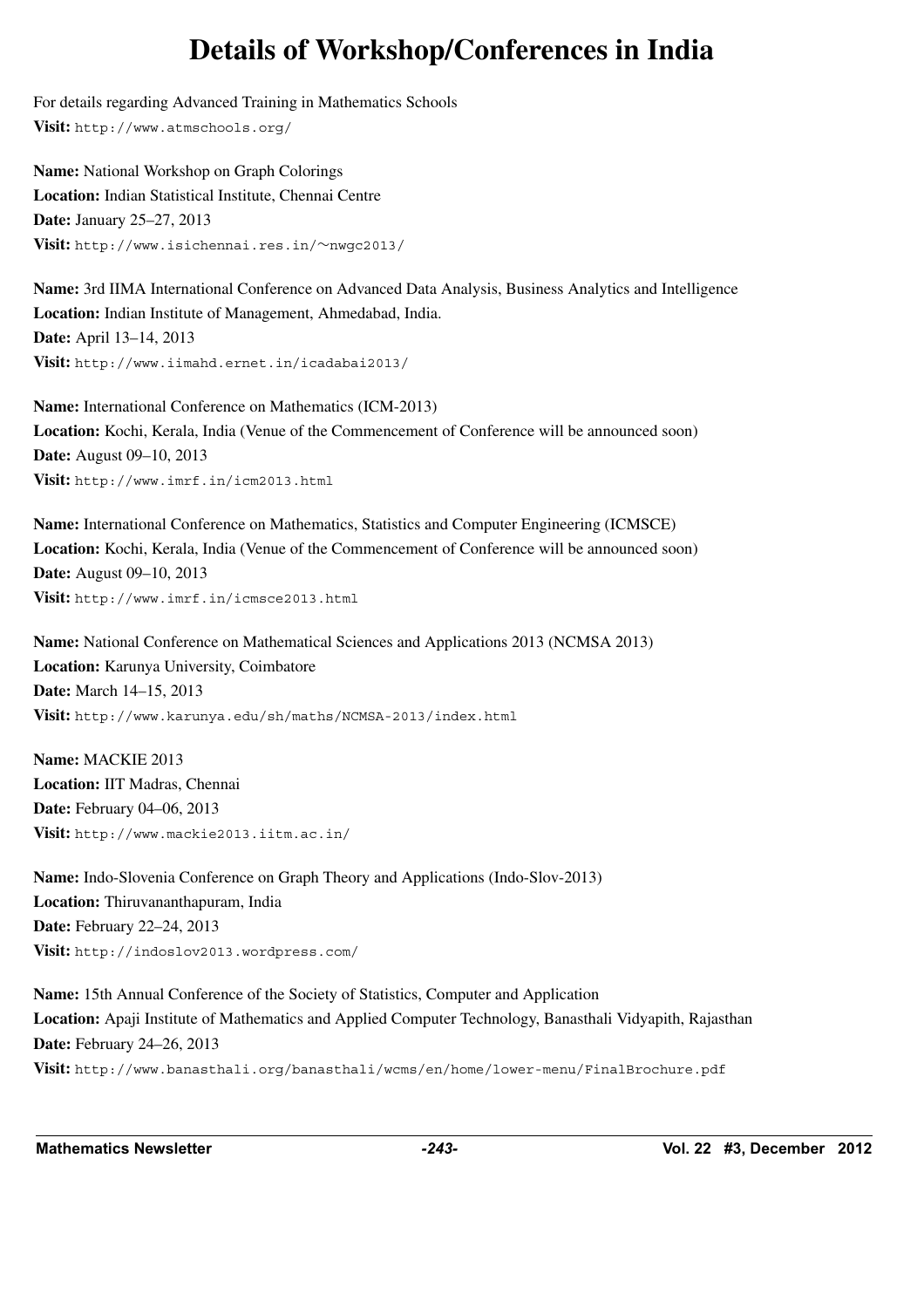**Name:** International conclave on innovation in engineering and management **Location:** Birla Institute of Technology, Patna **Date:** February 22–23, 2013 **Visit:** http://www.iciem2013.org/

**Name:** 3rd Indo-German Workshop on Adaptive Finite Element Methods (WAFEM 2013) **Location:** Institute of Mathematica and Applications, Bhubaneswar **Date:** February 22 – March 2, 2013 Download application from http://www.math.iitb.ac.in/∼npde-tca/ and send the filled up application to npde.2012@gmail.com

The Department of Mathematics, **University of Jammu** in collaboration with Jammu Mathematical Society is organizing a National Seminar on "Recent Trends in Analysis and Topology" during **February 26–28, 2013**. This seminar is clubbed with the 23rd Annual Conference of the Jammu Mathematical Society. Tentatively, there will be about nine Plenary lectures (three on each day), equal number of half an hour invited talks, and paper presentations. Eminent Mathematicians working in Analysis and related areas are expected to participate. A refereed seminar proceedings will be published.

### **Contact Details:**

Prof. D. S. Jamwal (President) dalipsj@yahoo.com

Prof. Bhopinder Singh (Vice President) bhopinder7@rediffmail.com

Dr. K. S. Charak (Secretary) kscharak7@rediffmail.com

Dr. Shakeel Ahmed Raina (Joint Secretary) shakeelra2002@yahoo.co.in

Dr. Sunil Gupta (Cashier) sunilgupta276819@yahoo.com

**Visit:** http://jammumathsoc.org/programmes.php

# **Details of Workshop/Conferences in Abroad**

ICTP organizes numerous international conferences, workshops, seminars and colloquiums every year. For details **Visit:** http://www.ictp.it/scientific-calendar.aspx

**Name:** Modular Representation Theory of Finite and *p*-adic Groups **Location:** Institute for Mathematical Sciences, National University of Singapore, Singapore. **Date:** April 1–26, 2013 **Visit:** http://www2.ims.nus.edu.sg/Programs/013mod/index.php

**Name:** Recreational Mathematics Colloquium III **Location:** University of Azores, Ponta Delgada, Portugal. **Date:** April 3–6, 2013 **Visit:** http://ludicum.org/ev/rm/13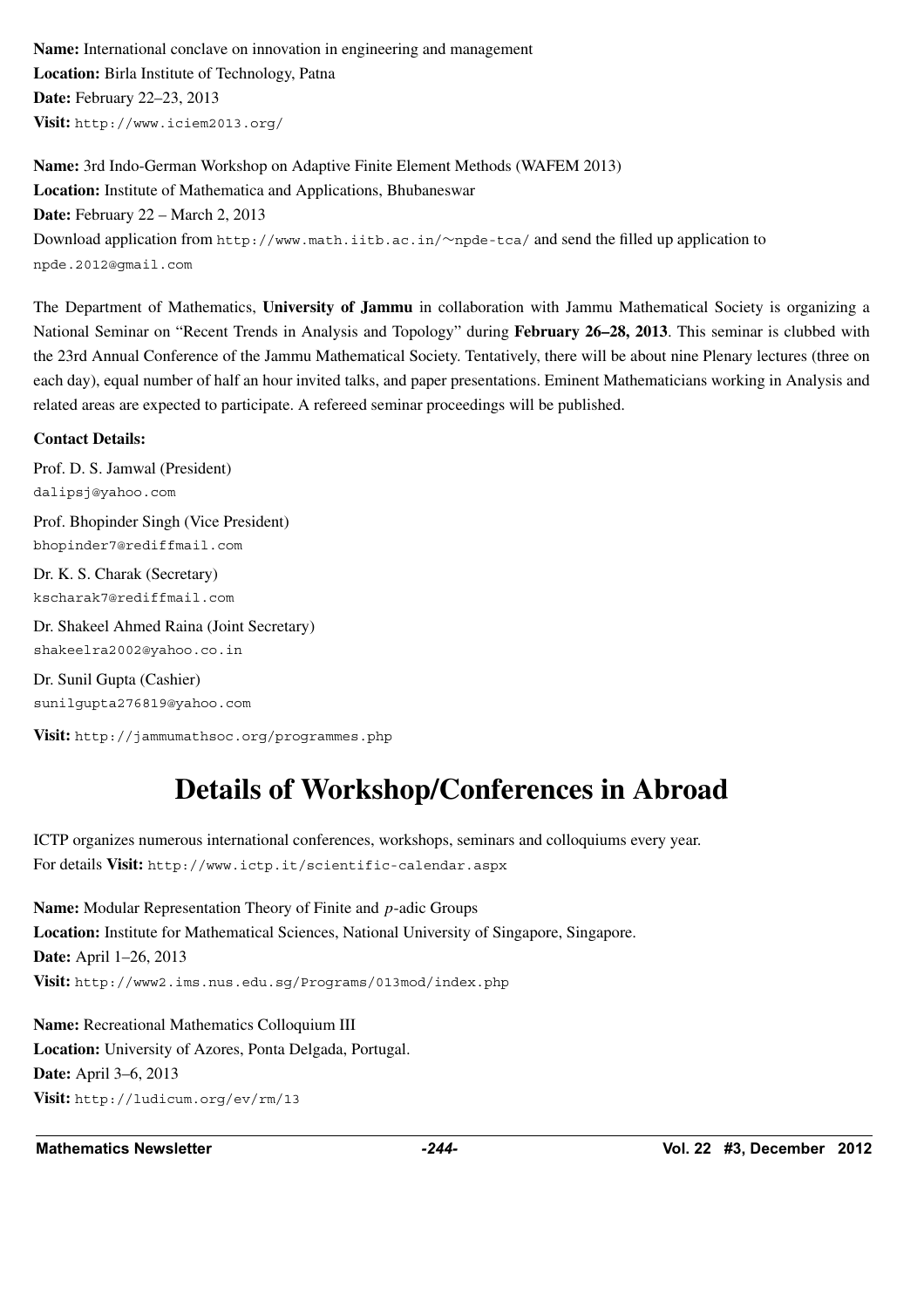**Name:** 38th Arkansas Spring Lecture Series in the Mathematical Sciences: "Extension and Interpolation of Functions" **Location:** University of Arkansas, Fayetteville, Arkansas. **Date:** April 4–6, 2013 **Visit:** http://math.uark.edu/3742.php

**Name:** 3rd International Conference on *E*-Learning and Knowledge management Technology (ICEKMT 2013) **Location:** Hotel Ramada, Bangkok, Thailand. **Date:** April 5–6, 2013 **Visit:** http://www.icekm.com

**Name:** IMA Mathematics in Finance **Location:** Edinburgh Conference Centre, Heriot-Watt University, Edinburgh, United Kingdom **Date:** April 8–9, 2013 **Visit:** http://www.ima.org.uk/

**Name:** Fourteenth International Conference on Numerical Combustion (NC13) **Location:** Holiday Inn Riverwalk, San Antonio, Texas. **Date:** April 8–10, 2013 **Visit:** http://www.siam.org/meetings/nc13/

**Name:** AIM Workshop: Geometric perspectives in mathematical quantum field theory **Location:** American Institute of Mathematics, Palo Alto, California. **Date:** April 8–12, 2013 **Visit:** http://www.aimath.org/ARCC/workshops/geometricqft.html

**Name:** Interactions between Noncommutative Algebra, Representation Theory, and Algebraic Geometry **Location:** Mathematical Sciences Research Institute, Berkeley, California. **Date:** April 8–12, 2013 **Visit:** http://www.msri.org/web/msri/scientific/workshops/all-workshops/show/-/event/Wm9063

**Name:** International School and Research Workshop on Complex Systems Location: Centre de Recerca Matemática, Bellaterra, Barcelona. **Date:** April 8–13, 2013

**Name:** Graduate Research Conference in Algebra and Representation Theory **Location:** Kansas State University, Manhattan, Kansas. **Date:** April 12–14, 2013 **Visit:** http://www.math.ksu.edu/events/grad−conf−2013/

**Name:** Geomathematics 2013 **Location:** Hotel Haus am Weinberg, Sankt Martin, Palatinate, Germany. **Date:** April 15–17, 2013 **Visit:** http://www.geomathematics2013.de

**Name:** ICERM Workshop: Combinatorics, Multiple Dirichlet Series and Analytic Number Theory **Location:** ICERM, Providence, Rhode Island.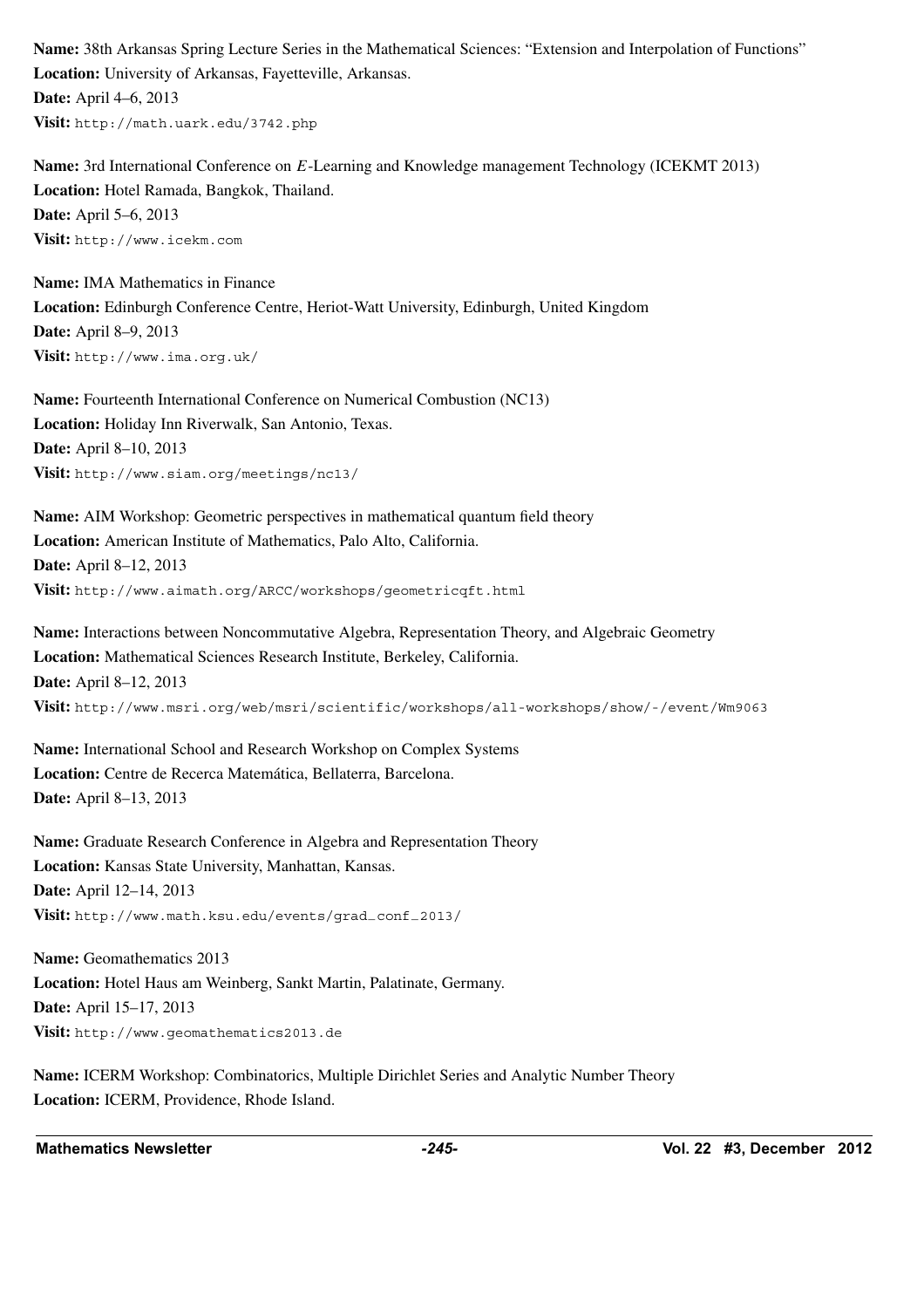**Date:** April 15–19, 2013 **Visit:** http://icerm.brown.edu/sp-s13-w3

**Name:** New Frontiers in Numerical Analysis and Scientific Computing **Location:** Kent State University, Kent, Ohio. **Date:** April 19–20, 2013 (NEW DATE) **Visit:** http://www.math.kent.edu/∼li/LR60/

**Name:** Underrepresented Students in Topology and Algebra Research Symposium **Location:** Purdue University, West Lafayette, Indiana. **Date:** April 19–21, 2013 **Visit:** http://www.ustars.org

**Name:** 2013 Great Lakes SIAM conference on "Computational Mathematics: Modeling, Algorithms and Applications" **Location:** Central Michigan University, Mount Pleasant, Michigan. **Date:** April 20, 2013 **Visit:** http://people.cst.cmich.edu/zheng1x/GLSIAM2013.html

**Name:** Great Lakes Geometry Conference 2013 **Location:** Northwestern University, Evanston, Illinois. **Date:** April 20–21, 2013 **Visit:** http://www.math.northwestern.edu/greatlakes2013

**Name:** The Cape Verde International Days on Mathematics 2013 (CVIM'2013) **Location:** University of Cape Verde, Praia, Cape Verde. **Date:** April 22–25, 2013 **Visit:** http://sites.google.com/site/cvim2013

**Name:** Algebra, Combinatorics and Representation Theory: a conference in honor of the 60th birthday of Andrei Zelevinsky **Location:** Northeastern University, Boston, Massachusetts. **Date:** April 24–28, 2013 **Visit:** http://www.math.neu.edu/∼bwebster/ACRT/

**Name:** Philosophy of Information: The Value of Information **Location:** American University, Washington, DC. **Date:** April 26, 2013 **Visit:** http://www.american.edu/cas/economics/info-metrics/workshop/workshop-2013-spring.cfm

**Name:** Mathematics of Planet Earth 2013. Establishing the scientific foundation for Quantitative Public Health Decision-Making: Linking surveillance, disease modeling, and simulation at the Fields Institute **Location:** FIELDS, Toronto, Canada. **Date:** April 29 – May 1, 2013 **Visit:** http://www.fields.utoronto.ca/programs/scientific/12-13/public−health/

**Name:** Non-Smooth Geometry **Location:** Institute for Pure and Applied Mathematics (IPAM), UCLA, Los Angeles, California.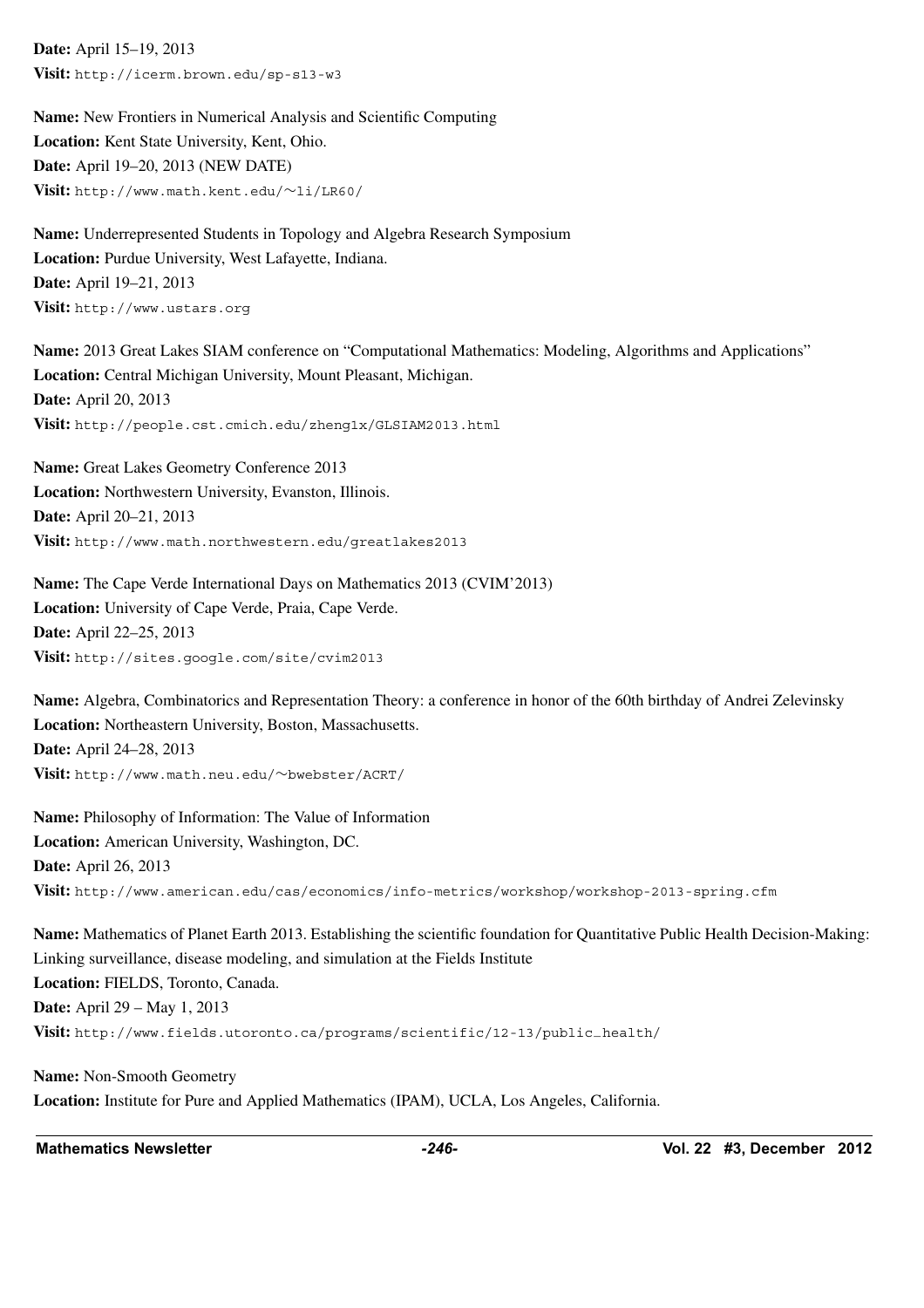**Date:** April 29 – May 3, 2013 **Visit:** http://www.ipam.ucla.edu/programs/iagws3/

**Name:** *J* -holomorphic Curves in Symplectic Geometry, Topology and Dynamics Location: Centre de Recherches Mathématiques, Montréal, Canada. **Date:** April 29 – May 10, 2013 **Visit:** http://www.crm.umontreal.ca/2013/Curves13/index−e.php

**Name:** Third Buea International Conference on the Mathematical Sciences **Location:** University of Buea, Cameroon. **Date:** April 30 – May 3, 2013 **Visit:** http://www.bueaconference.com

**Name:** Atkin Memorial Lecture and Workshop: Cohen-Lenstra Heuristics **Location:** University of Illinois at Chicago, Chicago, Illinois. **Date:** May 3–5, 2013 **Visit:** http://www.math.uic.edu/∼rtakloo/atkin2013.html

**Name:** Mathematics of Planet Earth 2013 – Pan-Canadian Thematic Program – Major and Neglected Diseases in Africa **Location:** Ottawa, Canada. **Date:** May 5–9, 2013 **Visit:** http://www.crm.umontreal.ca/act/theme/theme−2013−1−en/africa13−e.php

**Name:** AIM Workshop: Algorithms for lattices and algebraic automorphic forms **Location:** American Institute of Mathematics, Palo Alto, California. **Date:** May 6–10, 2013 **Visit:** http://www.aimath.org/ARCC/workshops/algoautoforms.html

**Name:** The Commutative Algebra of Singularities in Birational Geometry: Multiplier Ideals, Jets, Valuations, and Positive Characteristic Methods **Location:** Mathematical Sciences Research Institute, Berkeley, California. **Date:** May 6–10, 2013 **Visit:** http://www.msri.org/web/msri/scientific/workshops/all-workshops/show/-/event/Wm9000

**Name:** Analysis, Complex Geometry, and Mathematical Physics: A Conference in Honor of Duong H. Phong **Location:** Columbia University, New York, New York. **Date:** May 7–11, 2013 **Visit:** http://math.columbia.edu/phong2013

**Name:** The International Conference on Technological Advances in Electrical, Electronics and Computer Engineering (TAEECE2013) **Location:** Mevlana University, Konya, Turkey. **Date:** May 9–11, 2013 **Visit:** http://sdiwc.net/conferences/2013/taeece2013/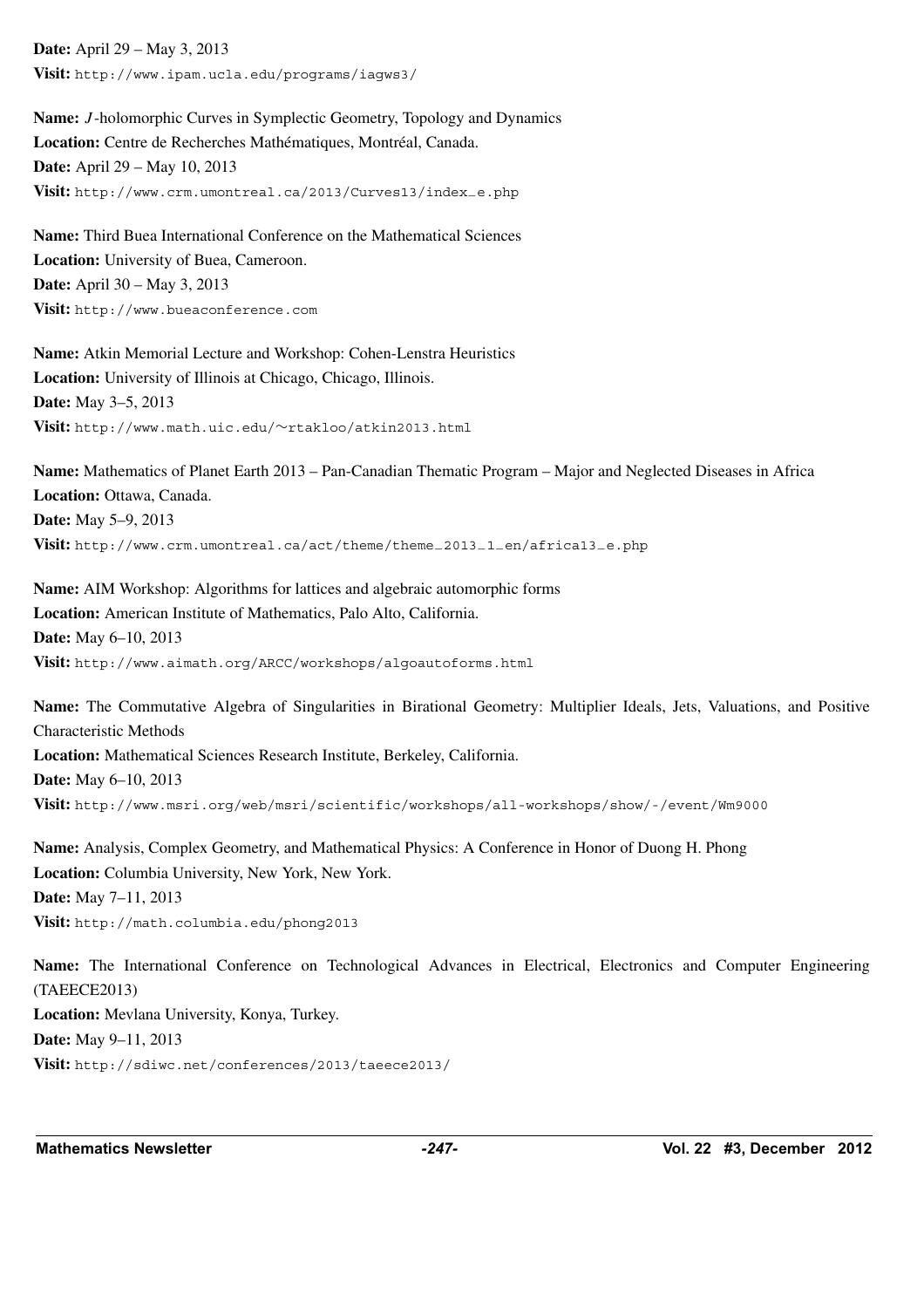**Name:** Mathematics of Planet Earth 2013 – Pan-Canadian Thematic Program – Impact of climate change on biological invasions and population distributions **Location:** BIRS, Banff, Canada. **Date:** May 12–17, 2013

**Visit:** http://www.birs.ca/events/2013/5-day-workshops/13w5095

**Name:** AIM Workshop: Nonhomogeneous boundary-value problems for nonlinear waves **Location:** American Institute of Mathematics, Palo Alto, California. **Date:** May 13–17, 2013 **Visit:** http://www.aimath.org/ARCC/workshops/nonlinwaves.html

**Name:** SIAM Conference on Applications of Dynamical Systems (DS13) **Location:** Snowbird Ski and Summer Resort, Snowbird, Utah. **Date:** May 19–23, 2013 **Visit:** http://www.siam.org/meetings/ds13/

**Name:** FEMTEC 2013 – 4th International Congress on Computational Engineering and Sciences **Location:** Stratosphere Hotel, Las Vegas, Nevada. **Date:** May 19–24, 2013 **Visit:** http://femtec2013.femhub.com/

**Name:** 15th International Conference on Functional Equations and Inequalities **Location:** Ustron (near the borders with the Czech Republic and Slovakia), Poland. **Date:** May 19–25, 2013 **Visit:** http://mat.up.krakow.pl/icfei/15ICFEI/

**Name:** Mathematics of Planet Earth 2013 – Pan-Canadian Thematic Program – Summer School on Mathematics of Infectious Disease **Location:** York University, Toronto, Canada. **Date:** May 19–27, 2013 **Visit:** http://www.fields.utoronto.ca/programs/scientific/12-13/infectious/

**Name:** Quasiconformal Geometry and Elliptic PDEs **Location:** Institute for Pure and Applied Mathematics (IPAM), UCLA, Los Angeles, California. **Date:** May 20–24, 2013 **Visit:** http://www.ipam.ucla.edu/programs/iagws4/

**Name:** Questions, Algorithms, and Computations in Abstract Group Theory **Location:** University of Braunschweig, Germany. **Date:** May 21–24, 2013 **Visit:** http://www.icm.tu-bs.de/∼beick/conf/qac.html

**Name:** Algebra and Topology: A conference celebrating Lionel Schwartz's 60th birthday **Location:** University of Nantes, France.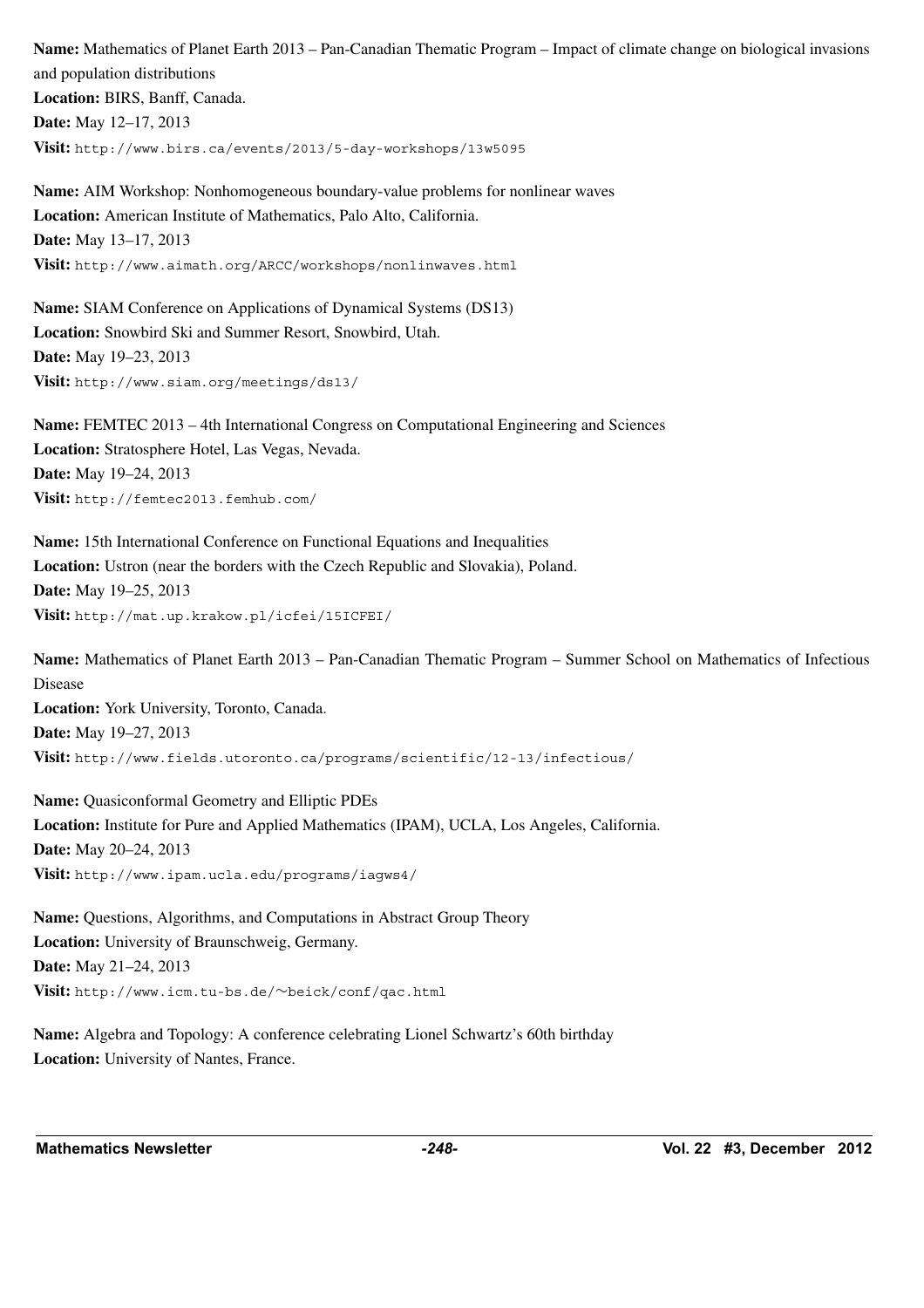**Date:** May 22–24, 2013 **Visit:** http://www.math.sciences.univ-nantes.fr/∼LS60/

**Name:** 10th Hstam International Congress on Mechanics **Location:** Technical University of Crete, Chania, Crete, Greece. **Date:** May 25–27, 2013 **Visit:** http://www.10hstam.tuc.gr

**Name:** The 19th International Conference on Difference Equations and Applications **Location:** Sultan Qaboos University, Muscat, Oman. **Date:** May 26–30, 2013 **Visit:** http://www.squ.edu.om/Portals/87/Conference/Conference2013/index.htm

**Name:** Topological, Symplectic and Contact Spring in Toulouse Location: Université Paul Sabatier, Toulouse, France. **Date:** May 26 – June 27, 2013 **Visit:** http://www.math.univ-toulouse.fr/∼barraud/Juin2013/

**Name:** Control, index, traces and determinants: The journey of a probabilist. A conference related to the work of Jean-Michel Bismut Location: Amphithéâtre Lehman Bâtiment 200 Université Paris-Sud F-91405, Orsay, France. **Date:** May 27–31, 2013 **Visit:** http://www.math.u-psud.fr/∼repsurf/ERC/Bismutfest/Bismutfest.html

**Name:** Introductory week to the Topological, Symplectic and Contact Spring in Toulouse Location: Université Paul Sabatier, Toulouse, France. **Date:** May 27–31, 2013 **Visit:** http://www.math.univ-toulouse.fr/∼barraud/Juin2013

**Name:** Summer School on Topics in Space-Time Modeling and Inference **Location:** Aalborg University, Department of Mathematical Sciences, Aalborg, Denmark. **Date:** May 27–31, 2013 **Visit:** http://csgb.dk/activities/2013/space-timemodeling/

**Name:** Masterclass: (*u, v, w* knots)*x*(topology, combinatorics, low and high algebra) by Dror Bar-Natan (University of Toronto) **Location:** QGM, Aarhus Univrsity, Aarhus, Denmark. **Date:** May 27 – June 7, 2013

**Visit:** http://qgm.au.dk/currently/events/show/artikel/masterclass-uvw-knotsxtopology-combinatoricslow-and-high-algebra/

**Name:** "The first International Western Balkan Conference of Mathematical Sciences" **Location:** Elbasan University, Elbasan, Albania. **Date:** May 30, 2013

**Name:** Dynamical systems and statistical physics (91th Encounter between Mathematicians and Theoretical Physicists) Location: Institut de Recherche Mathématique Avancée, Strasbourg, France.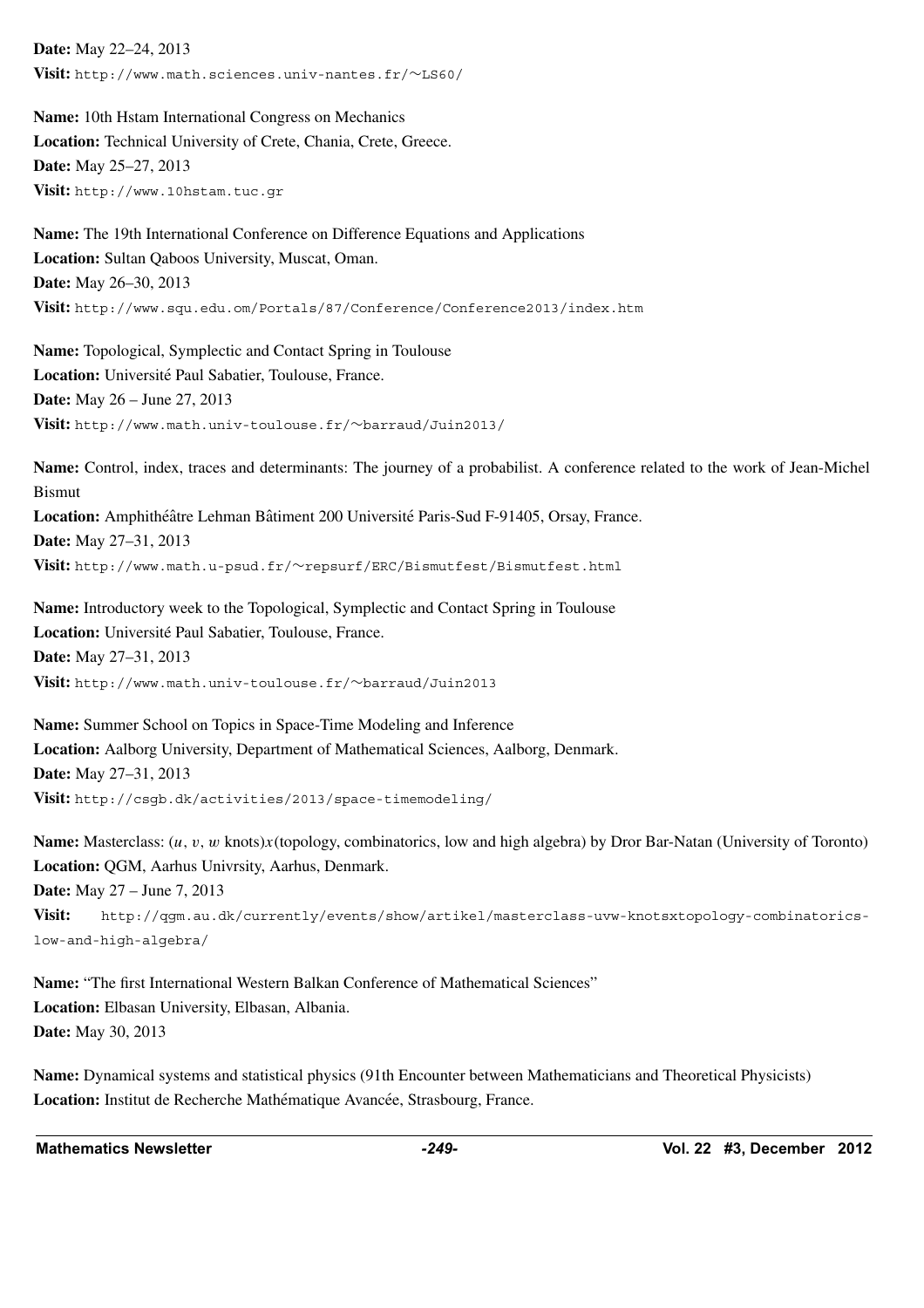**Date:** May 30 – June 1, 2013 **Visit:** http://www-irma.u-strasbg.fr/article1321.html

**Name:** GESTA 2013 (Topological, Symplectic and Contact Spring in Toulouse) Location: Université Paul Sabatier, Toulouse, France. **Date:** June 3–7, 2013 **Visit:** http://www.math.univ-toulouse.fr/∼barraud/Juin2013

**Name:** 8th Spring School on Analysis **Location:** PasekynadJizerou, Czech Republic. **Date:** June 2–8, 2013 **Visit:** http://www.karlin.mff.cuni.cz/katedry/kma/ss/jun13

**Name:** MEGA 2013: Effective Methods in Algebraic Geometry **Location:** Goethe University, Frankfurt am Main, Germany. **Date:** June 3–7, 2013 **Visit:** http://www.math.uni-frankfurt.de/mega2013

**Name:** Summer school on Finsler geometry with applications to low-dimensional geometry and topology **Location:** Department of Mathematics, University of the Aegean, Karlovassi, Island of Samos, Greece. **Date:** June 3–9, 2013 **Visit:** http://myria.math.aegean.gr/conferences/finsler13/index.html

**Name:** Moduli Spaces and their Invariants in Mathematical Physics Location: Centre de RecherchesMathématiques, Montréal, Canada. **Date:** June 3–14, 2013 **Visit:** http://www.crm.umontreal.ca/2013/Moduli13/index−e.php

**Name:** Nonlinear expectations, stochastic calculus under Knightian uncertainty, and related topics **Location:** Institute for Mathematical Sciences, National University of Singapore, Singapore. **Date:** June 3 – July 12, 2013

**Name:** Focus Program on Noncommutative Geometry and Quantum Groups **Location:** Fields Institute for Research in Mathematical Sciences, Toronto, Ontario, Canada. **Date:** June 3–28, 2013 **Visit:** http://www.fields.utoronto.ca/programs/scientific/12-13/quantumgroups

**Name:** Conference on Nonlinear Mathematical Physics: Twenty Years of JNMP **Location:** The Sophus Lie Conference Center, Nordfjordeid, Norway. **Date:** June 4–14, 2013 **Visit:** http://staff.www.ltu.se/∼johfab/jnmp/index.html

**Name:** 4th Novi Sad Algebraic Conference-NSAC 2013 **Location:** Department of Mathematics and Informatics, Faculty of Science, University of Novi Sad, Novi Sad, Serbia. **Date:** June 5–9, 2013 **Visit:** http://sites.dmi.rs/events/2013/nsac2013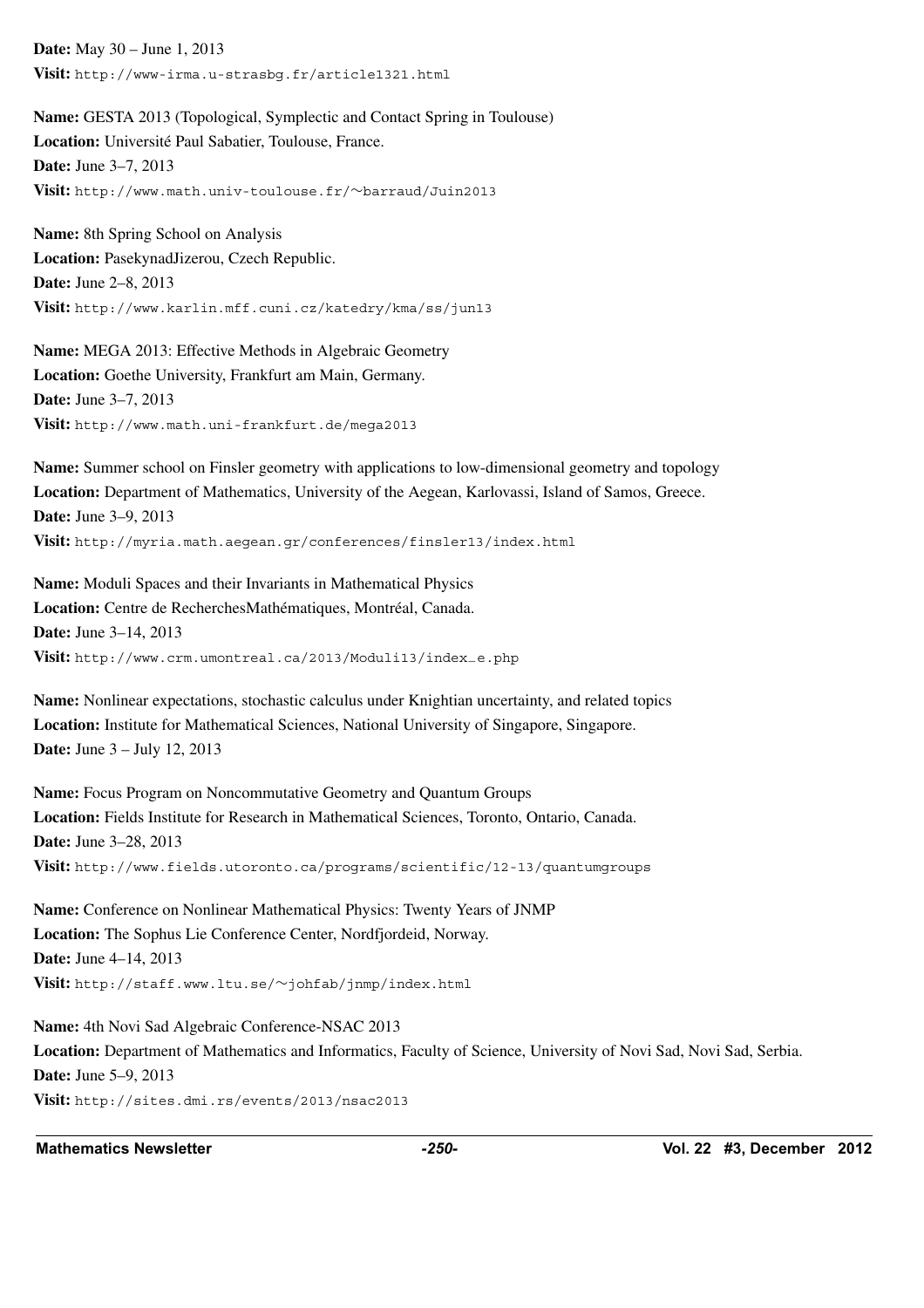**Name:** XVth International Conference on Geometry, Integrability and Quantization **Location:** Sts. Constantine and Elena resort, near Varna, Bulgaria. **Date:** June 7–12, 2013 **Visit:** http://www.bio21.bas.bg/conference

**Name:** 39th International Conference "Applications of Mathematics in Engineering and Economics" – AMEE'13 **Location:** Technical University Leisure House, Sozopol, Bulgaria **Date:** June 8–13, 2013 **Visit:** http://www.aimath.org/ARCC/workshops/autoformcovergp.html

**Name:** AIM Workshop: Automorphic forms and harmonic analysis on covering groups **Location:** American Institute of Mathematics, Palo Alto, California. **Date:** June 10–14, 2013 **Visit:** http://www.aimath.org/ARCC/workshops/autoformcovergp.html

**Name:** ApplMath13, 8th Conference on Applied Mathematics and Scientific Computing **Location:** Sibenik, Croatia. **Date:** June 10–14, 2013 **Visit:** http://applmath13.math.hr

**Name:** Computational Methods and Function Theory 2013 **Location:** Shantou University, Shantou, Guangdong, China. **Date:** June 10–14, 2013 **Visit:** http://math.stu.edu.cn/cmft/index.asp

**Name:** Pde's, Dispersion, Scattering theory and Control theory **Location:** University of Monastir, Monastir, Tunisia. **Date:** June 10–14, 2013 **Contact:** Kais Ammari, kais.ammari@fsm.rnu.tn, Gilles Lebeau, Gilles.Lebeau@unice.fr

**Name:** Recent Advances in Hodge Theory: Period Domains, Algebraic Cycles, and Arithmetic **Location:** UBC Campus, Vancouver, B.C., Canada. **Date:** June 10–20, 2013 **Visit:** http://icmca2013.cbu.edu.tr/

**Name:** 4th International Conference on Mathematical and Computational Applications **Location:** Celal Bayar University, Applied Mathematics and Computation Center, Manisa, Turkey. **Date:** June 11–13, 2013 **Visit:** http://icmca2013.cbu.edu.tr/

**Name:** 6th Chaotic Modeling and Simulation International Conference (CHAOS2013) **Location:** Yeditepe University, Istanbul, Turkey. **Date:** June 11–14, 2013 **Visit:** http://www.cmsim.org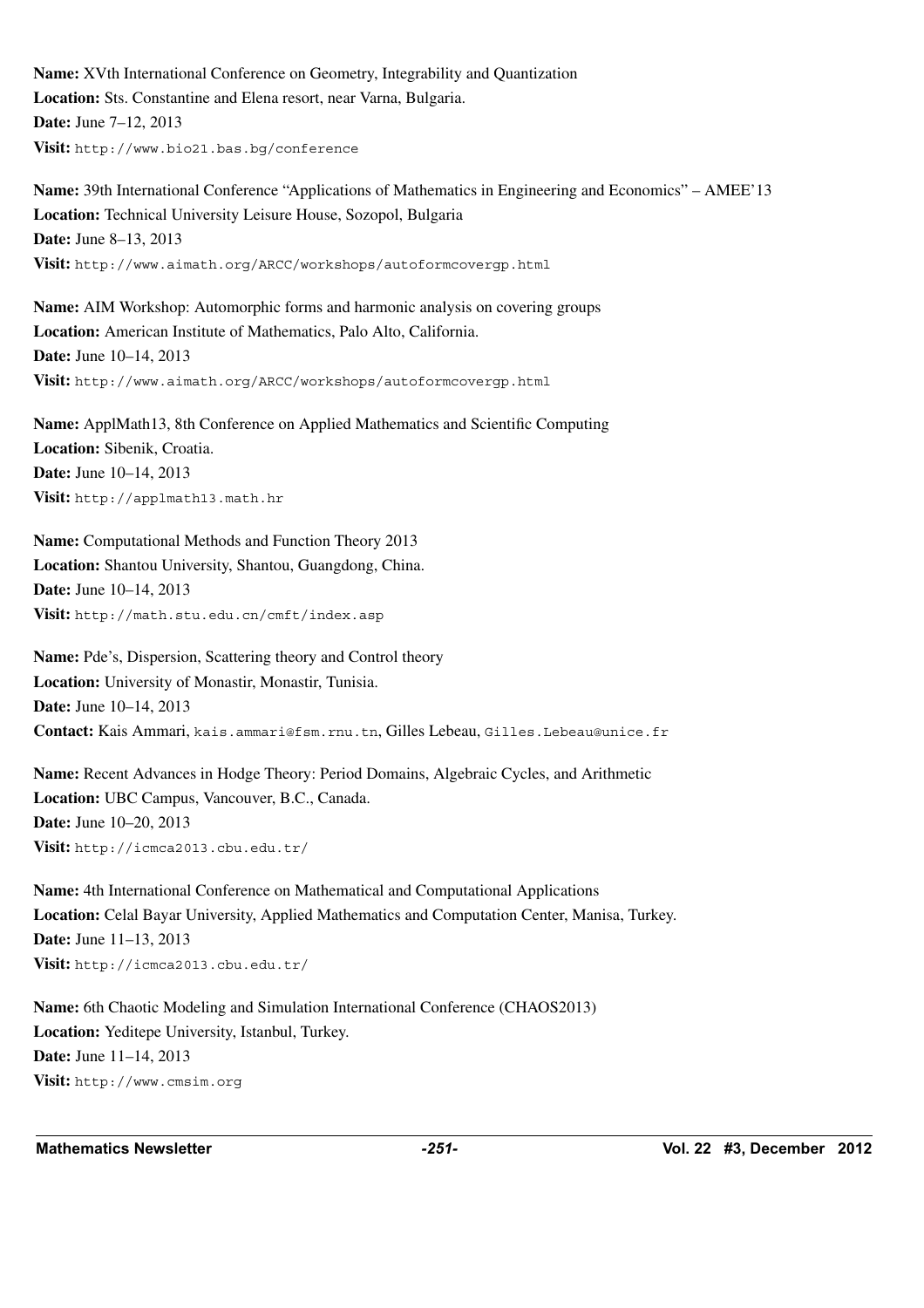**Name:** Tenth edition of the Advanced Course in Operator Theory and Complex Analysis **Location:** Sevilla, Spain. **Date:** June 12–14, 2013 **Visit:** http://congreso.us.es/ceacyto/2013

**Name:** 51st International Symposium on Functional Equations Location: Rzeszów, Poland. **Date:** June 16–23, 2013 Contact: Józef Tabor, tabor@univ.rzeszow.pl

**Name:** AIM Workshop: Exponential random network models **Location:** American Institute of Mathematics, Palo Alto, California. **Date:** June 17–21, 2013 **Visit:** http://www.aimath.org/ARCC/workshops/exprandnetwork.html

**Name:** Summer school on Donaldson hypersurfaces (in Topological, Symplectic and Contact Spring in Toulouse) **Location:** La Llagonne, France. **Date:** June 17–21, 2013 **Visit:** http://www.math.univ-toulouse.fr/∼barraud/Juin2013

**Name:** Numerical Computations: Theory and Algorithms (International conference and Summer School NUMTA2013) **Location:** Eurolido Hotel, Falerna (CZ), Tyrrhenian Sea, Italy. **Date:** June 17–23, 2013 **Visit:** http://wwwinfo.deis.unical.it/∼yaro/numta2013

**Name:** Algebraic Graph Theory **Location:** University of Wyoming, Laramie, Wyoming. **Date:** June 17–28, 2013 **Visit:** http://www.uwyo.edu/jwilliford/rmmc2013/rmmc−2013.html

**Name:** Algebraic Topology **Location:** Mathematical Sciences Research Institute, Berkeley, California. **Date:** June 17–28, 2013 **Visit:** http://www.msri.org/web/msri/scientific/workshops/summer-graduate-workshops/show/-/event/Wm9603

**Name:** SUMMER@ICERM: 2013 Undergraduate Summer Research Program Geometry and Dynamics **Location:** ICERM, Providence, Rhode Island. **Date:** June 17 – August 9, 2013 **Visit:** http://icerm.brown.edu/summerug−2013

**Name:** The 9th East Asia SIAM (EASIAM) Conference & The 2nd Conference on Industrial and Applied Mathematics (CIAM) **Location:** Bandung Institute of Technology, Bandung, Indonesia. **Date:** June 18–20, 2013 **Visit:** http://www.math.itb.ac.id/∼easiam2013/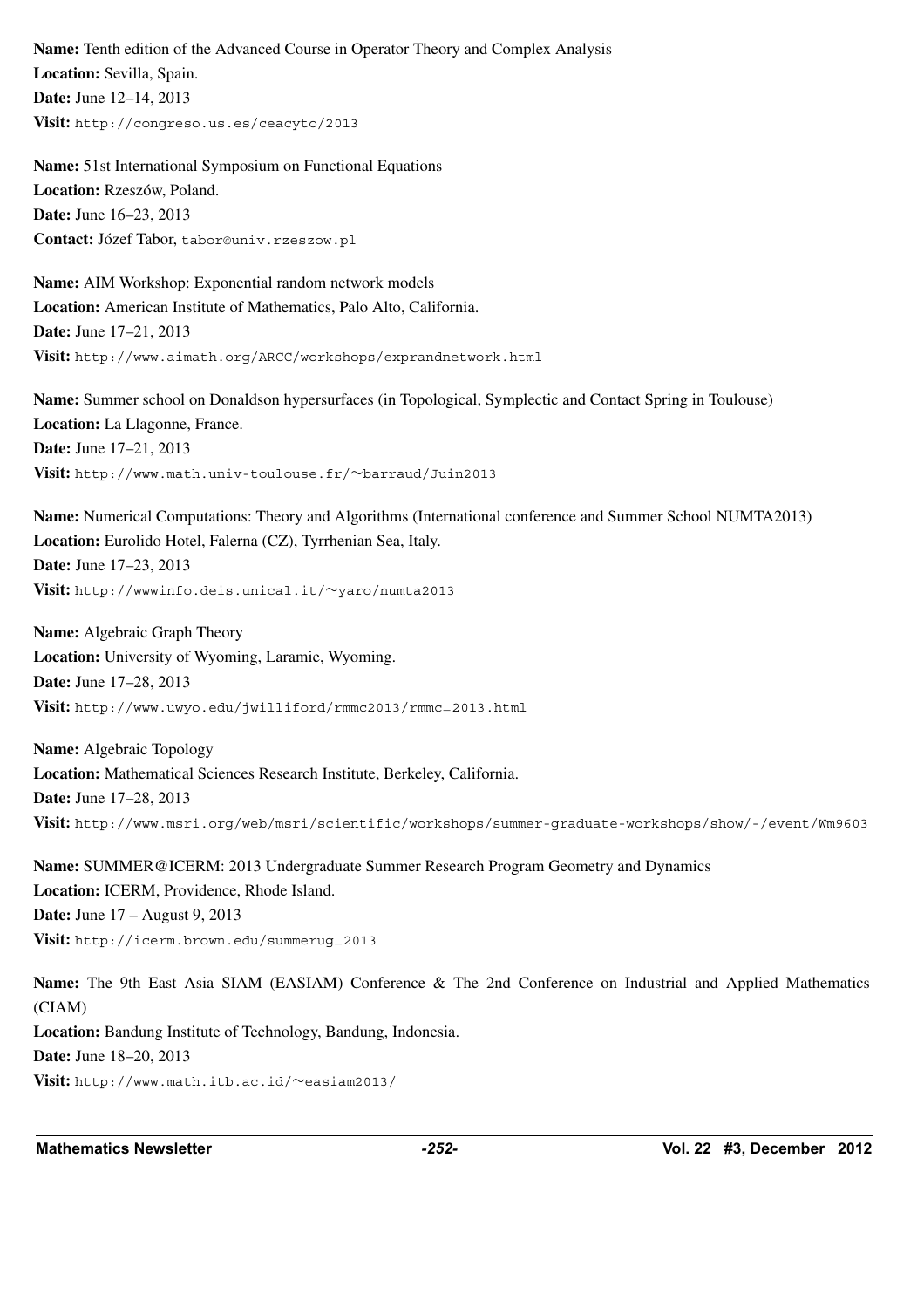**Name:** Nonlinear Elliptic and Parabolic Partial Differential Equations **Location:** Dipartimento di Matematica, Politecnico di Milano, Italy. **Date:** June 19–21, 2013 **Visit:** http://www.mate.polimi.it/nep2de/

**Name:** 4th International conference "Nonlinear Dynamics-2013" **Location:** Sevastopol, Ukraine. **Date:** June 19–22, 2013 **Visit:** https://sites.google.com/site/ndkhpi2013/home

**Name:** "Experimental and Theoretical Methods in Algebra, Geometry and Topology". Held in the honor of AlexandruDimca and Stefan Papadima on the occasion of their 60th birthday **Location:** Mangalia (near Constanta), Romania. **Date:** June 21–24, 2013 **Visit:** http://math.univ-ovidius.ro/Conference/ETMAGT60/GeneralInfo.htm

**Name:** Physics and Mathematics of Nonlinear Phenomena 2013 **Location:** Hotel Le Sirene, Gallipoli, South of Italy. **Date:** June 22–29, 2013 **Visit:** http://pmnp2013.dmf.unisalento.it/

**Name:** Numerical Analysis and Scientific Comlputation with Applications (NASCA13) **Location:** University of Littoral Cote d'Opale, Calais, France. **Date:** June 24–26, 2013 **Visit:** http://www-lmpa.univ-littoral.fr/NASCA13/

**Name:** EACA'S Second International School on Computer Algebra and Applications **Location:** Faculty of Sciences, University of Valladolid, Spain. **Date:** June 24–28, 2013 **Visit:** http://monica.unirioja.es/web−2EACA/index.html

**Name:** Low-dimensional Topology and Geometry in Toulouse Location: Université Paul Sabatier, Institut de Mathématiques de Toulouse, Toulouse, France. **Date:** June 24–28, 2013 **Visit:** http://www.math.univ-toulouse.fr/top-geom-conf-2013/en/ldtg-mb/

**Name:** 5th Conference for Promoting the Application of Mathematics in Technical and Natural Sciences (AMiTaNS'13) **Location:** Resort of Albena, Bulgaria. **Date:** June 24–29, 2013 **Visit:** http://2013.eac4amitans.eu/

**Name:** IAS/PCMI Summer 2013: Geometric Analysis **Location:** Mathematical Sciences Research Institute, Berkeley, California. **Date:** June 30 – July 20, 2013 **Visit:** http://www.msri.org/web/msri/scientific/workshops/summer-graduate-workshops/show/-/event/Wm9754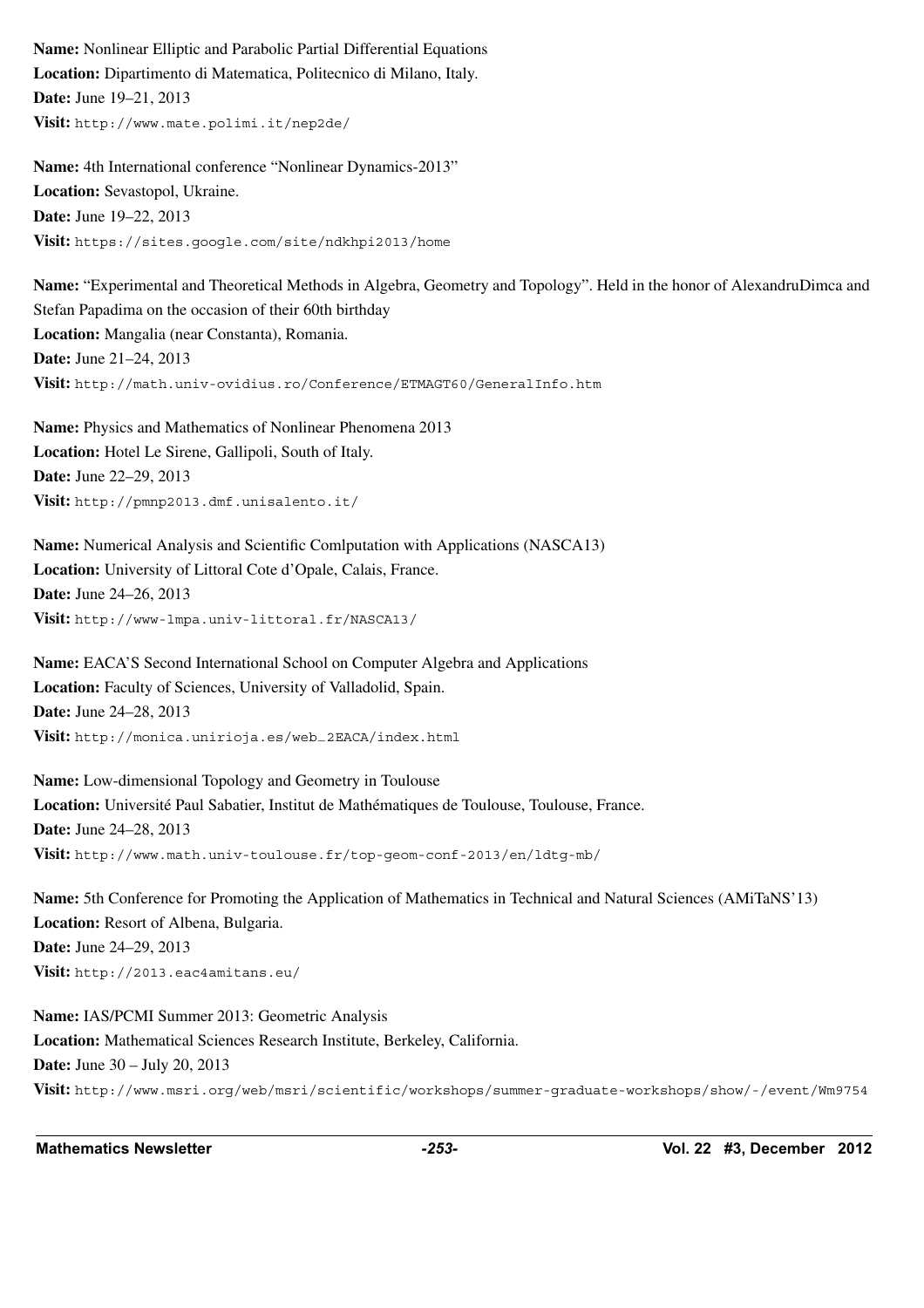**Name:** Seminaire de MathematiquesSuperieures 2013: Physics and Mathematics of Link Homology **Location:** Montreal, Canada. **Date:** June 24 – July 5, 2013 **Visit:** http://www.msri.org/web/msri/scientific/workshops/summer-graduate-workshops/show/-/event/Wm9461

**Name:** International Symposium on Symbolic and Algebraic Computation (ISSAC) **Location:** Northeastern University, Boston, Massachussetts. **Date:** June 26–29, 2013 **Visit:** http://www.issac-conference.org/2013/

**Name:** 5th National Dyscalculia and Maths Learning Difficulties Conference, UK **Location:** Cumberland Hotel, London, England. **Date:** June 27, 2013 **Visit:** http://www.dyscalculia-maths-difficulties.org.uk/

**Name:** British Combinatorial Conference 2013 **Location:** Royal Holloway, University of London, Egham, United Kingdom. **Date:** June 30 – July 5, 2013 **Visit:** http://bcc2013.ma.rhul.ac.uk/

**Name:** 11th International Conference on Vibration Problems (ICOVP-2013) Location: Instituto Superior Técnico, Lisbon, Portugal **Date:** September 9–1, 2013 **Visit:** http://www.icovp.com/

**Name:** International Conference on Complex Analysis & Dynamical Systems VI **Location:** Nahariya, Israel **Date:** May 19–24, 2013 **Visit:** http://conferences.braude.ac.il/math/Math2013/default.aspx

**Name:** 4th International Symposium on Inverse problems, Design and Optimization (IPDO-2013) **Location:** Albi, France **Date:** June 26–28, 2013 **Visit:** http://ipdo2013.congres-scientifique.com/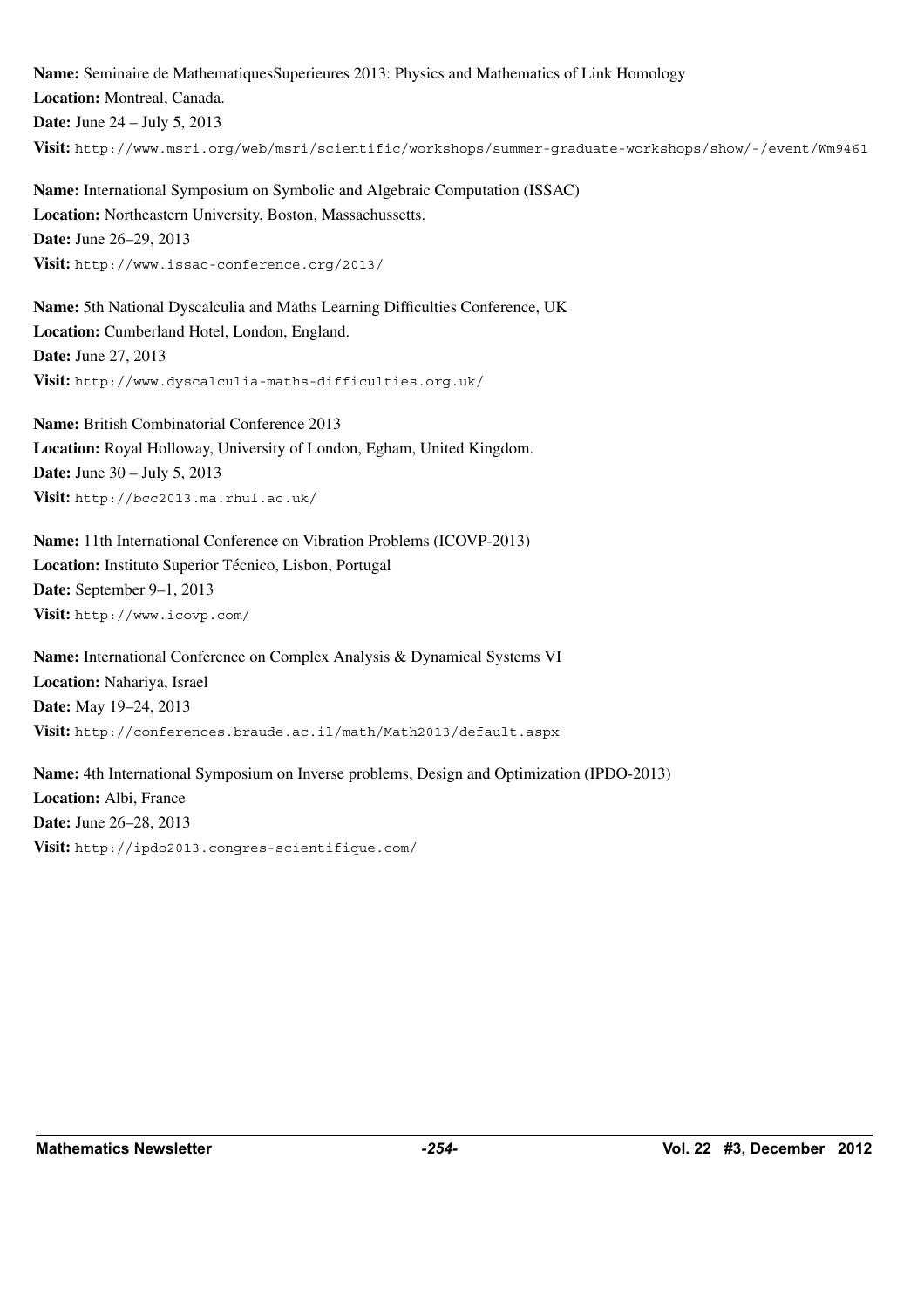# Computational Methods and Function Theory 2013

June 10–14; Shantou University, China

**Description:** The general theme of the meeting concerns various aspects of interaction of complex variables and scientific computation, including related topics from function theory, approximation theory and numerical analysis. Another important aspect of the CMFT meetings, previously held in Valparaiso 1989, Penang 1994, Nicosia 1997, Aveiro 2001, Joensuu 2005 and Ankara 2009, is to promote the creation and maintenance of contacts with scientists from diverse cultures.

### **Information:**

E-mail: ptli@stu.edu.cn;

http://math.stu.edu.cn/cmft/index.asp

# Department of Mathematics

### **Visvesvaraya National Institute of Technology, Nagpur 440010, Maharastra, India**

Advertisement Date: 28-12-2012

Applications are invited for the position of full-time Fellowship (JRF) for a period of Three years to work under the National Board for Higher Mathematics (NBHM), Department of Atomic Energy sponsored research project entitled "Numerical methods for solving Singularly Perturbed Delay Differential Equations with large Delays" under Dr. P. Pramod Chakravarthy, Associate Professor in Mathematics.

**Eligibility:** Candidates are expected to have post graduate degree in Mathematics/Applied Mathematics, with a good academic background and sound knowledge in Numerical Analysis as well as knowledge in programming languages such as FORTRAN/C++.

### Junior Research Fellow (JRF)/Senior Research Fellow (SRF)

| Designation $&$<br>Qualification | Emoluments<br>per month for<br>first 2 years | Emoluments<br>per month after<br>2 years/SRF |
|----------------------------------|----------------------------------------------|----------------------------------------------|
| Junior Research                  |                                              |                                              |
| Fellow (JRF)                     |                                              |                                              |
| leading to Ph.D.                 | Rs. 16,000/-                                 | Rs. 18,000/-                                 |

All other allowances are as per guidelines of NBHM (DAE).

Mode of Selection: By Interview

(The selected candidate will be permitted to register for Ph.D. at VNIT Nagpur. He/she will have a chance to work/interact with National Board for Higher Mathematics (NBHM).

The applications (Bio-data) may be submitted to the following address by Post/E-mail.

Dr. P. Pramod Chakravarthy Associate Professor (Principal Investigator) Department of Mathematics V.N.I.T. Nagpur 440010, Maharastra E-mail: ppchakravarthy@mth.vnit.ac.in

The selected candidate shall be required to work in the Department of Mathematics, Visvesvaraya National Institute Technology, Nagpur as full time fellow.

The last date of receipt of application is 31st January 2013.

(Dr. P. Pramod Chakravarthy) Principal Investigator

# The National Academy of Sciences, India

# **5, Lajpatrai Road, Allaahbad**

### **National Level Scientific Writing Contest**

The National Academy of Sciences, India invites entries (scientific write-up on "**Nanotechnology**") from the students of B.Sc./B.Tech./M.B.B.S./B.U.M.S./B.A.S.M. of Indian Universities by January 25, 2013 for evaluation and further participation (for selected entries/write-up only) in On the Spot Contest to be held on February 26, 2013 at National Academy of Sciences, India, 5 Lajpatrai Road Allahabad. The idea behind, is to generate scientific temperament among the students and also make them aware about the current scientific and environmental issues. The Rules for Entries/Scientific Write-up on "**Nanotechnology**" has been given below:

# **Rules for National Level Scientific Writing Contest**

1. Topic for the Scientific Writing Contest is "**Nanotechnology**".